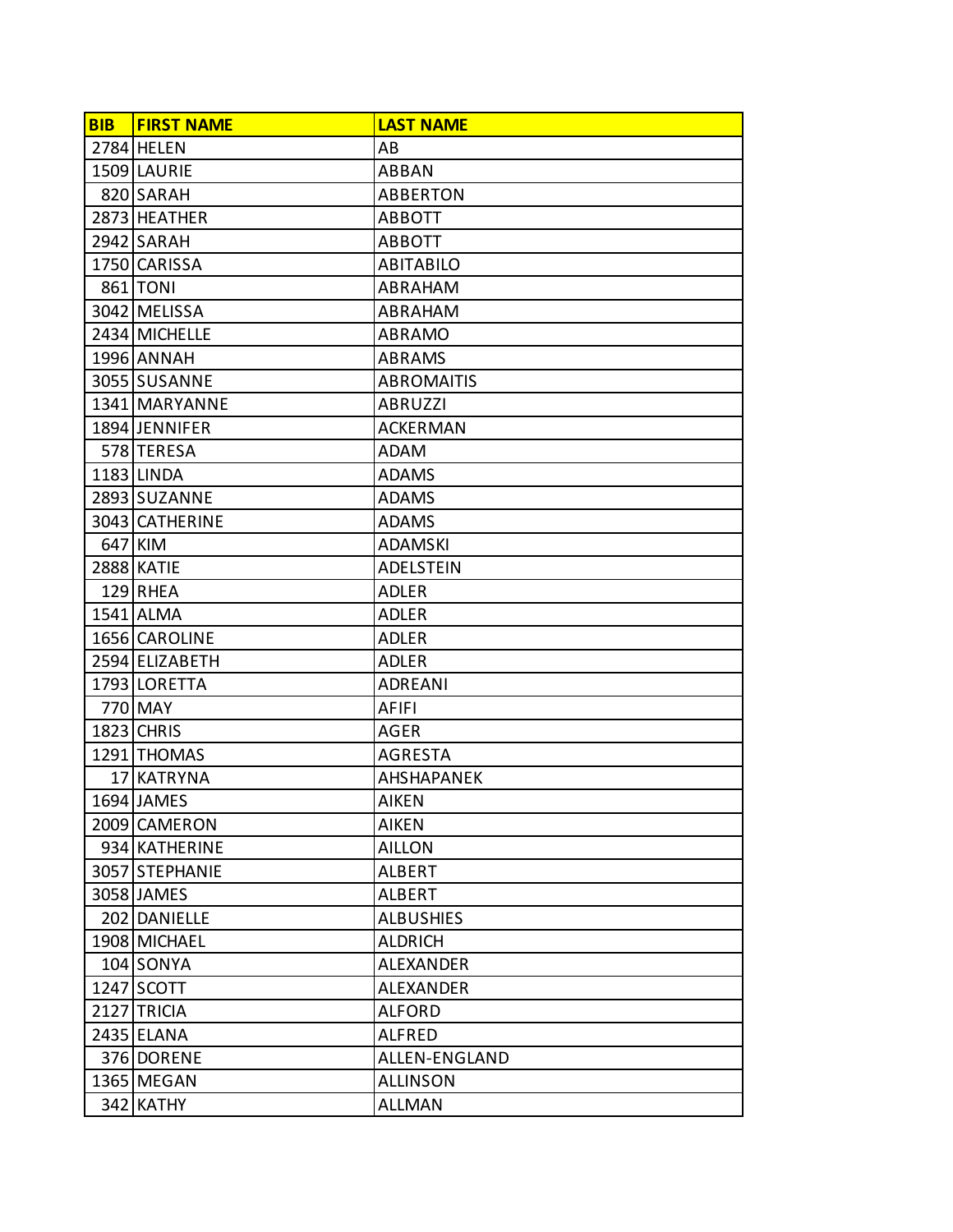|           | 1897 MARIA     | <b>ALMEIDA</b>    |
|-----------|----------------|-------------------|
|           | 790 MELISSA    | <b>ALOISI</b>     |
|           | 1151 ROBIN     | <b>ALPERIN</b>    |
|           | 1203 SHANNON   | <b>ALSHEIMER</b>  |
|           | 518 NICOLE     | <b>AMALFITANO</b> |
|           | 1426 JOHN      | AMARAL            |
|           | 2315 TARA      | <b>AMARANTE</b>   |
|           | 2676 PAUL      | <b>AMARANTE</b>   |
|           | 3038 ASHLEY    | <b>ANASTASI</b>   |
|           | 763 BARBARA    | ANDERSEN          |
|           | 287 CARYN      | ANDERSON          |
|           | 579 BRAD       | ANDERSON          |
|           | 1013 SERRIE    | ANDERSON          |
|           | 1560 STEPHEN   | ANDERSON          |
|           | 1799 EMILY     | ANDERSON          |
|           | 1829 MICHELLE  | <b>ANDERSON</b>   |
|           | 2842 MICHELLE  | <b>ANDERSON</b>   |
| 2350 LIZ  |                | <b>ANDREOLI</b>   |
|           | 2928 DIANE     | <b>ANDREWS</b>    |
|           | 2183 KATE      | ANDRITZ           |
|           | 1292 DEBBIE    | <b>ANNINO</b>     |
|           | 530 ELIZABETH  | <b>ANSTETT</b>    |
|           | 747 AMBER      | <b>ANTHONY</b>    |
|           | 1282 STEPHANIE | <b>ANTONE</b>     |
|           | 1483 KATHRYN   | <b>ANTONUCCI</b>  |
|           | 1702 TIMOTHY   | <b>APP</b>        |
|           | 1703 SUSAN     | <b>APP</b>        |
|           | 2915 TERRY     | <b>APPLETON</b>   |
|           | 288 PAMELA     | ARAGI             |
|           | 1018 JORGE     | ARANDA            |
|           | 528 NICOLE     | ARCHAMBAULT       |
|           | 2078 CHERI     | <b>ARCHULETA</b>  |
|           | 1138 MARY      | ARENA             |
|           | 1784 MARY      | ARENA             |
|           | 285 LIZA       | <b>AREND</b>      |
|           | 286 TORBEN     | <b>AREND</b>      |
| $1054$ J  |                | <b>ARGONISH</b>   |
| 2615 JILL |                | <b>ARGUIN</b>     |
|           | 1033 DAVID     | <b>ARGUST</b>     |
|           | 1045 DAVID     | <b>ARGUST</b>     |
|           | 1366 ERIC      | <b>ARNOLD</b>     |
|           | 1664 ROBIN     | <b>ARONSON</b>    |
| 2312 ROB  |                | <b>ARTUS</b>      |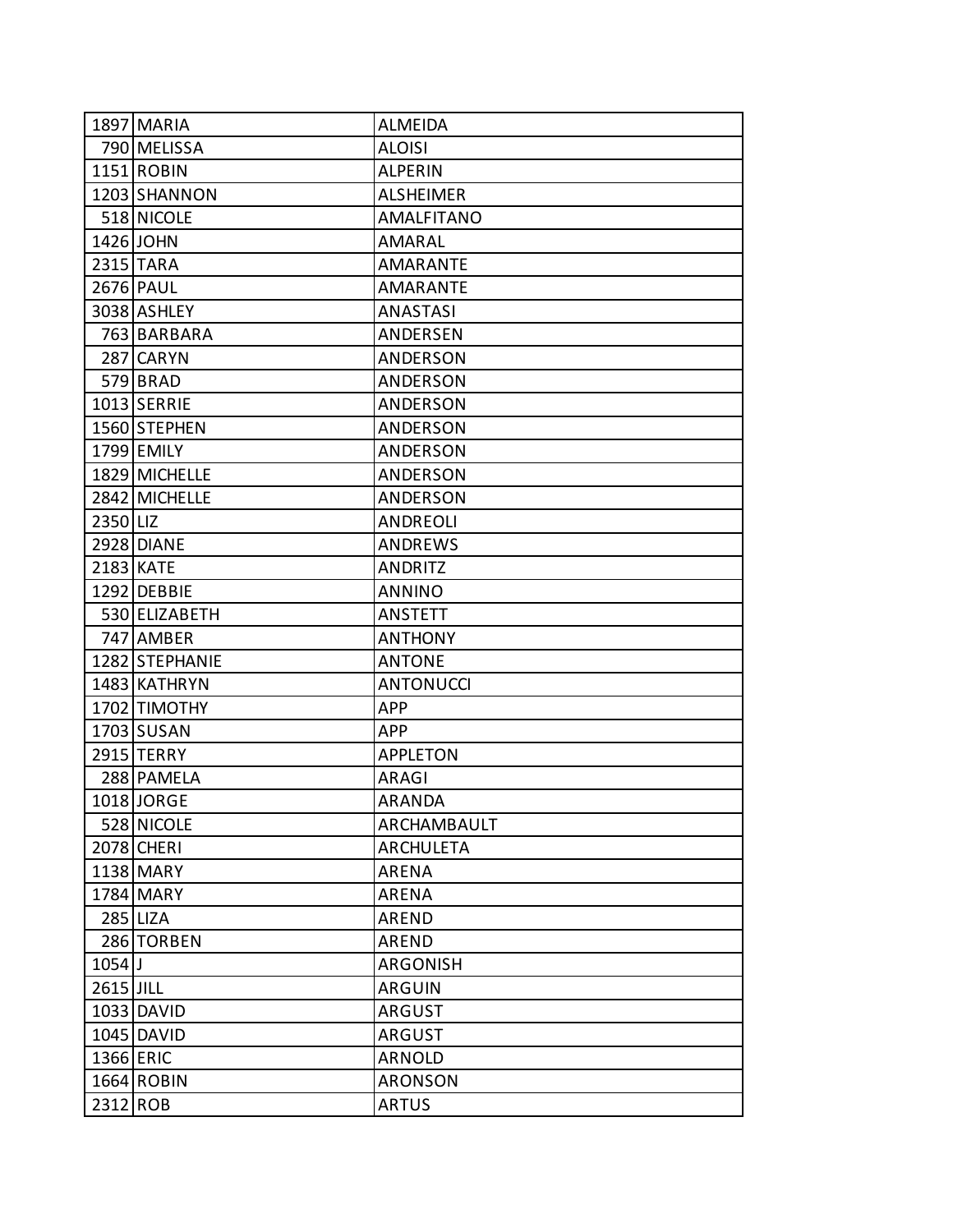|           | 2206 ABHIRAM  | ARUNKUMAR           |
|-----------|---------------|---------------------|
|           | 1286 DEBBIE   | <b>ASHBY</b>        |
|           | 2513 SPENCER  | <b>ASTON</b>        |
|           | 2923 NICOLE   | <b>ATCHISON</b>     |
| 2924 BEN  |               | <b>ATCHISON</b>     |
|           | 2997 LINDA    | <b>AUDIBERT</b>     |
|           | 577 PAULETTE  | <b>AUFFREY</b>      |
|           | 1301 TOM      | <b>AUFIERO</b>      |
|           | 2016 KIRSTEN  | <b>AUGER</b>        |
|           | 1062 JENNIFER | <b>AUSROTAS</b>     |
| 1083 RAY  |               | <b>AUSROTAS</b>     |
|           | 618 STEFANIE  | <b>AUSTIN</b>       |
| 2823 JEN  |               | AVERY               |
|           | 43 SARAH      | <b>AXELROD</b>      |
|           | 347 DARCIE    | AYER                |
|           | 350 BOB       | <b>AYER</b>         |
|           | 2939 MICHELLE | <b>AYER</b>         |
| 1876 E    |               | B                   |
|           | 2422 SEANA    | <b>BABCOCK</b>      |
|           | 2423 DANIEL   | <b>BABCOCK</b>      |
|           | 996 MARIANA   | <b>BACA</b>         |
| 2164 JESS |               | <b>BACCARI</b>      |
|           | 2294 SUSAN    | <b>BACCARI</b>      |
|           | 450 JENNIFER  | <b>BACHELDER</b>    |
|           | 2979 MELISSA  | <b>BACHETTI</b>     |
|           | 882 CYNTHIA   | <b>BACKHAUS</b>     |
|           | 1274 EMERSON  | <b>BADESSA</b>      |
|           | 2301 DOUG     | <b>BAFFORD</b>      |
|           | 446 LAURIE    | <b>BAILEY</b>       |
|           | 1051 JESSICA  | <b>BAILEY</b>       |
|           | 2320 MARK     | <b>BAILEY</b>       |
|           | 2540 SHANNON  | <b>BAILEY</b>       |
|           | 1352 DREW     | <b>BAIRSTOW</b>     |
|           | 1907 MEGAN    | <b>BAIRSTOW</b>     |
|           | 475 JON       | <b>BAKER</b>        |
|           | 1249 TRACY    | <b>BAKER</b>        |
| 2057 LISA |               | <b>BAKER</b>        |
|           | 2245 TARA     | <b>BAKER</b>        |
|           | 2623 REGINA   | <b>BAKER</b>        |
|           | 2852 TODD     | <b>BAKER</b>        |
|           | 2871 MELANIE  | <b>BAKER</b>        |
|           | 480 CAROLINE  | <b>BAKER DIMOCK</b> |
|           | 890 ANNA      | <b>BAKER DIMOCK</b> |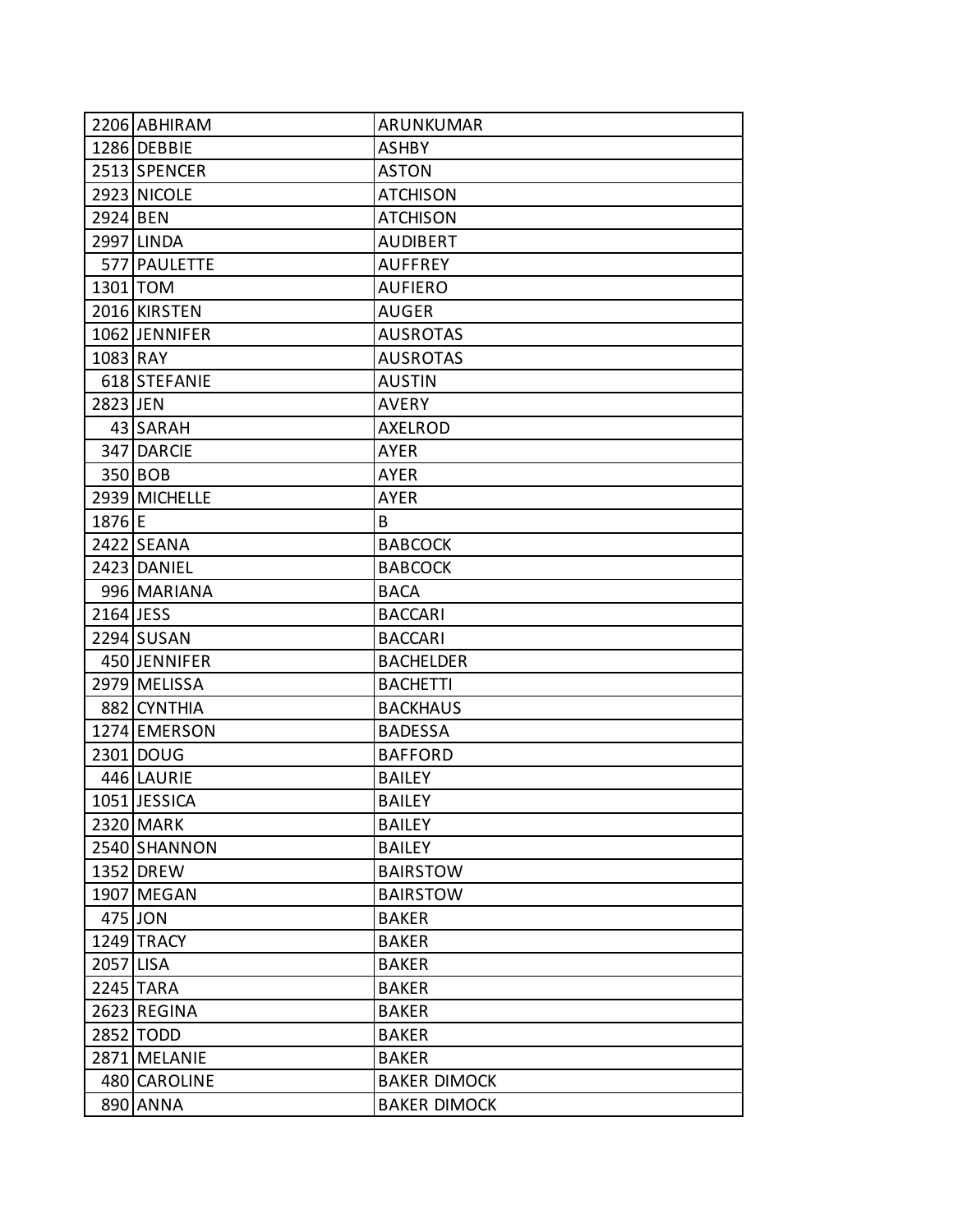|          | 891 EMILY         | <b>BAKER DIMOCK</b> |
|----------|-------------------|---------------------|
|          | 2270 MERLE        | <b>BALBONI</b>      |
|          | 2275 DEBRA        | <b>BALBONI</b>      |
|          | 2289 KELLY        | <b>BALBONI</b>      |
|          | 2188 MAGGIE       | <b>BALCH</b>        |
|          | 669 SANDRA        | <b>BALDI</b>        |
|          | 964 WAYNE         | BALL                |
|          | 1423 LYNDA        | <b>BANZI</b>        |
|          | 2133 TRICIA       | <b>BARAN</b>        |
|          | 3056 JOANNE       | <b>BARBARITO</b>    |
|          | 1016 KRISTIN      | <b>BARBER</b>       |
|          | 2897 JANET        | <b>BARDEN</b>       |
|          | 2898 ROBERT       | <b>BARDEN</b>       |
|          | 2042 SARAH        | <b>BAREIS</b>       |
|          | 1675 TRICIA       | <b>BARNARD</b>      |
| 1676 JIM |                   | <b>BARNARD</b>      |
|          | 2287 DEBORAH      | <b>BARNES</b>       |
|          | 1107 ANDREA       | <b>BARNHILL</b>     |
|          | 1108 ANDREA       | <b>BARNHILL</b>     |
|          | 1210 BILLT        | <b>BARONE</b>       |
|          | 2912 HANS         | <b>BARTH</b>        |
|          | 2118 ANNE         | <b>BARTHOLOMEW</b>  |
|          | 920 LINDA         | <b>BARTLETT</b>     |
|          | 1761 MARGUERITE   | <b>BARTLETT</b>     |
|          | 1763 ELIZABETH    | <b>BARTLETT</b>     |
|          | 544 JONATHAN      | <b>BARTOLOTTA</b>   |
|          | 54 KIRSTEN        | <b>BARTON</b>       |
|          | 1762 ROBERT       | <b>BASSETT</b>      |
|          | 1588 MIES         | <b>BASTILLE</b>     |
|          | <b>1134 KATIE</b> | <b>BATEMAN</b>      |
|          | 1855 JACKLYNN     | <b>BATES</b>        |
|          | 2263 GRETCHEN     | <b>BATES</b>        |
|          | 2685 MICHAEL      | <b>BATTISTONI</b>   |
|          | 1030 KYLE         | <b>BAUDOUR</b>      |
|          | 656 ALESIA        | <b>BAUER</b>        |
|          | 2332 BRITTANY     | <b>BAUMAN</b>       |
|          | 2221 PAM          | <b>BAXTER</b>       |
|          | 2068 TARA         | BAZAREWSKY          |
|          | 855 KATHERINE     | <b>BAZINET</b>      |
|          | 268 JEAN          | <b>BEACH</b>        |
|          | 725 JENNIFER      | <b>BEAN</b>         |
|          | 1816 RUSSELL      | <b>BEAN</b>         |
|          | 1817 SHERRY       | <b>BEAN</b>         |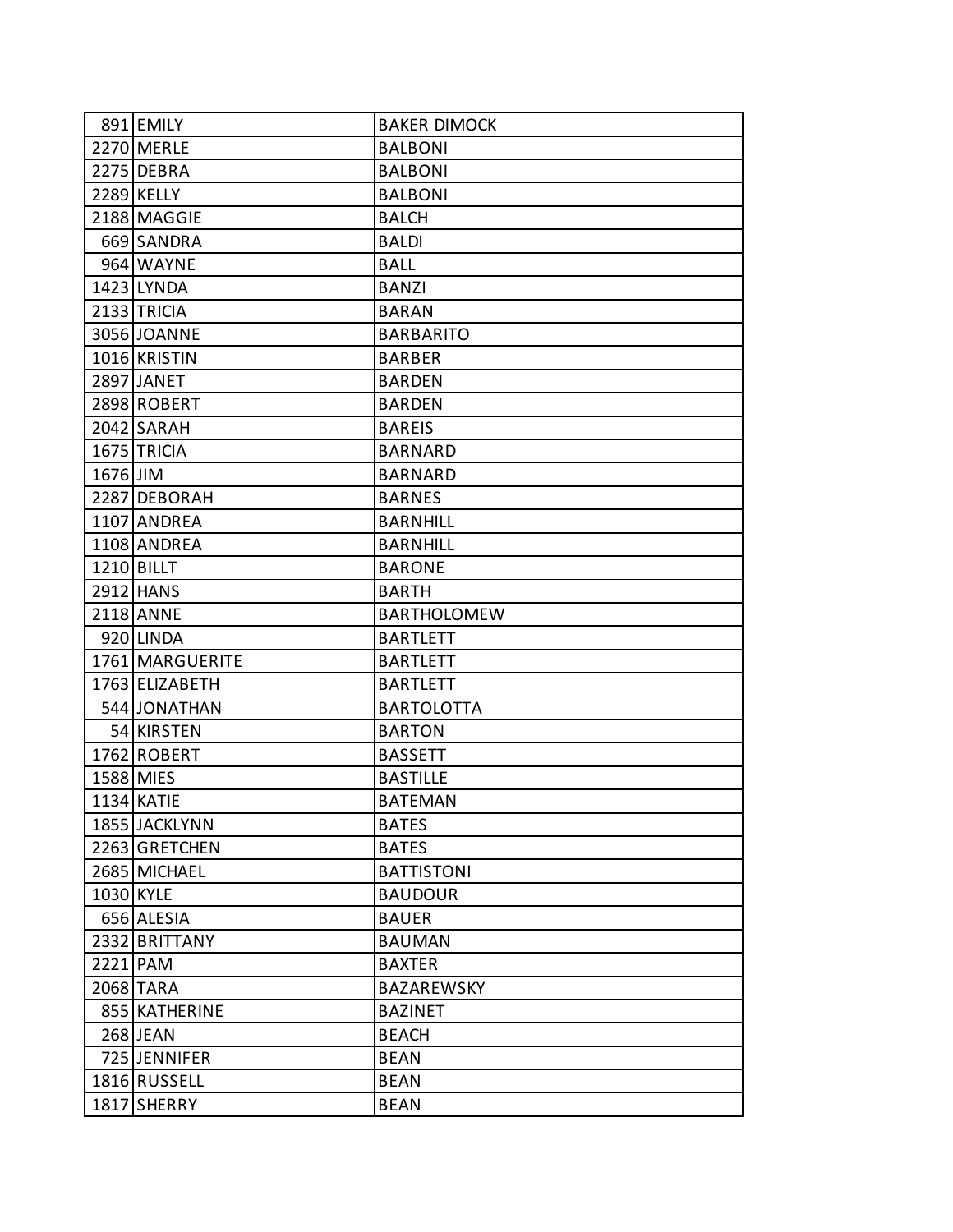|           | 1967 ANNESLEY  | <b>BEARKINSON</b>    |
|-----------|----------------|----------------------|
|           | 1968 SCOTT     | <b>BEARKINSON</b>    |
|           | 1368 LYNN      | <b>BEATRICE</b>      |
|           | 1430 TYLER     | <b>BEATRICE</b>      |
| 2985 ELLE |                | <b>BEAULIEU</b>      |
|           | 2986 JAMES     | <b>BEAULIEU</b>      |
| 3025 LISA |                | <b>BEAULIEU</b>      |
|           | 670 SHANNON    | <b>BEAUMONT</b>      |
|           | 2157 BELKIS    | <b>BEAUPRE</b>       |
|           | 95 MAUREEN     | <b>BEAUREGARD</b>    |
|           | 2177 MICHELLE  | <b>BECK</b>          |
|           | 345 LAURA      | <b>BECKER</b>        |
|           | 957 CRAIG      | <b>BEEM</b>          |
|           | 2416 MICHELLE  | <b>BEERY-BROOKS</b>  |
|           | 540 TIFFANY    | <b>BEGIN-STEARNS</b> |
|           | 567 SUZANNE    | <b>BEJIAN</b>        |
|           | 1753 MICHELLE  | <b>BELK</b>          |
|           | 241 JEN        | <b>BELL</b>          |
|           | 485 SONJA      | <b>BELL</b>          |
|           | 1123 NICOLE    | <b>BELLABONA</b>     |
|           | 1009 DENISE    | <b>BELLANTONI</b>    |
|           | 2493 CARRIE    | <b>BELLE ISLE</b>    |
|           | 2811 KATE      | <b>BELLMORE</b>      |
|           | 517 CARRIE     | <b>BENEDON</b>       |
|           | 1473 YVONNE    | <b>BENJAMIN</b>      |
|           | 1879 KAILEY    | <b>BENNETT</b>       |
|           | 3065 STEPHANIE | <b>BENNETT</b>       |
|           | 2360 MARILEE   | <b>BENNIS</b>        |
|           | 1590 EMILIE    | <b>BENT</b>          |
|           | $119$ EDEN     | <b>BENTON</b>        |
|           | 1738 SARA      | <b>BERBERAN</b>      |
|           | 117 COLLEEN    | <b>BERG</b>          |
|           | 873 CYNTHIA    | <b>BERGER</b>        |
|           | 1924 BONNIE    | <b>BERGER</b>        |
|           | 2776 JULIE     | <b>BERGER</b>        |
| 1148 KIKI |                | <b>BERK</b>          |
|           | 1182 STEFANIE  | <b>BERKELEY</b>      |
|           | 561 BRENDA     | <b>BERKY</b>         |
|           | 2052 JOANNE    | <b>BERNARD</b>       |
|           | 293 KAREN      | <b>BERNSTEIN</b>     |
|           | 186 MARISA     | <b>BERTI</b>         |
|           | 2047 KAREN     | <b>BERTIN-ROY</b>    |
|           | 1764 HOLLIE    | <b>BERTRAM</b>       |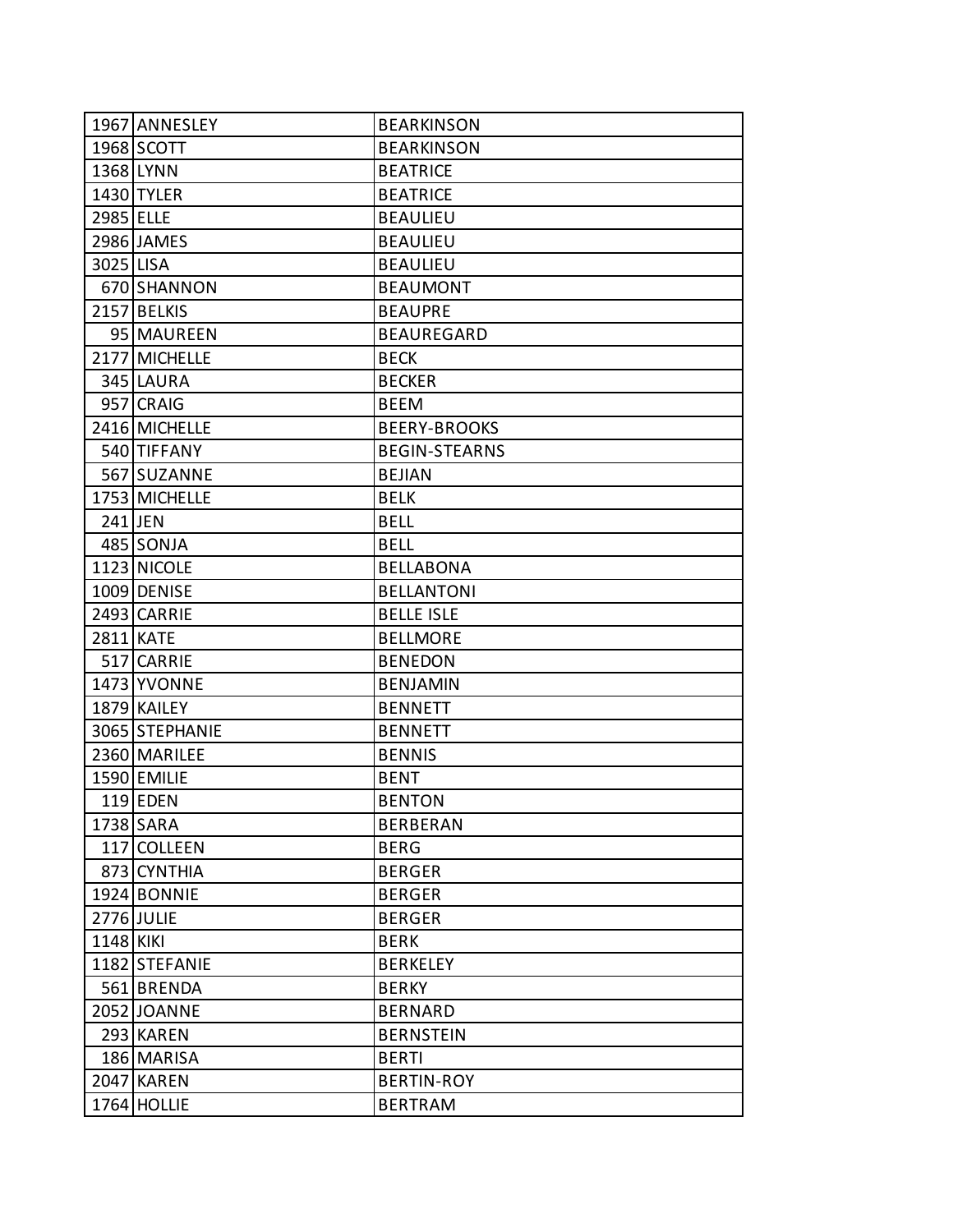|           | 2561 NICOLE    | <b>BERTRAND</b>     |
|-----------|----------------|---------------------|
|           | 1646 MINDY     | <b>BERUBE</b>       |
|           | 2335 GILLES    | <b>BESIN</b>        |
|           | 2089 LYNNE     | <b>BESSE</b>        |
|           | 908 KATIE      | <b>BEVERLY</b>      |
|           | 2742 NITIN     | <b>BHATNAGAR</b>    |
|           | 2848 AMANDA    | <b>BIANCHI</b>      |
|           | 2849 AMANDA    | <b>BIANCHI</b>      |
|           | 346 TRAVIS     | <b>BIEGA</b>        |
|           | 2982 GRETCHEN  | <b>BIESECKER</b>    |
|           | 213 KRISTIN    | <b>BIGELOW</b>      |
|           | 629 KRISTIN    | <b>BIGHAM</b>       |
|           | 650 BRIAN      | <b>BIGHAM</b>       |
|           | 1851 COREY     | <b>BILLINGS</b>     |
|           | 3023 KRISTINE  | <b>BILLINGS</b>     |
|           | 3024 RAYMOND   | <b>BILLINGS</b>     |
|           | 851 MATT       | <b>BILLINGTON</b>   |
|           | 2859 LORRAINE  | <b>BILODEAU</b>     |
|           | 2860 DAVID     | <b>BILODEAU</b>     |
|           | 916 MEREDITH   | <b>BINDER</b>       |
|           | 917 TODD       | <b>BINDER</b>       |
|           | 1143 CALUM     | <b>BINDER</b>       |
|           | 300 ANN        | <b>BISHOP</b>       |
|           | 3016 ELIZABETH | <b>BISIGNANO</b>    |
|           | 2300 KRISTINE  | <b>BISSON</b>       |
|           | 78 JENNESSA    | <b>BISSONNETTE</b>  |
|           | 2290 ANGELINA  | <b>BISSONNETTE</b>  |
|           | 315 KAREN      | <b>BLACKBURN</b>    |
| 2381 ZITA |                | <b>BLAKE</b>        |
|           | 1717 SUSIE     | <b>BLALOCK</b>      |
|           | 764 OLIVIA     | <b>BLANCHARD</b>    |
|           | 863 CHERYL     | <b>BLAUTH MOORE</b> |
|           | 2082 LAURA     | <b>BLEAKLEY</b>     |
| 2128 JEFF |                | <b>BLEAKLEY</b>     |
|           | 114 JEANINE    | <b>BLEAU</b>        |
|           | 2403 LYNN      | <b>BLISS</b>        |
|           | 2642 ADAM      | <b>BLISS</b>        |
|           | 1015 EILEEN    | <b>BLIZZARD</b>     |
|           | 2469 STEVE     | <b>BLODGETT</b>     |
|           | 1497 BRENDA    | <b>BLONIGEN</b>     |
|           | 583 MARIE      | <b>BLOTNER</b>      |
|           | 134 DAVID      | <b>BLUME</b>        |
|           | 2253 SUZANNE   | <b>BLUNT</b>        |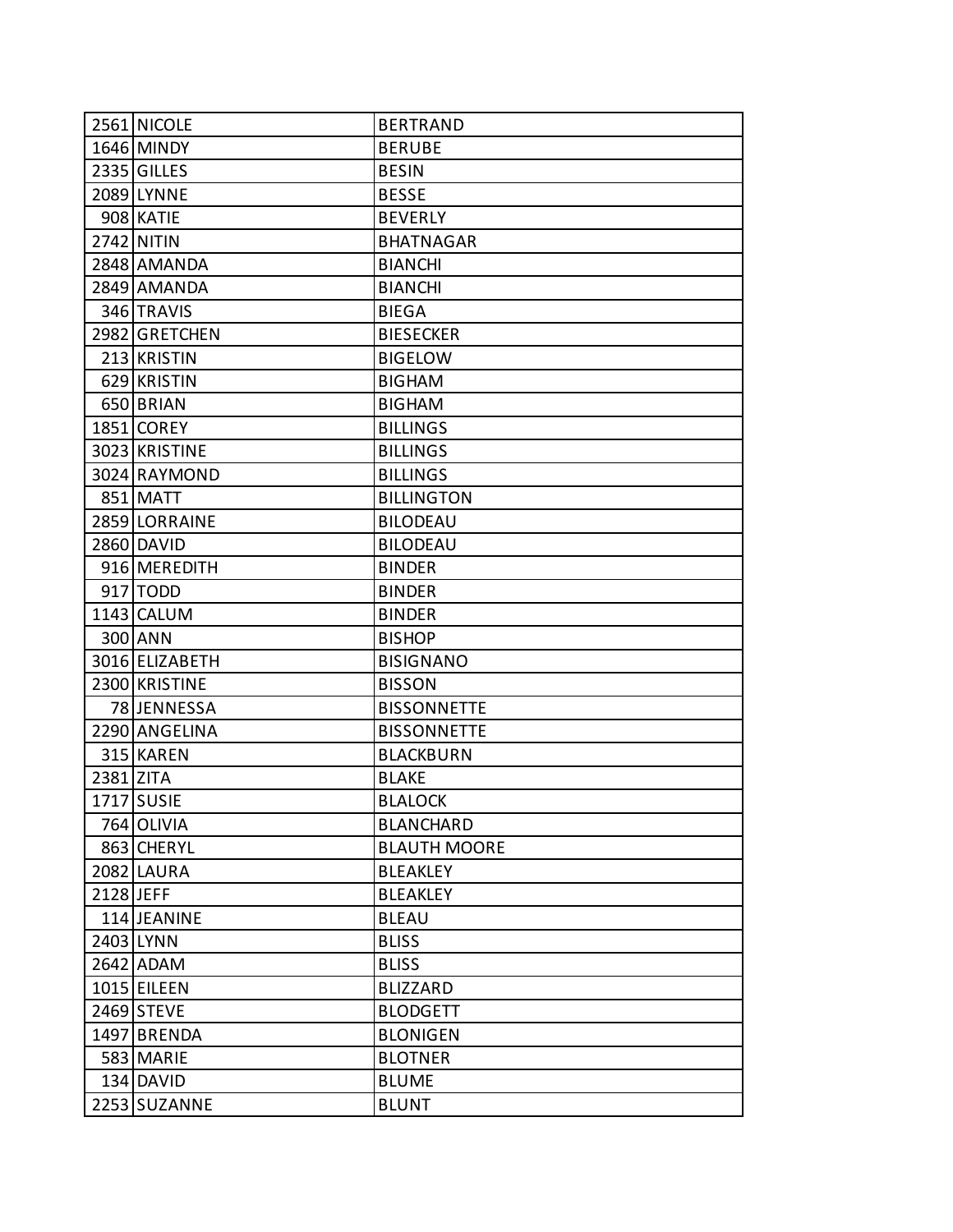|           | 761 JENNIFER   | <b>BODLEY-TUSI</b> |
|-----------|----------------|--------------------|
|           | $613$ HOPE     | <b>BODWELL</b>     |
|           | 506 JESSICA    | <b>BOEZEMAN</b>    |
|           | 978 HERBERT    | <b>BOGE</b>        |
|           | 2037 JOHN      | <b>BOGOSIAN</b>    |
|           | 103 VICTORIA   | <b>BOK</b>         |
|           | 1405 GENEVIEVE | <b>BOLAND</b>      |
|           | 2066 ARIEL     | <b>BOLL</b>        |
|           | 3068 JOSHUA    | <b>BONIFAS</b>     |
|           | 3070 JESSICA   | <b>BONIFAS</b>     |
|           | 2568 SUZANNE   | <b>BONOLA</b>      |
|           | 2310 KAREN     | <b>BOOTH</b>       |
|           | 1527 NICOLE    | <b>BORDEAU</b>     |
|           | 822 GEOFFREY   | <b>BORGGAARD</b>   |
|           | 1036 CAITLYN   | <b>BOUCHER</b>     |
|           | 262 LYNDSAY    | <b>BOUDREAU</b>    |
|           | 2053 BECCA     | <b>BOUDREAU</b>    |
|           | 18 MICHELLE    | <b>BOURGET</b>     |
|           | 2007 KAREN     | <b>BOURN</b>       |
|           | 2370 REGGIE    | <b>BOURN</b>       |
| 3022 CARI |                | <b>BOURN</b>       |
|           | 2504 DARREN    | <b>BOUWMEESTER</b> |
|           | 657 ROBERT     | <b>BOVE</b>        |
|           | 2265 ADRIANNA  | <b>BOVE</b>        |
|           | 2313 JENNIFER  | <b>BOWDEN</b>      |
|           | 2293 JENNIFER  | <b>BOWERS</b>      |
|           | 2295 GARRETT   | <b>BOWERS</b>      |
|           | 476 CINDY      | <b>BOWMAN</b>      |
|           | 479 PETER      | <b>BOWMAN</b>      |
|           | 1627 LINDA     | <b>BOYD</b>        |
|           | 1398 JOSEPH    | <b>BOYLE</b>       |
|           | 2877 STACIE    | <b>BOYNTON</b>     |
|           | 1017 MIKE      | <b>BOYSON</b>      |
|           | 2545 CHRIS     | <b>BRADFORD</b>    |
| 1079 BEN  |                | <b>BRADLEY</b>     |
|           | 2246 ELIZABETH | <b>BRADLEY</b>     |
|           | 2250 SHANE J   | <b>BRADLEY</b>     |
| 2466 LEVI |                | <b>BRADLEY</b>     |
|           | 329 NANCY      | <b>BRADY</b>       |
|           | 2273 ALLISYN   | <b>BRADY</b>       |
|           | 2785 KATHLEEN  | <b>BRALEY</b>      |
|           | 334 JOANNA     | <b>BRAMER</b>      |
|           | 2237 RONALD    | <b>BRANKLEY</b>    |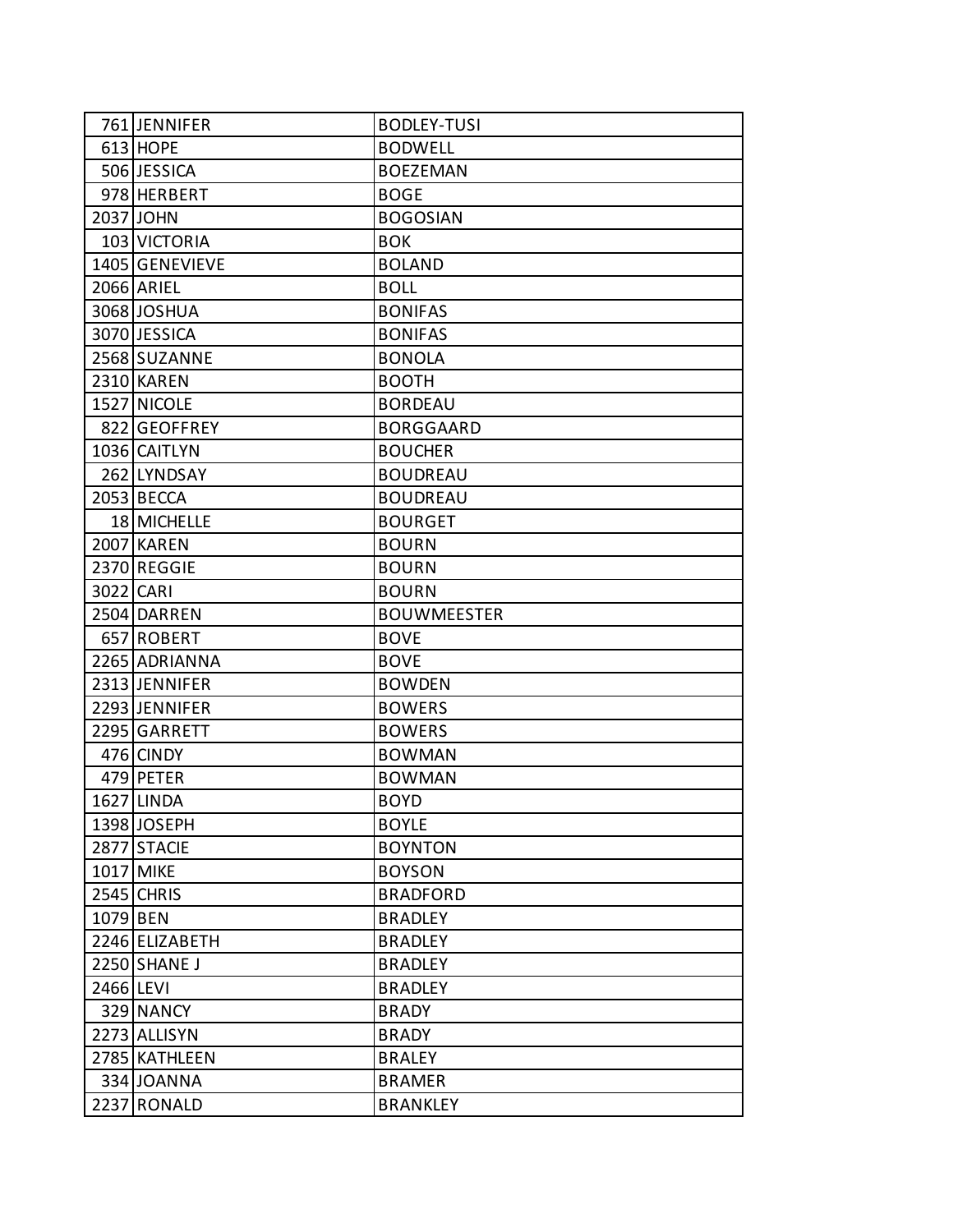|           | 1682 KEVIN     | <b>BRAUN</b>         |
|-----------|----------------|----------------------|
|           | 2563 KENNETH   | <b>BRAUN</b>         |
|           | 167 NICK       | <b>BRAZ</b>          |
|           | 266 LAURA      | <b>BRAZ</b>          |
|           | $267$ RICH     | <b>BRAZ</b>          |
|           | 1330 CONOR     | <b>BREEDEN</b>       |
|           | 1920 BRIAN     | <b>BREEDEN</b>       |
| 1923 LISA |                | <b>BREEDEN</b>       |
|           | 1935 BRIAN     | <b>BREEDEN JR</b>    |
|           | 611 HOWARD     | <b>BREINAN</b>       |
|           | 1925 KIMBERLY  | <b>BRENNAN</b>       |
|           | 2759 KARA      | <b>BRENNAN</b>       |
|           | 1098 THEA      | <b>BRENNAN-KROHN</b> |
|           | 1329 ANDREW    | <b>BRIDSON</b>       |
|           | 1608 SHERYL    | <b>BRIGGS</b>        |
|           | 2041 DENA      | <b>BRIGGS</b>        |
|           | 2278 JENNIFER  | <b>BRIGHTMAN</b>     |
|           | 2675 STEVE     | <b>BRIGHTMAN</b>     |
|           | 1813 STEPHANIE | <b>BRILLANT</b>      |
|           | 860 KIMBERLY   | <b>BRINTON</b>       |
|           | 2040 LINDSEY   | <b>BRISTOL</b>       |
|           | 1072 DEBORAH   | <b>BRITENRIKER</b>   |
| 1636 JIM  |                | <b>BROGNA</b>        |
|           | 972 CHERYL     | <b>BROLIN</b>        |
|           | 2748 ANNA      | <b>BROOKES</b>       |
|           | 79 JOELLE      | <b>BROOKNER</b>      |
|           | 675 KIRSTEN    | <b>BROOKS</b>        |
|           | 1469 MARQUES   | <b>BROOKS</b>        |
| 2028 JEFF |                | <b>BROOKS</b>        |
|           | 789 ADRIENNE   | <b>BROOSLIN</b>      |
|           | 558 CATHY      | <b>BROPHY</b>        |
|           | 559 LARRY      | <b>BROPHY</b>        |
|           | 2551 ANNE      | <b>BROUSSARD</b>     |
|           | 464 LISA       | <b>BROWN</b>         |
|           | 608 DARREN     | <b>BROWN</b>         |
|           | 958 FRANCESCA  | <b>BROWN</b>         |
|           | 959 WADE       | <b>BROWN</b>         |
|           | 960 STACEY     | <b>BROWN</b>         |
|           | 1904 AMY       | <b>BROWN</b>         |
|           | 2106 WILLIE    | <b>BROWN</b>         |
|           | 3052 CHRIS     | <b>BROWN</b>         |
|           | 1688 MARCIA    | <b>BROWNE</b>        |
|           | 2704 HEATHER   | <b>BRUNEAU</b>       |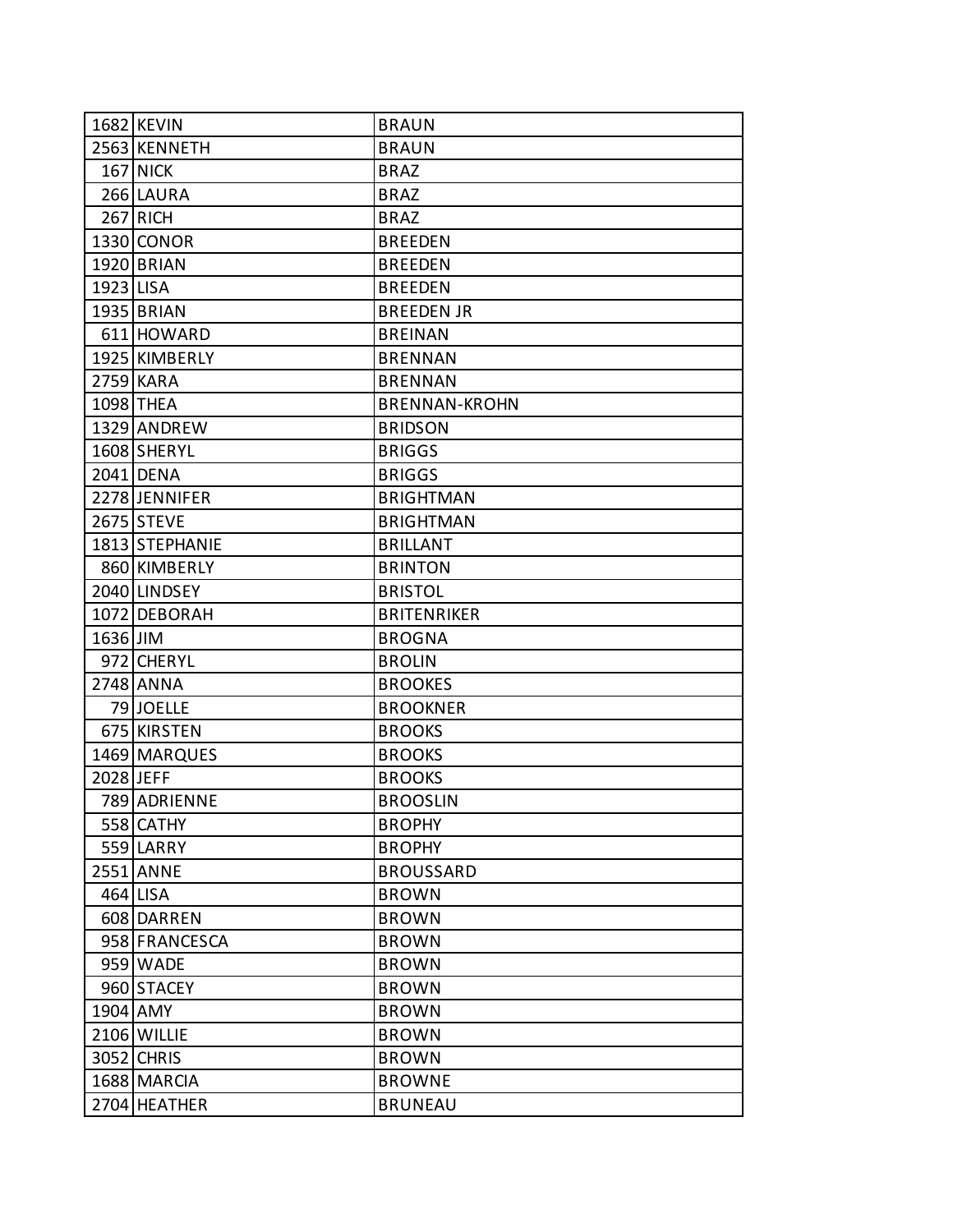|                   | 2935 JENN         | <b>BRUNOTHECANECORSO</b> |
|-------------------|-------------------|--------------------------|
|                   | 188 KRISTEN       | <b>BRYANT</b>            |
|                   | 3075 NICOLE       | <b>BRYANT</b>            |
|                   | 2793 SUSANNAH     | <b>BRYNE</b>             |
| 2910 AMY          |                   | <b>BUCELEWICZ</b>        |
|                   | 2523 JULIE        | <b>BUCHANAN</b>          |
|                   | 2528 SUSAN        | <b>BUCHANAN</b>          |
|                   | 2359 GRETCHEN     | <b>BUCHMANN</b>          |
|                   | 1516 MIKE         | <b>BUCK</b>              |
|                   | 1517 GENEVIEVE    | <b>BUCK</b>              |
|                   | 1053 KADIE        | <b>BUCKLEY</b>           |
|                   | 2564 CHRIS        | <b>BUCKLEY</b>           |
|                   | 488 DENISE        | <b>BUCKNELL</b>          |
|                   | 1450 JAIMEE       | <b>BUEHL</b>             |
|                   | 1451 THOMAS       | <b>BUEHL</b>             |
| 1723 JEFF         |                   | <b>BULLETT</b>           |
|                   | 1724 AMY          | <b>BULLETT</b>           |
|                   | 1589 THERESA      | <b>BUNCE</b>             |
|                   | 1484 KATHERINE    | <b>BUNSZELL</b>          |
|                   | 284 MARY          | <b>BUONANNO</b>          |
|                   | 499 SHANNON       | <b>BURKE</b>             |
|                   | 2179 ELIZABETH    | <b>BURKHARD</b>          |
|                   | 3014 SUSAN        | <b>BURNS</b>             |
|                   | 1794 LINDA        | <b>BURROWS</b>           |
|                   | 991 KELLY         | <b>BURTON</b>            |
|                   | 1809 TRACY        | <b>BUTLER</b>            |
|                   | 2003 SEAN         | <b>BUTLER</b>            |
|                   | 94 JOAN           | <b>BUTTERTON</b>         |
|                   | 2947 TRICIA       | <b>BUZGO</b>             |
|                   | 3044 BRANDON      | <b>BYRD</b>              |
|                   | 395 MELISSA       | <b>BYRNE</b>             |
|                   | 1448 ANNETTE      | <b>BYRNE</b>             |
| 1976 <sub>L</sub> |                   | C                        |
|                   | <b>2086 NANCY</b> | $\overline{C}$           |
|                   | 2181 SABRINA      | <b>CAFASSO</b>           |
|                   | 2607 BRYAN        | CAFFERELLI               |
| 2612 JOE          |                   | CAFFERELLI               |
|                   | 2634 ROCCO        | CAFFERELLI               |
|                   | 281 DANIELLE      | <b>CAFFERTY</b>          |
|                   | 1486 PATTI        | <b>CAHILL</b>            |
|                   | 1202 JENNY        | <b>CALDWELL</b>          |
|                   | 2885 LOUIS        | <b>CALIGIURI</b>         |
|                   | 38 MICHAELA       | CALLAHAN                 |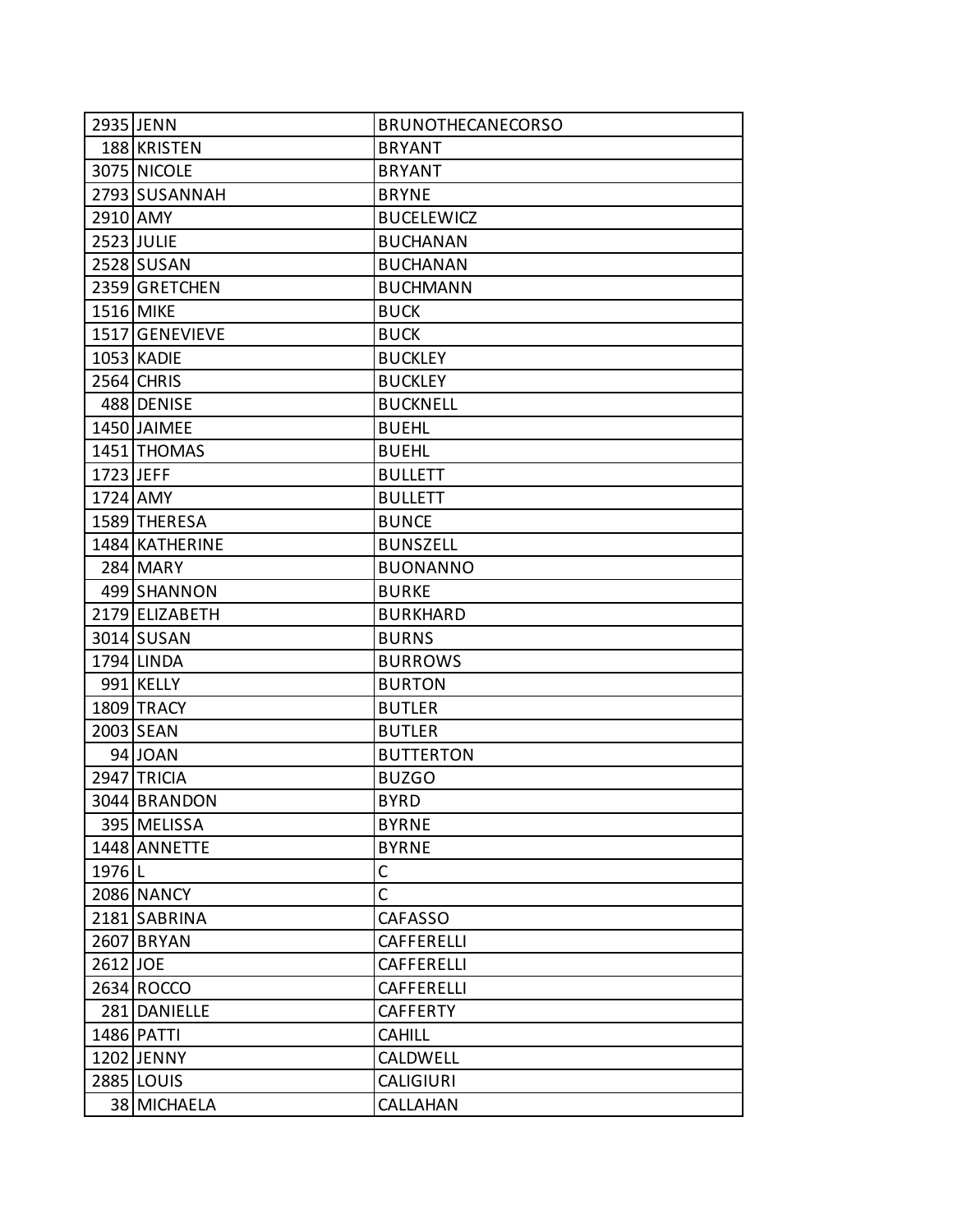|           | 645 MEGAN       | CALLAHAN          |
|-----------|-----------------|-------------------|
|           | 2364 PAUL       | <b>CALLAHAN</b>   |
|           | 830 BROOK       | <b>CALTON</b>     |
|           | 892 LEILANI     | <b>CAMACHO</b>    |
|           | 1037 DEBORAH    | CAMARA            |
|           | 1229 MATTHEW    | <b>CAMBI</b>      |
|           | 1288 STACEY     | <b>CAMIRE</b>     |
| 2663 LISA |                 | <b>CAMPAGNONI</b> |
|           | 1518 PATTY      | <b>CAMPBELL</b>   |
|           | 2209 LAURA      | <b>CAMPBELL</b>   |
|           | 2865 JOHN       | CAMPBELL          |
|           | 1034 JENN       | <b>CAMPS</b>      |
|           | 206 JANE        | <b>CANARY</b>     |
|           | 3041 CHRIS      | CANNELL           |
|           | 2592 JACQUELINE | CANNON            |
|           | 1691 GABRIELLA  | <b>CANNONS</b>    |
|           | 1670 BECKY      | CAPAZZI           |
|           | 125 NANCY       | <b>CAPEN</b>      |
|           | 2791 JUSTINE    | <b>CAPONE</b>     |
|           | 362 JEANNINE    | CAPRARELLA        |
|           | 367 JAMES J     | CAPRARELLA        |
| 2699 JOE  |                 | <b>CARAPELLA</b>  |
|           | 3009 ELLEN      | CARAVELLA         |
|           | 180 GERALD      | <b>CAREY</b>      |
|           | 2176 CAROLYN    | <b>CAREY</b>      |
|           | 68 TERI         | CARILLI           |
|           | 1476 SALLY      | <b>CARLISLE</b>   |
|           | 1640 DAVID      | CARLON            |
|           | 1328 GRETCHEN   | CARLSON           |
|           | 1309 MELISSA    | <b>CARMINE</b>    |
|           | 1447 DANIELLE   | CARNELLI          |
|           | 514 LAUREN      | CARNES            |
|           | 1146 LEEANN     | <b>CARPENTER</b>  |
|           | 2724 SUSANNEOH  | <b>CARPENTER</b>  |
|           | 1697 BARON      | <b>CARR</b>       |
|           | 1251 DEVON      | CARROLL           |
|           | 1620 ARWYN      | CARROLL           |
|           | 2291 COLLEEN    | CARROLL           |
|           | 2304 CLAIRE     | CARSEN            |
|           | 2905 RUSSELL    | CARSON            |
|           | 162 JULIE       | <b>CARTER</b>     |
|           | 1982 LINDSAY    | <b>CARTER</b>     |
|           | 1267 HEATHER    | <b>CARTIER</b>    |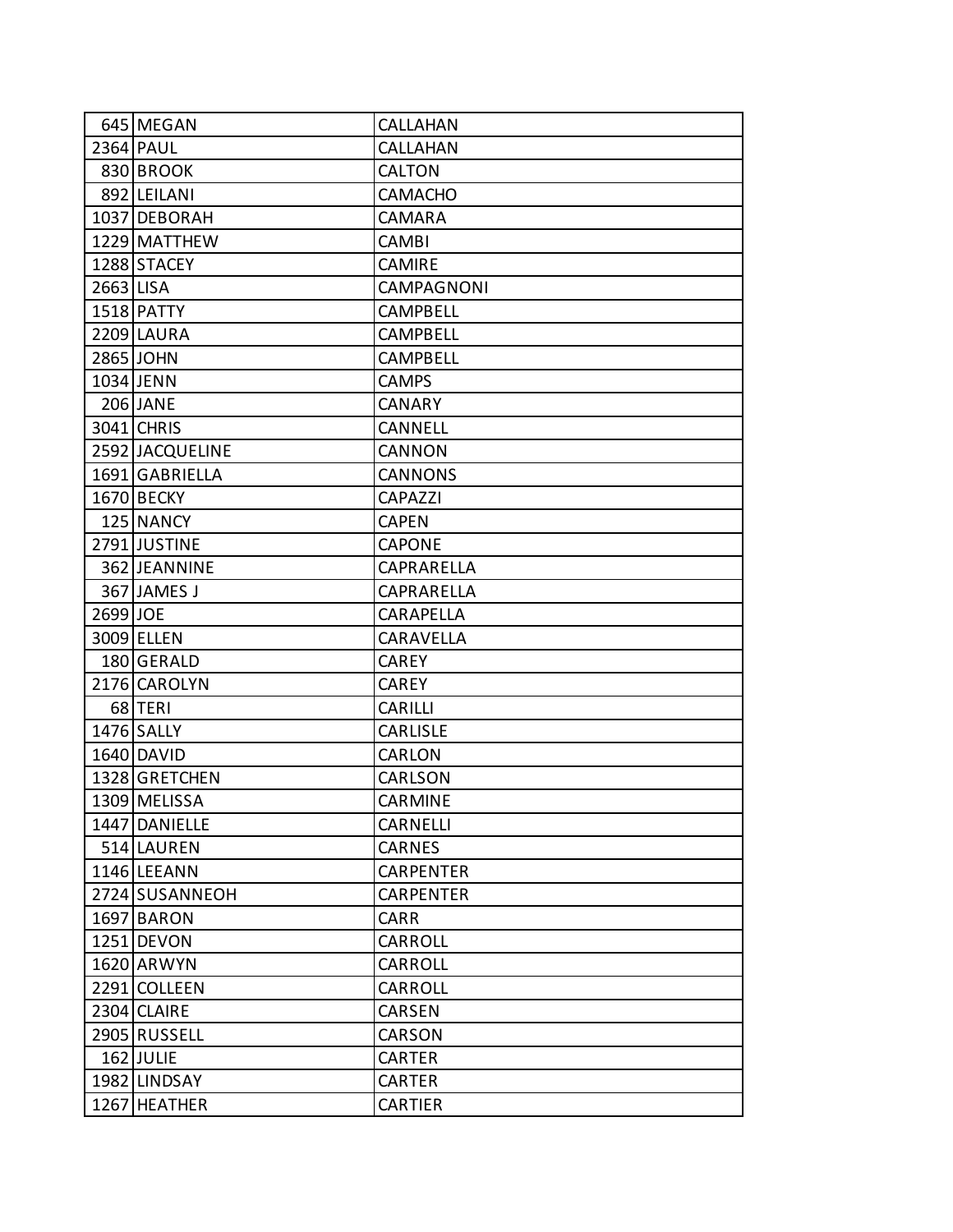| 189 SARA        | CARUSO                |
|-----------------|-----------------------|
| 1046 CRISTINA   | <b>CARVALHO</b>       |
| 410 TIVAN       | CASAVANT              |
| 574 KATHY       | <b>CASEY</b>          |
| 454 REENA       | CASH                  |
| 1348 KATHLEEN   | <b>CASPERSON</b>      |
| 888 DERITH      | <b>CASS</b>           |
| 1281 MICHELE    | <b>CASSIDY</b>        |
| 1302 CARL       | <b>CASTANHO</b>       |
| 2024 BRIDGET    | <b>CASTELLINI</b>     |
| 184 CAROL       | <b>CASTIGLIA</b>      |
| 1975 VICTORIA   | <b>CATALAN</b>        |
| 3081 TARA       | <b>CATES</b>          |
| 1866 HEATHER    | CATTABRIGA            |
| 1467 MEAGHAN    | CAVANAUGH             |
| 1553 MELISSA    | CAVANAUGH             |
| 1770 SHARON     | CAVANAUGH             |
| 2631 MAUREEN    | CAVANAUGH             |
| 2636 CATHLEEN   | CAVANAUGH             |
| 2639 COLLEEN    | CAVANAUGH             |
| 2644 KELLEY     | CAVANAUGH             |
| 2158 MELISSA    | <b>CAVEDON</b>        |
| 1213 SARAH      | <b>CELOTTO</b>        |
| 1214 JOSEPH     | <b>CELOTTO</b>        |
| 663 CHERYL      | <b>CEPELAK</b>        |
| 985 LISA        | <b>CERCI</b>          |
| 2438 CHRISTINA  | <b>CERINO</b>         |
| 452 DEBBIE      | <b>CERONE</b>         |
| 453 NICHOLAS    | <b>CERONE</b>         |
| 3047 KAREN      | <b>CHADWICK-MELLO</b> |
| 3059 MARY ELLEN | CHAMBERLAIN           |
| 987 BILL        | CHAMBERLIN            |
| 310 ANGIE       | <b>CHAMBERS</b>       |
| 1596 AMANDA     | <b>CHAMBERS</b>       |
| 1597 STEPHEN    | <b>CHAMBERS</b>       |
| 1599 ELEANOR    | <b>CHAMBERS</b>       |
| 343 DEBORAH     | <b>CHANDLER</b>       |
| 2827 MELISSA    | <b>CHANG</b>          |
| 3076 MORGAN     | <b>CHAPMAN</b>        |
| 1052 MATTHEW    | <b>CHARLES</b>        |
| 1073 KRYSTAL    | <b>CHASE</b>          |
| 2161 ALYSSA     | <b>CHASE</b>          |
| 2428 LYNN       | <b>CHASE</b>          |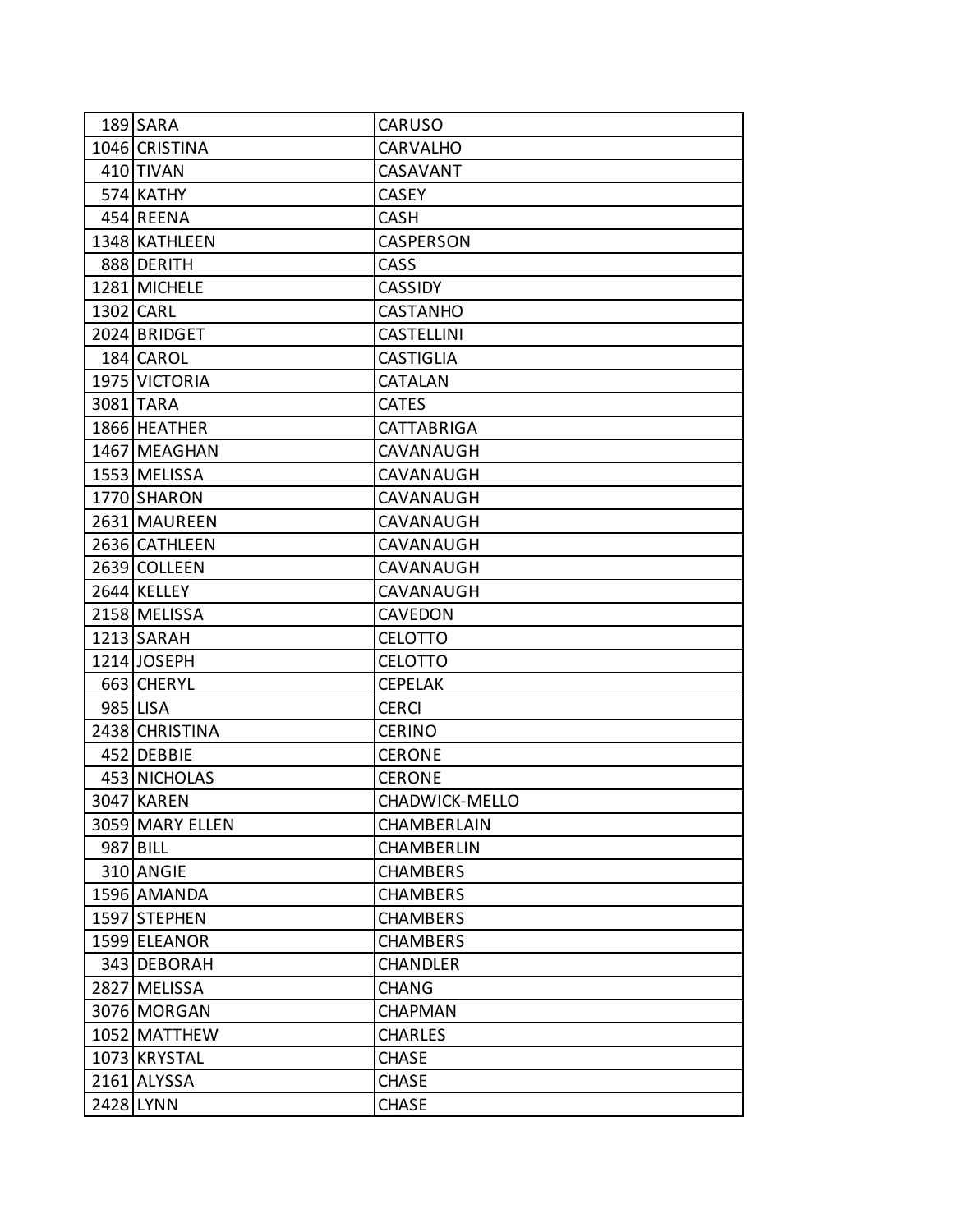|           | 2452 JOHN      | <b>CHASE</b>         |
|-----------|----------------|----------------------|
| 2223 KIM  |                | <b>CHATIGNY</b>      |
|           | 846 JANET      | <b>CHEN</b>          |
|           | 2185 ASHLEY    | <b>CHENEVERT</b>     |
| 2794 XU   |                | <b>CHENG</b>         |
|           | 3049 ASHLEY    | <b>CHENIER</b>       |
|           | 161 LAURA      | <b>CHENOWETH</b>     |
|           | 584 SANDI      | <b>CHERINKO</b>      |
|           | 640 MARK       | <b>CHIARAMONTE</b>   |
|           | 2750 AARON     | <b>CHIDESTER</b>     |
| 2546 ERIN |                | <b>CHILDS</b>        |
|           | 2547 RAYMOND   | <b>CHILDS</b>        |
|           | 2999 MORGAN    | <b>CHILDS</b>        |
|           | 3000 RILEY     | <b>CHILDS</b>        |
|           | 2485 KAREN     | <b>CHIMWAZA</b>      |
|           | 2617 CAROLYN   | <b>CHRISTMANN</b>    |
|           | 2618 SAWYER    | <b>CHRISTMANN</b>    |
|           | 2747 KRISTIN   | <b>CHRUSZ</b>        |
|           | 3021 CASSIE    | <b>CHU</b>           |
|           | 81 KATHY       | <b>CHUANG</b>        |
|           | 1944 ABBY      | <b>CHURCH</b>        |
|           | 316 CLAUDIA    | <b>CIESLUK</b>       |
|           | 2538 RAMAZAN   | <b>CINAR</b>         |
|           | 662 KRISTY     | <b>CIOFFI</b>        |
|           | 755 DAVID      | <b>CIOLKOS</b>       |
|           | 2559 MATTHEW   | <b>CLAPHAM</b>       |
|           | 1459 KATHERINE | <b>CLARCQ</b>        |
|           | 229 ROSEMARY   | <b>CLARK</b>         |
|           | 1096 KATHERINE | <b>CLARK</b>         |
|           | 1186 DIANA     | <b>CLARK</b>         |
|           | 1187 MICHAEL   | <b>CLARK</b>         |
|           | 1191 MARY      | <b>CLARK</b>         |
| 1192 BILL |                | <b>CLARK</b>         |
|           | 1231 ERIN      | <b>CLARK</b>         |
|           | 1580 PAUL      | <b>CLARK</b>         |
|           | 494 RICK       | <b>CLEARY</b>        |
|           | 557 JULIE      | <b>CLEARY DILLON</b> |
|           | 399 EDDIE      | <b>CLEMENTS</b>      |
|           | 1464 JENNIFER  | <b>CLINE</b>         |
|           | 1722 LARRY     | <b>CLINE</b>         |
|           | 1969 CRYSTAL   | <b>CLOCK</b>         |
|           | 326 NORA       | <b>CLOONEY</b>       |
|           | 1324 MIKE      | <b>CLOONEY</b>       |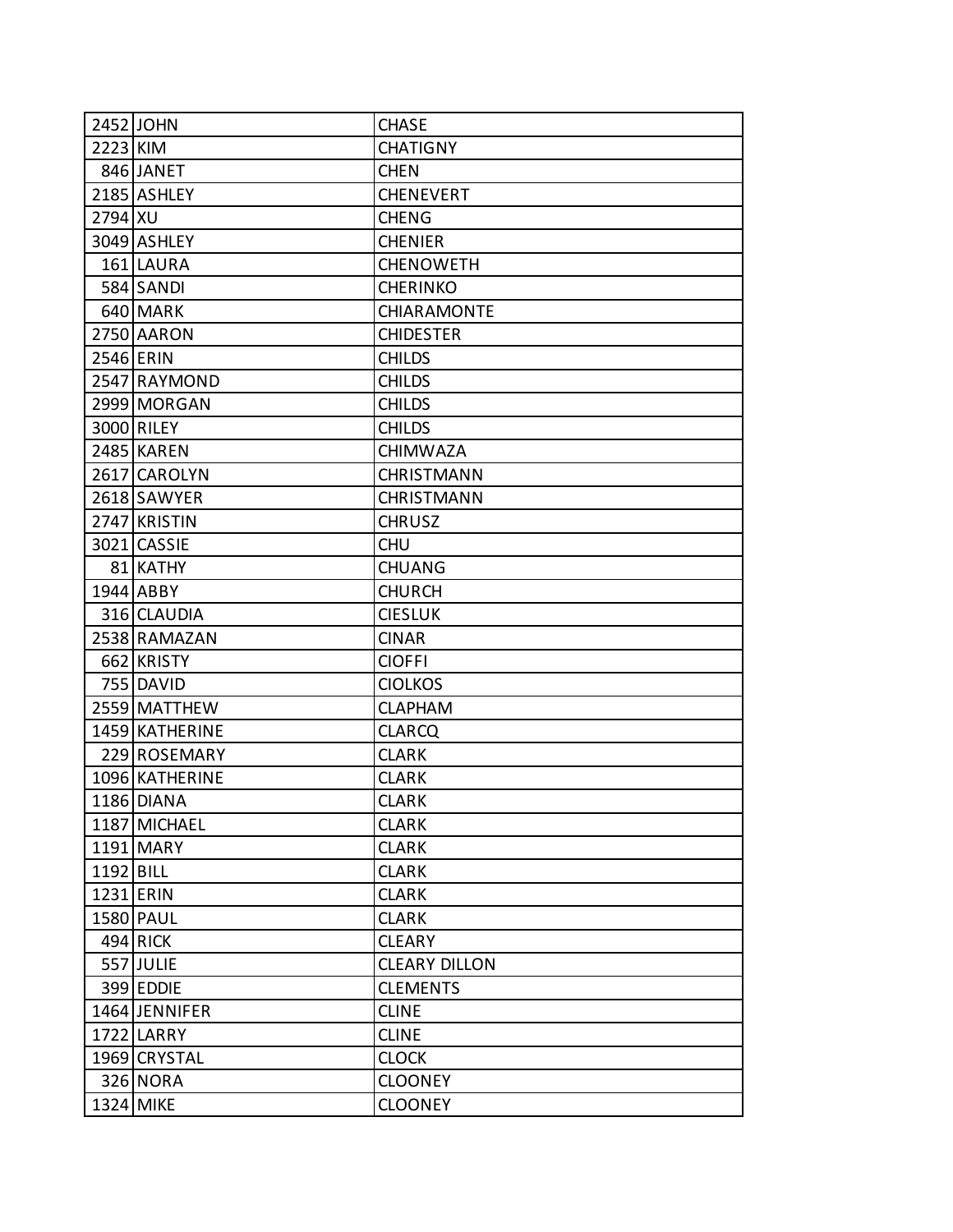|            | 1943 KATIE       | <b>CLOSS</b>       |
|------------|------------------|--------------------|
|            | 896 PETER        | <b>CLOUTIER</b>    |
|            | 2475 CINDY       | <b>CLOUTIER</b>    |
|            | 2543 JEFFREY     | <b>CLOUTIER</b>    |
|            | 405 KERRI        | <b>COADY</b>       |
|            | 2638 JULIA       | <b>COAKLEY</b>     |
|            | 2524 DARLENE     | <b>COCHRANE</b>    |
|            | 1417 BETSY       | <b>COCO</b>        |
|            | 1491 KATHERINE   | <b>COCUZZA</b>     |
|            | 2629 SIOBHAN     | <b>COFFMAN</b>     |
|            | 1434 HANNAH      | <b>COHEN</b>       |
|            | 2225 KRISTIN     | <b>COHEN</b>       |
|            | 2437 CHRISTOPHER | COLANGELO          |
|            | 2447 JENNIFER    | COLANGELO          |
| $1043$ BOB |                  | <b>COLE</b>        |
|            | 1572 AIMEE       | <b>COLE</b>        |
|            | 3048 DONNA       | <b>COLE</b>        |
|            | 1440 JOAN        | <b>COLEMAN</b>     |
|            | 2274 STEPHANIE   | <b>COLEMAN</b>     |
|            | 614 CAROL        | <b>COLENA</b>      |
|            | 3002 DAVID       | <b>COLETTA</b>     |
|            | 474 SHARON       | <b>COLLINS</b>     |
|            | 1837 EMMETT      | <b>COLLINS</b>     |
| 2625 LIZ   |                  | <b>COLLINS</b>     |
|            | 784 AMY          | <b>COMANDER</b>    |
|            | 2311 AMANDA      | <b>COMPERCHIO</b>  |
|            | 1207 JENNIFER    | <b>CONIFF</b>      |
|            | 1337 ANDREW      | <b>CONLAN</b>      |
| 935 JILL   |                  | <b>CONLEY</b>      |
|            | 2356 FRANCES     | <b>CONLIN</b>      |
|            | 1233 CHRISTINE   | <b>CONNELLY</b>    |
|            | 64 CHRISTINE     | <b>CONNOLLY</b>    |
|            | 1921 BRIAN       | <b>CONNOLLY</b>    |
|            | 2317 JOSEPH      | <b>CONNOLLY</b>    |
|            | 2588 PATTY       | <b>CONNOLLY</b>    |
| 2191 BILL  |                  | <b>CONNOR</b>      |
| 2408 KATI  |                  | <b>CONNORS</b>     |
|            | 2421 SUSAN       | CONRAD             |
|            | 1180 KATHY       | <b>CONROY</b>      |
|            | 1582 MICHAEL     | <b>CONSTANTINE</b> |
|            | 175 ANDREW       | <b>CONWAY</b>      |
|            | 566 BONNIE       | <b>CONWAY</b>      |
|            | 1771 SUSAN       | <b>COOK</b>        |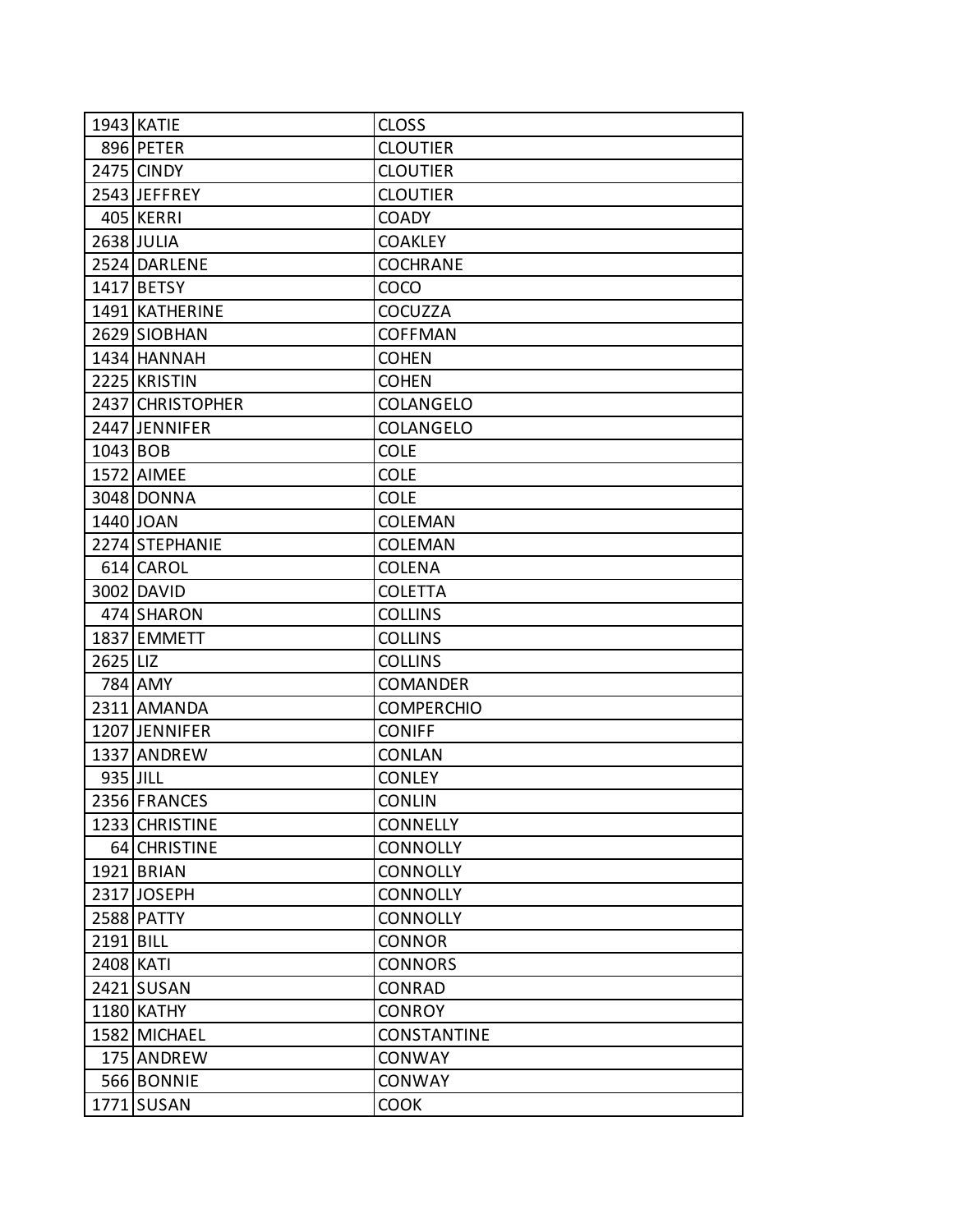| 2813 DANIELLE  | <b>COOK</b>           |
|----------------|-----------------------|
| 2030 MARIBETH  | <b>COON</b>           |
| 1983 ARMELLE   | <b>COORAY</b>         |
| 1987 ROYSTON   | <b>COORAY</b>         |
| 2111 KATIE     | <b>COPPOLA</b>        |
| 2710 ANDREA    | <b>CORBETT</b>        |
| 2532 MATT      | <b>CORCORAN</b>       |
| 1246 THERESA   | <b>COREY</b>          |
| 2006 CRYSTAL   | <b>COREY</b>          |
| 700 SHEILA     | <b>CORKHILL</b>       |
| 135 AMANDA     | <b>CORMIER</b>        |
| 2215 JENNIFER  | <b>CORMIER</b>        |
| 2218 CRYSTAL   | <b>CORMIER</b>        |
| 2603 LEANNE    | <b>CORNING</b>        |
| 1212 CARA      | <b>CORRELL</b>        |
| 715 JACKIE     | <b>CORRIGAN</b>       |
| 1049 ANNEMARIE | <b>CORY</b>           |
| 1050 DAVID     | <b>CORY</b>           |
| 1758 KELSEY    | <b>COSGROVE</b>       |
| 1789 EMILY     | <b>COSMAN</b>         |
| 1791 MATT      | <b>COSMAN</b>         |
| 2604 LEANNE    | <b>COSTA</b>          |
| 374 TERRY      | <b>COSTELLO</b>       |
| 2648 NIALL     | <b>COSTELLO</b>       |
| 59 CATHERINE   | <b>COTE</b>           |
| 801 JENNIFER   | <b>COTE-SAUNDERS</b>  |
| 951 KATHY      | <b>COTTER</b>         |
| 819 MEG        | <b>COTTER MAZZOLA</b> |
| 497 CATHY      | <b>COTTI</b>          |
| 2984 ANNA      | <b>COTTRELL</b>       |
| 2048 BETH      | <b>COUGHLIN</b>       |
| 2049 MICHELE   | <b>COUGHLIN</b>       |
| 2366 PETE      | <b>COUMOUNDUROS</b>   |
| 2369 PETE      | <b>COUMOUNDUROS</b>   |
| 2787 JENNIFER  | <b>COURBIN</b>        |
| 467 ROBYN      | <b>COUTURIER</b>      |
| 2254 LEANNE    | <b>COUTURIER</b>      |
| 2130 JENNIFER  | <b>COVEY</b>          |
| 529 LAURA      | <b>COWAN</b>          |
| 1374 MINDY     | <b>COX</b>            |
| 2328 KATHERINE | <b>COX</b>            |
| 2390 KAREN     | <b>COX</b>            |
| 2397 MIKE      | <b>COX</b>            |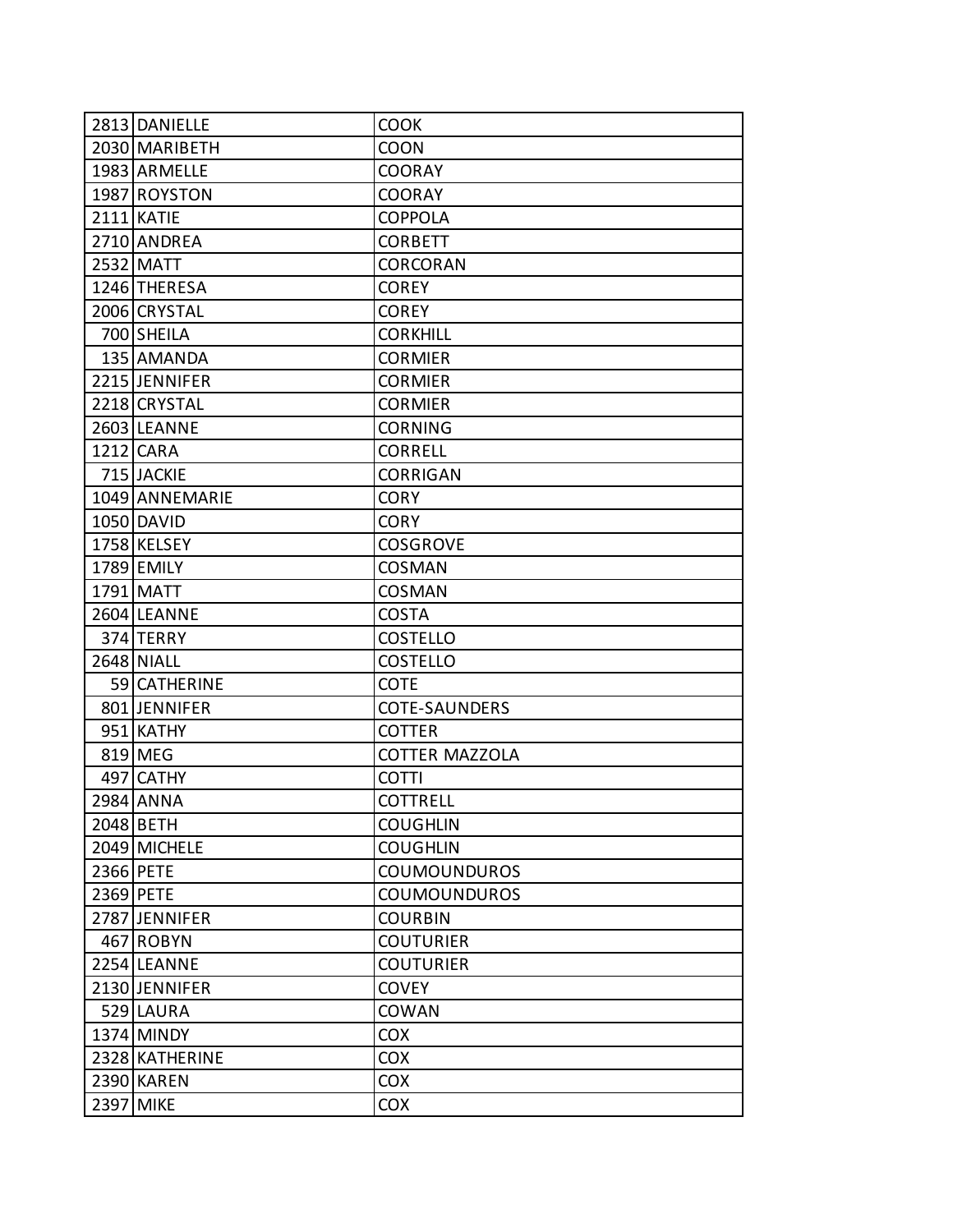|          | 3083 MATTHEW    | <b>COX</b>          |
|----------|-----------------|---------------------|
|          | 2990 BETSY      | <b>CRACCO</b>       |
|          | 938 ERIN        | <b>CRAFT</b>        |
|          | 1008 KELSEY     | <b>CRAIG</b>        |
|          | 353 GEOFF       | CRANDALL            |
|          | 698 KRISTINE    | <b>CRASSWELLER</b>  |
|          | 55 AMY          | CRAWFORD            |
|          | 1741 LORI       | <b>CRENSHAW</b>     |
|          | 1742 SHANE      | <b>CRENSHAW</b>     |
|          | 848 ZOE         | <b>CRONIN</b>       |
|          | 2282 MEG        | <b>CRONIN</b>       |
|          | 1928 TRACY      | <b>CROOKSTON</b>    |
|          | 1931 REBECCA    | <b>CROOKSTON</b>    |
|          | 327 MARCUS      | <b>CROSS</b>        |
|          | 2889 BETSY      | <b>CROSS</b>        |
|          | 168 STEPHANIE   | <b>CROUGHWELL</b>   |
|          | 169 PATRICK     | CROUGHWELL          |
|          | 393 AMY         | <b>CROWLEY</b>      |
|          | 1129 MAURA      | <b>CROWLEY</b>      |
|          | 3078 MILDRED    | <b>CROWLEY</b>      |
| 1388 SUE |                 | <b>CRUMBAKER</b>    |
|          | 2180 KENNETH    | <b>CUFFEE</b>       |
|          | 29 STACEY       | <b>CULLEN</b>       |
|          | 2045 REBECCA    | <b>CULLER</b>       |
|          | 573 MATTHEW     | <b>CULVERHOUSE</b>  |
|          | 1057 PATRICK    | <b>CUNNINGHAM</b>   |
| 2203 BEN |                 | <b>CUNNINGHAM</b>   |
|          | 2204 NICHOLAS   | <b>CUNNINGHAM</b>   |
|          | 2205 MELISSA    | <b>CUNNINGHAM</b>   |
|          | 2170 LAUREN     | <b>CUPPLES</b>      |
| 2182 JAN |                 | <b>CURLEY WELSH</b> |
|          | 1514 CINDY      | <b>CURNEY</b>       |
|          | 42 MARGARET     | <b>CURRAN</b>       |
|          | 1153 MARGARET   | <b>CURRAN</b>       |
|          | 1854 REGINA     | <b>CURRAN</b>       |
|          | 2031 LEAH       | <b>CURTIN</b>       |
|          | 2333 DENISE     | <b>CYR</b>          |
|          | 1959 ANNEMARIE  | <b>CZARNOTA</b>     |
|          | 833 CHRISTOPHER | <b>CZOCHARA</b>     |
| $2284$ K |                 | D                   |
|          | 1605 BETSY      | D'AMBROSIA          |
|          | 1612 CHRISTINE  | D'AMBROSIA          |
|          | 1615 JACK       | D'AMBROSIA          |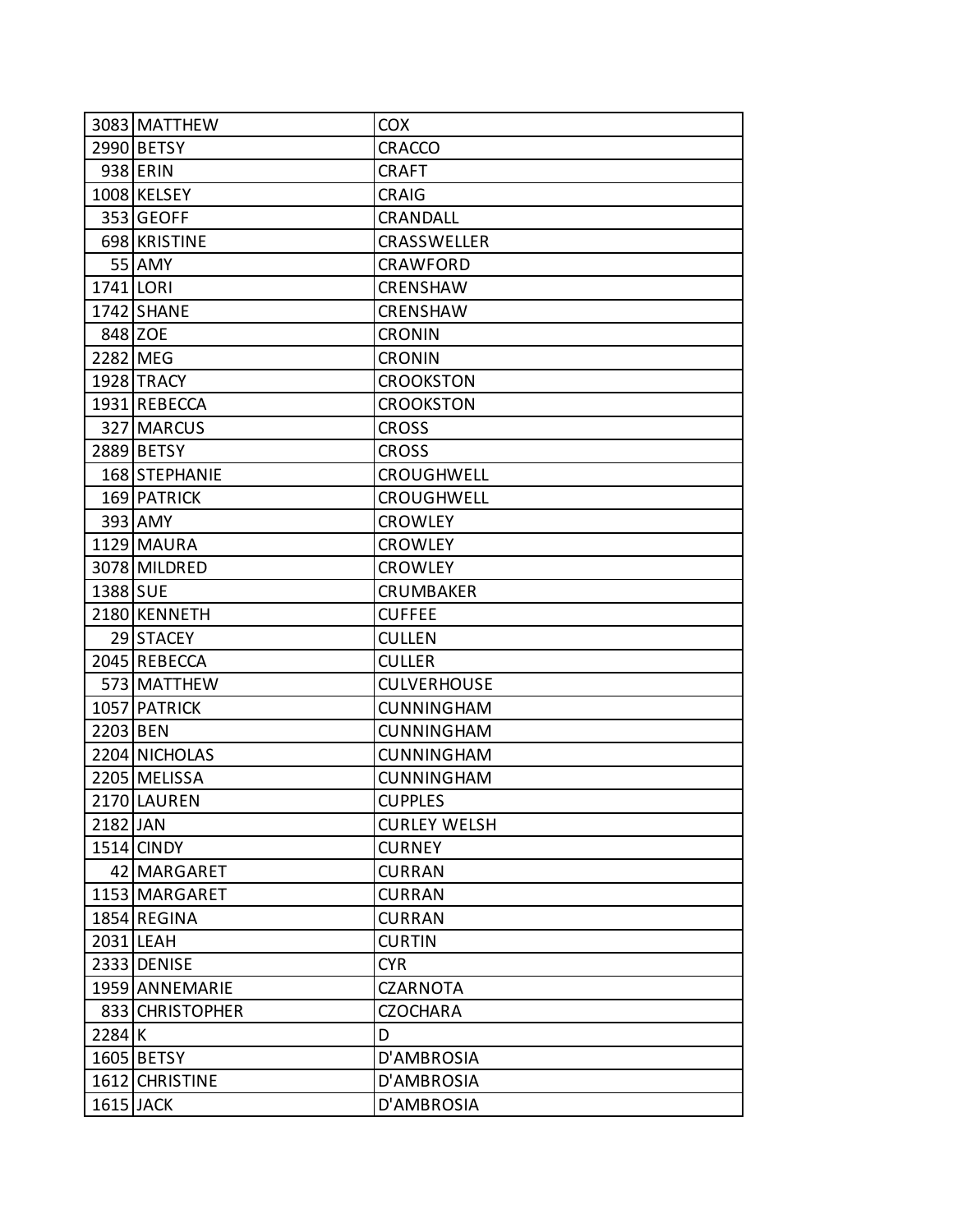|          | 856 JENNIFER  | D'ANDREA          |
|----------|---------------|-------------------|
|          | 491 LINDSEY   | D'ANGELO          |
|          | 2844 MARIA    | D'ANTONE          |
|          | 211 MAYA      | D'AQUILA          |
|          | 929 ERICA     | <b>DAFFORD</b>    |
|          | 317 JOHN      | <b>DAGOSTINO</b>  |
|          | 35 KELLI      | DAHL              |
|          | 40 KYLA       | <b>DALEY</b>      |
|          | 738 HEATHER   | <b>DALEY</b>      |
|          | 1977 ROBERT   | <b>DALEY</b>      |
|          | 2102 KATHLEEN | <b>DALEY</b>      |
|          | 2108 MATTHEW  | <b>DALEY</b>      |
|          | 2112 CAITLIN  | <b>DALEY</b>      |
|          | 2957 DIANE    | <b>DALO</b>       |
|          | 732 EMILY     | <b>DALY</b>       |
|          | 2150 CRAIG    | <b>DAMBROSIA</b>  |
|          | 617 VICKIE    | <b>DANAHEY</b>    |
|          | 671 ROBERT    | DANDREA           |
|          | 1887 LAUREN   | <b>DANDREA</b>    |
|          | 1822 THUY     | DANG              |
|          | 836 DENNIS    | <b>DANGELO</b>    |
|          | 2667 JESSICA  | <b>DANGIO</b>     |
|          | 1392 ROBYN    | <b>DANGORA</b>    |
|          | 953 CATHERINE | DANGREMOND        |
|          | 1113 SANDY    | <b>DANKELSON</b>  |
|          | 1862 CHARLES  | <b>DANNER</b>     |
|          | 1849 KELLY    | <b>DARK</b>       |
|          | 2334 DON      | <b>DARWIN</b>     |
|          | 1940 GRACE    | <b>DAULEY</b>     |
| 1941 DEB |               | <b>DAULEY</b>     |
|          | 1775 BRYAN    | <b>DAUPHINAIS</b> |
|          | 73 AMY        | <b>DAVIDSON</b>   |
|          | 637 RAY       | <b>DAVIEAU</b>    |
|          | 360 WILLIAM   | <b>DAVIS</b>      |
|          | 1573 ROBIN    | <b>DAVIS</b>      |
|          | 2017 JENNIFER | <b>DAVIS</b>      |
|          | 2707 PAUL     | <b>DAVIS</b>      |
|          | 430 ROBIN     | <b>DAWSON</b>     |
|          | 198 KATIE     | <b>DAY</b>        |
|          | 232 KATHLEEN  | <b>DAY</b>        |
|          | 2662 KATE     | DE LISI           |
|          | 468 JULIA     | DE PEYSTER        |
|          | 205 JENNIFER  | <b>DEAN</b>       |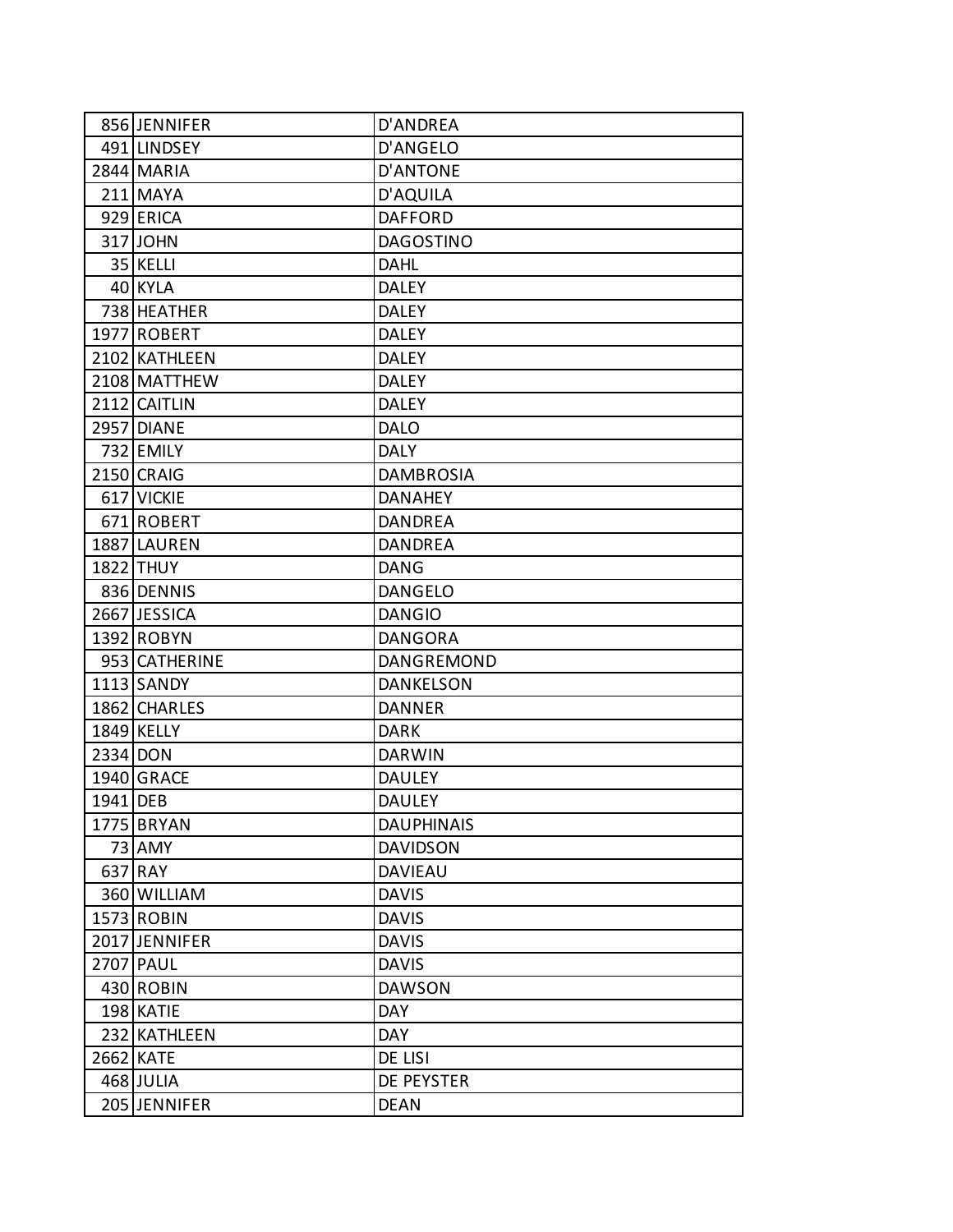|           | 688 OWEN          | <b>DEAN</b>              |
|-----------|-------------------|--------------------------|
|           | 689 TONYA         | <b>DEAN</b>              |
|           | 690 PAUL          | <b>DEAN</b>              |
|           | 2550 JOHN         | <b>DEANGELIS</b>         |
|           | 3080 KATE         | <b>DEANS</b>             |
|           | 1832 REBECCA      | <b>DEATON</b>            |
|           | 1833 FRANK        | <b>DEATON</b>            |
|           | 1834 ALEXUS       | <b>DEATON</b>            |
|           | 1835 CALEB        | <b>DEATON</b>            |
|           | 1836 DELILAH      | <b>DEATON</b>            |
|           | 1890 ELIZABETH    | <b>DECKER</b>            |
| 2464 ROY  |                   | <b>DECKER</b>            |
| 2465 FAY  |                   | <b>DECKER</b>            |
|           | 2472 NIKKI        | <b>DECKER-LAWLER</b>     |
|           | 1101 KATE         | DECKER-WURM              |
|           | 2930 MICHELLE     | <b>DECTRAZE</b>          |
| 3015 TERI |                   | <b>DEFILIPPO</b>         |
| 2415 ANN  |                   | <b>DEFOSSE</b>           |
|           | 289 TAMI          | <b>DEGELDER</b>          |
|           | 1991 DAVID        | <b>DEL PAPA</b>          |
|           | 1137 MICHELE      | <b>DEL VENTO BARROWS</b> |
|           | 563 BRITTANY      | <b>DELAHAYE</b>          |
|           | 3031 EVAN         | <b>DELGROSSO</b>         |
|           | 2190 MATT         | <b>DELLEA</b>            |
|           | 1290 KATIE        | <b>DELLICKER</b>         |
|           | 1296 SCOTT        | <b>DELLICKER</b>         |
|           | 1685 MEGHAN       | <b>DELMAN</b>            |
|           | 2199 MELISSA      | <b>DEMOS</b>             |
|           | 1648 KAREN        | <b>DEMPSEY</b>           |
|           | 1333 ALLISON      | <b>DEMUSIS</b>           |
|           | 394 SUE           | <b>DENIS</b>             |
|           | <b>2977 BRUCE</b> | <b>DENIS</b>             |
|           | 235 LISA          | <b>DENNIS</b>            |
|           | 802 JEN           | <b>DENSMORE</b>          |
|           | 803 MICHELLE      | <b>DENSMORE</b>          |
|           | 1386 MOLLY        | <b>DEPAIVA</b>           |
|           | 1179 MICHELE      | <b>DESMOND</b>           |
|           | 2361 DAWN         | <b>DESROCHERS</b>        |
|           | 26 DEANNA         | <b>DESROCHES</b>         |
|           | 28 PHILIP         | <b>DESROCHES</b>         |
|           | 795 ALLI          | <b>DESTEFANO</b>         |
|           | 695 MICHELLE      | <b>DEVEAU</b>            |
|           | 1811 CHARLES      | <b>DEVEIKAS</b>          |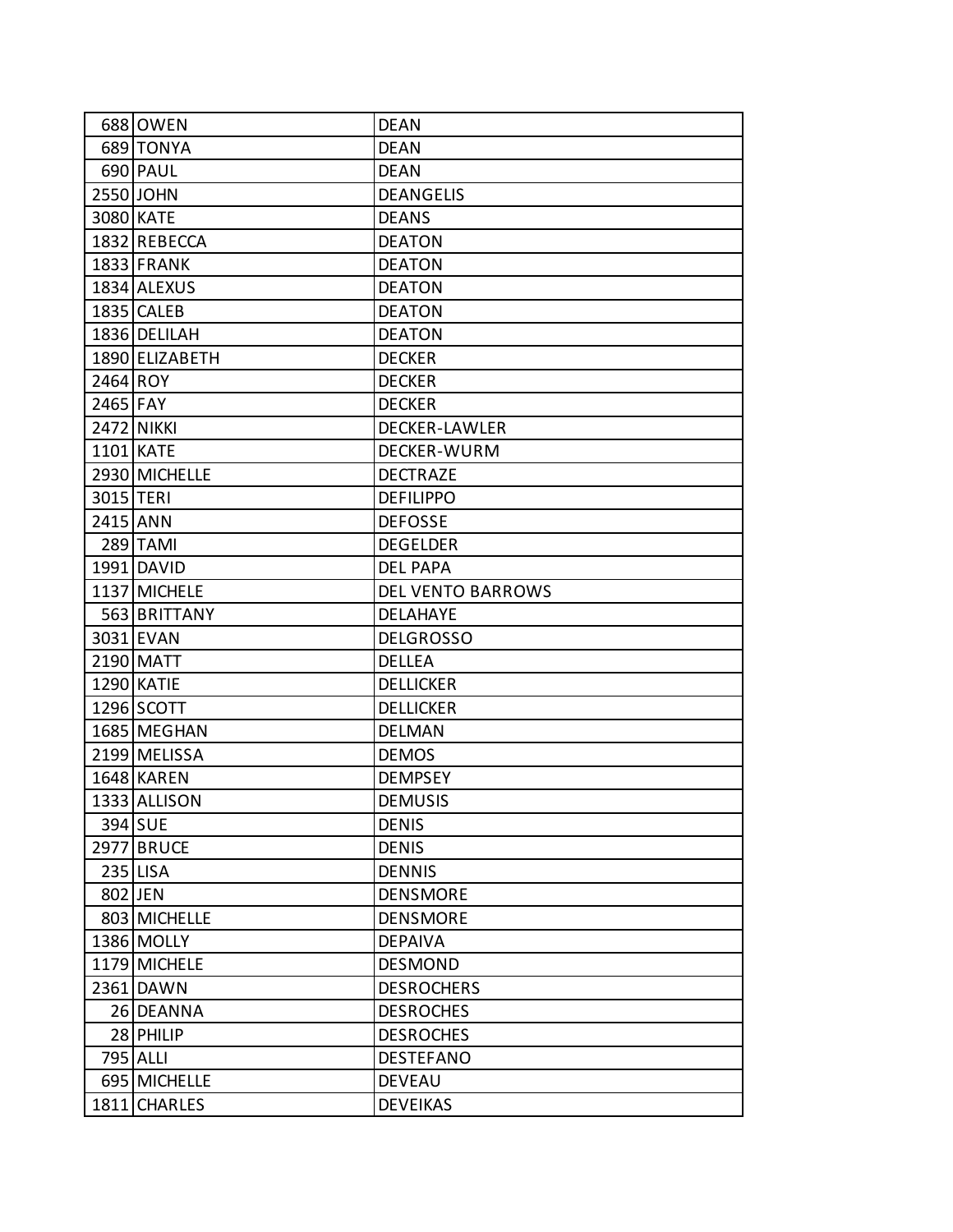| 1190 SUE  |               | <b>DEVINE</b>    |
|-----------|---------------|------------------|
|           | 1425 THOMAS   | <b>DEVINE</b>    |
|           | 519 PEGGY     | <b>DEVIVO</b>    |
|           | 2155 MAIREAD  | <b>DEVLIN</b>    |
| 2941 ED   |               | <b>DEWITT</b>    |
|           | 2962 JENNIFER | <b>DEWITT</b>    |
|           | 1544 THOMAS   | DI PESA          |
|           | 885 VANESSA   | <b>DIANA</b>     |
|           | 886 DANIEL    | <b>DIANA</b>     |
|           | 1690 AMAYA    | <b>DIANA</b>     |
|           | 428 SARAH     | <b>DICICCO</b>   |
|           | 70 RENEE      | <b>DICKERMAN</b> |
|           | 71 ARTHUR     | <b>DICKERMAN</b> |
|           | 632 SARA      | <b>DICKEY</b>    |
|           | 633 MATTHEW   | <b>DICKEY</b>    |
|           | 2720 LYNDA    | <b>DICKEY</b>    |
|           | 2797 BRIANNA  | <b>DICKEY</b>    |
|           | 1128 EMILY    | <b>DICKS</b>     |
|           | 2760 DAVID    | <b>DICKSON</b>   |
|           | 2761 OLIVIA   | <b>DICKSON</b>   |
|           | 2762 MILES    | <b>DICKSON</b>   |
|           | 2385 KATHY    | <b>DICTOR</b>    |
|           | 648 HEIDI     | <b>DIEHL</b>     |
|           | 1271 TIMOTHY  | <b>DIEMAND</b>   |
|           | 1903 KATHRYN  | <b>DIETZ</b>     |
|           | 330 JEN       | <b>DIFIORE</b>   |
|           | 331 MIKE      | <b>DIFIORE</b>   |
|           | 869 JACQUELYN | <b>DIGGS</b>     |
|           | 2352 MELITI   | <b>DIKEOS</b>    |
|           | 543 JEFF      | <b>DILLON</b>    |
|           | 1120 MIKEY    | <b>DILORETO</b>  |
|           | 697 STACY     | <b>DIMAPELIS</b> |
|           | 438 JESSI     | <b>DIMOCK</b>    |
|           | 2255 TERESA   | <b>DISERVIO</b>  |
|           | 1513 DARLENE  | <b>DISISTO</b>   |
|           | 1066 GREG     | <b>DOBLE</b>     |
|           | 318 RENEE     | <b>DODGE</b>     |
| 1339 LISA |               | <b>DODGE</b>     |
|           | 1505 SARA     | <b>DODRILL</b>   |
|           | 616 STEVE     | <b>DOHERTY</b>   |
|           | 620 STEPHENR  | <b>DOHERTY</b>   |
|           | 166 JENNIFER  | <b>DOLLOFF</b>   |
|           | 1595 DANIEL   | <b>DONA</b>      |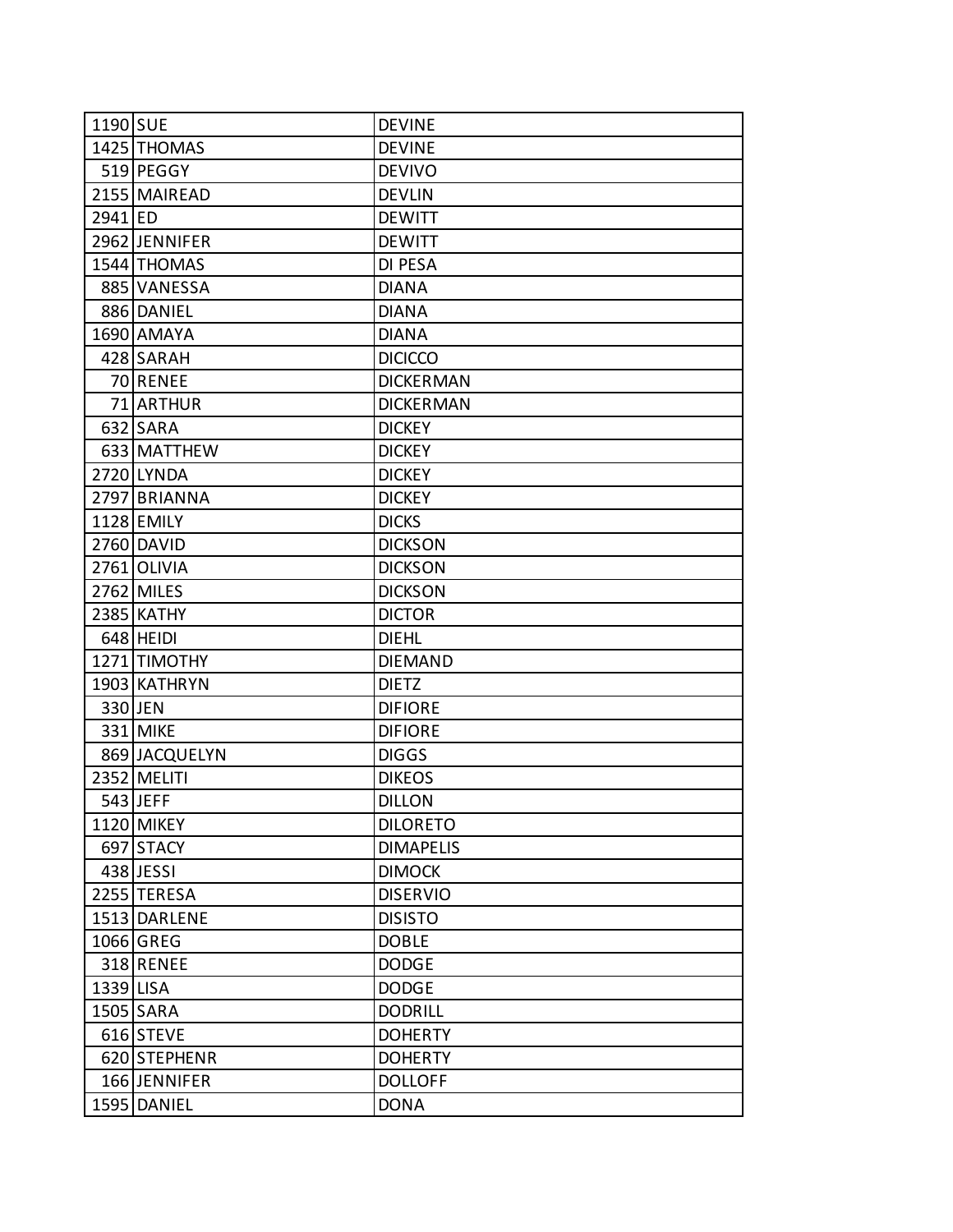| 1029 JP   |                             | <b>DONAHUE</b>     |
|-----------|-----------------------------|--------------------|
| 1512 AMY  |                             | <b>DONAHUE</b>     |
|           | 1569 BRENDAN                | <b>DONAHUE</b>     |
|           | 2120 SUSAN                  | <b>DONNELLAN</b>   |
|           | <b>165 MICHELLE ANTONIA</b> | <b>DONNELLY</b>    |
|           | 2553 SUSAN                  | <b>DONOGHUE</b>    |
|           | 301 MEGAN                   | <b>DONOVAN</b>     |
|           | 1070 JULIE                  | <b>DONOVAN</b>     |
|           | 2032 JAMES                  | <b>DONOVAN</b>     |
|           | 2200 KAMREN                 | <b>DONOVAN</b>     |
| 2963 NINI |                             | <b>DONOVAN</b>     |
|           | 2965 MAEVE                  | <b>DONOVAN</b>     |
|           | 1094 JAMES                  | <b>DOOLITTLE</b>   |
|           | 1237 DEBBIE                 | <b>DORMAN</b>      |
|           | 2192 JENNIFER               | <b>DOTSON</b>      |
| 1069 TIM  |                             | <b>DOUCETTE</b>    |
|           | 1891 HEATHER                | <b>DOUCETTE</b>    |
|           | 1519 KIMBERLY               | <b>DOUT</b>        |
|           | 1095 RODNEY                 | <b>DOWELL</b>      |
|           | 1170 LADENE                 | <b>DOWELL</b>      |
|           | 1171 ARTHUR                 | <b>DOWELL</b>      |
| 739 SIA   |                             | <b>DOWLATSHAHI</b> |
|           | <b>2855 KAREN</b>           | <b>DOWLING</b>     |
|           | 676 MARGARET                | <b>DOWNEY</b>      |
|           | 722 MAGGIE                  | <b>DOWNIE</b>      |
|           | 1892 STEPHANIE              | <b>DOWNING</b>     |
|           | 1091 REBECCA                | <b>DOYLE</b>       |
|           | 1543 MICHAEL                | <b>DOYLE</b>       |
|           | 2731 MARISOL                | <b>DOYLE</b>       |
|           | 49 SARAH                    | <b>DRANE</b>       |
|           | 2796 LYNN                   | <b>DRAPER</b>      |
|           | 1554 DIANA                  | <b>DRECHSLER</b>   |
| 2677 LIZ  |                             | DREGGORS-WALKER    |
|           | 1712 JULIA                  | <b>DRISCOLL</b>    |
|           | 1714 TERRI                  | <b>DRISCOLL</b>    |
|           | 2232 BRIAN                  | <b>DRISCOLL</b>    |
| 1579 AMY  |                             | <b>DRUMMOND</b>    |
|           | 1353 DOREEN                 | <b>DRURY</b>       |
|           | 1843 MAURA                  | <b>DRURY</b>       |
|           | 1077 CHRISTINA              | <b>DUBE</b>        |
|           | 2242 LESLIE                 | <b>DUBE</b>        |
|           | 2562 JACOB                  | <b>DUBIN</b>       |
|           | 1744 SAMANTHA               | <b>DUBOIS</b>      |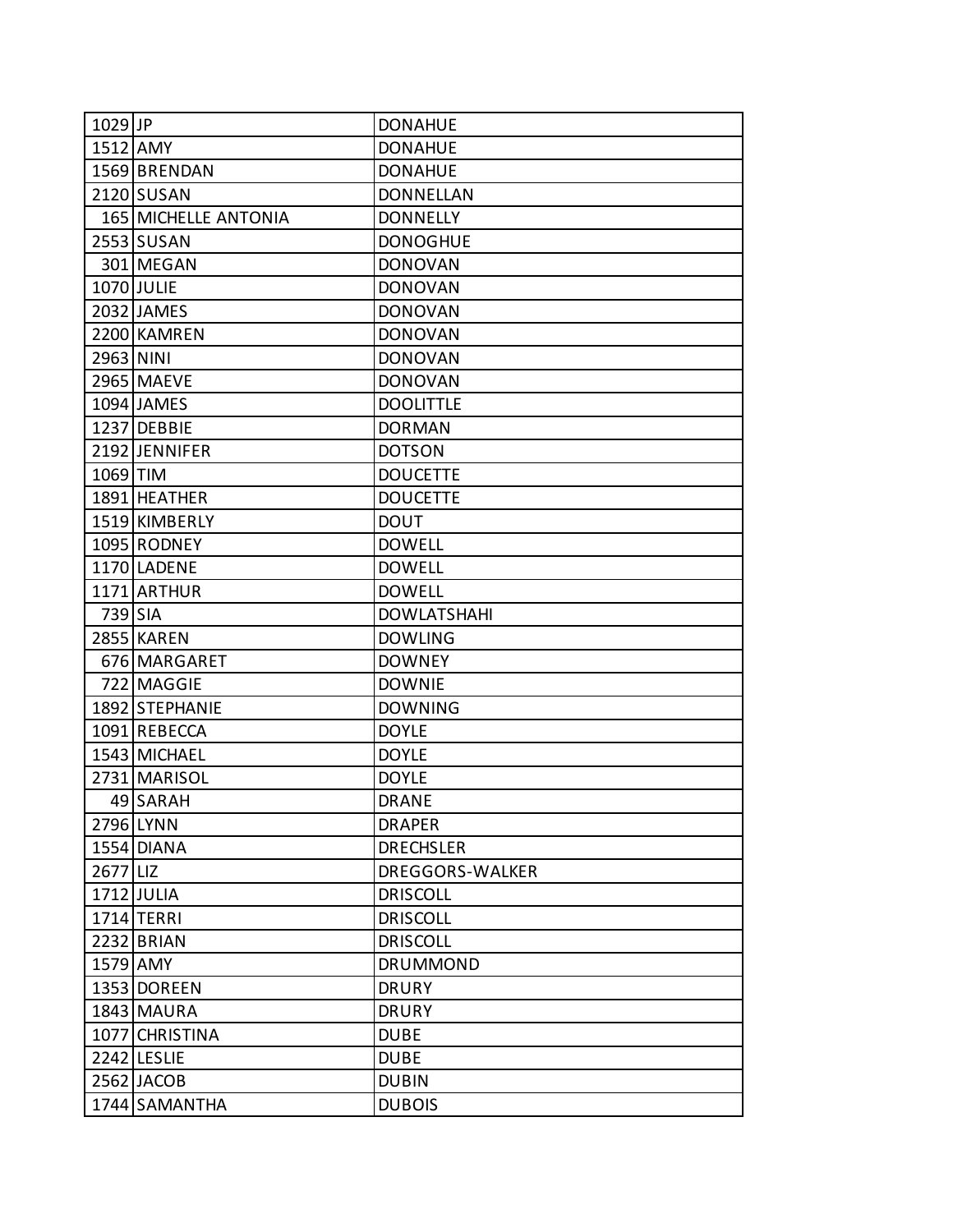|           | 2109 NOAH       | <b>DUBOIS</b>       |
|-----------|-----------------|---------------------|
|           | 1735 HUGH       | <b>DUBRULLE</b>     |
|           | 1736 ELIZABETH  | <b>DUBRULLE</b>     |
|           | $712$ BILL      | <b>DUCASSE</b>      |
|           | 713 ANITA       | <b>DUCHARME</b>     |
|           | 3082 ERICA      | <b>DUDEK</b>        |
| 1768 JIM  |                 | <b>DUDLEY</b>       |
|           | 1949 AMANDA     | <b>DUDZINSKI</b>    |
|           | 1950 GREG       | <b>DUDZINSKI</b>    |
|           | 152 MAUREEN     | <b>DUFFY</b>        |
|           | 412 JANINE      | <b>DUFFY</b>        |
|           | 651 CHRIS       | <b>DUFFY</b>        |
|           | 2393 STACY      | <b>DUFFY</b>        |
|           | 303 LORI        | <b>DUMONT</b>       |
|           | 436 GINNY       | <b>DUNN</b>         |
|           | 1651 MAUREEN    | <b>DUNN</b>         |
|           | 1652 KEVIN      | <b>DUNN</b>         |
|           | 1653 SEAN       | <b>DUNN</b>         |
|           | 1654 NORA       | <b>DUNN</b>         |
|           | 1655 JACK       | <b>DUNN</b>         |
|           | 2702 KATIE      | <b>DUNN</b>         |
| 2703 JEFF |                 | <b>DUNN</b>         |
| 363 LIZ   |                 | <b>DUNN MARSI</b>   |
|           | 371 BETH        | <b>DUNNE</b>        |
|           | 442 SAMANTHA    | <b>DUPRE</b>        |
|           | 1026 CHRISTOPHE | <b>DUPUPET</b>      |
|           | 419 CAROLINE    | <b>DUQUETTE</b>     |
|           | 2197 LINDA      | <b>DURANT</b>       |
|           | 1427 JOHN       | <b>DVORCHAK JR</b>  |
|           | 31 MEGAN        | <b>DYER</b>         |
|           | 1948 JOHANNA    | <b>DYMEK</b>        |
|           | 678 SARA        | <b>EAMES</b>        |
|           | 1825 ROXANNE    | <b>EARLEY</b>       |
|           | 2595 FRED       | <b>EDGEMON</b>      |
|           | 2599 KATIE      | <b>EDGEMON</b>      |
|           | 1289 KRISTINE   | <b>EDGINGTON</b>    |
|           | 2628 SANDRA     | <b>EDLER</b>        |
|           | 309 PAUL        | <b>EGAN</b>         |
| $311$ LIZ |                 | EGAN                |
|           | 2391 KATHLEEN   | <b>EHLERS</b>       |
|           | 1479 MEGHNA     | <b>EICHELBERGER</b> |
|           | 1195 CHRISTIN   | <b>EIGENMANN</b>    |
|           | 1197 CHRISTOPH  | <b>EIGENMANN</b>    |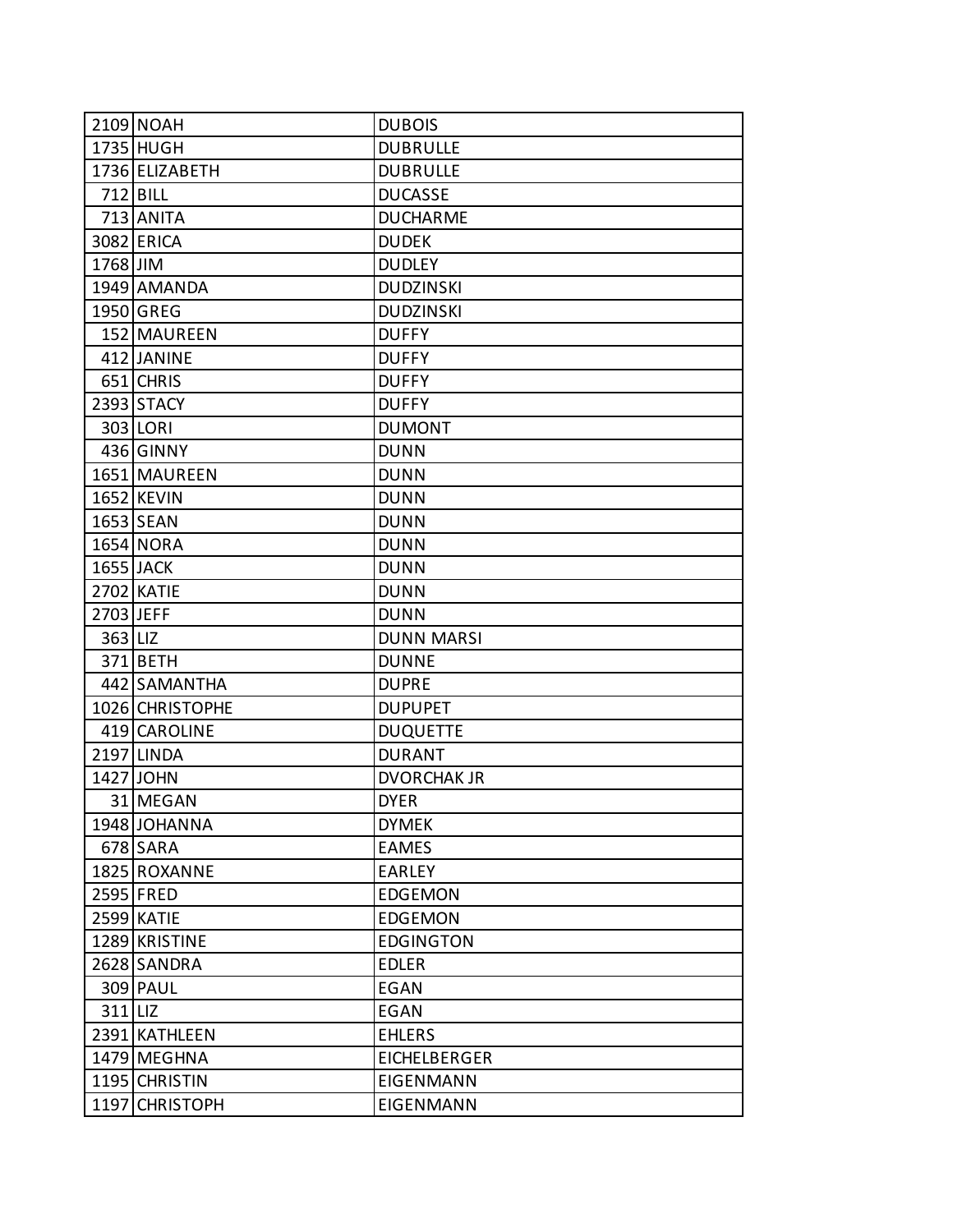|          | 2314 AUDREY    | <b>EISENHAUER</b>     |
|----------|----------------|-----------------------|
|          | 831 NICOLE     | <b>ELDREDGE</b>       |
|          | 2396 DAVE      | <b>ELLINWOOD</b>      |
|          | 694 RAQUEL     | <b>ELLIS</b>          |
| 2149 KIM |                | <b>EMERY</b>          |
|          | 2825 JENNIFER  | <b>EMERY</b>          |
|          | 2940 MEGHAN    | <b>EMMERT</b>         |
|          | 912 SAMSON     | <b>ENGEL</b>          |
|          | 550 SARAH      | <b>ENGELBREKTSSON</b> |
|          | 1031 STEPHANIE | <b>ENGLISH</b>        |
|          | 743 BESS       | <b>ENSINGER</b>       |
|          | 2719 JOHN      | <b>ERICKSON</b>       |
|          | 1609 CHET      | <b>ERSOY</b>          |
|          | 1610 NICOLE    | <b>ERSOY</b>          |
|          | 1746 MARISA    | <b>ESPINOSA</b>       |
|          | 1538 KRISTIN   | <b>ESTABROOK</b>      |
|          | 2668 PAUL      | <b>ESTESO</b>         |
|          | 60 DEBBIE      | <b>ESTEY</b>          |
|          | 1466 CASSANDRA | <b>ESTEY</b>          |
|          | 1375 HALLIE    | <b>ESTLE</b>          |
|          | 2633 MEREDITH  | <b>ESTRADA</b>        |
|          | 2696 MARTHA    | <b>ESTRADA</b>        |
|          | 2650 ISMAEL    | <b>ESTRADA III</b>    |
|          | 2729 ISMAEL    | <b>ESTRADA JR</b>     |
|          | 226 KEITH      | <b>EVANS</b>          |
|          | 3035 TANYA     | <b>EVANS</b>          |
|          | 2861 TARA      | <b>EWALD</b>          |
|          | 591 SHARON     | EXLEY                 |
|          | 581 KELLY      | <b>EXLEY-SMITH</b>    |
|          | 587 GRETCHEN   | <b>EXLEY-SMITH</b>    |
|          | 1810 KAREN     | <b>EYLANDER</b>       |
|          | 2556 LAURA     | <b>FADER</b>          |
| 1159 SKY |                | <b>FAIRFIELD</b>      |
|          | 1160 SABRINA   | <b>FAIRFIELD</b>      |
|          | 2307 ALEC      | <b>FAIRFIELD</b>      |
|          | 3054 JENNA     | <b>FALCETTI</b>       |
|          | 2557 ERIN      | <b>FALLON</b>         |
|          | 3020 KEVIN     | <b>FALLON</b>         |
|          | 1932 SUSAN     | <b>FANBURG</b>        |
|          | 1709 PATRICK   | <b>FANNON</b>         |
|          | 942 LORRAINE   | <b>FANO</b>           |
|          | $260$ BETH     | <b>FARBER</b>         |
|          | 2819 ANNETTE   | <b>FARLEY</b>         |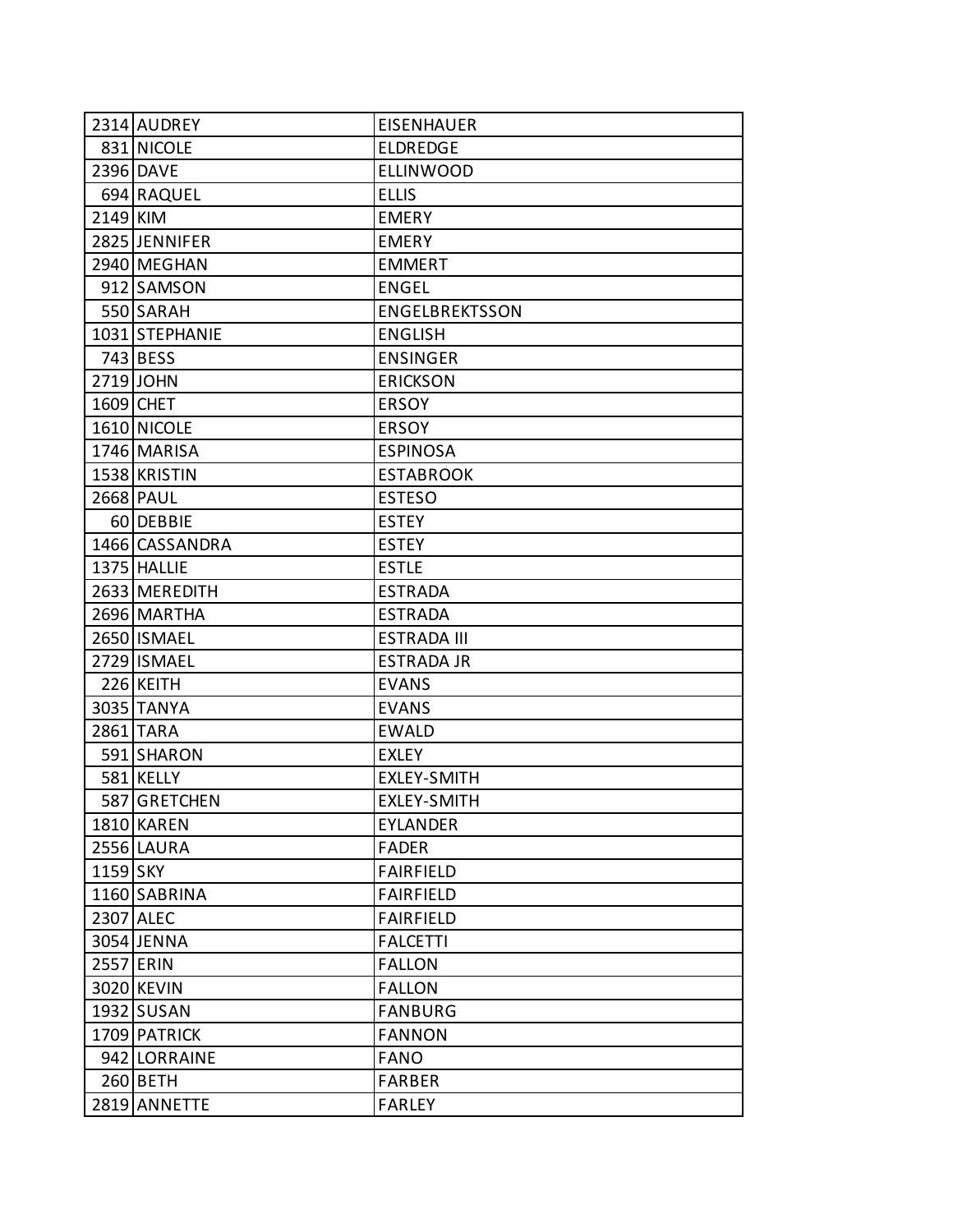| 2756 PETE       | <b>FASANO</b>         |
|-----------------|-----------------------|
| 2757 PETE       | <b>FASANO</b>         |
| 783 DANIELLE    | <b>FAULKNER</b>       |
| 456 MARYANN     | <b>FAY</b>            |
| 877 SAMUEL      | <b>FAZIOLI</b>        |
| 835 ABIGAIL     | <b>FEE</b>            |
| 933 JEAN        | <b>FEE</b>            |
| 1787 NICOLE     | <b>FEELEY</b>         |
| 1617 SANDY      | <b>FEENEY</b>         |
| 1734 KAREN      | <b>FEENEY</b>         |
| 2961 PATTY      | <b>FELLOWS</b>        |
| 2454 KAITIE     | <b>FELONEY FRASER</b> |
| 2752 ARIANNA    | <b>FENTON</b>         |
| 2753 JOSEPH     | <b>FENTON</b>         |
| 1345 DERITH     | <b>FERNANDES</b>      |
| 2590 MIKE       | <b>FERRARA</b>        |
| 2608 LINDA      | <b>FERRARA</b>        |
| 1525 ANDREA     | <b>FERRINI</b>        |
| 1240 KHERINGTON | <b>FERRIS</b>         |
| 2782 GRACE      | <b>FERRIS</b>         |
| 1966 DANIELLE   | <b>FERRUCCI</b>       |
| 773 ASHLEY      | <b>FERRY</b>          |
| 774 MICHAEL     | <b>FERRY</b>          |
| 883 DEB         | <b>FIALA</b>          |
| 1701 PATRICE    | <b>FIELD</b>          |
| 2514 ANNA       | <b>FILIPKOWSKA</b>    |
| 2198 STEPHANIE  | <b>FILIPSKI</b>       |
| 2927 JOSEPH     | <b>FINLEY II</b>      |
| 278 STEPHANIE   | <b>FINN</b>           |
| 1618 ROBIN      | <b>FINN</b>           |
| 2494 LAUREN     | <b>FINUCANE</b>       |
| 173 RONALD      | <b>FISETTE</b>        |
| 177 EMILY       | <b>FISETTE</b>        |
| 187 WENDY       | <b>FISETTE</b>        |
| 1537 JENNIFER   | <b>FISH</b>           |
| 2163 AURORA     | <b>FISH</b>           |
| 1629 CAROL      | <b>FISHMAN</b>        |
| 839 MARY        | <b>FITCH</b>          |
| 716 MARGARET    | FITZGERALD            |
| 2249 ELIZABETH  | <b>FITZGERALD</b>     |
| $224$ ZACK      | <b>FITZSIMMONS</b>    |
| 435 SUZANNE     | <b>FLAGG</b>          |
| 2220 NICHOLAS   | <b>FLAMEL</b>         |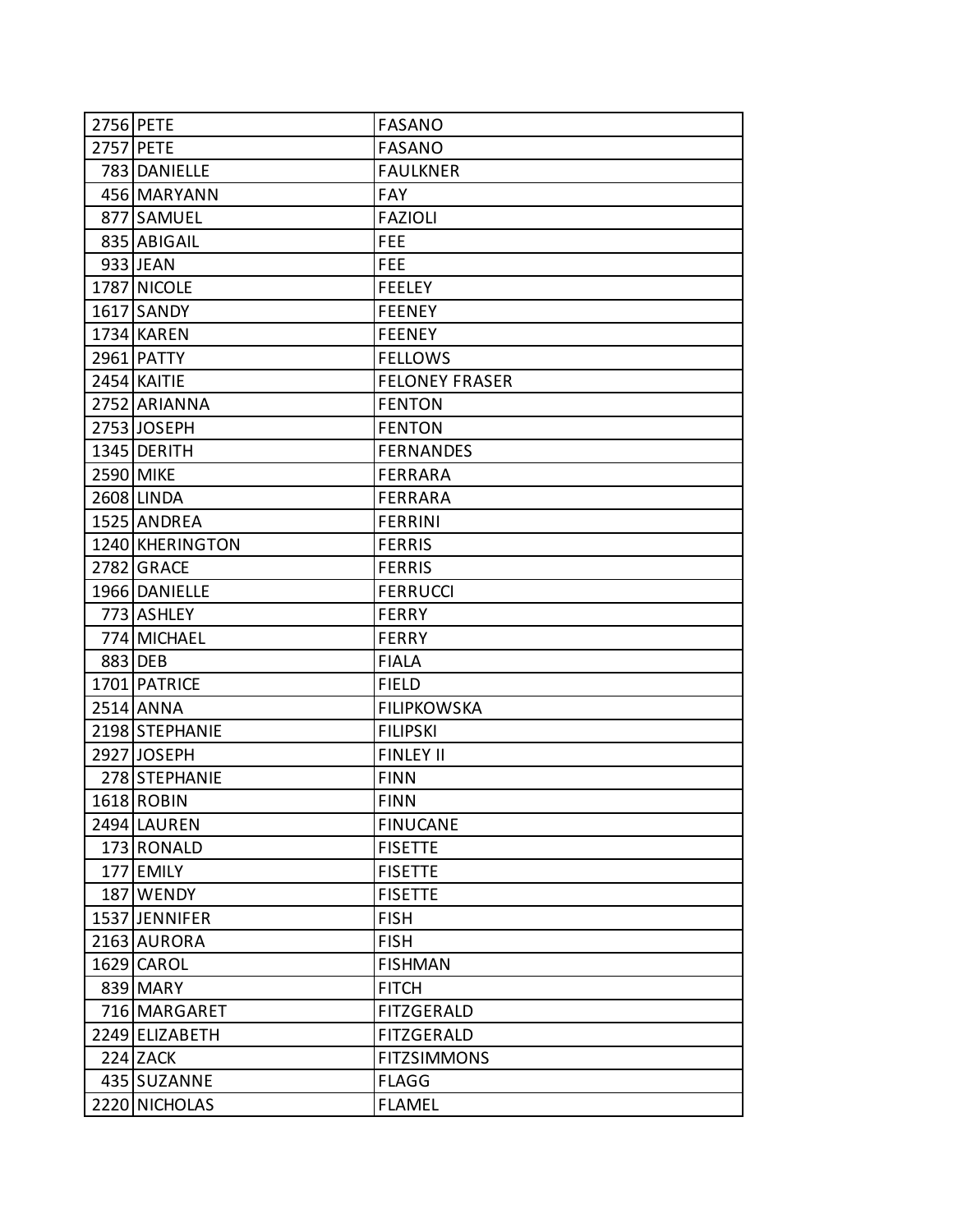|          | 679 KATIE      | <b>FLAMENT</b>     |
|----------|----------------|--------------------|
|          | 2870 KELLY     | <b>FLANNERY</b>    |
|          | 2978 CHRISTINE | <b>FLEMING</b>     |
|          | 1769 DIANE     | <b>FLOYD</b>       |
|          | 572 KELLEY     | <b>FOLEY</b>       |
|          | 1014 JESSICA   | <b>FOLEY</b>       |
|          | 1022 PEGGY     | <b>FOLEY</b>       |
|          | 1913 JACQUE    | <b>FOLEY</b>       |
|          | 2767 DAVID     | <b>FOLEY</b>       |
|          | 1346 PAUL      | <b>FOLINO</b>      |
|          | 1347 PAUL      | <b>FOLINO</b>      |
|          | 596 DEBBIE     | <b>FOLSOM</b>      |
|          | 2611 MEAGHAN   | <b>FOOTE</b>       |
|          | 2983 MARY ANN  | <b>FORESTER</b>    |
|          | 979 ALESHA     | <b>FORGET</b>      |
|          | 1325 CHRISTINA | <b>FORRISTALL</b>  |
|          | 72 SERENE      | <b>FORTE</b>       |
|          | 2436 MICHAEL   | <b>FORTIER</b>     |
|          | 2094 HEATHER   | <b>FORTIN</b>      |
|          | 1215 SHARON    | <b>FOSTER</b>      |
|          | 1492 LINDSEY   | <b>FOSTER</b>      |
|          | 954 SHANDI     | <b>FOULGER</b>     |
| 1856 DEB |                | <b>FOUNTAIN</b>    |
|          | 627 AMBER      | <b>FOURNIER</b>    |
|          | 1402 CHRISTINE | <b>FOURNIER</b>    |
|          | 437 JACQUALYN  | <b>FOUSE</b>       |
|          | 880 STEVEN     | <b>FOWLER</b>      |
|          | 881 WHITNEY    | <b>FOWLER</b>      |
|          | 1993 NICOLE    | <b>FOX</b>         |
|          | 1997 PATRICK   | <b>FOX</b>         |
|          | 13 CARA        | <b>FRALEY</b>      |
|          | 2399 LESLIE    | <b>FRANCHELLA</b>  |
|          | 524 JAMES      | <b>FRANCIS</b>     |
|          | 463 FREDERICK  | <b>FRANCO</b>      |
|          | 1740 CONNIE    | <b>FRANK</b>       |
|          | 2202 LIBBY     | <b>FRANK</b>       |
|          | 487 IVAN       | <b>FRANTZ</b>      |
|          | 1135 JEANMARIE | <b>FRASER</b>      |
| 197 JIM  |                | <b>FRAWLEY</b>     |
|          | 305 DARLENE    | FREDA              |
|          | 728 ABIGAIL    | <b>FREDRICKSON</b> |
| 339 SK   |                | FREEDMAN           |
|          | 2843 SCOTT     | <b>FREEMAN</b>     |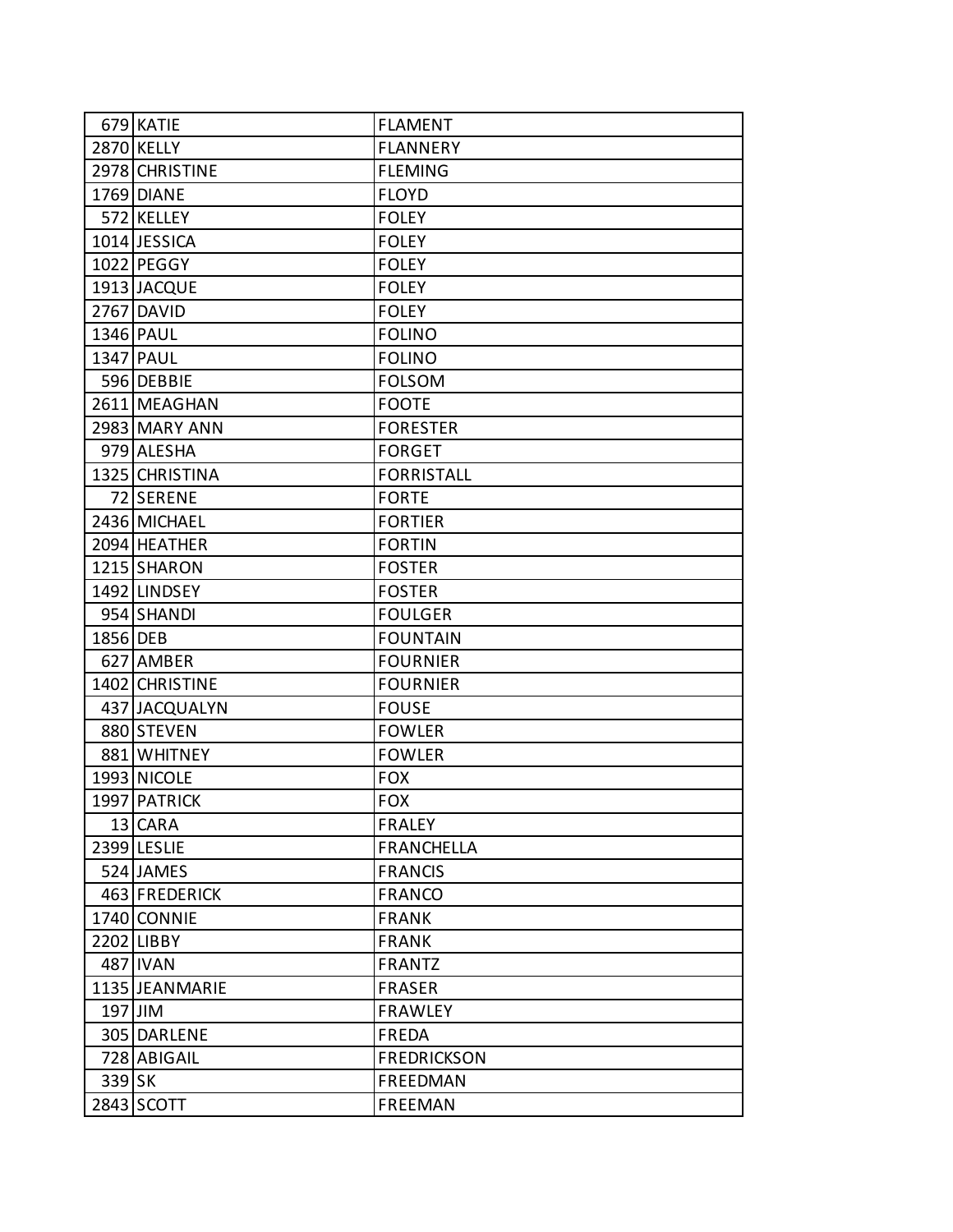|          | 2168 KATIE       | <b>FREIRE</b>    |
|----------|------------------|------------------|
|          | 1530 AUSTIN      | <b>FRENCH</b>    |
|          | 1566 CHRISTINA   | <b>FRESTA</b>    |
|          | 919 JULIE        | <b>FRIEDMAN</b>  |
|          | 65 STACEY        | <b>FRIENDS</b>   |
|          | 814 KATRYN       | <b>FRISKE</b>    |
|          | 644 JESSICA      | <b>FRISWELL</b>  |
|          | 2014 SHEILA      | <b>FRISWELL</b>  |
|          | 2432 DAVID       | <b>FRIZZELL</b>  |
|          | 2439 KAREN       | <b>FRIZZELL</b>  |
|          | 2926 CHRISTINA   | <b>FROST</b>     |
|          | 766 PATRICIA     | <b>FRUEAN</b>    |
|          | 1726 JACKIE      | <b>FRUEAN</b>    |
|          | 3079 AUDRA       | <b>FUEST</b>     |
|          | 2896 ANDREA      | <b>FULLAM</b>    |
|          | 2976 ANDREA      | <b>FULLAM</b>    |
|          | 1454 CHRISTINA   | <b>FULLER</b>    |
|          | 2998 NICKIE      | <b>FULLER</b>    |
|          | 1481 DAVE        | <b>FULTZ</b>     |
|          | 2015 CONNOR      | <b>FULTZ</b>     |
|          | 745 GINA         | <b>FUNARI</b>    |
|          | 1131 HEATHER     | <b>FUNICELLA</b> |
|          | 1067 BETH        | <b>FWNTON</b>    |
|          | 1115 JENNIFER    | <b>GAFFNEY</b>   |
|          | 1847 KAREN       | <b>GAFFNEY</b>   |
|          | 2443 JEANNEMARIE | <b>GAFFNEY</b>   |
|          | 3007 HUGH        | <b>GAFFNEY</b>   |
|          | 1185 JACKIE      | <b>GAGNON</b>    |
|          | 1520 MEGHAN      | <b>GAGNON</b>    |
|          | 2080 CASEY       | <b>GAGNON</b>    |
|          | 2829 ANDRE       | <b>GAGNON</b>    |
|          | 3066 SUZY        | <b>GAGNON</b>    |
|          | 507 RICHARD      | <b>GALLAGHER</b> |
|          | 508 AMY          | <b>GALLAGHER</b> |
|          | 837 KEEGAN       | <b>GALLAGHER</b> |
|          | 1852 KATIE       | <b>GALLAGHER</b> |
|          | 2061 KATE        | <b>GALLAGHER</b> |
|          | 2799 KIMBERLY    | <b>GALLAGHER</b> |
|          | 2858 BETH        | <b>GALLAGHER</b> |
|          | 1649 DEBORAH     | <b>GALLANT</b>   |
|          | 2991 DAVID       | <b>GALLO</b>     |
| 2174 BEN |                  | <b>GALLUP</b>    |
|          | 2210 JULIE       | <b>GALVIN</b>    |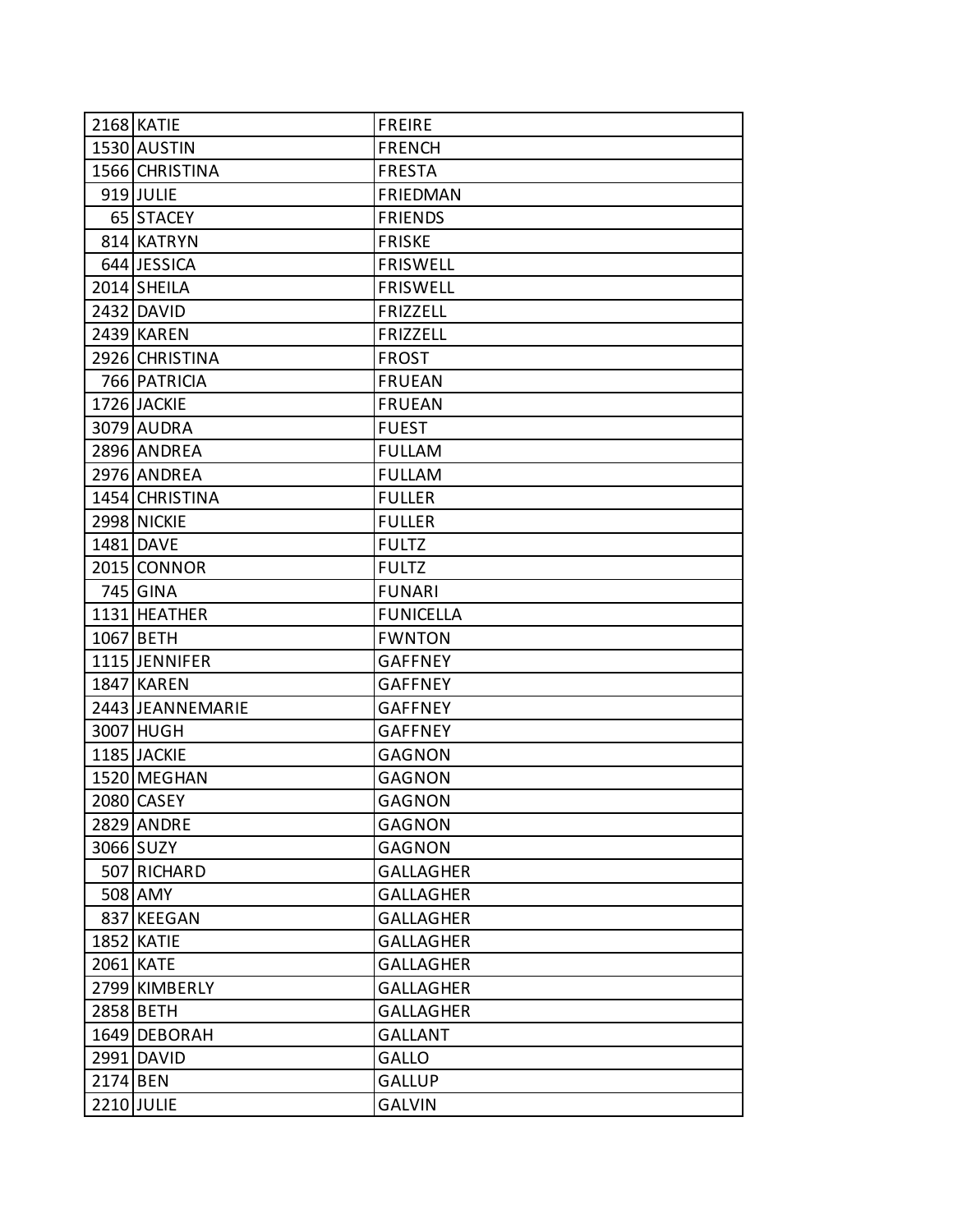|          | 2579 LAUREL       | <b>GALVIN</b>         |
|----------|-------------------|-----------------------|
|          | 145 VICTORIA      | <b>GANCARZ</b>        |
|          | $131$ ALEX        | <b>GANNON</b>         |
|          | 2306 HUMBERTO     | <b>GARCIA</b>         |
|          | 243 KATIE         | <b>GARDNER</b>        |
|          | 1946 LORI         | <b>GARDNER</b>        |
|          | 665 WENDY         | <b>GARLITZ</b>        |
|          | 667 WENDY         | <b>GARLITZ</b>        |
|          | 628 SUANNE        | <b>GARNIER</b>        |
|          | 535 SUSAN         | GARRARD               |
|          | 538 VICTOR        | GARRARD               |
|          | 340 CINDY         | <b>GARRON</b>         |
|          | 341 ALEX          | <b>GARRON</b>         |
|          | 392 KENNETH       | <b>GARRON</b>         |
|          | 469 STACIE        | <b>GARRY</b>          |
|          | 471 JULIE         | <b>GARVEY</b>         |
|          | 1524 GAYLE        | GARY                  |
|          | 3061 MILLISSA     | GASS                  |
|          | <b>887 ANNE</b>   | <b>GASTON</b>         |
|          | 1248 KELLY        | <b>GATELY</b>         |
|          | 973 HEATHER       | <b>GATES</b>          |
| 1393 KIM |                   | <b>GAUDREAU</b>       |
|          | 1659 KIMBERLY     | <b>GAUDREAU</b>       |
|          | 400 PATRICK       | <b>GAUGHAN</b>        |
|          | 1082 CAROL        | <b>GAYMAN</b>         |
|          | 1399 KATIE        | <b>GAYMAN</b>         |
|          | 84 JENNIFER       | <b>GEAKE</b>          |
|          | <b>1696 VICKI</b> | <b>GEARIN</b>         |
|          | 1245 ROBERT       | <b>GEARY</b>          |
|          | 1611 GLENN        | <b>GEILER</b>         |
|          | 1631 DEBBIE       | <b>GEILER</b>         |
|          | 1844 NANCI        | <b>GELB</b>           |
|          | 2586 AARON        | <b>GELLER</b>         |
|          | <b>1878 RICK</b>  | <b>GENTILE</b>        |
|          | 1704 BRITT        | <b>GENTRY</b>         |
| 338 LIZ  |                   | <b>GERACI</b>         |
|          | 1601 PEGGY        | <b>GERETY</b>         |
|          | 2679 ANNIKA       | <b>GEROW</b>          |
|          | 1934 DEBORAH      | <b>GERSON</b>         |
|          | 378 JACKLYN       | <b>GERVAIS</b>        |
|          | 2201 ANTHONY      | <b>GIAMBARTOLOMEI</b> |
|          | 223 LORRAINE      | <b>GIANTONIO</b>      |
|          | 1322 RICHARD      | <b>GIBBONS</b>        |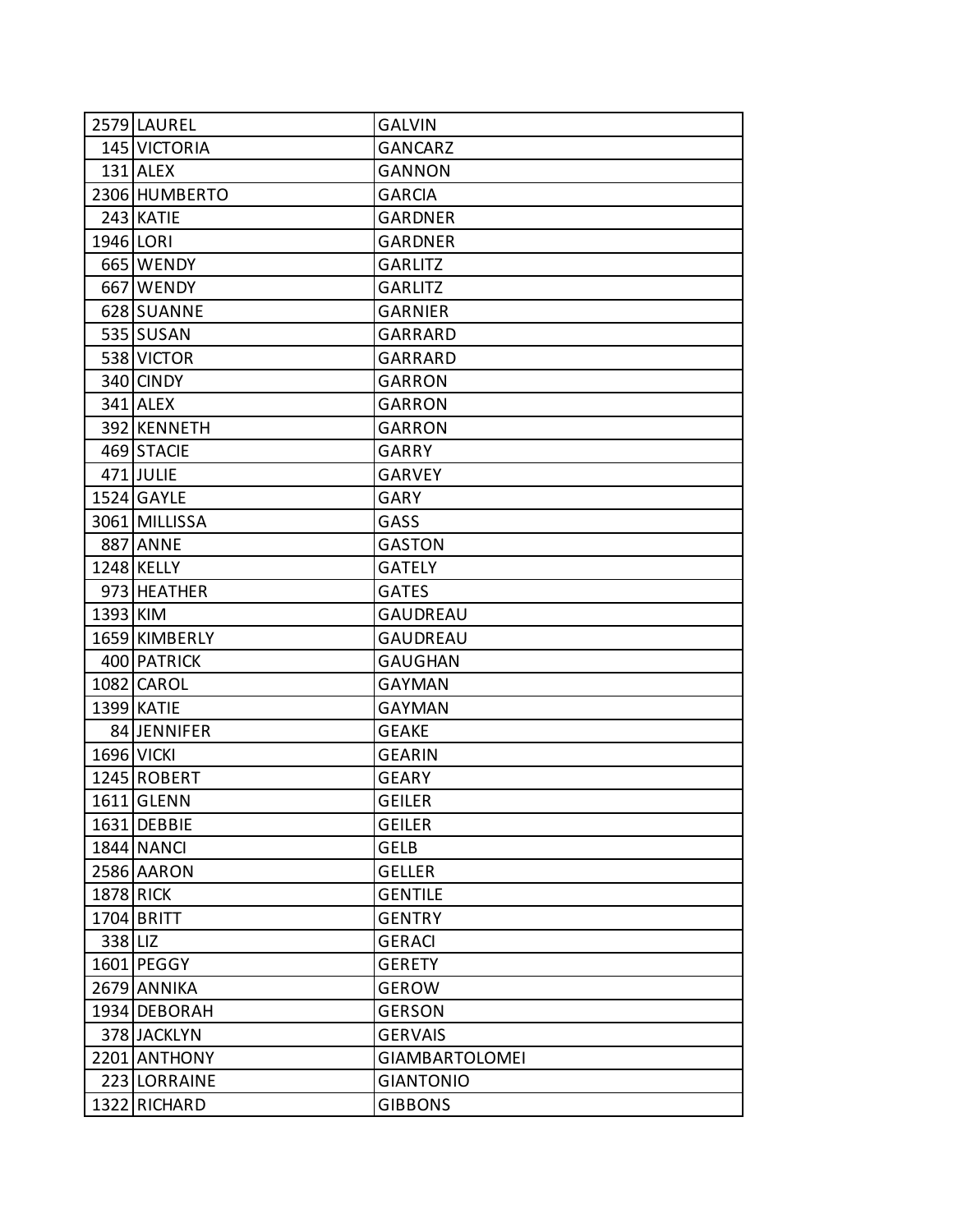|           | 1409 DAVID        | <b>GIBBONS</b>   |
|-----------|-------------------|------------------|
| 1116 LIZ  |                   | <b>GIBBS</b>     |
|           | 2763 KAREN        | <b>GIBSON</b>    |
|           | 14 JULIANNE       | <b>GILCHRIST</b> |
|           | 2238 CAROL        | GILDEA           |
|           | 1637 SHAWN        | <b>GILE</b>      |
|           | 2457 BRIAN        | GILGER           |
|           | 2462 ELIZABETH    | <b>GILGER</b>    |
|           | 2952 MARY         | GILL             |
|           | 1044 MAUREEN      | <b>GILLIS</b>    |
|           | 879 MICAH         | <b>GILMORE</b>   |
|           | 194 STACEY        | <b>GINESIN</b>   |
|           | 3027 LARISSA      | <b>GIORDANO</b>  |
|           | 1005 MARIE        | <b>GIPSON</b>    |
|           | 2324 CHRISTINA    | <b>GLEASON</b>   |
|           | 2669 SCOTT        | <b>GLENN</b>     |
|           | 2126 JULIE        | <b>GLOVER</b>    |
|           | 1901 PRISCILLA    | <b>GLUCKSMAN</b> |
|           | 1360 PATTI        | GOAD             |
|           | 2510 CARA         | <b>GOILD</b>     |
|           | 1886 REBECCA      | GOLD             |
|           | 2783 CHLOE        | <b>GOLDEN</b>    |
|           | 2802 KRISTIN      | <b>GOLDEN</b>    |
|           | 2343 JESSICA      | <b>GOLDMAN</b>   |
|           | 1401 NANCY        | <b>GOLDSTEIN</b> |
|           | 1499 JENNIFER     | <b>GOLDSTEIN</b> |
|           | 102 DAVID         | <b>GOLDWERD</b>  |
|           | 1998 KATHLEEN     | <b>GOLEC</b>     |
|           | 407 AMY           | GOMO             |
|           | 411 AARON         | GOMO             |
|           | 1119 LEONARDO     | <b>GONDIN</b>    |
|           | 772 MONICA        | <b>GONZALEZ</b>  |
| 2103 BILL |                   | <b>GOODISON</b>  |
|           | 2904 DONNA        | <b>GOODSPEED</b> |
|           | 721 JAMIE         | <b>GOODWIN</b>   |
|           | 1995 AURORA       | <b>GOODWIN</b>   |
| 2283 EVA  |                   | <b>GOODWIN</b>   |
|           | 986 ANNA KRISTINA | <b>GORANSSON</b> |
| 1332 BEE  |                   | <b>GORDON</b>    |
|           | 1413 SEAN         | <b>GORDON</b>    |
|           | 1801 KIMBERLY     | <b>GORDON</b>    |
|           | 2378 THERESA      | <b>GORDON</b>    |
|           | 2596 ERIN         | <b>GORDON</b>    |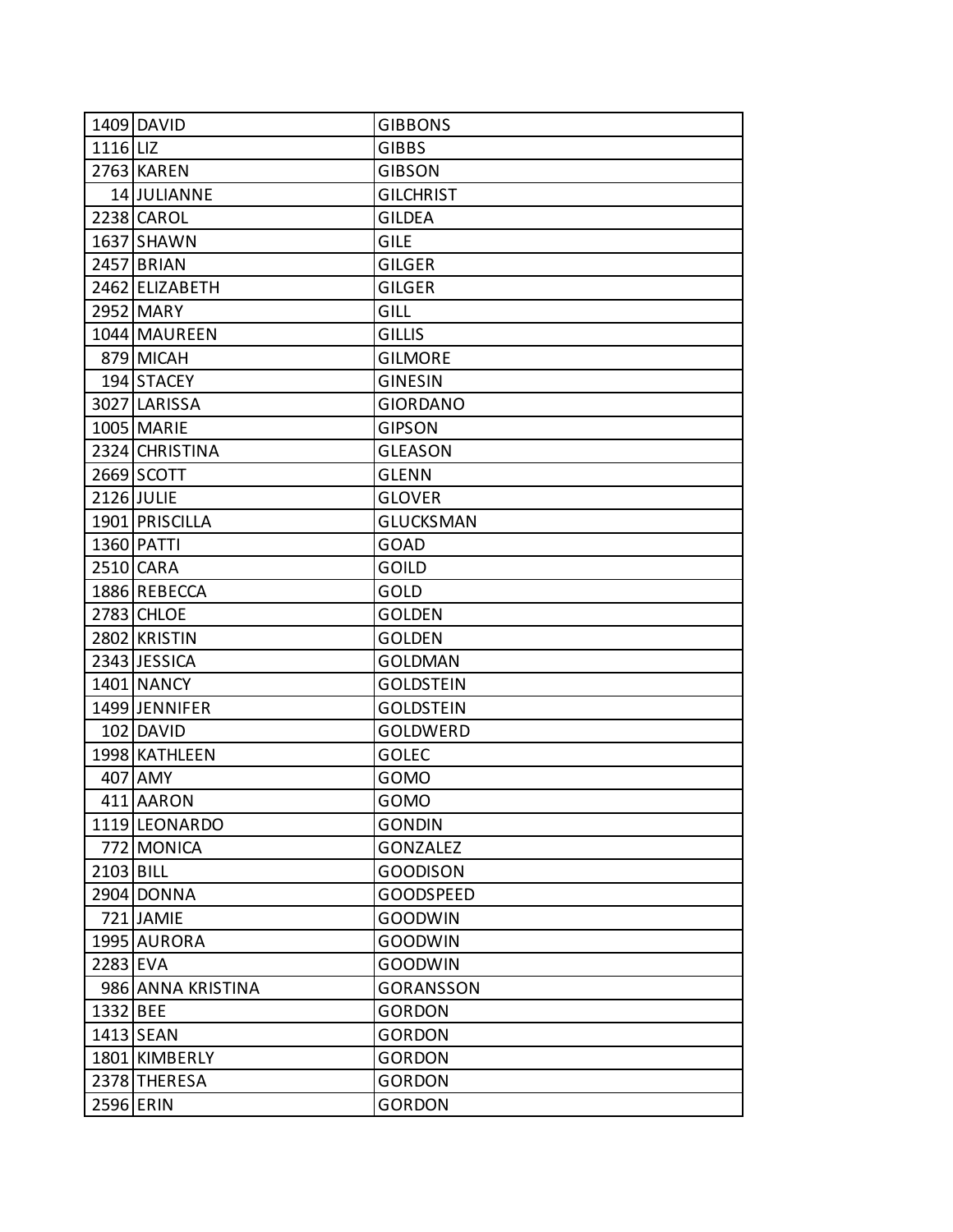|           | 1112 DEEPALI    | <b>GOTUR</b>     |
|-----------|-----------------|------------------|
|           | 943 KACIE       | <b>GOUGH</b>     |
|           | 57 ERIN         | GOULD            |
|           | 58 REGINA       | GOULD            |
|           | 1644 COLBY      | GOULD            |
|           | 1100 LINDA      | <b>GOULETTE</b>  |
| 1323 JEFF |                 | <b>GOUPIL</b>    |
|           | 2412 NORM       | <b>GOUPIL</b>    |
|           | 2728 DENIS      | <b>GOUPIL</b>    |
|           | 155 KEVIN       | <b>GOYEN</b>     |
|           | 842 CRAIG       | <b>GOYETTE</b>   |
|           | 27 KALENA       | <b>GRAHAM</b>    |
|           | 1331 ROBERT     | <b>GRANDE</b>    |
|           | 1102 KEENA      | <b>GRAVANDA</b>  |
|           | 426 MARY ELLEN  | <b>GRAVES</b>    |
| 1373 JEFF |                 | <b>GRAVES</b>    |
|           | 980 PATTY       | <b>GRAWZIS</b>   |
|           | 823 BRIGITTE    | <b>GRAY</b>      |
|           | 2482 KAREN      | GRAY             |
|           | 2733 MEGHAN     | <b>GRAY</b>      |
| 2738 PAT  |                 | GRAY             |
|           | 2958 JENNIFER   | <b>GRAY</b>      |
|           | 2735 PATRICK    | <b>GRAY III</b>  |
| 1501 JILL |                 | <b>GREBLICK</b>  |
|           | 941 JENN        | <b>GREEN</b>     |
|           | 1418 RACHEL     | <b>GREEN</b>     |
|           | 2189 SHANNON    | <b>GREEN</b>     |
|           | 1710 RACHEL     | <b>GREENBERG</b> |
|           | 306 ROB         | <b>GREENE</b>    |
|           | 307 CAREY       | <b>GREENE</b>    |
|           | 325 MARY ANNE   | <b>GREENE</b>    |
|           | 2544 ROISIN     | <b>GREENE</b>    |
|           | 2713 MARGUERITE | <b>GREENE</b>    |
|           | 215 MEGHAN      | <b>GREENLEAF</b> |
|           | 397 REGINA      | <b>GREENWOOD</b> |
|           | 2826 STEPHANIE  | <b>GREENWOOD</b> |
|           | 2697 MIYA       | <b>GREIN</b>     |
|           | 658 BEATRICE    | <b>GREMLICH</b>  |
|           | 1263 REBECCA    | <b>GRILLO</b>    |
|           | 190 JODI        | <b>GRIMBILAS</b> |
|           | $147$ BETH      | <b>GRIMES</b>    |
|           | 3034 ELIZA      | <b>GRINNELL</b>  |
|           | $242$ HEIDI     | <b>GROEGER</b>   |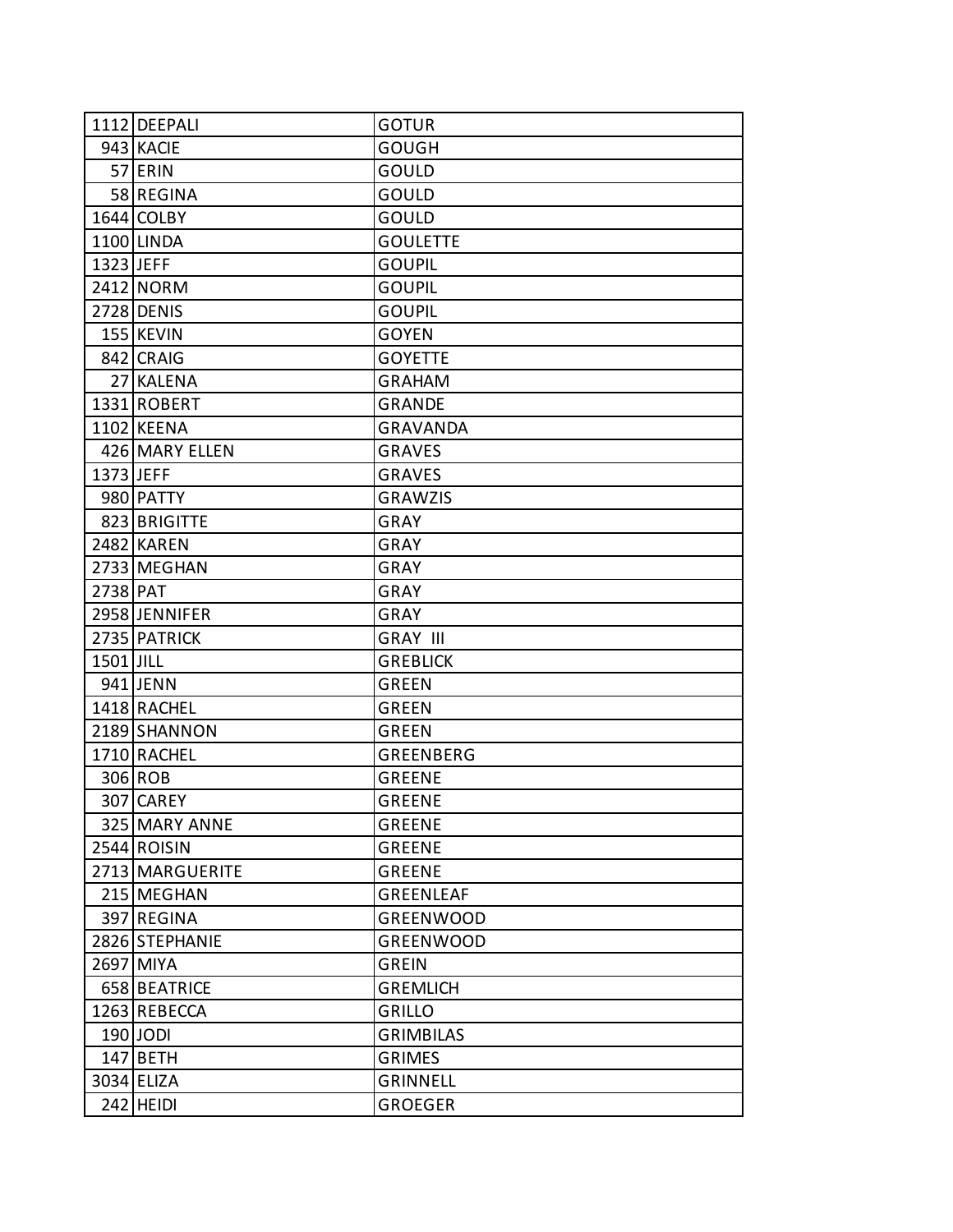|          | 2117 MARC      | <b>GRONDAHL</b>   |
|----------|----------------|-------------------|
|          | 3026 STACEY    | <b>GROSS</b>      |
|          | 1508 CAROL     | <b>GROSSO</b>     |
|          | 2788 MARGARET  | <b>GUARDIANI</b>  |
| 2886 JOE |                | GUAY              |
|          | 2900 ALEXIS    | GUAY              |
|          | 439 LAUREN     | GUERTIN           |
|          | 2309 JULIA     | <b>GUILMETTE</b>  |
|          | 2560 CAROLYN   | GUMPEL            |
|          | 970 ELIZABETH  | <b>GUREKOVICH</b> |
|          | 2820 JENNIFER  | <b>GURNELL</b>    |
|          | 2821 JAMES     | <b>GURNELL</b>    |
|          | 216 ELLEN      | <b>GUSTAFSON</b>  |
|          | 1081 GRETCHEN  | GUZI              |
|          | 231 CHEUN      | HAAS              |
|          | 1602 BARBARA   | <b>HAAS</b>       |
|          | 465 THOMAS     | <b>HACKER</b>     |
|          | 984 KATHLEEN   | <b>HACKETT</b>    |
|          | 1973 KELLY     | <b>HACKING</b>    |
|          | 24 SHARON      | <b>HACKLEY</b>    |
|          | 1152 KAREN     | <b>HADDOCK</b>    |
|          | 1881 ELLEN     | <b>HAEBLER</b>    |
|          | 1242 DANA      | HAGGETT           |
|          | 320 DIANE      | HAGI              |
|          | 182 WENDI      | HAIRE             |
|          | 1663 KATHERINE | <b>HAJJAR</b>     |
|          | 1232 MEGHAN    | HALEY             |
|          | 2012 KATHARINE | <b>HALEY</b>      |
|          | 1234 JOAN      | HALL              |
|          | 2002 ALLISON   | <b>HALL</b>       |
|          | 51 JOAN        | <b>HALUNEN</b>    |
|          | 889 MAUREEN    | <b>HAMEL</b>      |
|          | 1489 DERRICK   | <b>HAMEL</b>      |
|          | 2950 MADISON   | <b>HAMEL</b>      |
|          | 2486 MELISSA   | <b>HAMILTON</b>   |
|          | 1487 MEGHAN    | <b>HAMMOND</b>    |
|          | 797 TRACEY     | <b>HANNA</b>      |
|          | 1526 MELINDA   | <b>HANNAH</b>     |
|          | 1916 SARAH     | <b>HANNON</b>     |
|          | 406 CINDY      | <b>HANSON</b>     |
|          | 1552 MICHELLE  | <b>HANSON</b>     |
|          | 2610 LINDSAY   | <b>HANSON</b>     |
|          | 183 ERIN       | <b>HANSTED</b>    |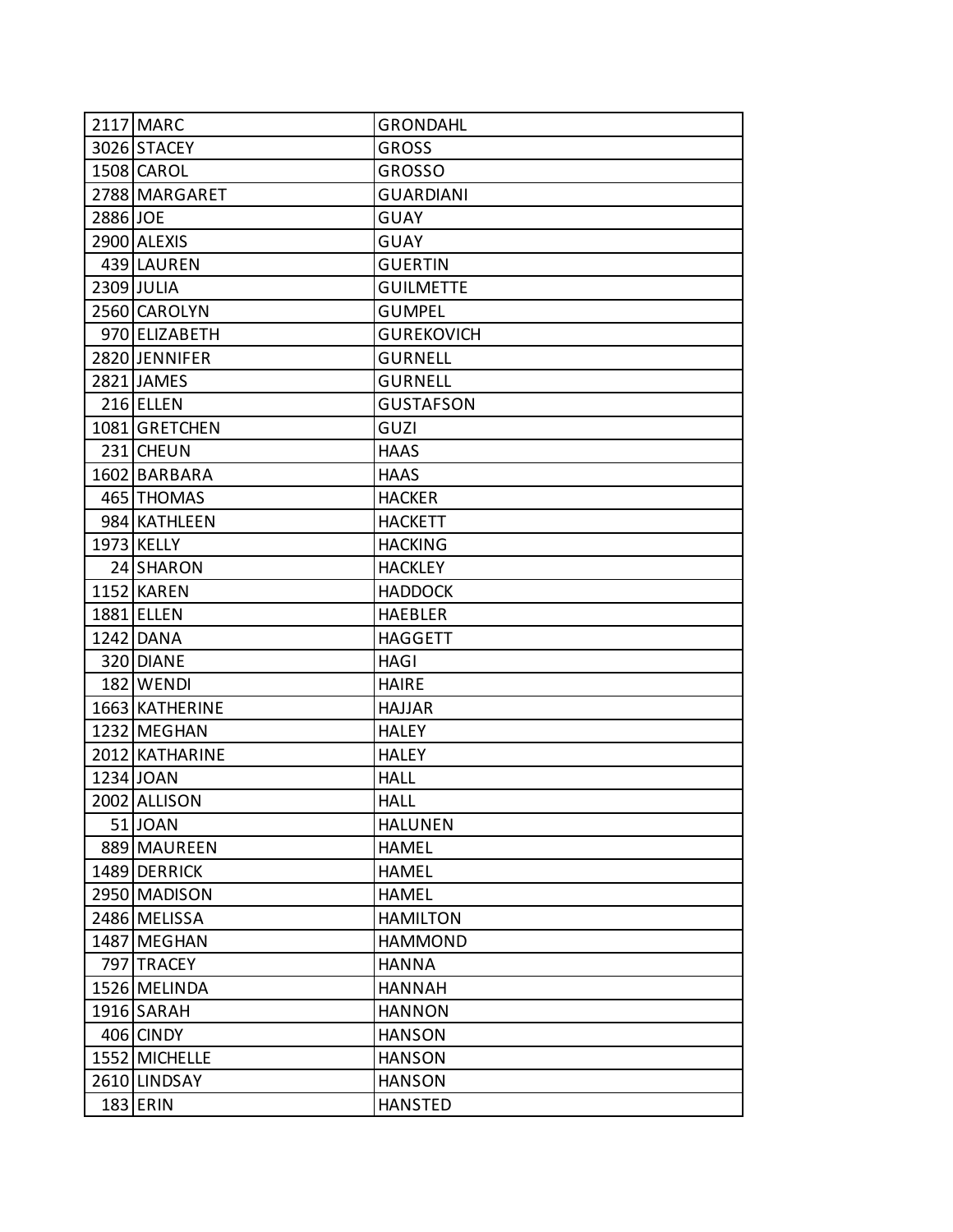|           | 1870 JOSHUA    | <b>HARDESTER</b>  |
|-----------|----------------|-------------------|
|           | 275 CELIA      | <b>HARDING</b>    |
|           | 2554 THERESA   | <b>HARHEN</b>     |
|           | 1867 MAGGIE    | <b>HARKINS</b>    |
|           | 2409 MARY      | <b>HAROKOPUS</b>  |
|           | 1090 MARY      | <b>HARPER</b>     |
|           | 909 COURTNEY   | <b>HARRINGTON</b> |
|           | 2058 RUTH      | <b>HARRINGTON</b> |
|           | 2651 JENNIFER  | <b>HARRINGTON</b> |
|           | 2652 THALIA    | <b>HARRINGTON</b> |
|           | 810 KATHERINE  | <b>HARRIS</b>     |
|           | 950 JENNIFER   | <b>HARRIS</b>     |
|           | 2440 GREG      | <b>HARRIS</b>     |
| 2726 TERI |                | <b>HARRISON</b>   |
|           | 2766 BETH      | <b>HARTIGAN</b>   |
|           | $612$ LUCY     | <b>HARTNETT</b>   |
|           | 1370 SIMON     | <b>HARWOOD</b>    |
|           | 9 COURTNEY     | <b>HASSELL</b>    |
|           | 10 NICK        | <b>HASSELL</b>    |
|           | 1088 CATHERINE | <b>HASSETT</b>    |
|           | 274 SUSAN      | <b>HATA</b>       |
|           | 2581 SCOTT     | <b>HATCH</b>      |
|           | 1035 KALYN     | <b>HAVER</b>      |
|           | 826 ANDY       | <b>HAVEY</b>      |
|           | 2407 GLYNN     | <b>HAWLEY</b>     |
|           | 971 EMILY      | <b>HAYDEN</b>     |
|           | 1343 NANCY     | <b>HAYS</b>       |
|           | 1687 JAMES     | <b>HAYS</b>       |
|           | 568 GRAHAM     | <b>HAYSLIP</b>    |
|           | 2894 JOCELYN   | <b>HAYWARD</b>    |
|           | 1783 LESLEY    | <b>HAZELDINE</b>  |
| 1873 JEN  |                | <b>HEALY</b>      |
|           | 1039 JOSH      | <b>HEATH</b>      |
|           | 2970 SHANNON   | <b>HEATH</b>      |
|           | 2922 KERRY     | <b>HEBERT</b>     |
|           | 2932 TIMOTHY   | <b>HEBERT</b>     |
|           | 952 JAMES      | <b>HEENAN</b>     |
|           | 2154 CHRISTINE | <b>HEENAN</b>     |
|           | 1315 ANGELA    | <b>HEIDGERD</b>   |
| 2442 TED  |                | <b>HELLER</b>     |
|           | 2988 JENNIFER  | <b>HEMR</b>       |
|           | 610 PATTI      | <b>HENAULT</b>    |
|           | 2463 BRUCE     | <b>HENDRYX</b>    |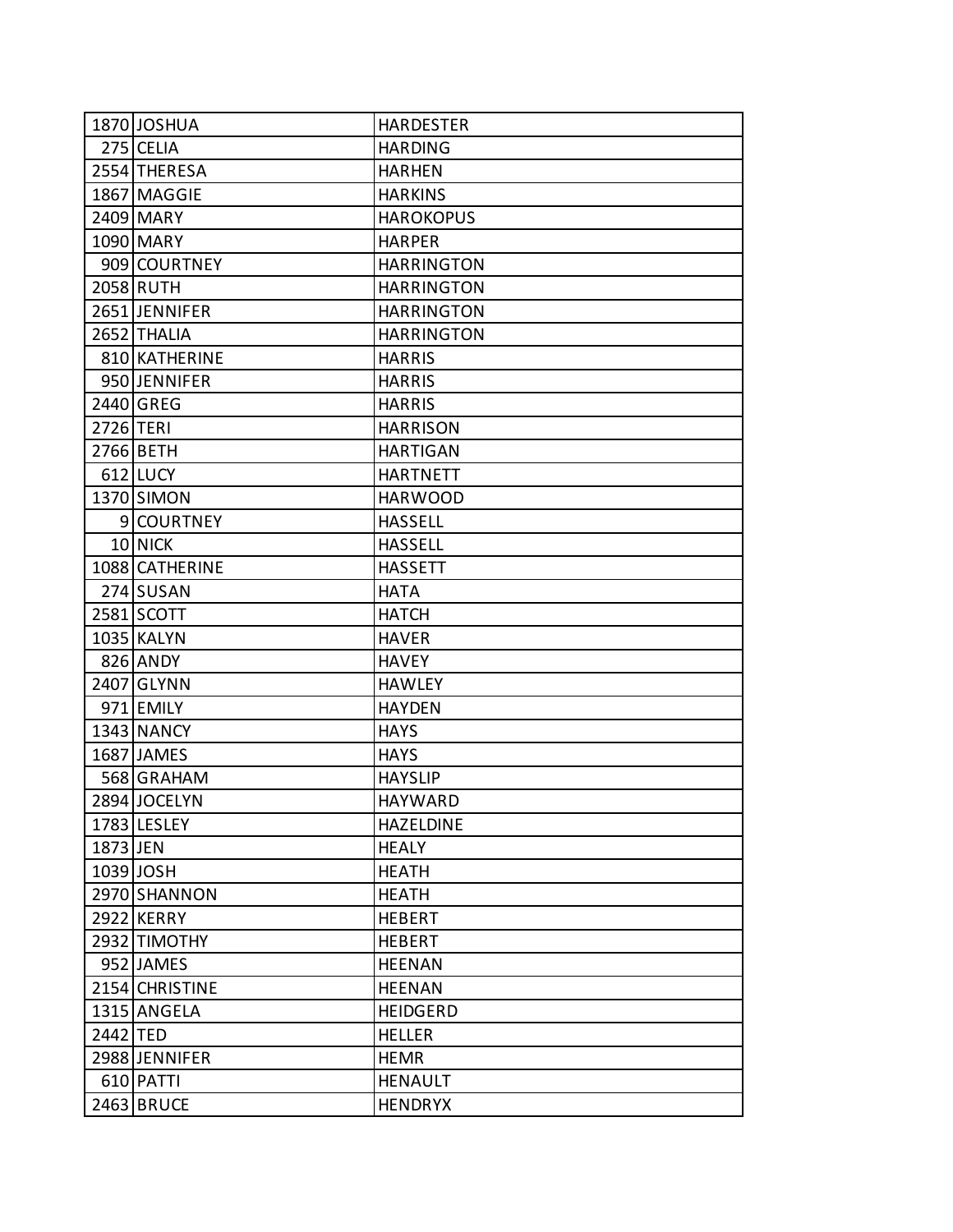|           | 2470 NITA        | <b>HENDRYX</b>    |
|-----------|------------------|-------------------|
|           | 1300 LOGAN       | <b>HENKE</b>      |
|           | 1211 MEGAN       | <b>HENLY</b>      |
|           | <b>2722 NATE</b> | <b>HENLY</b>      |
|           | 726 AMY          | <b>HENNESSY</b>   |
|           | 2131 BETH        | <b>HENNESSY</b>   |
|           | 2987 ALISON      | <b>HENRY</b>      |
|           | 3067 TAMMY       | <b>HEON</b>       |
|           | 239 NANCY        | <b>HERLOCHER</b>  |
|           | 240 JOHN         | <b>HERLOCHER</b>  |
| 666 JP    |                  | HERNANDEZ         |
|           | 673 HEATHER      | <b>HEROD</b>      |
|           | 482 JEAN         | <b>HERRICK</b>    |
|           | 2085 ANITA       | <b>HERRICK</b>    |
|           | 2614 MARYELLEN   | <b>HESPELER</b>   |
|           | 2622 JAMES       | <b>HESPELER</b>   |
|           | 653 KATE         | <b>HETU</b>       |
|           | 654 JEFFREY      | <b>HETU</b>       |
|           | 2299 KRISTA      | <b>HIEBERT</b>    |
|           | 383 LORI         | <b>HIGGS</b>      |
|           | 1055 ANITA       | <b>HIGMAN</b>     |
|           | 962 MICHAEL      | <b>HILBORN</b>    |
|           | 380 ALICIA       | <b>HILL</b>       |
|           | 1624 LINDA       | HILL              |
|           | 1493 EDWARD      | <b>HINGE</b>      |
|           | 171 CATHLEEN     | <b>HINSCH</b>     |
|           | 1340 GUENEVERE   | <b>HIOTIS</b>     |
|           | 1673 APRIL       | <b>HIRSCHBERG</b> |
|           | 1540 CALEB NOV'L | HO                |
| 1010 LOIS |                  | HOBBIE-WELCH      |
|           | 806 GABRIELA     | <b>HOBBS</b>      |
|           | 1310 WANDA       | <b>HODSEN</b>     |
|           | 2451 CHERYL      | <b>HOFFMAN</b>    |
|           | 1536 GINA        | <b>HOLGATE</b>    |
|           | 1962 ARMANDO     | <b>HOLGUIN</b>    |
|           | 1965 JOCELYN     | <b>HOLGUIN</b>    |
|           | 904 NICHOLAS     | <b>HOLLAND</b>    |
|           | 2347 JOHN        | <b>HOLLISTER</b>  |
|           | 2348 ALIKI       | <b>HOLLISTER</b>  |
|           | 2355 MARIKA      | <b>HOLLISTER</b>  |
|           | 2251 HEATHER     | <b>HOLLOWAY</b>   |
|           | 1805 ASHLEY      | <b>HOLMBERG</b>   |
|           | 988 KIRSTEN      | <b>HOLMES</b>     |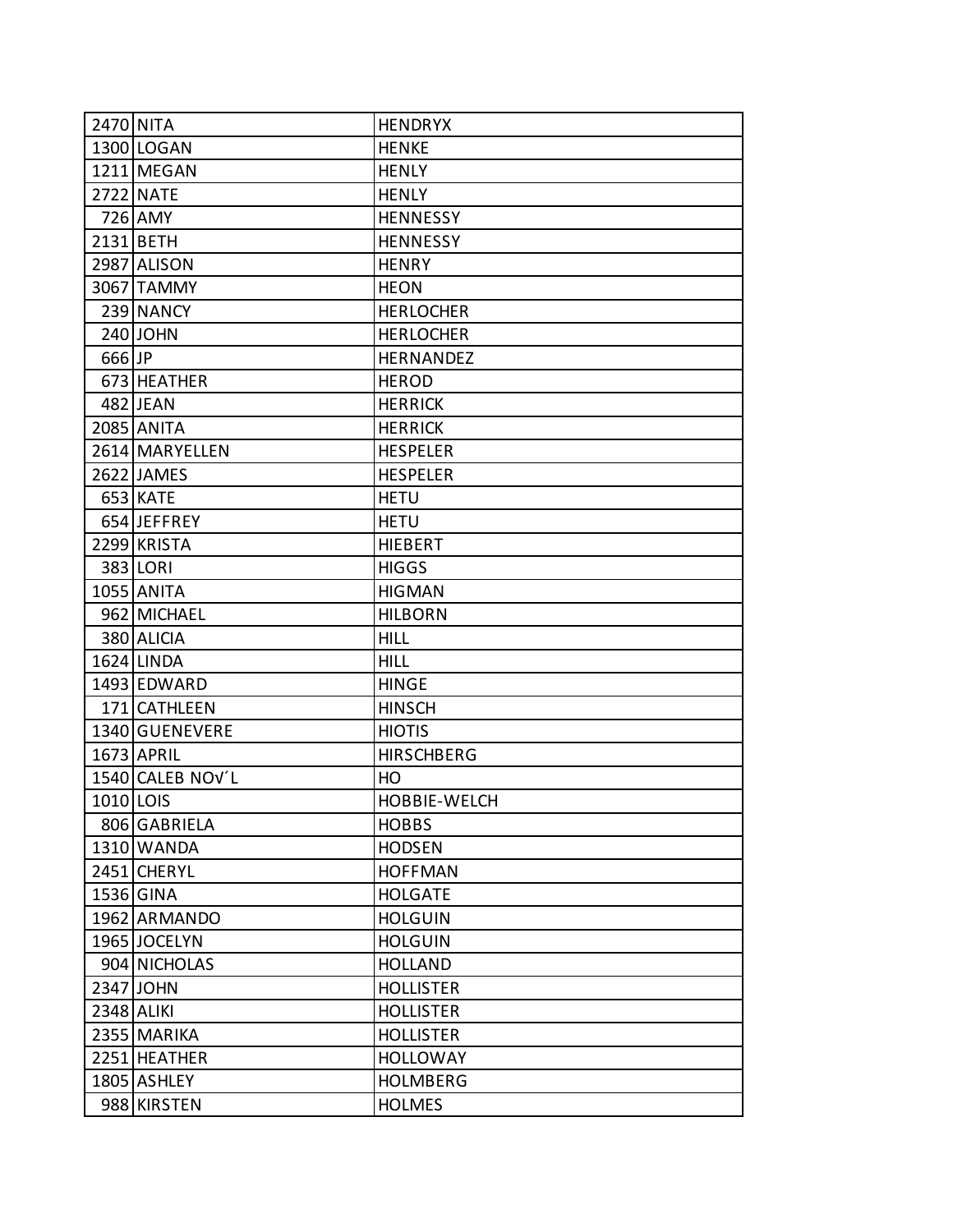| 990 ANGELA        | <b>HOLMES</b>        |
|-------------------|----------------------|
| 1542 JOHANNA      | <b>HOLMES</b>        |
| 1745 DEBBIE       | <b>HOLMES</b>        |
| 2050 FRANK        | <b>HOLMES</b>        |
| 1974 TIMOTHY      | <b>HONYCHURCH</b>    |
| 1311 DAVID        | <b>HOOPLE</b>        |
| 2461 ANDREA       | <b>HOPKINS</b>       |
| 1893 NICOLE       | <b>HOPLEY</b>        |
| 1638 TIMOTHY      | <b>HORAN</b>         |
| 931 CHARLES       | <b>HORNAK</b>        |
| 2743 KATE         | <b>HORNE</b>         |
| 2427 JEAN         | <b>HORNER</b>        |
| 413 LAUREN        | <b>HORSFIELD</b>     |
| 75 KAYLEE         | <b>HOTCHKISS</b>     |
| 1435 KRISTIN      | <b>HOTCHKISS</b>     |
| 443 CHRISTINE     | <b>HOUDE</b>         |
| 8 MARK            | <b>HOWARD</b>        |
| 368 AMANDA        | <b>HOWARD</b>        |
| 369 JOSH          | <b>HOWARD</b>        |
| 1909 EMILY        | <b>HOWE</b>          |
| 1257 SYDNEY       | <b>HOWLAND</b>       |
| 101 KRISTINA      | <b>HOWLETT</b>       |
| <b>2077 HOLLY</b> | <b>HOWLEY</b>        |
| 701 JENNIFER      | <b>HU</b>            |
| 2541 AUDREY       | <b>HUANG</b>         |
| 752 JOHN          | <b>HUBBARD</b>       |
| 1299 LYNN         | <b>HUDAK</b>         |
| 2134 DIANE        | <b>HUFNAGLE</b>      |
| 344 MARISSA       | <b>HUGHES</b>        |
| 939 FRED          | <b>HUGHES</b>        |
| 1219 SARA         | <b>HUGHES</b>        |
| 2549 KASHKA       | <b>HUGHES CLARKE</b> |
| 1228 KELLY        | <b>HULL</b>          |
| 53 MARY           | <b>HUMBERD</b>       |
| 98 PHILLIP        | <b>HUNT</b>          |
| 2051 MEREDITH     | <b>HUNT</b>          |
| 2635 ELAINE       | <b>HUNT</b>          |
| 1387 DUSTIN       | <b>HUNTER</b>        |
| 1586 KRISTINA     | <b>HUNTER</b>        |
| 1127 COLLETTE     | <b>HURLEY</b>        |
| 89 LUKE           | <b>HUSTON</b>        |
| 1755 ANNE         | <b>HVEEM</b>         |
| 664 ALAN          | <b>HYLA</b>          |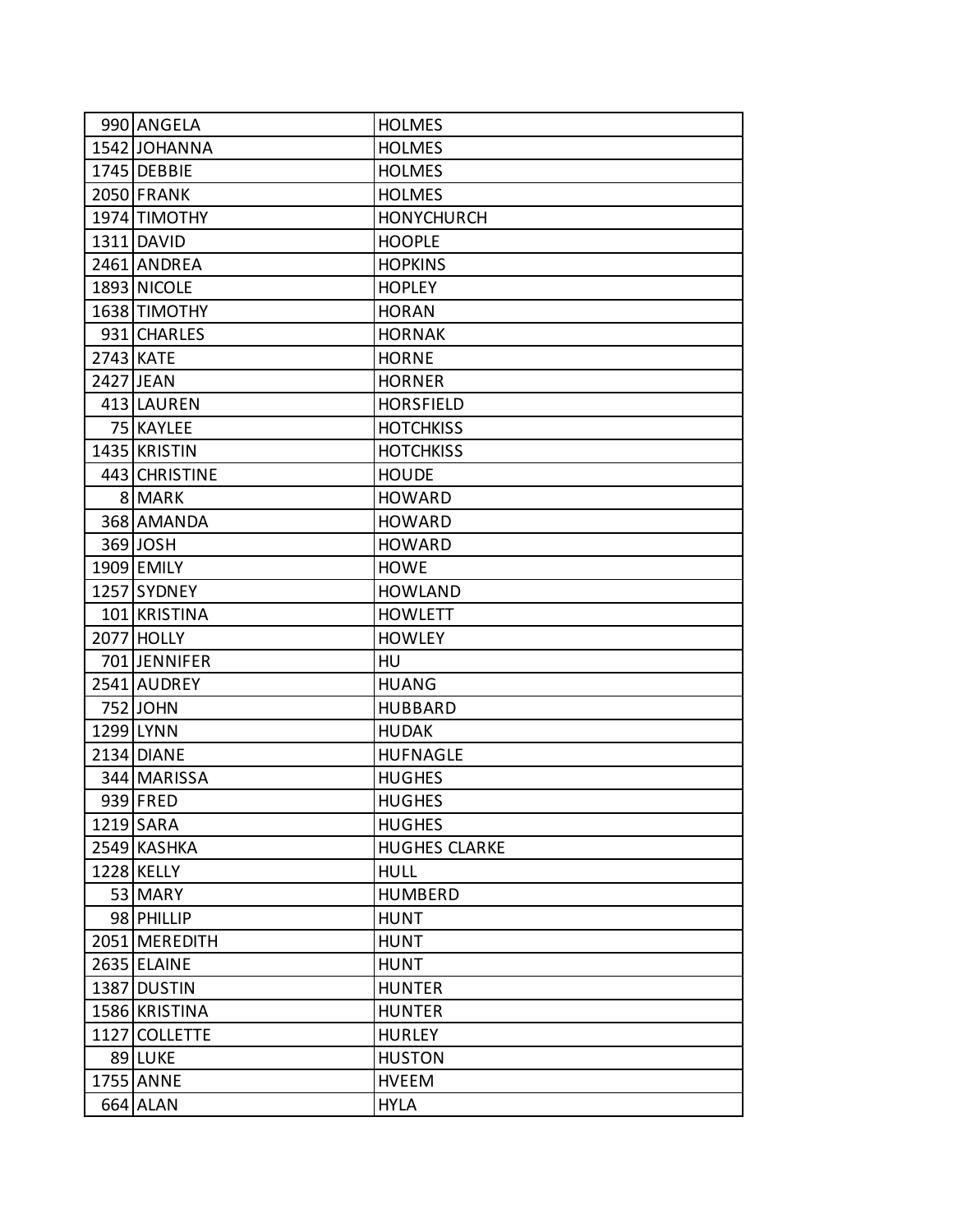| 2548 OB  |                | I                  |
|----------|----------------|--------------------|
|          | 1462 REBECCA   | <b>IANNANTUONI</b> |
|          | 708 KELLY      | <b>ICKES</b>       |
| $292$ DJ |                | <b>IGELSRUD</b>    |
|          | 492 PAMELA     | <b>IGELSRUD</b>    |
|          | 2917 JEANETTE  | <b>ILETT</b>       |
| 1058 BOB |                | <b>IMBERMAN</b>    |
|          | 768 LAURA      | <b>IMPERATORE</b>  |
|          | 6 STEPHEN C.   | <b>INFASCELLI</b>  |
|          | 2151 ELIZABETH | <b>INFASCELLI</b>  |
|          | 2152 RICHARD   | <b>INFASCELLI</b>  |
|          | 2153 KAREN     | <b>INFASCELLI</b>  |
|          | 2044 ROBERT    | <b>INGHILTERRA</b> |
|          | 1086 JEFFREY   | <b>IRWIN</b>       |
|          | 2121 LAURA     | <b>ISAACS</b>      |
|          | 1999 APRIL     | <b>ISABELLA</b>    |
|          | 1875 KOREN     | <b>ISKRA</b>       |
|          | 92 JACQUELINE  | <b>JACKI DORE</b>  |
|          | 867 ANNE       | <b>JACKOWITZ</b>   |
|          | 1038 AIMEE     | <b>JACKSON</b>     |
|          | 1334 DIANNE    | <b>JACKSON</b>     |
|          | 1757 MERIDITH  | <b>JACKSON</b>     |
|          | 1936 KRISTINA  | <b>JACKSON</b>     |
|          | 1937 CALE      | <b>JACKSON</b>     |
|          | 2721 KATE      | <b>JACKSON</b>     |
|          | 2874 BRIAN     | <b>JACKSON</b>     |
|          | 1896 NICOLE    | <b>JACOB</b>       |
|          | 625 CHRIS      | <b>JACOBSON</b>    |
|          | 1177 HILARY    | <b>JACOBSON</b>    |
| 2591 AMY |                | <b>JACOBSON</b>    |
|          | 2272 JOSEPH    | <b>JACONETTA</b>   |
| 1471 DEB |                | <b>JAMES</b>       |
|          | 2949 AUDREY    | <b>JANKIEWICZ</b>  |
|          | 1336 GIBBY     | <b>JASPER</b>      |
|          | 709 MAHESH     | <b>JAYAPRAKASH</b> |
|          | 811 KELLYANN   | <b>JEFFRIES</b>    |
|          | 1261 COURTNEY  | <b>JENKINS</b>     |
|          | 714 DAN        | <b>JENNINGS</b>    |
|          | 2971 HEY RIM   | <b>JEON</b>        |
|          | 901 COLLIN     | <b>JESMAIN</b>     |
|          | 1060 LAURE     | <b>JEZIERSKI</b>   |
|          | 1155 YONGLI    | JI                 |
|          | 502 ANLI       | <b>JIAO</b>        |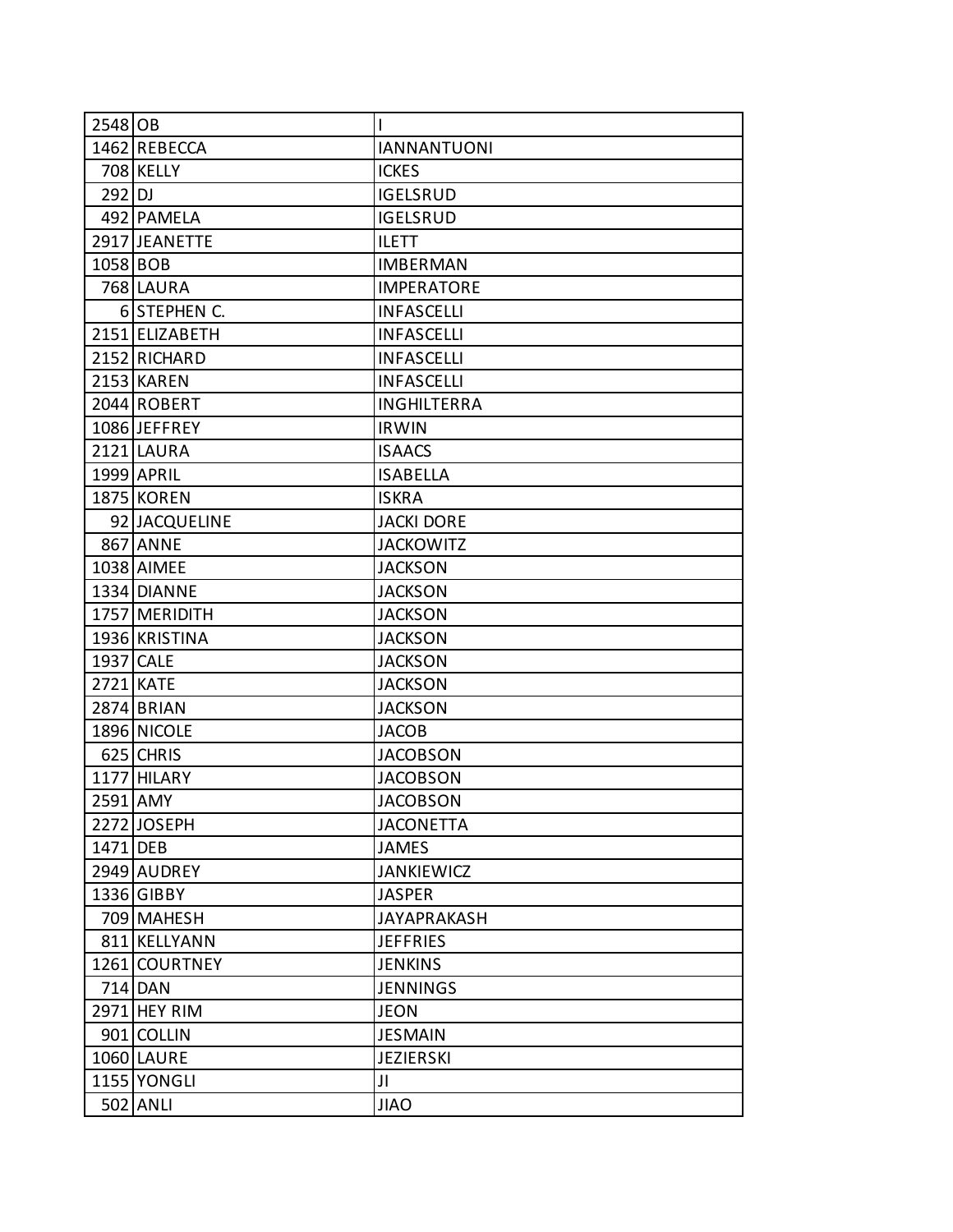|           | 2277 KAREN       | <b>JIMENEZ</b>    |
|-----------|------------------|-------------------|
|           | 1522 CANDACE     | <b>JOHANSEN</b>   |
|           | 1529 RUSS        | <b>JOHANSEN</b>   |
|           | 250 BRENDA       | <b>JOHNSON</b>    |
|           | $251$ TOM        | <b>JOHNSON</b>    |
|           | 1106 JAYNE       | <b>JOHNSON</b>    |
|           | 1298 KATIE       | <b>JOHNSON</b>    |
|           | 1436 DAVID       | <b>JOHNSON</b>    |
|           | 2336 MARILYN     | <b>JOHNSON</b>    |
|           | 2533 KRISTINA M. | <b>JOHNSON</b>    |
|           | 2895 LUCAS       | <b>JOHNSON</b>    |
|           | 2929 BETH        | <b>JOHNSON</b>    |
| 1607 ALI  |                  | <b>JOHNSTON</b>   |
|           | 2357 CHRISTINE   | <b>JOHNSTON</b>   |
|           | 2496 MEGHAN      | <b>JOHNSTON</b>   |
|           | 2698 CAITLIN     | <b>JOHNSTON</b>   |
|           | 2700 DARRYL      | <b>JOHNSTON</b>   |
|           | 276 DICK         | <b>JONES</b>      |
|           | 1287 BRYAN       | <b>JONES</b>      |
|           | 1721 NICHOLE     | <b>JONES</b>      |
|           | 2632 ALLEN       | <b>JONES</b>      |
|           | 2653 SARA        | <b>JONES</b>      |
|           | 746 BOB          | <b>JORDAN</b>     |
|           | 2090 JEAN        | <b>JORDAN</b>     |
|           | 3003 DEBORAH     | <b>JORDAN</b>     |
|           | 2717 DEVIN       | <b>JORGENSEN</b>  |
|           | 1815 KELLY       | <b>JORK</b>       |
|           | 1428 RUTH        | <b>JOSEPH</b>     |
|           | 3036 SAILAJA     | <b>JOSHI</b>      |
|           | 1984 SARAH       | <b>JUDGE</b>      |
| 354K      |                  | <b>JUDICE</b>     |
| $355$ S   |                  | <b>JUDICE</b>     |
| $356$ T   |                  | <b>JUDICE</b>     |
| 357L      |                  | <b>JUDICE</b>     |
| 358 E     |                  | <b>JUDICE</b>     |
| 359 M     |                  | <b>JUDICE</b>     |
|           | 2989 FLORENCE    | <b>JUILLARD</b>   |
|           | 1279 TARA        | <b>JUMPER</b>     |
| 1821 ANN  |                  | <b>JURKIEWICZ</b> |
| 1606 LISA |                  | <b>KAIM</b>       |
|           | 2841 ROBIN       | <b>KALLOR</b>     |
|           | 271 BETTA        | <b>KAMBE</b>      |
|           | 1970 HEATHER     | <b>KAN</b>        |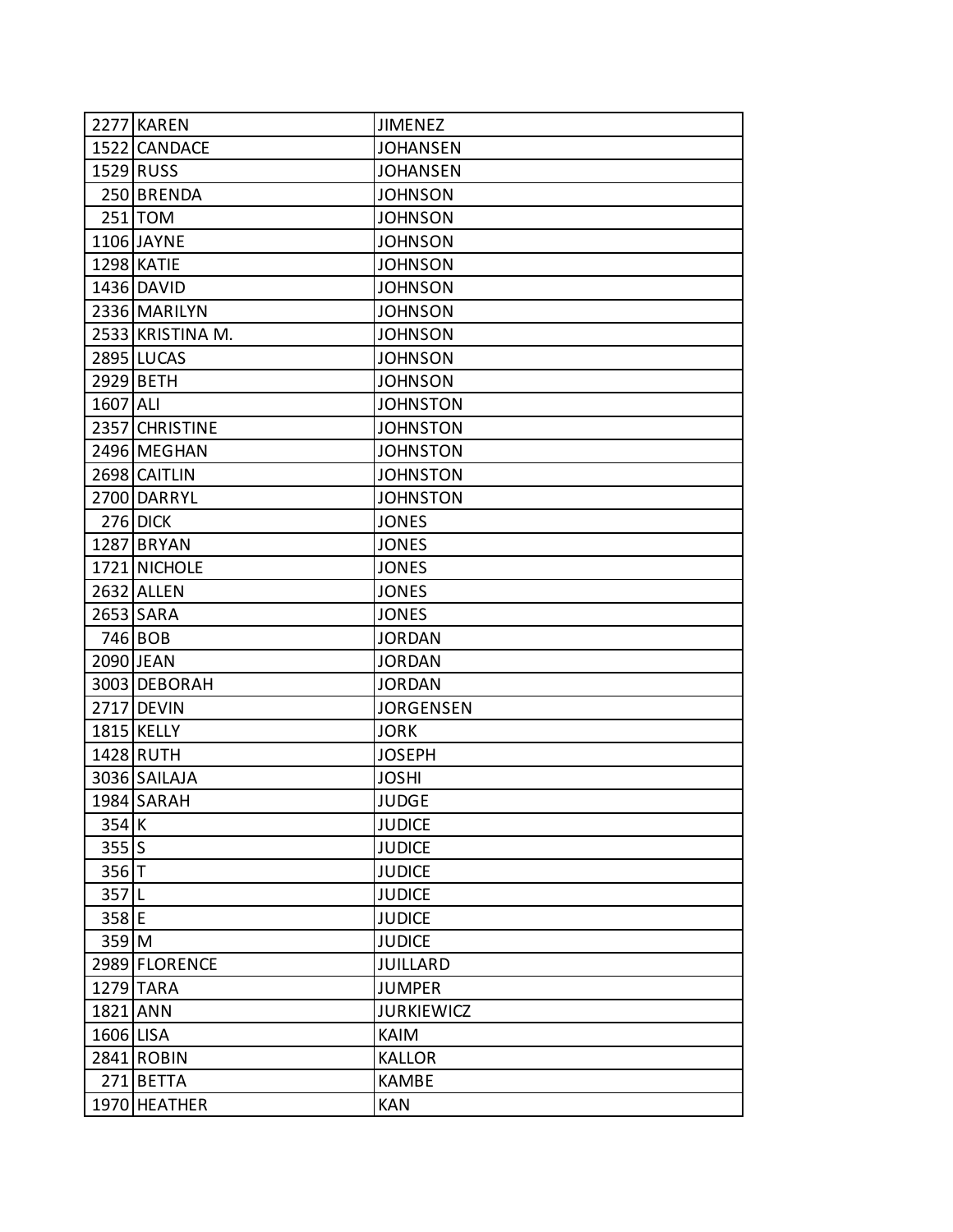| <b>1971 ERIK</b> |                | <b>KAN</b>        |
|------------------|----------------|-------------------|
|                  | 1848 BRIANA    | <b>KANE</b>       |
| 1989 ANN         |                | <b>KAO</b>        |
|                  | 1545 GIOVANNA  | KARLOVIC          |
|                  | 1546 AMANDA    | <b>KARLOVIC</b>   |
|                  | 1547 LINDA     | <b>KARLOVIC</b>   |
|                  | 1548 MARIO     | <b>KARLOVIC</b>   |
|                  | 2500 MATTHEW   | <b>KARP</b>       |
|                  | 537 ELLEN      | <b>KASLAUSKAS</b> |
|                  | 1252 VICKIE    | <b>KASPSZAK</b>   |
|                  | 2908 KIERON    | <b>KASSNER</b>    |
|                  | 1071 PENNY     | <b>KATHIWALA</b>  |
|                  | 93 UMESH       | <b>KATPALLY</b>   |
|                  | 2601 ALISON    | <b>KATZ</b>       |
|                  | 1577 CHRISTINE | <b>KAUCZKA</b>    |
|                  | 1458 STUART    | <b>KAUFMAN</b>    |
|                  | 48 CATHERINE   | <b>KEANE</b>      |
|                  | 2972 ERICA     | <b>KEANE</b>      |
| 2882 DEB         |                | <b>KEARNEY</b>    |
|                  | 906 LORI       | <b>KEARNS</b>     |
|                  | 1432 TODD      | <b>KEATING</b>    |
|                  | 521 JOCELYN    | <b>KEEGAN</b>     |
|                  | 1693 KELLY     | <b>KEENAN</b>     |
|                  | 2235 MARTIN    | <b>KEIBEL</b>     |
| 1643 LISA        |                | <b>KELLER</b>     |
|                  | 112 PAT        | <b>KELLEY</b>     |
|                  | 121 KATHLEEN   | <b>KELLEY</b>     |
|                  | 2228 RACHAEL   | <b>KELLEY</b>     |
| 2229 JEN         |                | <b>KELLEY</b>     |
|                  | 2230 TOM       | <b>KELLEY</b>     |
|                  | 868 SHANNON    | <b>KELLIHER</b>   |
|                  | 1474 KIMBERLY  | <b>KELLIHER</b>   |
|                  | 1201 LINDA     | <b>KELLY</b>      |
| 1262 LEO         |                | <b>KELLY</b>      |
|                  | 2071 CAROLINE  | <b>KELLY</b>      |
|                  | 2659 ERINA     | <b>KELLY</b>      |
|                  | 2660 BRAD      | <b>KELLY</b>      |
|                  | 2661 BRIDGET   | <b>KELLY</b>      |
|                  | 2711 FINNIAN   | <b>KELLY</b>      |
|                  | 2712 BRIELLE   | <b>KELLY</b>      |
|                  | 2807 BETH      | <b>KELLY</b>      |
|                  | 659 MARY       | KELLY-O, ÄÔSHEA   |
|                  | 1558 KELLY     | <b>KELM</b>       |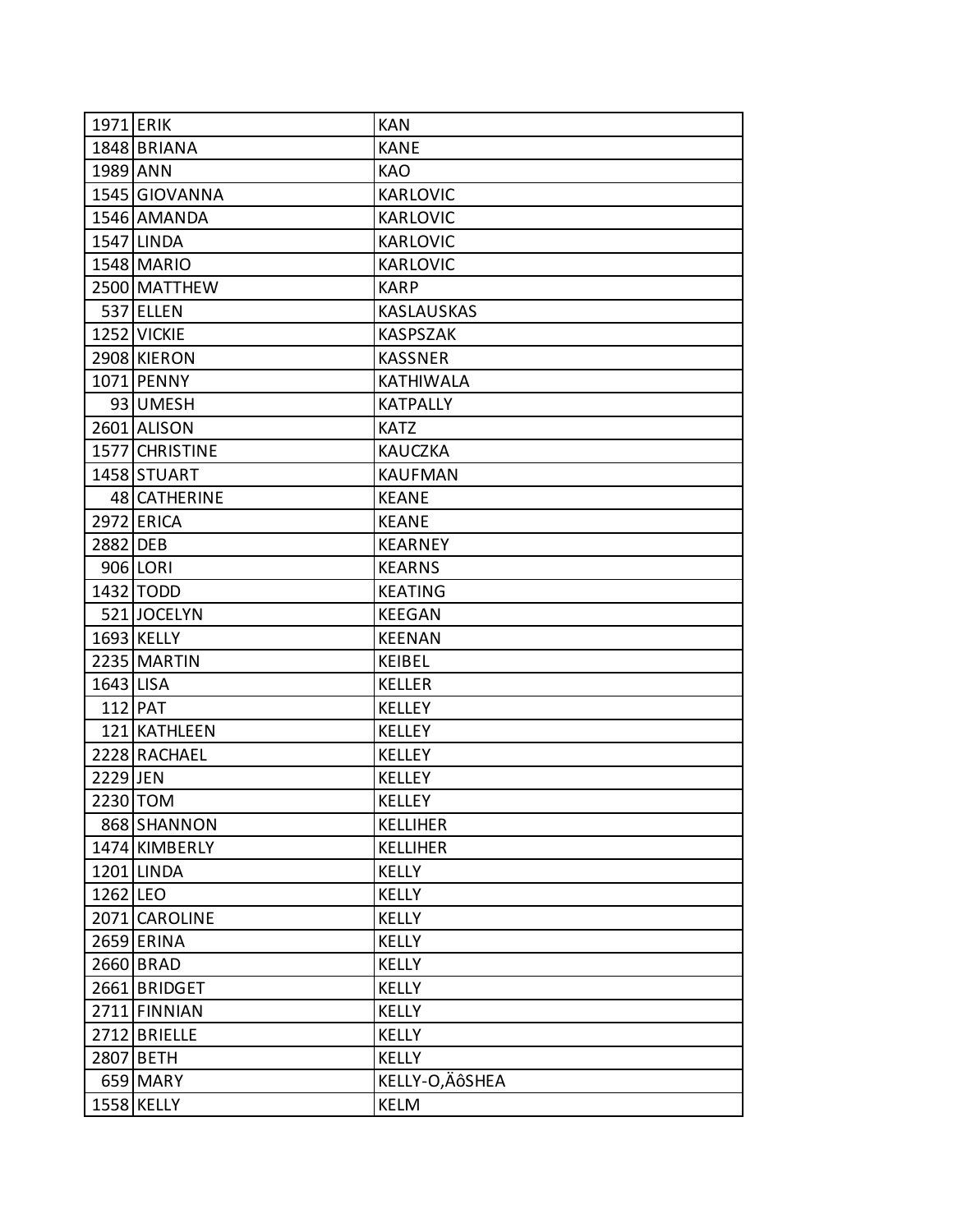|           | 1125 BARBARA      | <b>KENDALL</b>         |
|-----------|-------------------|------------------------|
|           | 956 TRAVIS        | <b>KENNEDY</b>         |
|           | 2139 CARRIE       | <b>KENNEDY</b>         |
| 2880 KATI |                   | <b>KENNEDY</b>         |
|           | 3011 SARA         | <b>KENNEDY</b>         |
|           | 381 EMILY         | <b>KENNEY</b>          |
|           | 1568 ERYN         | <b>KENNEY</b>          |
|           | 2233 LINDA        | <b>KENNY</b>           |
|           | 733 HALEY         | <b>KENT</b>            |
|           | 1850 JOEL         | <b>KENT</b>            |
|           | 1853 JOHNNA       | <b>KENT</b>            |
|           | 1594 SHAUNDREA    | <b>KENYON</b>          |
|           | 1635 JOAN         | <b>KEPLER</b>          |
|           | 37 JANE           | <b>KEPROS</b>          |
|           | 230 MEGAN         | <b>KERR</b>            |
|           | 1686 GERALDINE    | <b>KERRIGAN</b>        |
|           | 2953 GRACE        | <b>KERRIGAN</b>        |
|           | 1132 SANDI        | <b>KEYS</b>            |
|           | 159 KIMBERLY      | <b>KICZUK</b>          |
|           | 99 SMITH          | KIDKARNDEE             |
|           | 1461 MONICA       | <b>KIEHNLE</b>         |
|           | 1391 KATHLEEN     | <b>KIERAN</b>          |
|           | 754 DIANE         | KIERAS-CIOLKOS         |
|           | 1431 KAREN        | KIERI                  |
| 1350 LEIA |                   | KIM                    |
|           | 1351 KATE         | <b>KIM</b>             |
|           | 1910 ABBIE        | <b>KIMEMIAH</b>        |
|           | $143$ AMY         | <b>KING</b>            |
|           | 1369 BRENDA       | <b>KING</b>            |
| 1452 JEN  |                   | <b>KING</b>            |
|           | 1792 STEPHAN      | <b>KING</b>            |
|           | <b>2666 NIKKI</b> | <b>KINGERY</b>         |
|           | 127 TAMMY         | <b>KINIRY</b>          |
|           | 684 ART           | <b>KINNEALEY</b>       |
|           | 1861 KENDRA       | <b>KINSCHERF</b>       |
|           | 1994 MICHELLE     | <b>KINSELLA</b>        |
|           | 2286 AMY          | <b>KIRCHNER</b>        |
|           | 2686 MICHAEL      | <b>KIRKPATRICK</b>     |
|           | 1539 KATHLEEN     | <b>KIRLEIS</b>         |
|           | 1647 DANNY        | <b>KIROUAC</b>         |
|           | 2764 HEATHER      | <b>KISPERT HAGERTY</b> |
|           | 965 BETH          | <b>KITTILA</b>         |
|           | 2655 HANNAH       | <b>KIVIKOSKI</b>       |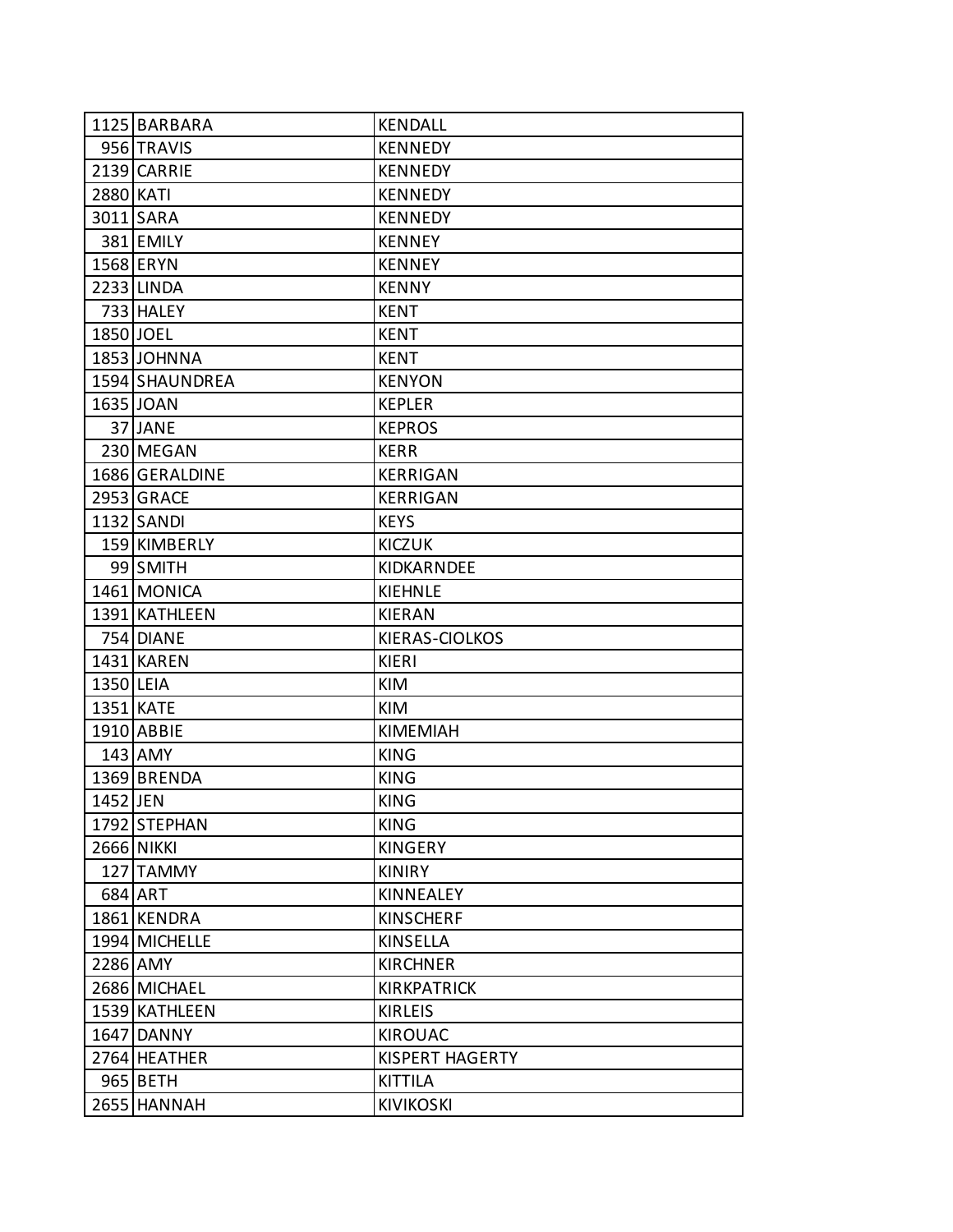|           | 2656 MICHAEL   | <b>KIVIKOSKI</b>   |
|-----------|----------------|--------------------|
|           | 2960 MICHELE   | <b>KJOLLER</b>     |
| 2789 JINA |                | <b>KLAPISCH</b>    |
|           | 2444 SUSAN     | <b>KLASEN</b>      |
|           | 1381 WARREN    | <b>KLEEMAN</b>     |
|           | 1382 ROBIN     | <b>KLEEMAN</b>     |
| 1383 ERIC |                | <b>KLEEMAN</b>     |
|           | 1384 LAURA     | <b>KLEEMAN</b>     |
| 2566 LISA |                | <b>KLEINMANN</b>   |
|           | 2571 RALPH     | KLEINMANN          |
|           | 3010 JONAS     | <b>KLEMM</b>       |
|           | 730 MARIANNE   | <b>KLEWIN</b>      |
|           | 2326 KATHRYN   | <b>KLIMSON</b>     |
|           | 597 BETSY      | <b>KNAPP</b>       |
|           | 927 JENNIFER   | <b>KNIGHT</b>      |
|           | 2010 KATE      | <b>KNOWLES</b>     |
|           | 533 ROBIN      | <b>KNOWLTON</b>    |
|           | 1220 LESLIE    | <b>KNOWLTON</b>    |
|           | 1882 LORNA     | <b>KOGON</b>       |
|           | 1634 CHERYL    | <b>KONSAVITCH</b>  |
|           | 788 DONNA      | KORASH-SCHIFF      |
|           | 2734 CHRISTINE | <b>KORPER</b>      |
|           | 834 SHEILA     | <b>KOSEWSKI</b>    |
|           | 858 ARAVIND    | <b>KOTA</b>        |
|           | 838 BROOKE     | <b>KOTSONIS</b>    |
|           | 1367 SUZANNE   | <b>KOVEN</b>       |
|           | 2597 SERENA    | <b>KOW</b>         |
| 2529 ERIN |                | <b>KOWALEWSKI</b>  |
|           | 505 DENESE     | <b>KOZA</b>        |
|           | 857 ALISON     | <b>KOZAR</b>       |
|           | 47 DAN         | <b>KRACKE</b>      |
|           | 1988 JASON     | <b>KRAMER</b>      |
|           | 1235 PAUL      | <b>KRANAWETTER</b> |
|           | 2837 LAUREN    | <b>KRASNOW</b>     |
|           | 122 KATE       | <b>KRETSCHMER</b>  |
|           | 2589 MELINDA   | <b>KRONFELD</b>    |
|           | 1443 STAR      | <b>KUEGEL</b>      |
|           | 807 CAROLINE   | <b>KUHLMAN</b>     |
|           | 1414 SARAH     | <b>KUHNS</b>       |
| 1774 ERIN |                | <b>KULDA</b>       |
|           | 408 MEGHAN     | <b>KUSCHNER</b>    |
|           | 1889 JESSICA   | <b>KUTIL</b>       |
|           | 2578 ROMAYNE   | <b>KWIATEK</b>     |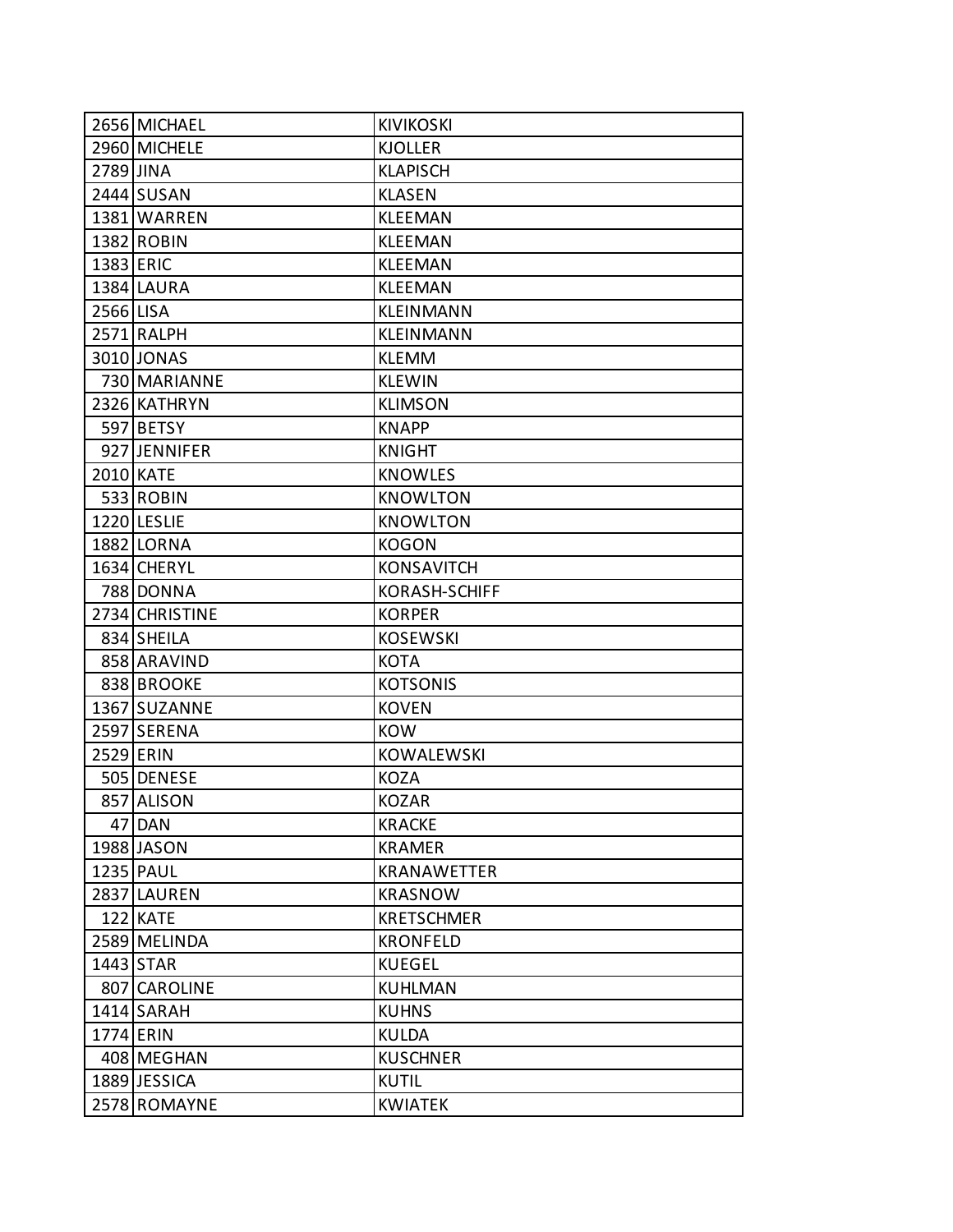| 126 LORALYN       | LABOMBARD         |
|-------------------|-------------------|
| 516 ELIZABETH     | LABRIE            |
| <b>1765 RICK</b>  | LABRIE            |
| 2239 IRENE        | <b>LACHANCE</b>   |
| 2777 STEVE        | <b>LACHANCE</b>   |
| 2285 GAIL         | <b>LACHAPELLE</b> |
| 2925 MOLLY        | <b>LADOUCEUR</b>  |
| 451 JENNIFER      | LAFLAMME          |
| 2067 TERRI        | LAGGIS            |
| 2069 TODD         | <b>LAGGIS</b>     |
| 2021 MANUELLA     | LAHOUD-RAHME      |
| 2812 MARK         | <b>LAIVINS</b>    |
| 1477 JULIE        | LAMBERT           |
| 1899 ANNE         | <b>LAMBERT</b>    |
| 444 ALLISON       | LAMIE             |
| 2424 MARGARET     | LAMIRANDE         |
| 2425 ELAINE       | <b>LAMOUREUX</b>  |
| 30 JAMEE          | LANDRY            |
| 2569 KERRY        | <b>LANDRY</b>     |
| 630 JENNIFER      | LANE              |
| 2705 AMY          | LANE              |
| 2709 GREG         | LANE              |
| 2732 BARBARA      | LANE              |
| 604 BLYTHE        | LANGLEY           |
| 968 CHRISTOPHER   | LANGLEY           |
| 222 SARAH         | <b>LANNON</b>     |
| 314 MICHAEL       | <b>LANOUE</b>     |
| 2868 TIMOTHY      | <b>LANTZ</b>      |
| 2892 ETHAN        | LANTZ             |
| <b>2552 KATIE</b> | LAPHAM            |
| 1193 LUCIE        | LAPIERRE          |
| 1140 SHERRI       | <b>LAPOINTE</b>   |
| 87 SHARMAN        | <b>LAPPIN</b>     |
| 672 SHANNA        | LARGE-REUSCH      |
| 504 MAUREEN       | LARKIN            |
| 2296 KATIE        | LAROSE            |
| 2460 BETH         | LAROSSA           |
| 2834 PETER        | LARSON            |
| 2063 JANE         | LASSALLE          |
| 2132 ALEX         | LASSALLE          |
| 1205 SHARY        | LAST              |
| 2267 MICHELLE     | <b>LATHROP</b>    |
| 1888 ROSEANN      | <b>LATONA</b>     |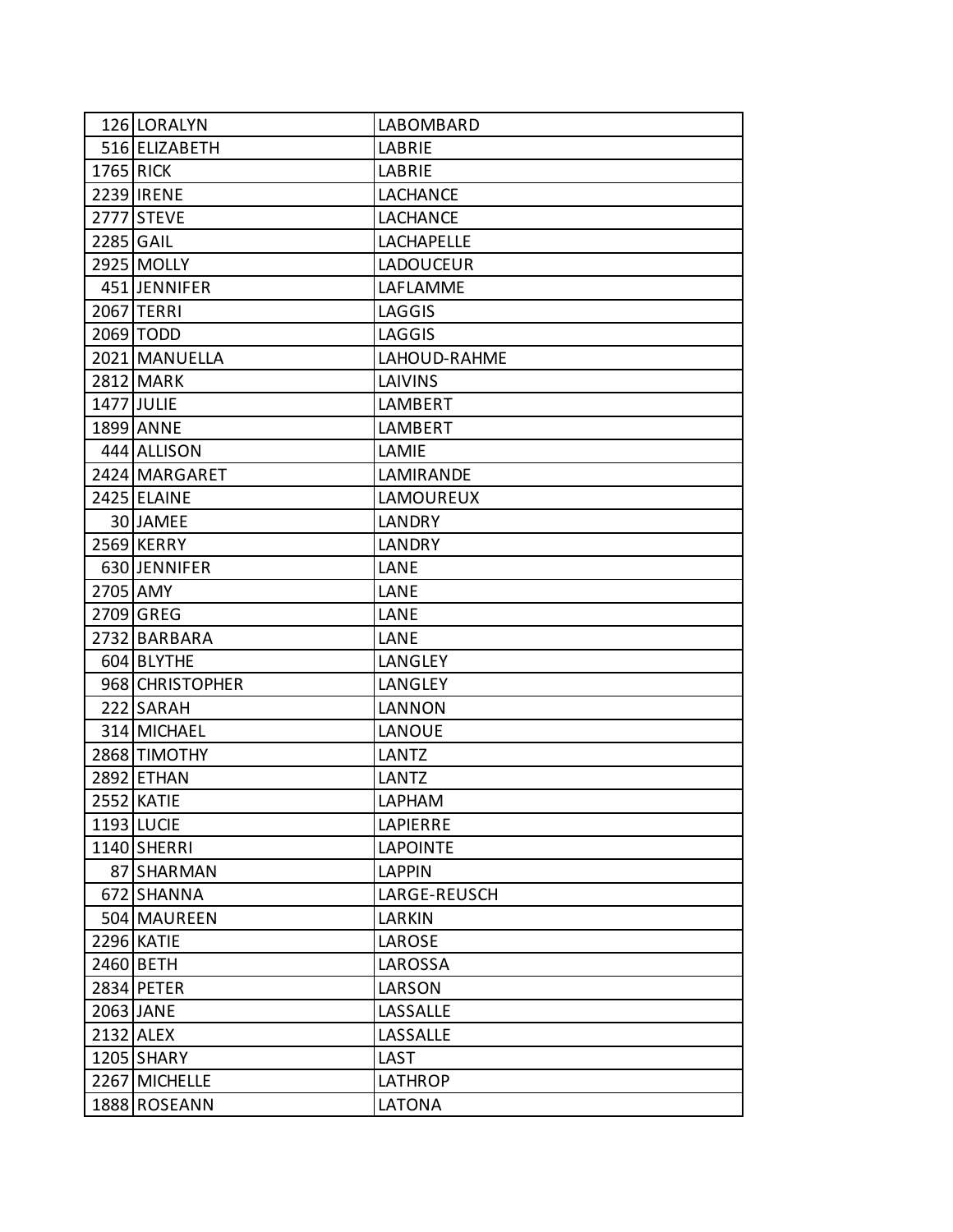|          | 1442 JODIE     | <b>LAURETTI</b>   |
|----------|----------------|-------------------|
|          | 1551 NATALYA   | LAVALLEE          |
|          | 120 LISA       | <b>LAVIERI</b>    |
|          | 536 ANDREA     | LAVIN             |
|          | 546 BILL       | LAVIN             |
|          | 547 EMMA       | LAVIN             |
|          | 548 LIAM       | LAVIN             |
|          | 385 PATRICIA   | <b>LAVOIE</b>     |
|          | 1863 SARAH     | <b>LAVOIE</b>     |
|          | 1864 MADELEINE | <b>LAVOIE</b>     |
|          | 1865 MICHAEL   | <b>LAVOIE</b>     |
|          | 782 KATIE      | <b>LAWLESS</b>    |
|          | 798 JENNIFER   | LAWRENCE          |
|          | 1868 STEPHANIE | LAWSON            |
| 2104 LIZ |                | <b>LAWTON</b>     |
| 2107 LEN |                | <b>LAWTON</b>     |
|          | 2749 CATHY     | <b>LAYDON</b>     |
|          | 1885 CHRISTINA | LAZZARO           |
|          | 724 ANNIE      | LEARNED           |
|          | 2394 ERIN      | LEARNED           |
|          | 1380 LAUREN    | <b>LEAVER</b>     |
|          | 123 HEATH      | <b>LEBER</b>      |
|          | 11 MATTHEW     | <b>LEBLANC</b>    |
|          | 1715 SHERRI    | <b>LEBLANC</b>    |
|          | 2967 SUMMER    | <b>LEBLANC</b>    |
|          | 582 PAUL       | <b>LECAIN</b>     |
|          | 2884 CLAUDIA   | <b>LECLAIR</b>    |
|          | 3028 RICK      | <b>LEDERMAN</b>   |
|          | 228 GINA       | <b>LEDWITH</b>    |
|          | 1657 REBECCA   | LEE               |
|          | 652 DAVID      | LEFCOURT          |
|          | 1209 BRENDAN   | <b>LEFEBVRE</b>   |
|          | 2847 JUDY      | LEGRAW            |
|          | 2484 DON       | <b>LEHMAN</b>     |
|          | 1118 NEAL      | <b>LEIBOWITZ</b>  |
|          | 2499 MARIE     | <b>LEIGH</b>      |
|          | 1777 VALERIE   | <b>LEINFELDER</b> |
|          | 542 DAVID      | <b>LEIPHART</b>   |
|          | 865 JOHN       | <b>LELLOS</b>     |
|          | 1254 ALLIE     | <b>LEMIEUX</b>    |
|          | 2980 RONNIE    | <b>LEMLET</b>     |
|          | 323 KRISTEN    | LEONARD           |
|          | 2092 JOHN      | LEONARD           |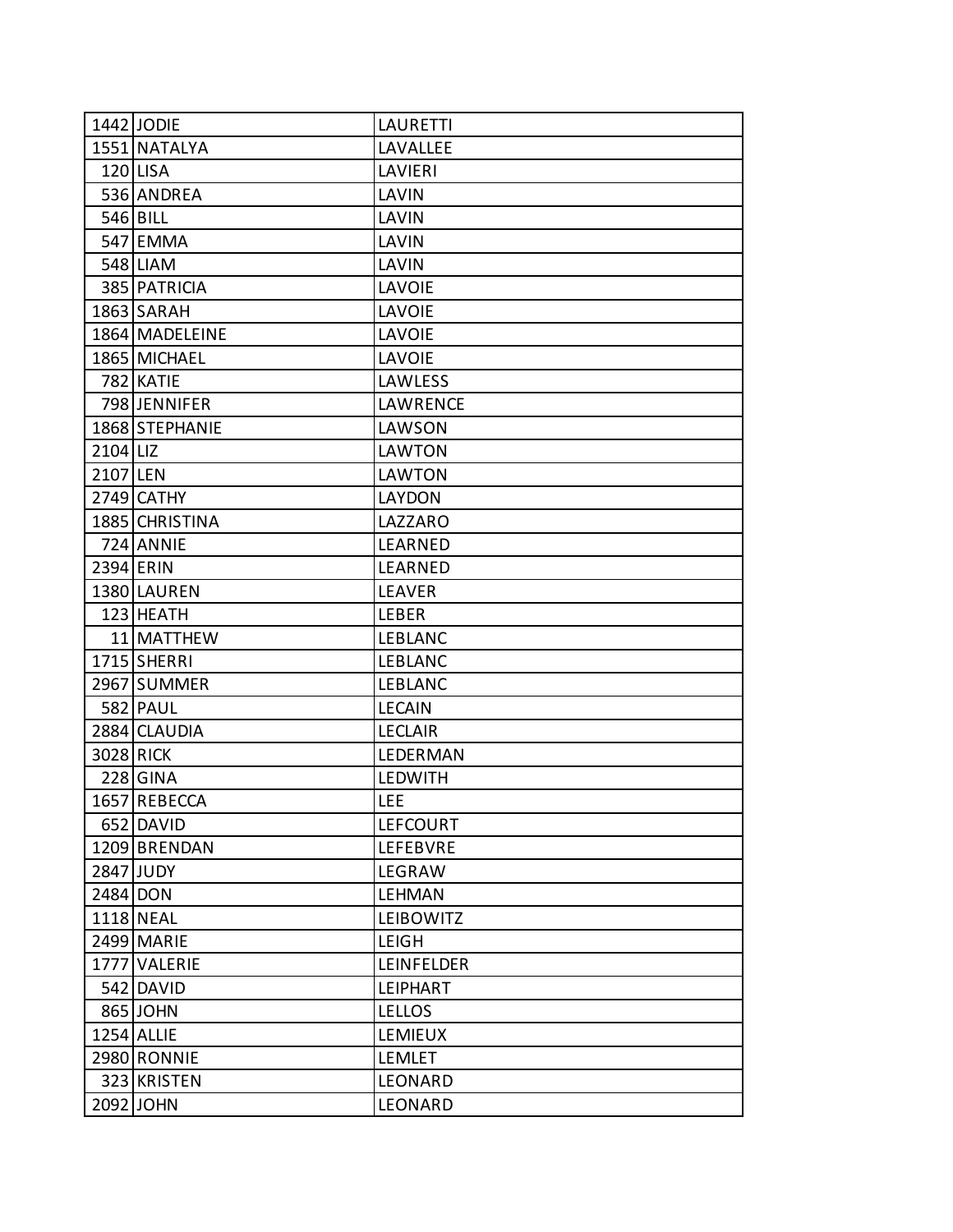|          | 2100 JOHN      | LEONARD              |
|----------|----------------|----------------------|
|          | 2918 HEATHER   | LERMINIAUX           |
|          | 2836 ISAAC     | LERNER               |
| 2681 TIM |                | <b>LESHAN</b>        |
|          | 441 KAREN      | <b>LESHNEY</b>       |
|          | 477 TABATHA    | <b>LESKO</b>         |
|          | 1076 NICOLE    | <b>LESLIE</b>        |
|          | 1979 JEFFREY   | LETTERLY             |
|          | 375 JUSTIN     | <b>LEUSNER JONES</b> |
|          | 1504 KATE      | LEVESQUE             |
|          | 1157 STEVE     | <b>LEVINE</b>        |
|          | 2083 JUDITH    | <b>LEVINE</b>        |
|          | 1114 DANA      | <b>LEWINTER</b>      |
|          | 91 WILLIAM     | LEWIS                |
|          | $621$ AMY      | LEWIS                |
|          | 622 DANIEL     | LEWIS                |
|          | 1463 MARY      | LEWIS                |
|          | 2046 GABRIELLE | LEWIS                |
|          | 1986 XIAOLU    | $\mathsf{L}$         |
|          | 2839 CHRISTIAN | $\mathsf{L}$         |
|          | 2226 ALEXANDRA | <b>LIBSTAG</b>       |
|          | 683 MARCY      | <b>LIDMAN</b>        |
|          | 2555 FELICIA   | <b>LIEBLER</b>       |
|          | 924 TIMOTHY P  | <b>LIETO</b>         |
|          | 926 MICKEY     | <b>LIETO</b>         |
|          | 2501 KELLEY    | <b>LIETO</b>         |
|          | 2773 REBECCA   | <b>LILJA</b>         |
|          | 775 AIMEE      | <b>LINCOLN</b>       |
|          | 776 JUSTIN     | <b>LINCOLN</b>       |
|          | 1884 NATASHA   | <b>LINDEBACK</b>     |
| 1743 EVE |                | <b>LINDSEY</b>       |
|          | 2701 JEAN      | <b>LINK</b>          |
|          | 1006 AMY       | <b>LIPSCOMB</b>      |
|          | 2212 RENEE     | <b>LISOWSKI</b>      |
|          | 832 HEATHER    | <b>LISTER</b>        |
|          | 248 LINDA      | <b>LITSCH</b>        |
|          | 522 DEBBIE     | <b>LIVINGSTON</b>    |
|          | 420 MAGNUS     | <b>LJUNGBERG</b>     |
|          | 1395 ANNIKA    | <b>LJUNGBERG</b>     |
|          | 221 JEFFREY    | <b>LLOY</b>          |
|          | 1747 KORI      | <b>LODI</b>          |
|          | 2005 SHERRI    | LOGUE                |
|          | 2034 KEVIN     | <b>LOGUE</b>         |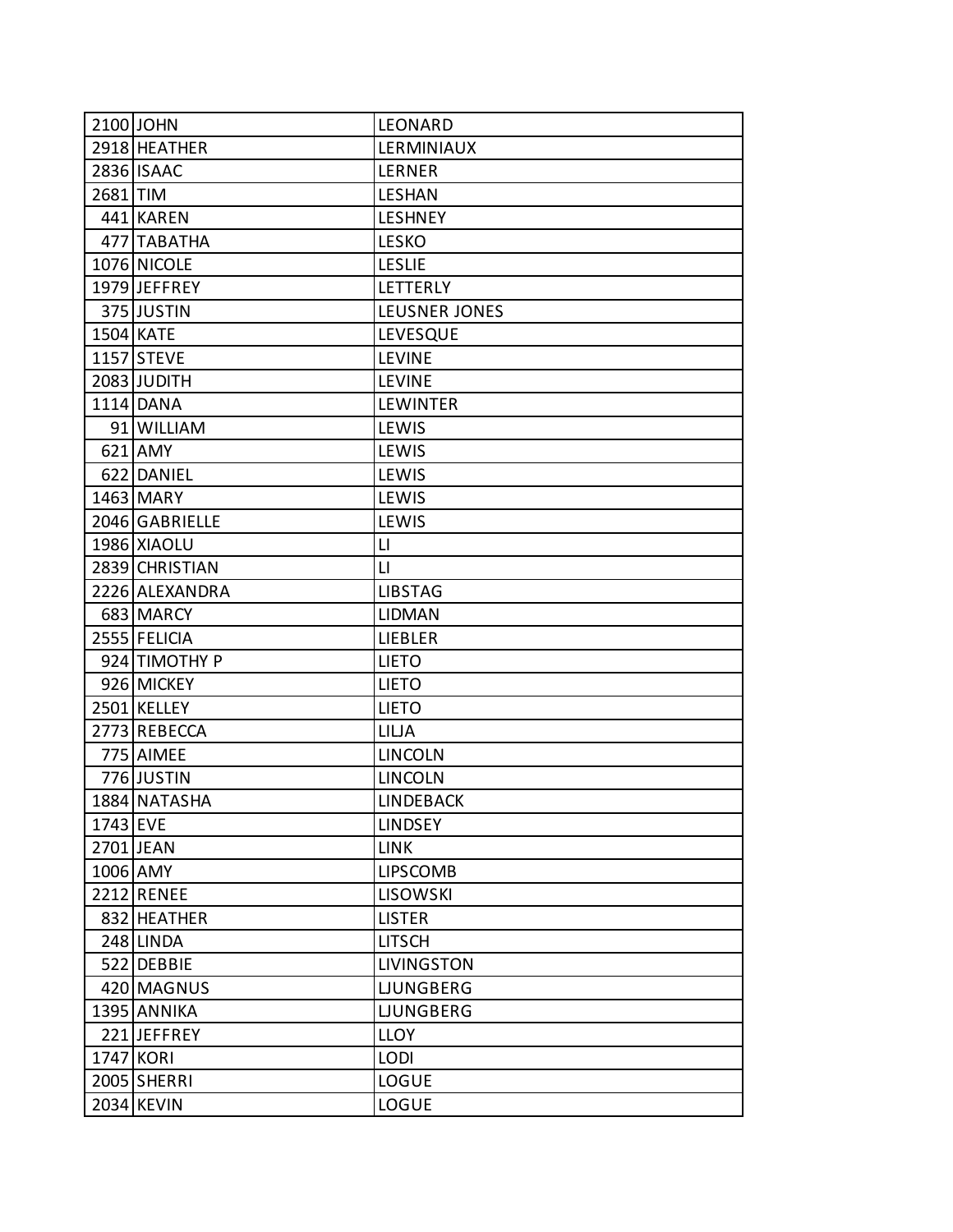|          | 720 WENDY     | <b>LONG</b>       |
|----------|---------------|-------------------|
|          | 723 JERRY     | <b>LONG</b>       |
| 2508 KIM |               | LONGMORE          |
|          | $156$ LISA    | LONGWELL          |
|          | 157 GLENN     | LONGWELL          |
|          | 1184 ELYSHA   | <b>LOPEZ</b>      |
|          | 1349 ELLEN    | <b>LOPEZ</b>      |
|          | 414 ALICIA    | <b>LORAN</b>      |
|          | 2367 CARLY    | LORENZ            |
|          | 827 KATE      | <b>LORING</b>     |
|          | 158 ANITA     | LOTTI             |
|          | 90 CHRIS      | <b>LOUDEN</b>     |
|          | 1389 ANNE     | <b>LOVEJOY</b>    |
|          | 601 CHRIS     | <b>LOVELY</b>     |
|          | 818 AMY       | <b>LOVELY</b>     |
|          | 727 SCOTT     | LOWE              |
|          | 600 ASHLEY    | LOWELL            |
|          | 817 BARBARA   | LOWELL            |
|          | 2325 KRISTIN  | <b>LOWMAN</b>     |
|          | 2891 JULIE    | <b>LUCCI</b>      |
|          | 2329 JASON    | <b>LUCEY</b>      |
|          | 2330 JOSH     | <b>LUCEY</b>      |
|          | 2331 TYNAN    | <b>LUCEY</b>      |
|          | 2449 AJSER    | <b>LUMANI</b>     |
|          | 1859 MICHELLE | LUNDERVILLE       |
|          | 531 KAREN     | <b>LUNNY</b>      |
|          | 2673 CHRIS    | <b>LUPPINO</b>    |
|          | 1895 TERESA   | <b>LUTEY</b>      |
|          | 501 KATELYN   | <b>LYNCH</b>      |
|          | 1561 SUZANNE  | <b>LYNCH</b>      |
|          | 1803 MELISSA  | <b>LYNCH</b>      |
|          | 2172 BRADY    | <b>LYNCH</b>      |
|          | 2771 NICHOLAS | <b>LYNCH</b>      |
|          | 2883 JENNIFER | <b>LYNCH</b>      |
|          | 932 STEPHANIE | <b>LYON</b>       |
|          | 2351 CINDY    | <b>LYONS</b>      |
|          | 302 LYNN      | M                 |
|          | 2822 RITA     | M                 |
|          | 2781 KAREN    | <b>M NELSON</b>   |
|          | 2231 MONA     | <b>MAAS</b>       |
|          | 2664 ELAINE   | <b>MAC DONALD</b> |
|          | 2279 DONNA    | <b>MACAULEY</b>   |
|          | 799 BRYAN     | <b>MACAUSLAN</b>  |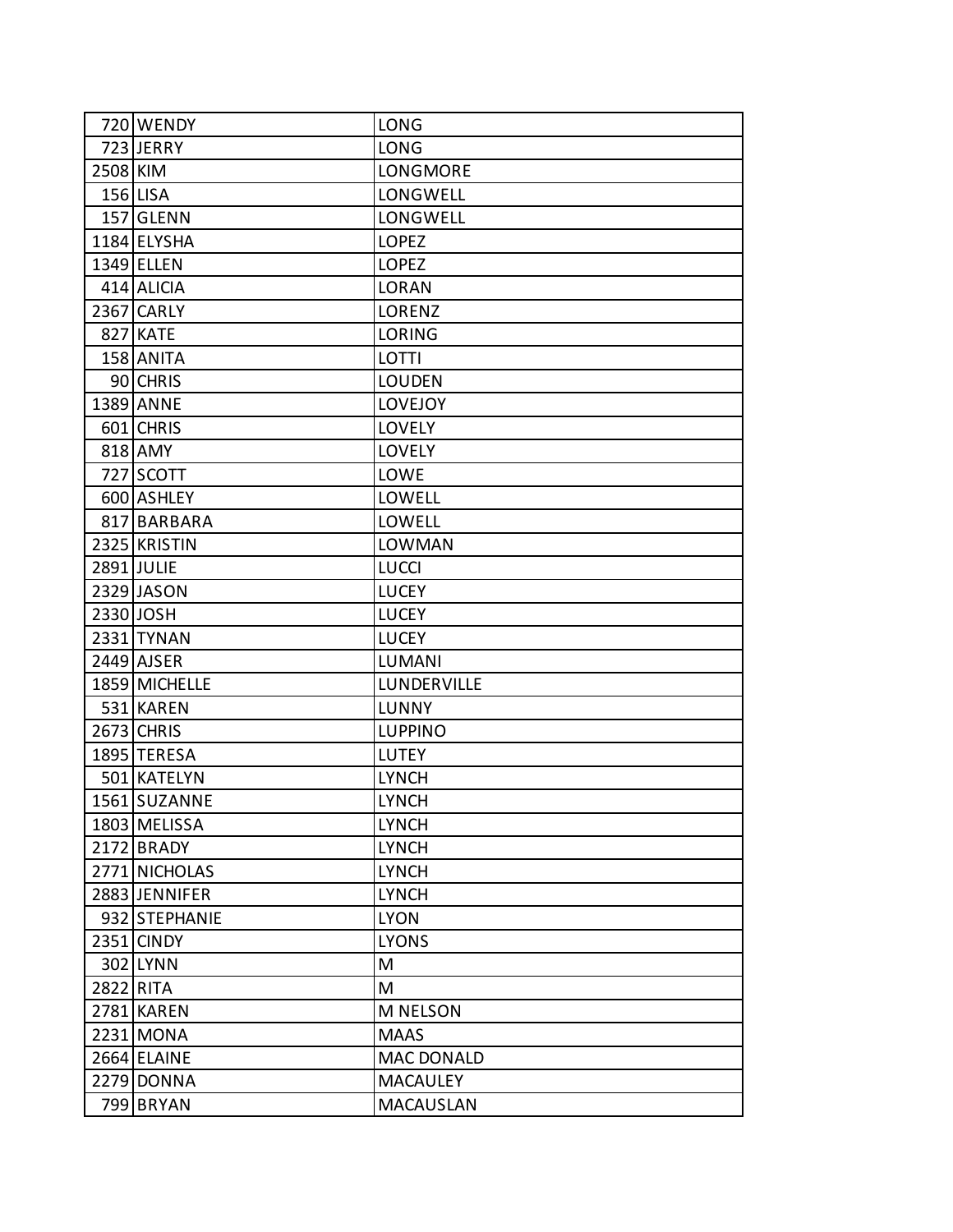|           | 966 REBECCA    | <b>MACBRIDE</b>   |
|-----------|----------------|-------------------|
|           | 779 MARY       | MACCAFFRIE        |
|           | 780 KEVIN      | MACCAFFRIE        |
|           | 351 MAUREEN    | <b>MACDONALD</b>  |
|           | 864 KELLY      | <b>MACDONALD</b>  |
|           | 1004 AIME      | <b>MACDONALD</b>  |
|           | 1419 SARAH     | <b>MACDONALD</b>  |
|           | 2368 PATRICIA  | <b>MACDONALD</b>  |
|           | 2867 CHRISTINE | MACDONALD-LANTZ   |
|           | 510 ALAN       | <b>MACDOUGALL</b> |
|           | 512 MARGIT     | <b>MACDOUGALL</b> |
|           | 130 MELANIE    | <b>MACFARLANE</b> |
|           | 1002 STEVEN    | <b>MACHALA</b>    |
|           | 1954 MARK      | <b>MACHERA</b>    |
|           | 2266 PHILIP    | <b>MACKAY</b>     |
|           | 2479 TAMA      | <b>MACKAY</b>     |
| 2739 TIM  |                | <b>MACKAY</b>     |
|           | 32 JILLIAN     | <b>MACKENZIE</b>  |
| 2670 LISE |                | <b>MACKEY</b>     |
|           | 1918 JOSEPH    | <b>MACKINNON</b>  |
|           | 2948 DIANE     | <b>MACKINNON</b>  |
|           | 580 ANNETTE    | <b>MACLEAN</b>    |
|           | 1951 INGRID    | <b>MACLEAN</b>    |
|           | 1927 MICHELLE  | MACLELLAN         |
|           | 1929 EILEEN    | MACLELLAN         |
|           | 1985 NICOLE    | <b>MACLENNAN</b>  |
|           | 1581 MEREDITH  | <b>MACMARTIN</b>  |
|           | 2683 MICHAEL   | MADDEN JR         |
| 2392 JIM  |                | <b>MADIGAN</b>    |
|           | 1819 KRISTEN   | <b>MAFFEO</b>     |
|           | 1788 ZELIA     | <b>MAGLIOZZI</b>  |
|           | 483 AMY        | <b>MAGNAN</b>     |
|           | 1767 ROBERT    | <b>MAGNER</b>     |
|           | 740 GLEN       | <b>MAGPIONG</b>   |
| 2115 JODI |                | <b>MAGUIRE</b>    |
|           | 236 LAUREN     | <b>MAHONEY</b>    |
|           | 1952 LORISSA   | <b>MAHONEY</b>    |
|           | 2013 LINDA     | <b>MAILLET</b>    |
|           | 2792 DIANE     | <b>MAILLET</b>    |
|           | 2516 COLLEEN   | <b>MAILLOUX</b>   |
| 2519 KEN  |                | <b>MAILLOUX</b>   |
|           | 1641 RACQUEL   | MAILLOUX-MORIN    |
|           | 1616 KADAMBARI | <b>MAINKAR</b>    |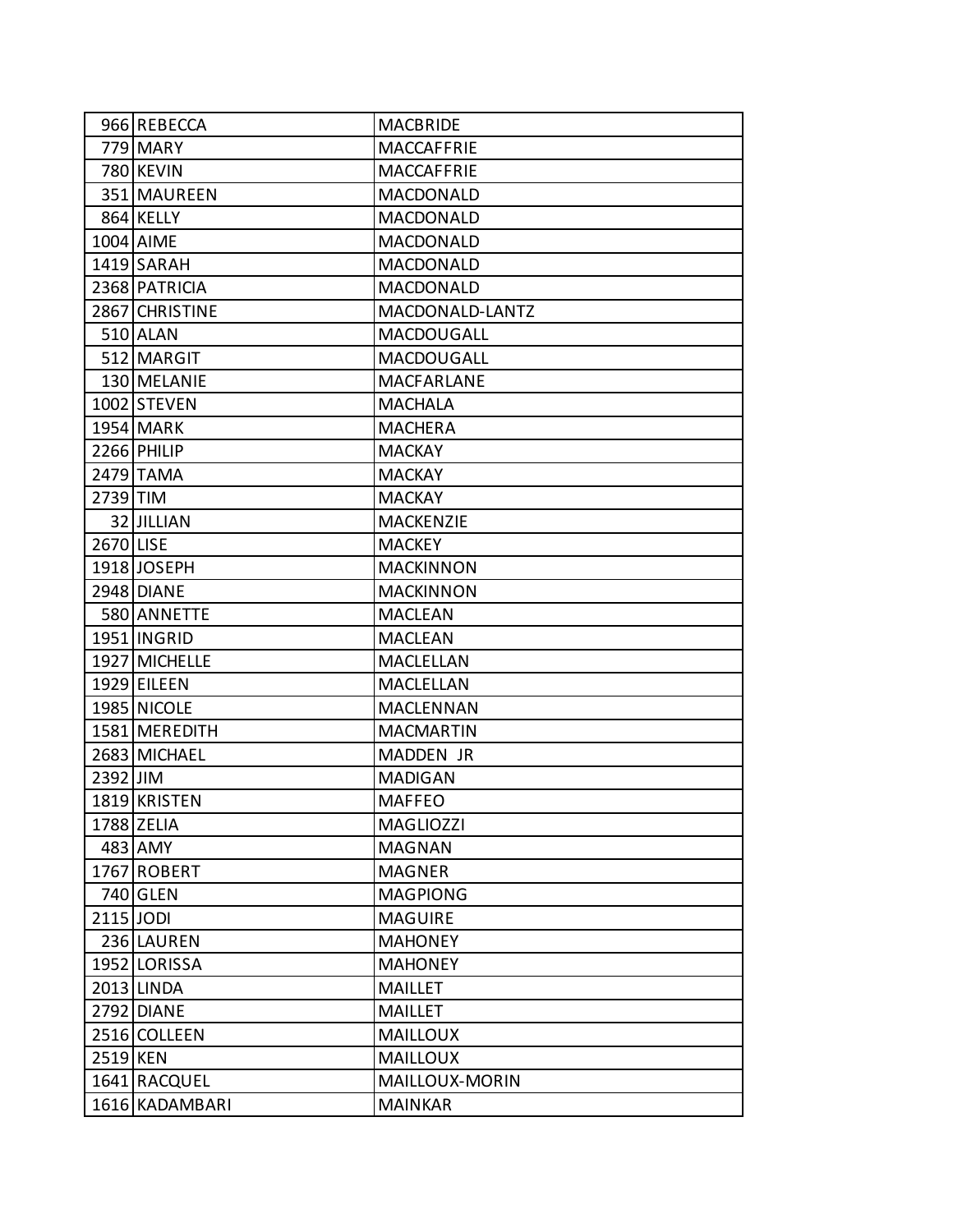| 1737 SHELLEY    | <b>MAINS</b>      |
|-----------------|-------------------|
| 1422 ALAN       | MALABANAN         |
| 265 DENISE      | <b>MALIN</b>      |
| 3069 LYNN       | <b>MALLETT</b>    |
| 2208 JAMES      | <b>MALLEY</b>     |
| 2584 JULIE      | <b>MALLOY</b>     |
| 3004 KATRINA    | <b>MALONE</b>     |
| 922 KRISTIN     | <b>MALONEY</b>    |
| 2467 JOAN       | <b>MALONEY</b>    |
| 565 KATHLEEN    | <b>MALSBENDEN</b> |
| 2876 JENNI      | <b>MANFREDI</b>   |
| 718 GARLYN      | MANGANIELLO       |
| 719 PAUL        | MANGANIELLO       |
| 1874 MARK       | <b>MANGELINKX</b> |
| 2587 JULIA      | <b>MANGHIS</b>    |
| <b>108 NORA</b> | <b>MANN</b>       |
| 387 LAURIE      | <b>MANNING</b>    |
| 481 JAMIE       | <b>MANNING</b>    |
| 2074 ELLEN      | <b>MANNING</b>    |
| 2084 HEATHER    | <b>MANUEL</b>     |
| 2645 ELISE      | <b>MARAGLIANO</b> |
| 2646 JUDE       | MARAGLIANO        |
| 2902 LESLIE     | MARAGLIANO        |
| 2995 SOPHIA     | <b>MARCHESE</b>   |
| 3005 AIMEE      | <b>MARCHESI</b>   |
| 2055 MEGHAN     | <b>MARCUS</b>     |
| 2525 CAROLYN    | <b>MARECK</b>     |
| 1198 CALKINS    | <b>MARGARET</b>   |
| 88 CHRISTOPHER  | <b>MARKLE</b>     |
| 1772 LAURA      | <b>MARSELLA</b>   |
| 641 WESLEY      | <b>MARSH</b>      |
| 1917 EVAN       | <b>MARSHAK</b>    |
| 2123 AMY        | <b>MARSHAK</b>    |
| 137 JASON       | <b>MARSHALL</b>   |
| 336 LAURA       | <b>MARSHALL</b>   |
| 753 EMMA        | <b>MARSHALL</b>   |
| 791 ELIZABETH   | <b>MARTELL</b>    |
| 74 PAM          | <b>MARTIN</b>     |
| 1317 SCOTT      | <b>MARTIN</b>     |
| 2098 SHARON     | <b>MARTIN</b>     |
| 2101 JONATHAN   | <b>MARTIN</b>     |
| 2129 JENNIFER   | <b>MARTIN</b>     |
| 2147 CONSTANCE  | <b>MARTIN</b>     |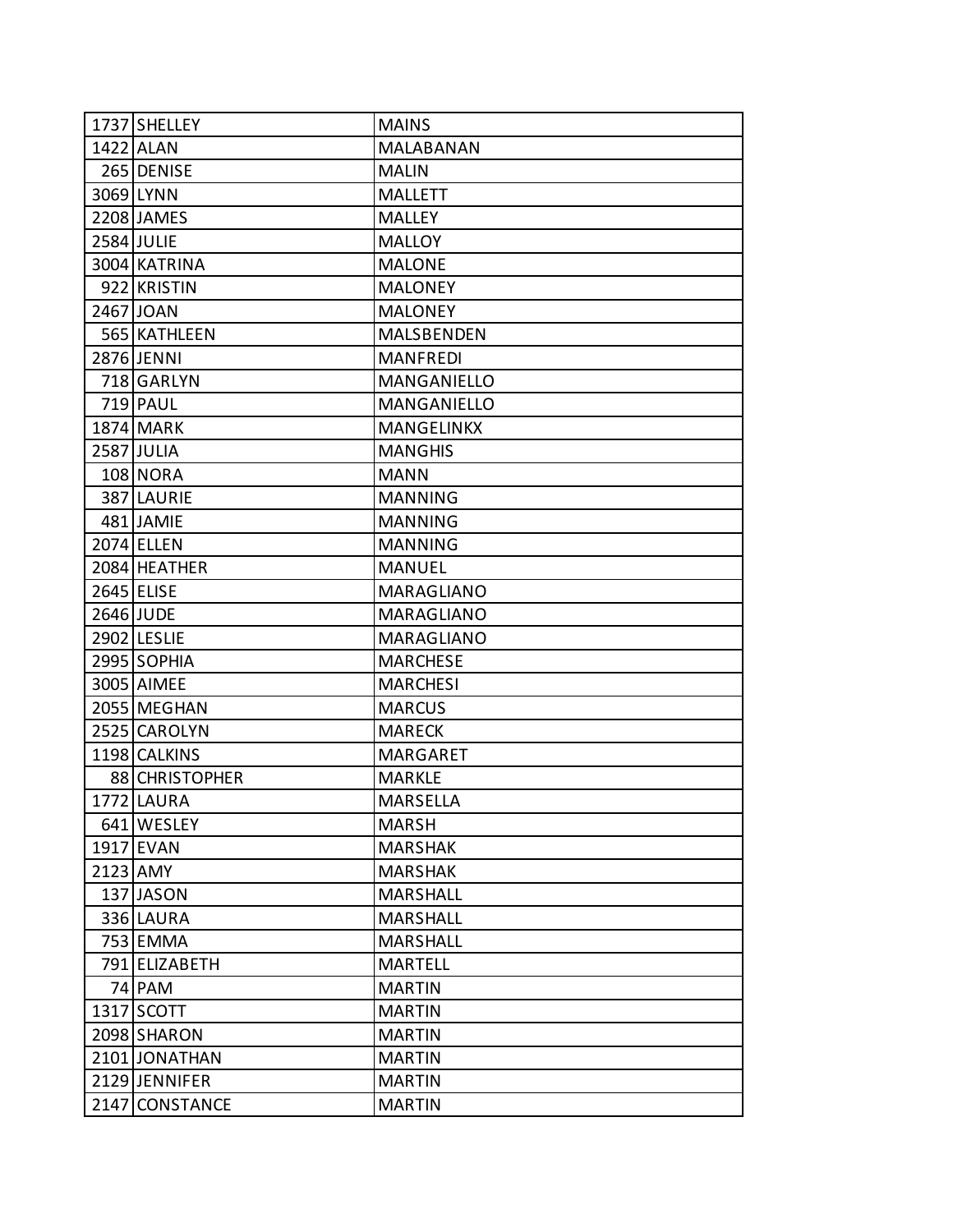|          | 2148 CONSTANCE    | <b>MARTIN</b>             |
|----------|-------------------|---------------------------|
|          | 2171 KELLY        | <b>MARTIN</b>             |
|          | 2178 BETSY        | <b>MARTIN</b>             |
|          | 2236 ELIZABETH    | <b>MARTIN</b>             |
|          | 2327 SYLVIE       | <b>MARTIN</b>             |
| 2429 DAN |                   | <b>MARTIN</b>             |
|          | 2448 JARED        | <b>MARTIN</b>             |
|          | 925 DOROTHY       | <b>MARTINO</b>            |
|          | 624 VANESSA       | <b>MARTURANO</b>          |
|          | 794 TODD          | <b>MARVIN</b>             |
|          | 1576 ADELINE      | <b>MARZIALO</b>           |
|          | <b>2455 NICK</b>  | <b>MASCOLI</b>            |
|          | 2598 BRENDA       | <b>MASELLI</b>            |
|          | 576 JEFF          | <b>MASON</b>              |
|          | 599 BRITTNEY      | <b>MASON</b>              |
|          | 816 PATTY         | <b>MASON</b>              |
|          | 2920 THOMAS       | <b>MASON</b>              |
|          | 2975 NANCY        | <b>MASON</b>              |
|          | 1528 ERIKA        | <b>MASSA</b>              |
|          | 1403 BETTY        | MASSMAN (WITH K REYNOLDS) |
|          | 106 CRYSTAL       | <b>MASTRIANNI</b>         |
|          | 291 BRENT         | <b>MATHIESON</b>          |
|          | 273 CYNTHIA       | <b>MATHIEU</b>            |
|          | 1515 JOHN         | <b>MATIAS</b>             |
|          | 682 MEG           | <b>MATTHEWS</b>           |
|          | 687 MEGHAN        | <b>MATTHEWS</b>           |
|          | 1564 REBECCA      | <b>MATTHEWS</b>           |
|          | 778 KATE          | <b>MAUL</b>               |
|          | 805 TIM           | <b>MAUL</b>               |
|          | 731 BRIAN         | <b>MAURICE</b>            |
|          | <b>2247 KATHY</b> | <b>MAVITY</b>             |
|          | 1196 SYLVIA       | <b>MAY</b>                |
| 324 JILL |                   | <b>MAZZALUPO</b>          |
|          | 1716 JOHN         | <b>MAZZARINI</b>          |
|          | 693 ALICIA        | MAZZI                     |
|          | 828 WILL          | <b>MAZZOLA</b>            |
|          | 841 CYNTHIA       | <b>MCCANN</b>             |
|          | 2786 CATHY        | <b>MCCARRON</b>           |
|          | 12 ELIZABETH      | <b>MCCARTHY</b>           |
|          | 448 DENISE        | <b>MCCARTHY</b>           |
|          | 734 DEVYN         | <b>MCCARTHY</b>           |
|          | 2033 LEAH         | <b>MCCARTHY</b>           |
| 2281 ANN |                   | <b>MCCARTHY</b>           |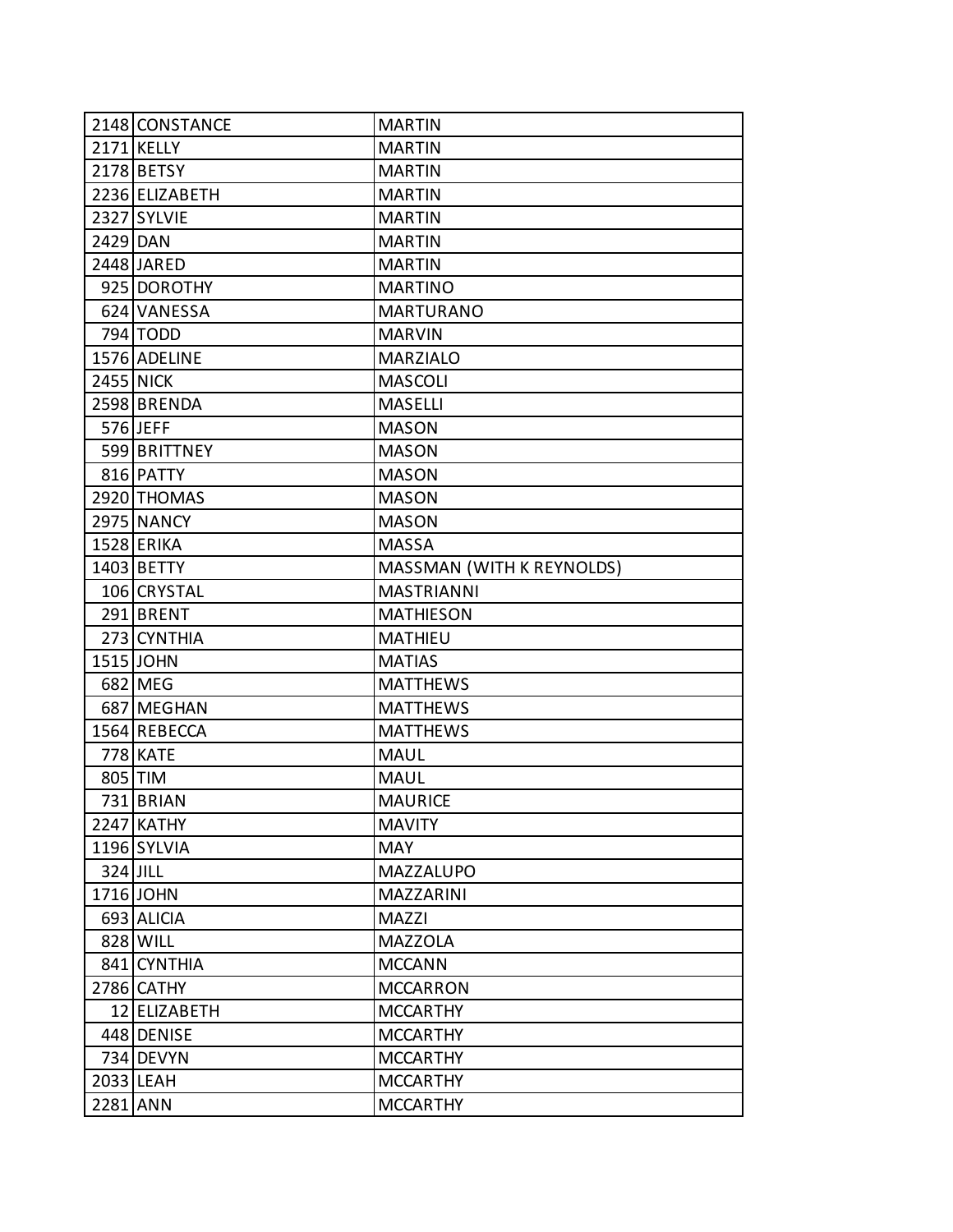| 2480 RICK |                | <b>MCCARTHY</b>  |
|-----------|----------------|------------------|
|           | 2637 MARTIN    | <b>MCCARTHY</b>  |
|           | 636 SEAN       | <b>MCCAULEY</b>  |
|           | 2605 BRENDAN   | <b>MCCAULEY</b>  |
|           | 2658 BRENDAN   | <b>MCCAULEY</b>  |
|           | 994 SHANNA     | <b>MCCLENNEN</b> |
| 3051 JILL |                | <b>MCCLOUD</b>   |
|           | 1145 JUDY      | <b>MCCONNELL</b> |
|           | 140 KATHY      | <b>MCDONALD</b>  |
|           | 1400 ANNA      | <b>MCDONALD</b>  |
|           | 96 LAURIE      | <b>MCDONOUGH</b> |
|           | 1208 JOANNE    | <b>MCDONOUGH</b> |
|           | 1272 ERIN      | <b>MCDONOUGH</b> |
|           | 1488 SHAUNA    | <b>MCDONOUGH</b> |
|           | 1681 JUSTIN    | <b>MCDONOUGH</b> |
|           | 2143 KATIE     | <b>MCDONOUGH</b> |
|           | 2790 CARA      | <b>MCDONOUGH</b> |
|           | 252 CHERYL     | <b>MCELWEE</b>   |
| 2038 XAN  |                | <b>MCGIVNEY</b>  |
|           | 1236 TERESA    | <b>MCGOWAN</b>   |
|           | 15 STACEY      | <b>MCGOWN</b>    |
|           | 16 PETER       | <b>MCGOWN</b>    |
|           | 1733 DEBRA     | <b>MCGRAIL</b>   |
|           | 921 ERIN       | <b>MCGRATH</b>   |
|           | 1194 ELIZABETH | <b>MCGRATH</b>   |
|           | 2730 MARIA     | <b>MCGRATH</b>   |
|           | 401 KATE       | <b>MCGUINN</b>   |
|           | 403 STEVE      | <b>MCGUINN</b>   |
|           | 2450 JULIANNE  | <b>MCHARDY</b>   |
|           | 1377 RENEE A   | <b>MCINTYRE</b>  |
|           | 201 APRIL      | <b>MCKEE</b>     |
|           | 1371 LORNA     | <b>MCKEE</b>     |
|           | 2318 KARIN     | <b>MCKENNA</b>   |
|           | 2338 CAROLYN   | <b>MCKENNA</b>   |
|           | 2372 CANDICE   | <b>MCKENNA</b>   |
|           | 2379 MATHEW    | <b>MCKENNA</b>   |
|           | 2380 MICHAEL   | <b>MCKENNA</b>   |
|           | 2511 MIKE      | <b>MCKENNA</b>   |
| 2512 SUE  |                | <b>MCKENNA</b>   |
|           | 2770 KERRY     | <b>MCKENNA</b>   |
|           | 1535 JEFFREY   | <b>MCKENNEY</b>  |
|           | 2430 JENNIFER  | <b>MCKEON</b>    |
|           | 1438 ANN       | <b>MCKINNON</b>  |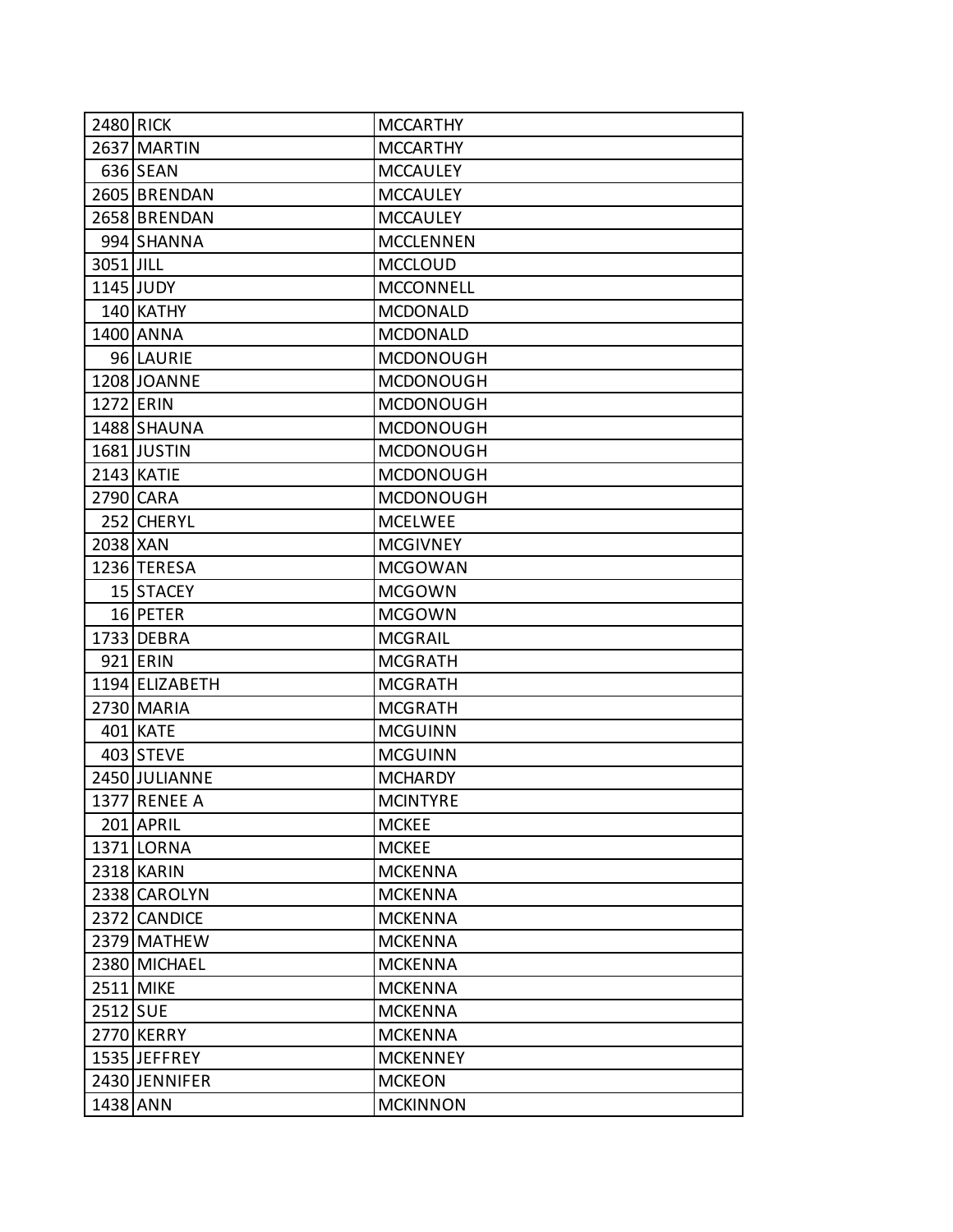|           | 2526 PAULA      | <b>MCLAUGHLIN</b> |
|-----------|-----------------|-------------------|
|           | 44 ASHLEIGH     | <b>MCLEAN</b>     |
|           | 56 MARY ELLEN   | <b>MCLEAN</b>     |
|           | 277 KARI        | <b>MCLEOD</b>     |
| 1820 ANN  |                 | <b>MCMAHON</b>    |
| 2630 KIT  |                 | <b>MCMANUS</b>    |
| 1278 LISA |                 | <b>MCMINN</b>     |
|           | 2019 COREY      | <b>MCMULLEN</b>   |
|           | 2716 MARY       | <b>MCNEICE</b>    |
|           | 1556 MARGARITT  | <b>MCNULTY</b>    |
|           | 1295 DAVID      | <b>MCPHERSON</b>  |
|           | 1297 SUSAN      | <b>MCPHERSON</b>  |
|           | 1485 JANE       | <b>MCPHERSON</b>  |
|           | 1939 JOAN       | <b>MCQUADE</b>    |
|           | 1728 ELLEN      | <b>MCQUAID</b>    |
|           | 2401 KYLA       | <b>MCSWEENEY</b>  |
|           | 1259 MELISSA    | <b>MCWEENY</b>    |
|           | 2830 HILARY     | <b>MEAD</b>       |
|           | 2065 CATHERINE  | <b>MEADOR</b>     |
|           | 386 SANDY       | <b>MEALEY</b>     |
|           | 606 ROBIN       | <b>MEALEY</b>     |
| 607 ED    |                 | <b>MEALEY</b>     |
|           | 668 GARY        | <b>MEDD</b>       |
|           | 2907 ANDREW     | <b>MEDEIROS</b>   |
|           | 2992 PATRICK    | <b>MEDEIROS</b>   |
|           | 3012 AMY        | <b>MEDEIROS</b>   |
|           | 2217 MARY BETH  | <b>MEDVIDE</b>    |
|           | 2072 CLAIRE     | <b>MEGGINSON</b>  |
|           | 1280 ANDREA     | <b>MEHAR</b>      |
|           | 1109 STEPHANIE  | <b>MEISSNER</b>   |
|           | 1613 ALAN       | <b>MELANSON</b>   |
|           | 1614 JACK       | <b>MELANSON</b>   |
|           | 2256 KRISTEN    | <b>MELLITT</b>    |
|           | 2341 CHARLES    | <b>MENGHINI</b>   |
|           | 2441 JAYNE      | <b>MERCIER</b>    |
|           | 1683 JACQUELINE | <b>MERLOCK</b>    |
| 2323 JACI |                 | <b>MERLOCK</b>    |
|           | 113 JENNIFER    | <b>MERRIAM</b>    |
|           | 2414 DEBORAH    | <b>MERRIAM</b>    |
|           | 280 RICHARD     | <b>MERRICK</b>    |
|           | 1410 MWANASHA   | <b>MERRILL</b>    |
| 2862 LISA |                 | <b>MERRITT</b>    |
|           | 2774 MONICA     | <b>MESSENGER</b>  |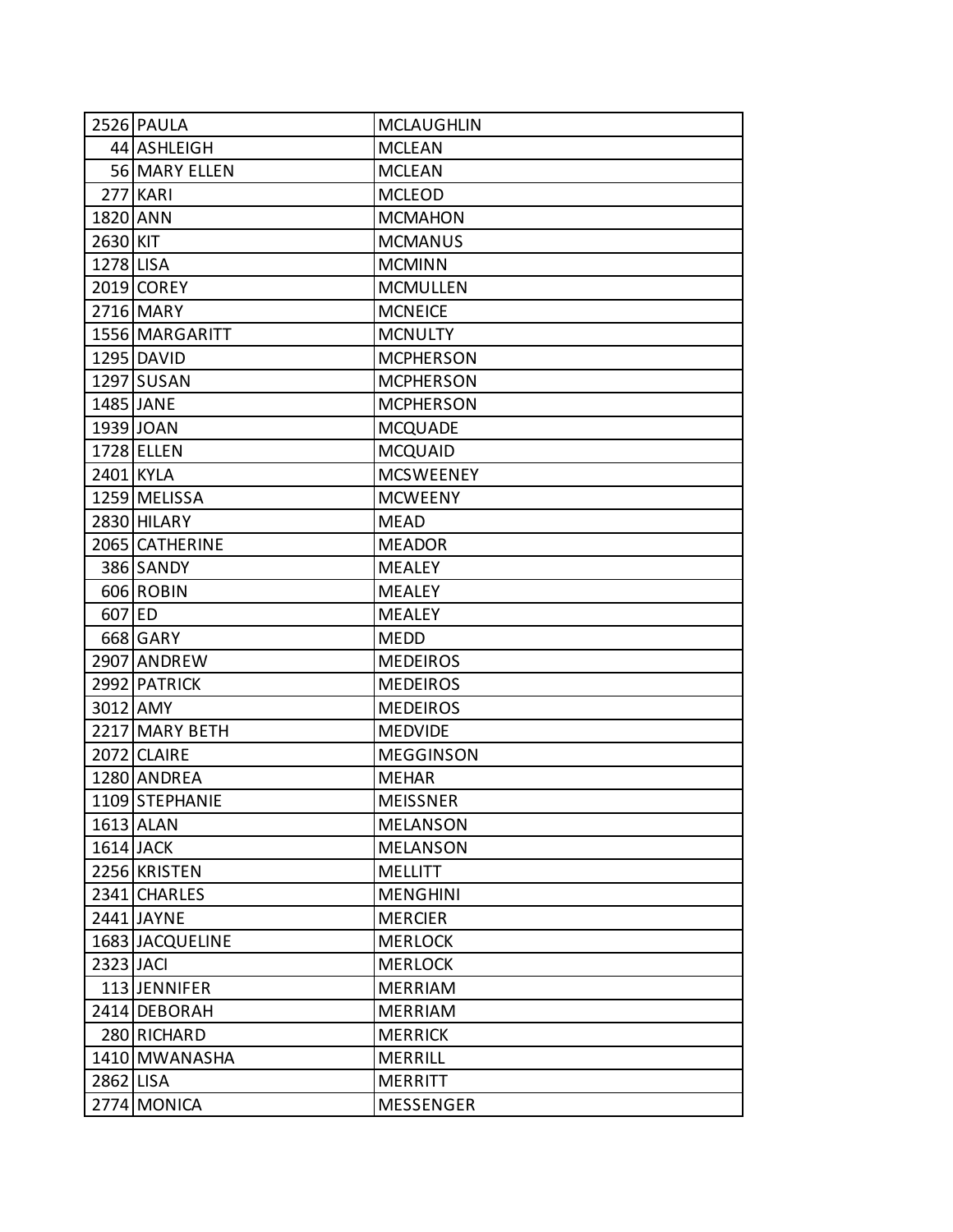|           | 2775 DIANE        | <b>MESSENGER</b>  |
|-----------|-------------------|-------------------|
|           | 1804 LAURA        | <b>MEYER</b>      |
|           | <b>2345 CHRIS</b> | MEZZACAPPA        |
|           | 751 BETSEY        | <b>MEZZANOTTE</b> |
|           | 944 GOUR          | <b>MICHELLE</b>   |
|           | 2718 CORINA       | <b>MIDGETT</b>    |
|           | 1858 BRITT        | <b>MIGLIETTA</b>  |
|           | 227 LEAH          | <b>MILANO</b>     |
|           | 2491 JOANNA       | <b>MILES</b>      |
|           | 993 MARTIN        | <b>MILKOVITS</b>  |
|           | 997 BARBARA       | <b>MILKOVITS</b>  |
|           | 421 AMIE          | <b>MILKOWSKI</b>  |
|           | 2337 BRANDON      | <b>MILLAN</b>     |
|           | 398 KATELYN       | <b>MILLER</b>     |
|           | 484 TRICIA        | <b>MILLER</b>     |
|           | 749 TAMRA         | <b>MILLER</b>     |
|           | 1007 MEREDITH B.  | <b>MILLER</b>     |
|           | 1084 JEAN         | <b>MILLER</b>     |
|           | 1444 ANNIE        | <b>MILLER</b>     |
| 1600 DEB  |                   | <b>MILLER</b>     |
| 1658 KEN  |                   | <b>MILLER</b>     |
|           | 1814 SHANNA       | <b>MILLER</b>     |
|           | 1953 JONATHAN     | <b>MILLER</b>     |
|           | 2288 PAM          | <b>MILLER</b>     |
|           | 2506 LAURA        | <b>MILLER</b>     |
|           | <b>2517 KATIE</b> | <b>MILLER</b>     |
|           | 2695 REBECCA      | <b>MILLER</b>     |
|           | 1344 EMMA         | <b>MILLIGAN</b>   |
|           | 80 KIMBERLY       | <b>MILLS</b>      |
|           | 1103 KRISTINA     | <b>MINER</b>      |
|           | 605 HAROLD        | <b>MIR</b>        |
|           | 1708 MARITZA      | <b>MIRANDA</b>    |
|           | 2166 PRIYA        | <b>MISHRA</b>     |
|           | 1217 EMILY        | <b>MITCHELL</b>   |
| 1218 LISA |                   | <b>MITCHELL</b>   |
|           | 2471 CHRISTINE    | <b>MITCHELL</b>   |
|           | 686 MARIANNE      | <b>MITNICK</b>    |
|           | 737 SUSAN         | <b>MIX</b>        |
|           | 1807 BRIAN        | <b>MIX</b>        |
|           | 911 PAUL          | <b>MOHNKERN</b>   |
|           | 458 MARCIE        | <b>MOLINE</b>     |
|           | 937 TOM           | <b>MOLLERUS</b>   |
|           | 489 JANE          | <b>MONAYER</b>    |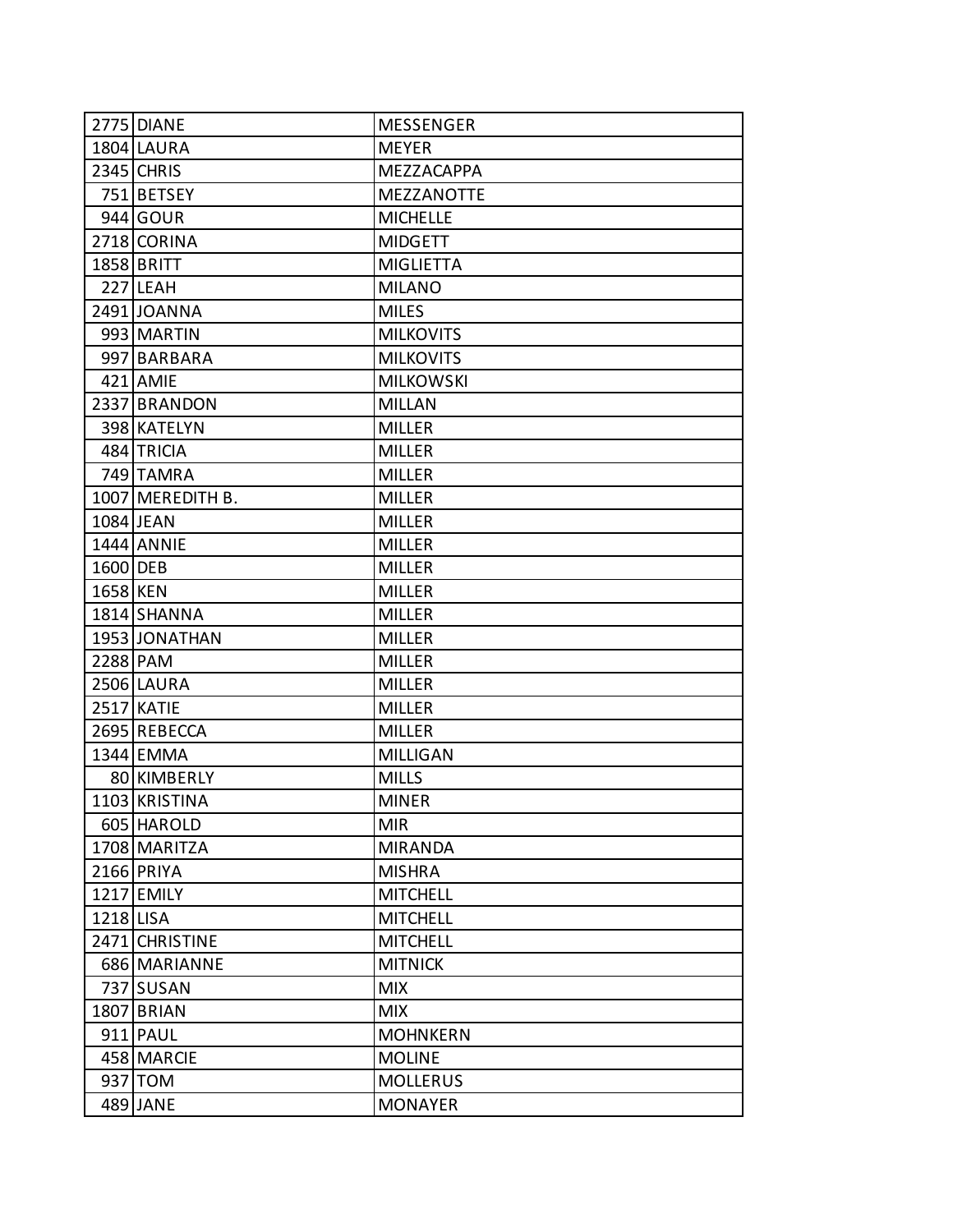|           | 493 PAUL      | <b>MONAYER</b>     |
|-----------|---------------|--------------------|
|           | 635 STEVE     | <b>MONAYER</b>     |
|           | 1283 MEGAN    | <b>MONDOR</b>      |
|           | 1660 ARIANA   | <b>MONGILLO</b>    |
|           | 1396 DEBRA    | <b>MONIZ</b>       |
|           | 2264 ANDREA   | <b>MONROY</b>      |
|           | 2492 RYAN     | <b>MONTANO</b>     |
|           | 2308 FELICIA  | <b>MONTEFORTE</b>  |
|           | 148 PENNY     | MONTY-CARBONARI    |
|           | 427 CINDY     | <b>MOOERS</b>      |
|           | 3074 SUZANNE  | <b>MOON</b>        |
|           | 862 MATTHEW   | <b>MOORE</b>       |
|           | 2059 REBECCA  | <b>MOORE</b>       |
|           | 2426 MARYJANE | <b>MOORHOUSE</b>   |
|           | 793 VIKK      | <b>MORADO</b>      |
|           | 5JESSICA      | <b>MORAN</b>       |
|           | 2534 CHRIS    | <b>MORAN</b>       |
|           | 2136 TOM      | <b>MORASH</b>      |
|           | 509 LINDSAY   | <b>MORGAN</b>      |
|           | 2621 REBECCA  | <b>MORIARTY</b>    |
|           | 1385 MATT     | <b>MORICO</b>      |
|           | 2445 FRANK    | <b>MORICO</b>      |
|           | 852 ERICA     | <b>MORIN</b>       |
|           | 1679 LORI     | <b>MORITZ</b>      |
|           | 1583 BRENDA   | <b>MORRIS</b>      |
|           | 3006 NANCY    | <b>MORRIS</b>      |
|           | 282 CASSIE    | <b>MORRISON</b>    |
|           | 1012 DORIS    | <b>MORRISSETTE</b> |
| 1578 DEE  |               | <b>MORRISSETTE</b> |
|           | 279 RICH      | <b>MORRISSEY</b>   |
|           | 1437 CONNAN   | <b>MORRISSEY</b>   |
|           | 1293 HELEN    | <b>MORRO</b>       |
| 1355 LORI |               | <b>MORSE</b>       |
|           | 2064 PAULA    | <b>MORSE</b>       |
|           | 2417 KIMBERLY | <b>MOSCATO</b>     |
|           | 2418 DOMINIC  | <b>MOSCATO</b>     |
|           | 914 CINDY     | <b>MOSER</b>       |
|           | 1591 LYNDSAY  | <b>MOULTON</b>     |
| 1592 JAKE |               | <b>MOULTON</b>     |
|           | 1593 MADI     | <b>MOULTON</b>     |
|           | 1260 BEVERLY  | <b>MOY</b>         |
|           | 1078 TERRI    | <b>MOZENA</b>      |
|           | 1955 EMILY    | <b>MUELLER</b>     |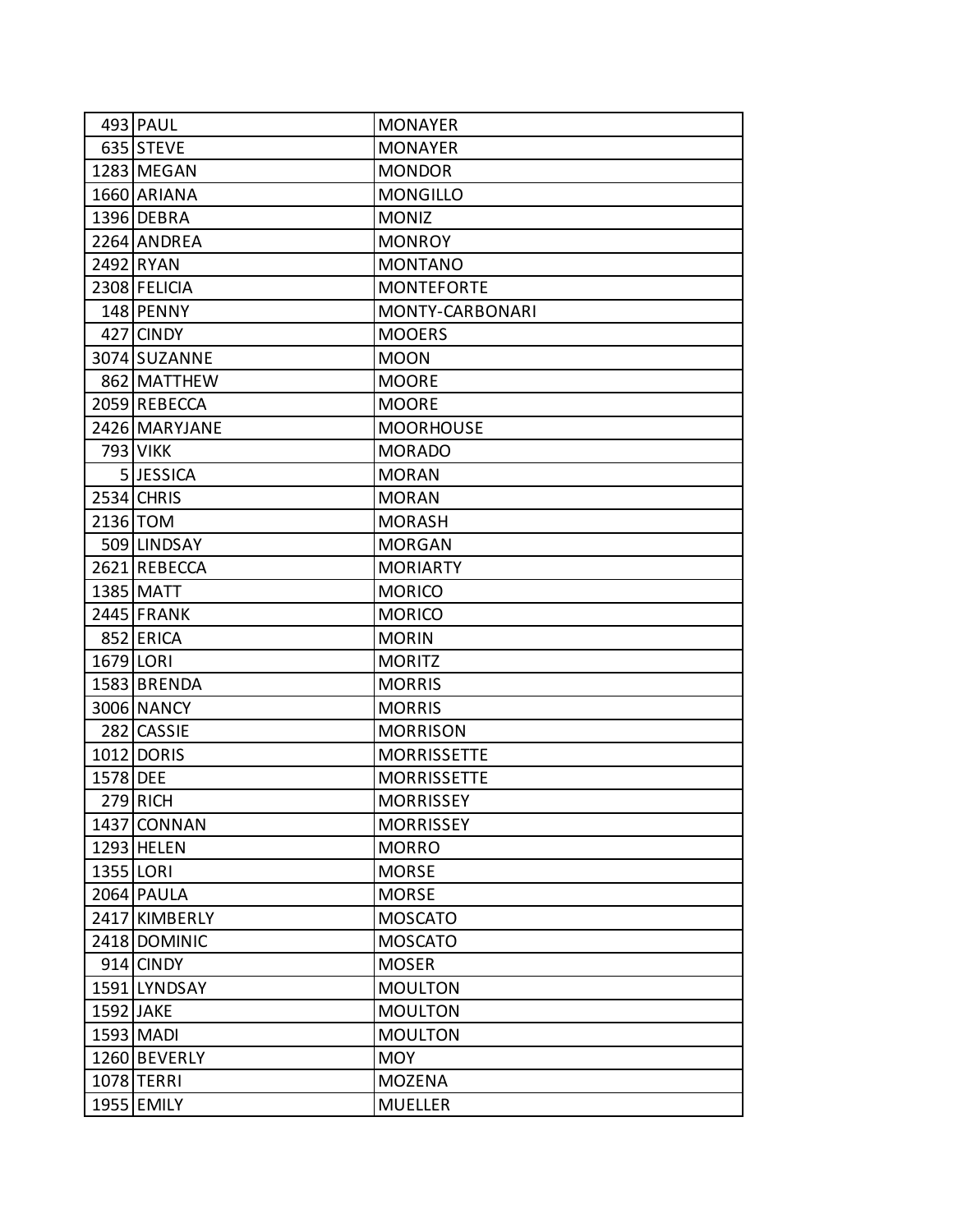|           | 2124 MARIA        | <b>MUELLER</b>   |
|-----------|-------------------|------------------|
|           | 2125 SYDNEY       | <b>MUELLER</b>   |
|           | 1408 GREG         | <b>MULLEN</b>    |
| 1956 PEG  |                   | <b>MULLIGAN</b>  |
|           | <b>1957 ERIN</b>  | <b>MULLIGAN</b>  |
|           | 1960 BRIAN        | <b>MULLIGAN</b>  |
|           | 594 JOSH          | <b>MULREADY</b>  |
|           | 809 THERESE       | <b>MULVEY</b>    |
|           | 2502 MATT         | <b>MUMPER</b>    |
|           | 2081 SUSAN        | <b>MURDOCK</b>   |
|           | 425 TRIBIAH       | <b>MURPHY</b>    |
|           | 998 CHRISTOPHER A | <b>MURPHY</b>    |
|           | 2122 DAVID        | <b>MURRELL</b>   |
|           | 1700 JESSICA      | <b>MUTCH</b>     |
|           | 1172 JOSEPH       | <b>MYERS</b>     |
|           | 1945 JOSEPH       | <b>NADEAU</b>    |
| 2768 ERIC |                   | <b>NADEAU</b>    |
|           | 124 JENNIFER      | <b>NADZAN</b>    |
|           | 3045 ROBERT       | <b>NAGI</b>      |
|           | 1706 BRIDGET      | <b>NANNINI</b>   |
|           | <b>586 ILANA</b>  | <b>NARDONE</b>   |
|           | 590 MOLLIE        | <b>NARDONE</b>   |
|           | 1358 JACKIE       | <b>NASH</b>      |
|           | 256 HEATHER       | <b>NATHANS</b>   |
|           | 2088 MARY ANN     | <b>NAUGHTON</b>  |
| 1877 BEV  |                   | <b>NAZARIAN</b>  |
|           | 1241 HEATHER      | <b>NEELEY</b>    |
|           | 1314 ALLYSON      | <b>NEELY</b>     |
|           | 2353 KIMBERLY     | <b>NEELY</b>     |
| 2567 JOE  |                   | <b>NELLY</b>     |
|           | 1117 CHANDRA      | <b>NEPALI</b>    |
| 2916 CAT  |                   | <b>NESTOR</b>    |
|           | 415 ELIZABETH     | <b>NEUTS</b>     |
|           | 409 BRANDON       | <b>NEWBOULD</b>  |
|           | 2838 CARYN        | <b>NEWHALL</b>   |
|           | 1455 CHRISTOPHER  | <b>NEWLAN</b>    |
|           | 1460 CHRIS        | <b>NEWLAN</b>    |
|           | 2405 ERIN         | <b>NEWLAN</b>    |
|           | 1227 LORNA        | <b>NEWMAN</b>    |
|           | 2043 ALICE        | <b>NEWTON</b>    |
|           | 1732 LEYLA        | <b>NICKERSON</b> |
|           | 1059 JOHN         | <b>NICOL</b>     |
|           | 2389 JENNA        | <b>NICOLAR</b>   |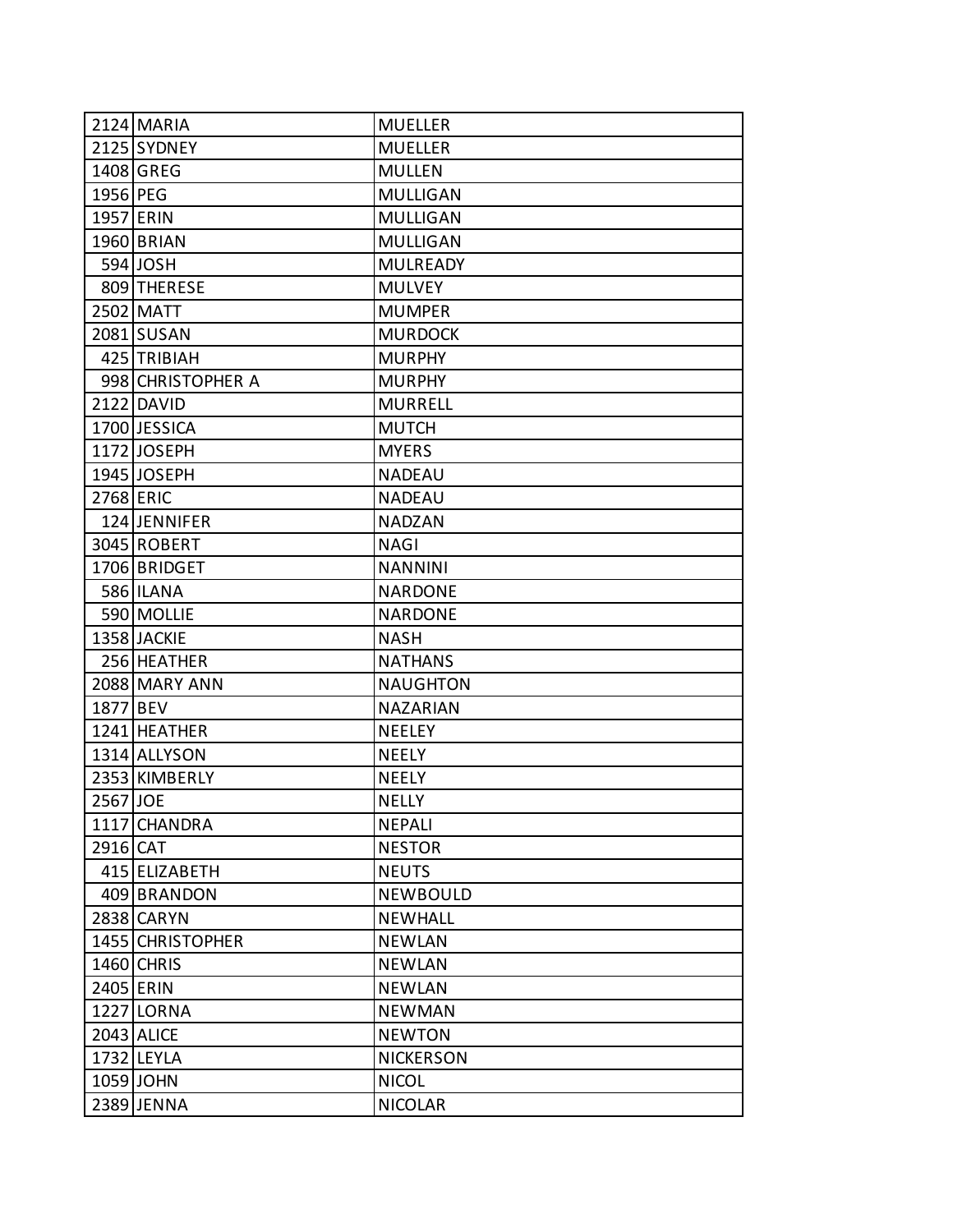| 2974 JENNIFER     | <b>NICOLELLI</b>  |
|-------------------|-------------------|
| 1523 SARAH        | <b>NIKKEL</b>     |
| 163 CHRISTINE     | <b>NOBLE</b>      |
| 299 CATHERINE     | <b>NOLAN</b>      |
| 503 DENISE        | <b>NOLAN</b>      |
| 1785 DAVID        | <b>NOLAN</b>      |
| 1786 CLAIRE       | <b>NOLAN</b>      |
| 1911 JILLIAN      | <b>NOLAN</b>      |
| 2585 LYNNETTE     | <b>NOLAN</b>      |
| 3063 DIANE        | <b>NOLAN</b>      |
| 466 RYAN          | <b>NOLETTE</b>    |
| 349 ALEX          | NOORDERGRAAF      |
| 560 CAITLIN       | <b>NORTHWOOD</b>  |
| 2580 LEDA         | <b>NOTCHEY</b>    |
| 3032 MARY         | <b>NOTRE DAME</b> |
| 2542 SCOTT        | <b>NOU</b>        |
| 854 KAREN         | <b>NOVACON</b>    |
| 1623 SUSANNE      | <b>NOWLAN</b>     |
| 1372 CINDEL       | <b>NOYES</b>      |
| 1502 SCHUYLER     | <b>NUNN</b>       |
| 1503 ALEX         | <b>NUNN</b>       |
| 1506 SCHUYLER     | <b>NUNN</b>       |
| 67 JIM            | <b>NUTE</b>       |
| 69 KIM            | <b>NUTE</b>       |
| 486 EMILY         | <b>NUTE</b>       |
| <b>1075 CHIKE</b> | <b>NWANKWO</b>    |
| 2497 SABINE       | <b>NYENHUIS</b>   |
| 2373 MARY         | O'BRIEN           |
| 2167 JOYCE        | O'CONNOR          |
| 2358 GAIL         | O'DONNELL         |
| 2609 CAITLIN      | O'FLYNN           |
| 377 DONNA         | O'GARA            |
| 850 COURTNEY      | O'KEEFE           |
| 845 ANNA          | O'NEAL            |
| 555 LAURA         | O'NEILL           |
| 1748 FRAN         | O'NEILL           |
| 3064 KELLY        | O'NEILL           |
| 1727 NANCY        | O,ÄôBRIEN         |
| 1818 MATTHEW      | O,ÄôBRIEN         |
| 2261 KRISTEN      | O,ÄôBRIEN         |
| 1912 JOHN         | O,ÄôDONNELL       |
| 2643 STEPHANIE    | O,ÄÔKEEFE         |
| 1812 DENNIS       | O,ÄôNEILL         |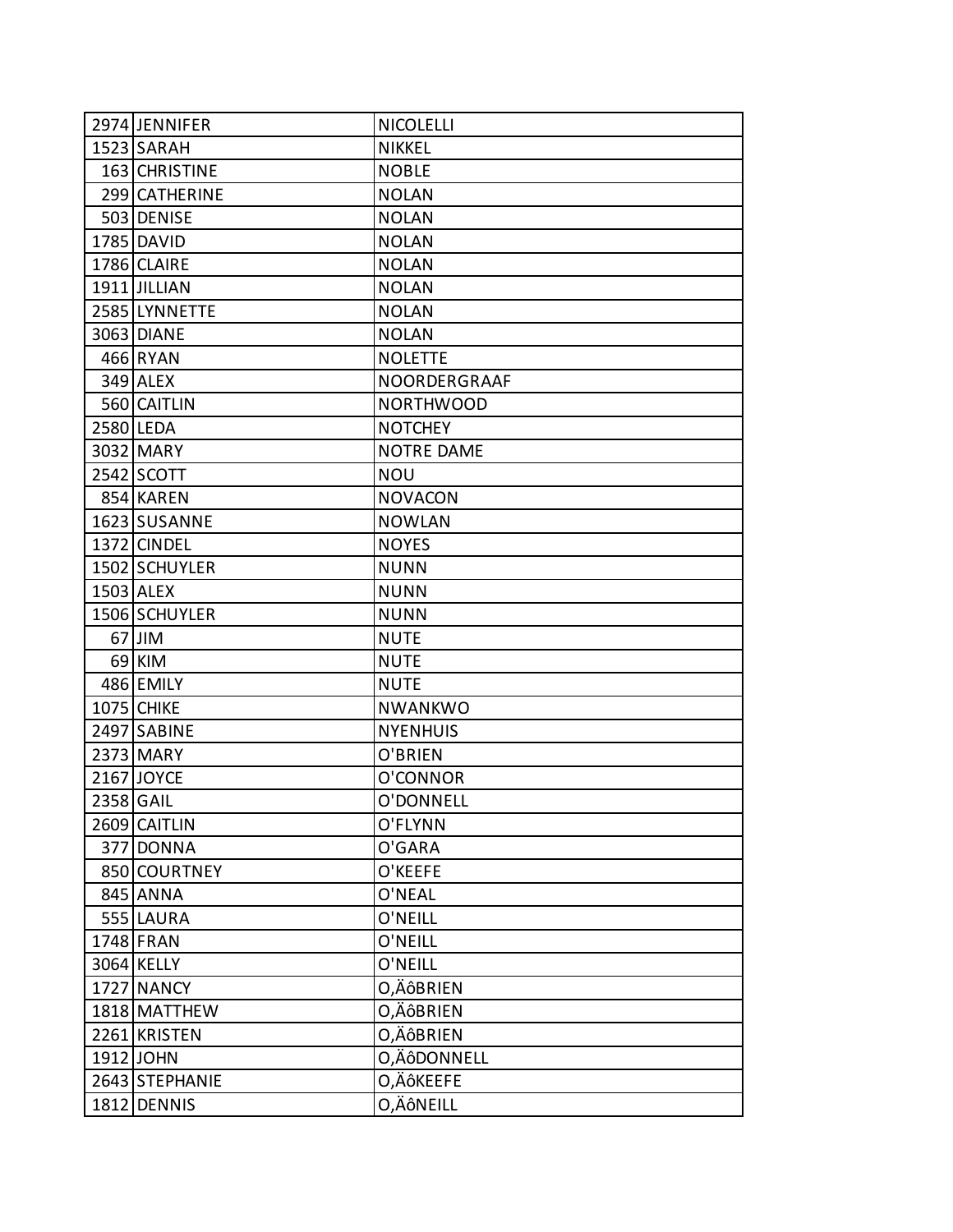|          | 1244 SHANNON   | OBEY                  |
|----------|----------------|-----------------------|
|          | 2780 ANNE      | OBRIEN                |
|          | 2292 MEGHAN    | OCCHIALINI            |
|          | 1828 MARY      | <b>OCONNELL</b>       |
|          | 903 CAROLYN    | <b>ODONNELL</b>       |
|          | 1898 JOHN      | <b>ODONNELL</b>       |
|          | 150 ANNE       | <b>OELDORF-HIRSCH</b> |
|          | 116 KELLY      | <b>OGARA</b>          |
|          | 2227 JUSTIN    | <b>OGILVIE</b>        |
|          | 2536 BRIAN     | OHEARNE               |
|          | 1105 LAURIE    | OHLMS                 |
|          | 1223 MIWAKO    | OHTA-AGRESTA          |
|          | 2404 MARTI     | <b>OKEEFE MCKENNA</b> |
|          | 132 MARY       | <b>OKOLO</b>          |
|          | 136 THAD       | OKOLO                 |
|          | 787 FERNANDO   | <b>OLIVEIRA</b>       |
|          | 2340 SANDY     | OLLARI                |
|          | 1796 DIANNA    | OLLERHEAD             |
|          | 511 DEBORAH    | OLSEN                 |
|          | 1585 DEBORAH   | <b>OLSEN</b>          |
|          | 762 CHLOE      | <b>OLSON</b>          |
|          | 294 LINNEA     | ONEIL                 |
|          | 859 LEAH       | ONEILL                |
|          | 1961 ERIN      | <b>ONEILL</b>         |
|          | 1161 ELIZABETH | ORMISTON              |
|          | 571 KATIE      | <b>ORR</b>            |
|          | 1376 SALEWA    | OSENI                 |
|          | 1023 AMANDA    | <b>OSMER</b>          |
|          | 1338 MEGAN     | <b>OSTRELICH</b>      |
| 1176 HAL |                | <b>OSTROM</b>         |
|          | 7 ANN          | <b>OSULLIVAN</b>      |
|          | 337 CANDY      | <b>OTOOLE</b>         |
|          | 1169 HAZEL     | <b>OTWAY BETHEL</b>   |
|          | 2727 MARYANNE  | <b>OUELLET</b>        |
|          | 434 JODI       | <b>OUELLETTE</b>      |
|          | 2062 TRACY     | <b>OUIMETTE</b>       |
|          | 1790 GAYLE     | OULIGHAN              |
|          | 447 LISA       | <b>OVERALL</b>        |
| 2073 MEG |                | <b>PACELLI</b>        |
|          | 2565 JANINE    | <b>PAGE</b>           |
|          | 1142 LEELA     | <b>PAHL</b>           |
|          | 1394 SUNG-JOON | PAI                   |
| 2687 JOY |                | <b>PAIGE</b>          |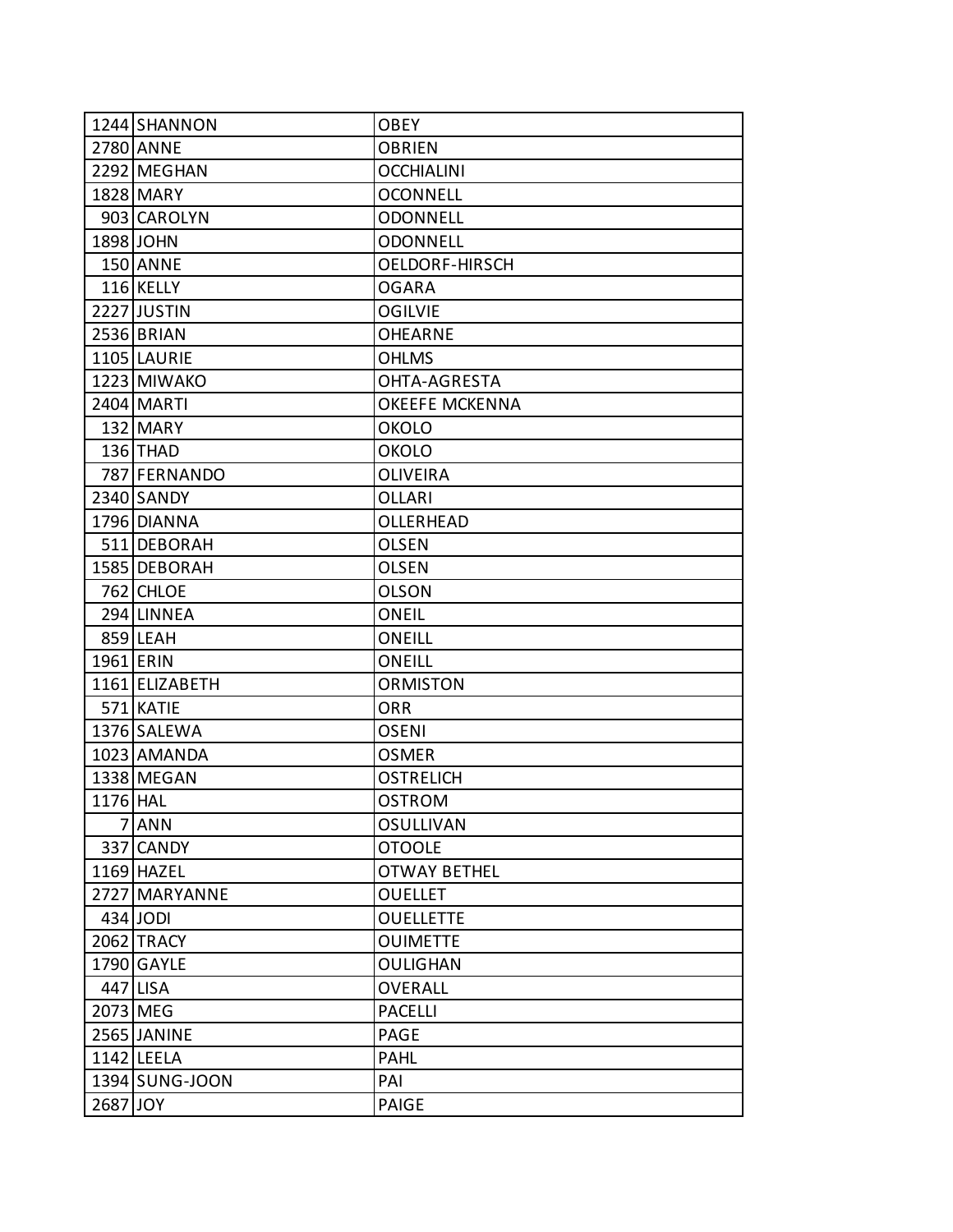| 2688 JAKE |                | <b>PAIGE</b>     |
|-----------|----------------|------------------|
|           | 2689 RYAN      | <b>PAIGE</b>     |
|           | 699 MARY       | <b>PAINE</b>     |
|           | 2386 PHILIP    | PAJAKOWSU        |
| 824 JEN   |                | <b>PAK</b>       |
|           | 974 NICK       | <b>PAK</b>       |
|           | 1689 CANDY     | <b>PALAIA</b>    |
|           | 1379 KERRI     | PALAMARA         |
|           | 1574 JANE      | <b>PALANGAS</b>  |
|           | 2458 TANIA     | <b>PALERMO</b>   |
|           | 2113 TAYLOR    | <b>PALM</b>      |
|           | 2994 KERIANNE  | <b>PANOS</b>     |
|           | 1677 MIKE      | <b>PANTANO</b>   |
|           | 1678 CHRISTINE | <b>PANTANO</b>   |
|           | 2845 JOHN      | <b>PAPALE</b>    |
|           | 459 CHRIS      | <b>PAPPE</b>     |
|           | 432 TINA       | <b>PAQUIN</b>    |
|           | 319 EILEEN     | <b>PARADISE</b>  |
|           | 808 APARNA     | <b>PARIKH</b>    |
|           | 2914 BROOKE    | <b>PARK</b>      |
| 204 JES   |                | <b>PARKER</b>    |
|           | 233 XENIA      | <b>PARKER</b>    |
|           | 1085 MAGGIE    | <b>PARKER</b>    |
|           | 1133 KATHRYN   | <b>PARKER</b>    |
|           | 1312 MIKE      | <b>PARKER</b>    |
|           | 1639 JUDITH    | <b>PARKER</b>    |
|           | 2755 ROBERT    | <b>PARKER</b>    |
|           | 989 TRACY      | <b>PARKIN</b>    |
|           | 947 KIMBERLY   | <b>PARKMAN</b>   |
|           | $234$ JILL     | <b>PARSONS</b>   |
|           | 2678 DAVID     | <b>PARSONS</b>   |
|           | 2682 BECCA     | <b>PARSONS</b>   |
|           | 2684 DANIEL    | <b>PARSONS</b>   |
|           | 2690 JENNIFER  | <b>PARSONS</b>   |
|           | 1668 GRACE     | <b>PASCALE</b>   |
|           | 160 MITCH      | <b>PASSERO</b>   |
|           | 2831 MARY      | <b>PASTORE</b>   |
|           | 1097 JAIME     | <b>PATERNO</b>   |
|           | 545 JILLIAN    | <b>PATRICK</b>   |
|           | 2413 TAMMI     | <b>PATTERSON</b> |
|           | 495 LORAY      | <b>PAUL</b>      |
|           | 2252 DOROTHY   | PAUL             |
|           | 2260 JANET     | PAUL             |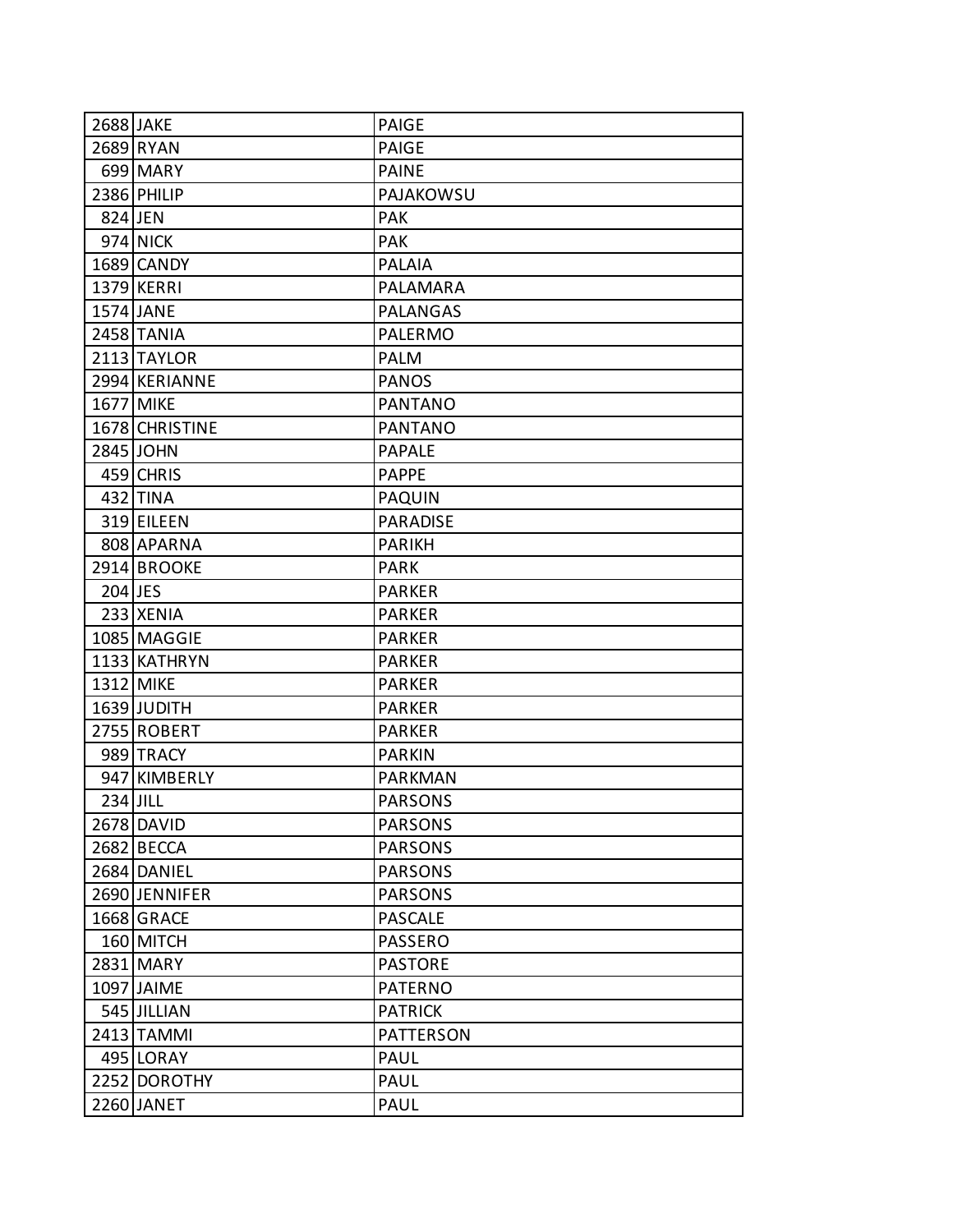|          | 1021 NATALIE     | <b>PAVLOV</b>    |
|----------|------------------|------------------|
|          | 564 LESLIE       | <b>PAYNE</b>     |
|          | 570 W. SCOTT     | <b>PAYNE</b>     |
|          | 2382 KRISTIN     | <b>PEARSON</b>   |
|          | 3077 AVERY       | <b>PEARSON</b>   |
|          | 2099 ASHLEY      | <b>PECK</b>      |
| 2346 ROB |                  | <b>PECORA</b>    |
|          | 961 SUZANNE      | PEGG             |
|          | 963 JEREMY       | PEGG             |
|          | 218 BENJAMIN     | <b>PEIRCE</b>    |
|          | 702 COLIN        | <b>PEKRUHN</b>   |
|          | 2262 DOMINIKA    | PELLEGRINI       |
|          | 192 DAVID        | <b>PELLETIER</b> |
|          | 598 PACO         | <b>PELLETIER</b> |
|          | 2741 KRISTINE    | <b>PELLETIER</b> |
|          | 777 JANICE       | <b>PELOSI</b>    |
|          | 2869 ROSE        | <b>PEMBROKE</b>  |
|          | 431 TOM          | <b>PENNER</b>    |
| 1150 BUD |                  | <b>PENNER</b>    |
|          | 457 KRISTIN      | <b>PENNEY</b>    |
|          | 1141 VINCENT     | <b>PERELLI</b>   |
|          | 1089 BELINDA     | <b>PEREZ</b>     |
|          | 796 JEAN         | <b>PERKINS</b>   |
|          | 977 VICKY        | <b>PERKINS</b>   |
|          | 2116 CRAIG       | <b>PERKINS</b>   |
|          | 1707 JANET       | PERKINS-HOWLAND  |
|          | 1307 ERICA       | <b>PERNELL</b>   |
|          | 1645 ADRIENNE    | <b>PERRON</b>    |
|          | <b>785 DIANE</b> | <b>PERRY</b>     |
|          | 1011 SYLVIA      | <b>PERRY</b>     |
|          | 2746 ANTONIA     | PERRY            |
| 1838 KIM |                  | <b>PETERS</b>    |
|          | 1839 JAMES       | <b>PETERS</b>    |
|          | 2319 SUSAN       | <b>PETERS</b>    |
|          | 685 CATHERINE    | <b>PETERSEN</b>  |
|          | 348 ERAN         | <b>PETERSON</b>  |
|          | 1981 ANNIKA      | <b>PETERSON</b>  |
|          | 2657 TORY        | <b>PETERSON</b>  |
|          | 1275 SUZANNE     | <b>PETTIT</b>    |
|          | 1699 BETH        | <b>PFEIFFER</b>  |
| 1632 ANN |                  | PHELAN           |
|          | 2575 KATE        | PHENGSYSOUVANH   |
|          | 460 ABIGAIL      | <b>PHILIP</b>    |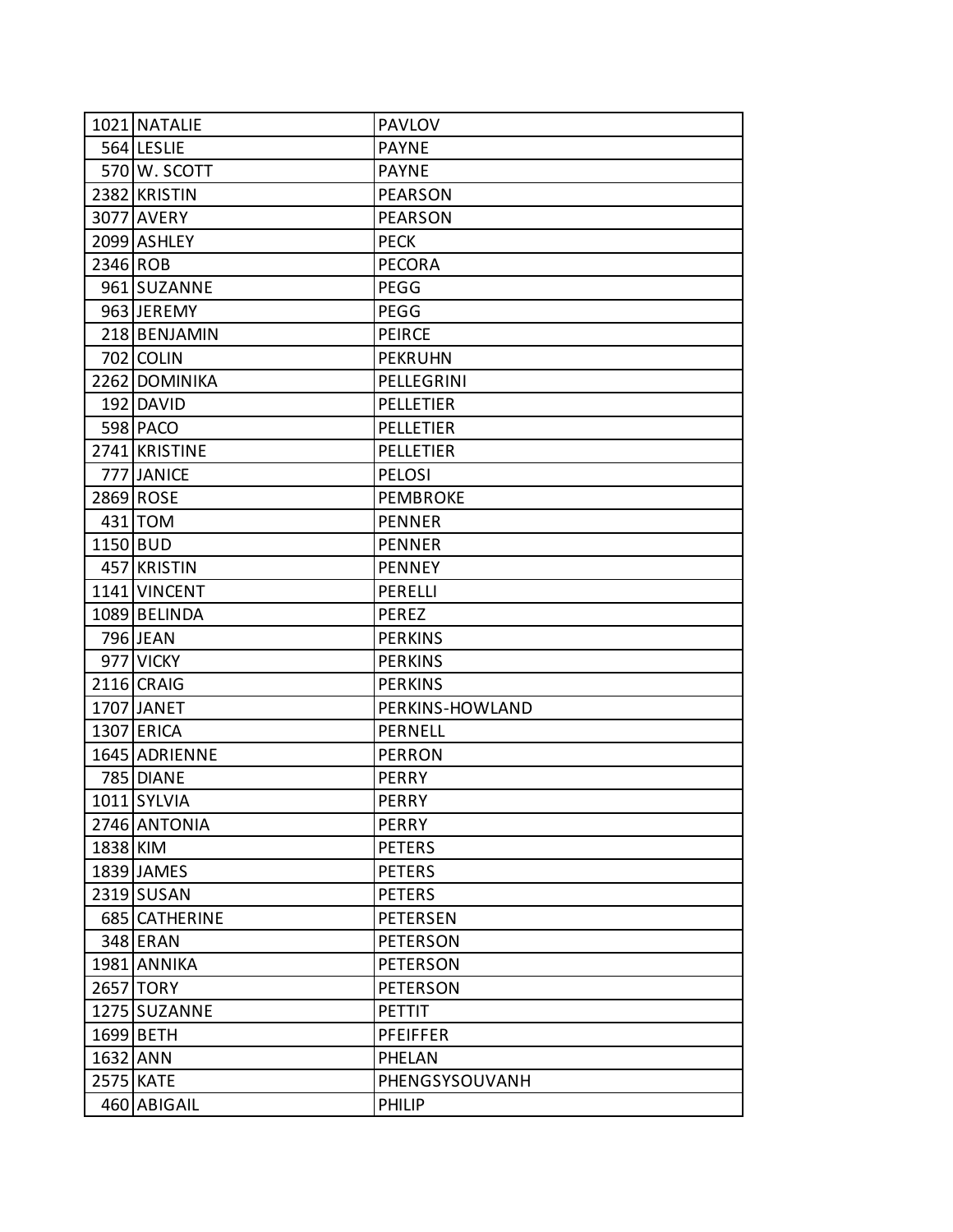|          | 461 MARK        | <b>PHILIP</b>           |
|----------|-----------------|-------------------------|
|          | 462 JEAN        | <b>PHILIP</b>           |
|          | 1980 LARA       | <b>PHILIP</b>           |
|          | 110 MAILE       | <b>PHILLIPS</b>         |
|          | 1465 NADINE     | <b>PHILLIPS</b>         |
|          | 1550 JUDY       | <b>PHILLIPS</b>         |
|          | 1238 SCOTT      | <b>PICCHIONI</b>        |
|          | 1239 MIRA       | <b>PICCHIONI</b>        |
|          | 321 KATHERINE   | PIEDRA                  |
|          | 872 LINDSEY     | <b>PIERCE</b>           |
|          | 2505 KATRIN     | PIETSCHMAN              |
|          | 1110 KEVIN      | <b>PIGEON</b>           |
|          | 2654 MALGORZATA | <b>PIKORA</b>           |
|          | 642 CYNTHIA     | <b>PINKHAM</b>          |
|          | 1661 CHRIS      | <b>PINO</b>             |
|          | 36 DARYL        | <b>PIOTROWSKI</b>       |
|          | 717 ANN         | <b>PIRONE</b>           |
|          | 417 KATIE       | <b>PISANI</b>           |
|          | 2736 EMILY      | <b>PISARSKI</b>         |
|          | 2737 JONATHAN   | <b>PISARSKI</b>         |
|          | 1533 ALLIE      | <b>PISTOLESSI</b>       |
|          | 2672 JOHN       | <b>PISTOLESSI</b>       |
| 2156 TIM |                 | <b>PITMAN</b>           |
|          | 1092 KARA       | <b>PIZZELLI</b>         |
|          | 876 JAIME       | <b>PLANCON</b>          |
|          | 2954 MATTHEW    | <b>PLANT</b>            |
|          | 2955 EDWARD     | <b>PLANT</b>            |
|          | 710 BARBARA     | <b>PLISKA</b>           |
|          | 711 JOHN        | <b>PLISKA</b>           |
|          | 2162 THEALYN    | <b>PLOETZ</b>           |
|          | 263 ALLYSON     | <b>POCOCK</b>           |
|          | 2371 AUDRA      | <b>PODANY</b>           |
|          | 1354 STEPHANIE  | <b>POGGI</b>            |
|          | 2477 JACKIE     | <b>POGGI</b>            |
|          | 2481 ALLY       | POGGI-LI                |
|          | 2483 CARLINA    | POGGI-LI                |
|          | 2804 STEPHANIE  | <b>POH</b>              |
|          | 133 JUSTINE     | <b>POILLUCCI</b>        |
|          | 928 LORI        | <b>POIRIER</b>          |
|          | 2911 THOMAS     | <b>POIRIER</b>          |
|          | 592 MELISSA     | <b>POLIQUIN</b>         |
|          | 3039 ALLISON    | <b>POLLARD</b>          |
| 1482 ZOE |                 | <b>POLYCHRONOPOULOS</b> |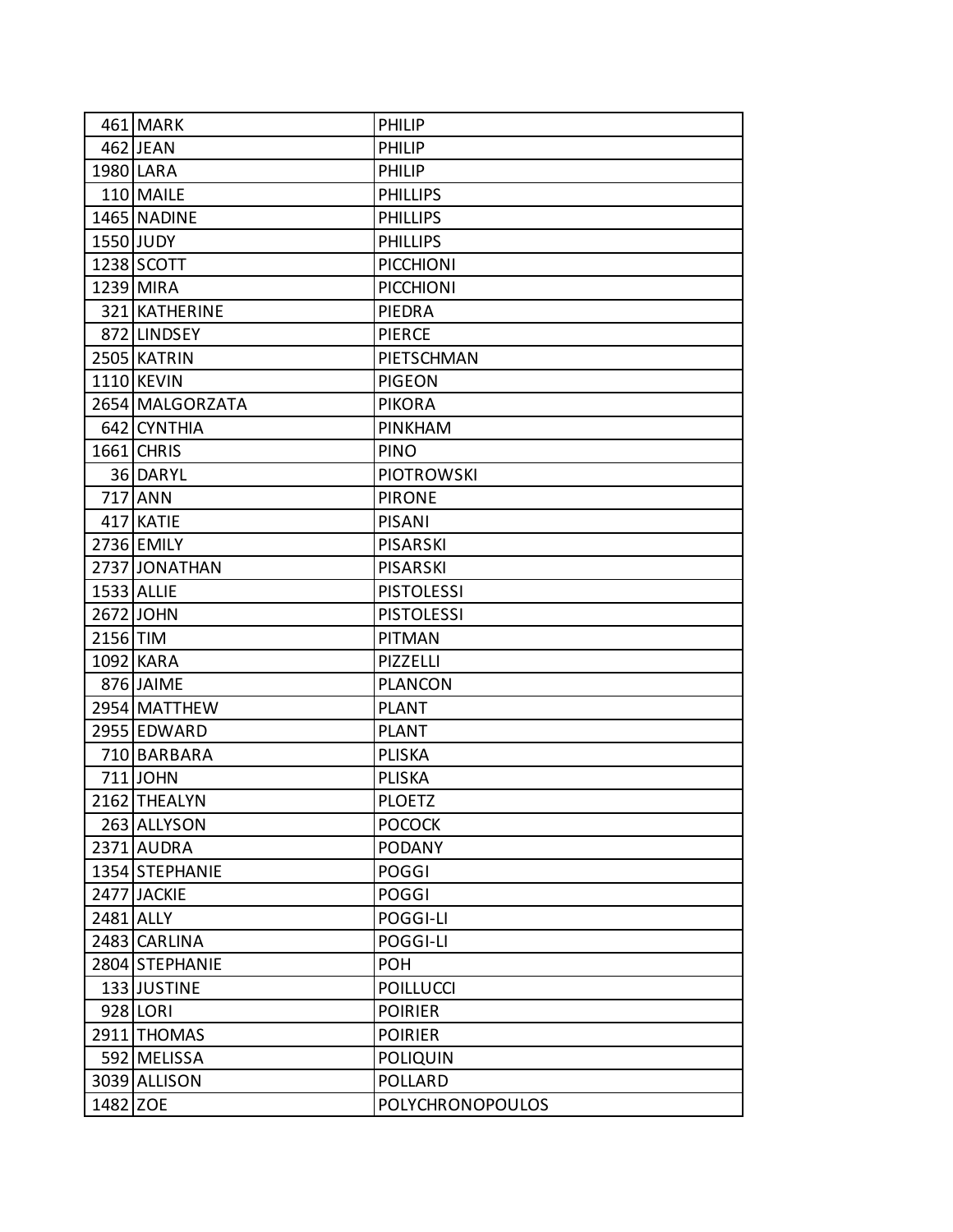|           | 588 ANGELA      | <b>POMFRET</b>   |
|-----------|-----------------|------------------|
|           | 1147 HEIDI      | <b>POPE</b>      |
|           | 2919 CHERYL     | <b>POPIEL</b>    |
|           | 364 KIM         | <b>POPIENIEK</b> |
|           | <b>365 NICK</b> | <b>POPIENIEK</b> |
|           | 424 PATRICIA    | <b>POPIENIEK</b> |
|           | 2419 MICHAEL    | <b>PORTELLI</b>  |
| 2582 LISA |                 | <b>PORTELLI</b>  |
|           | 874 BRETT       | <b>PORTER</b>    |
|           | 930 JAMES       | <b>PORTER</b>    |
|           | 1068 COURTNEY   | <b>PORTER</b>    |
| 2921 JILL |                 | <b>PORTER</b>    |
|           | 77 ABIGAIL      | <b>PORTU</b>     |
|           | 1752 MEGHAN     | <b>POSEY</b>     |
|           | 949 ANNE        | <b>POTITO</b>    |
|           | 1268 JUDY       | <b>POTTER</b>    |
|           | 1266 SEAN       | <b>POWELL</b>    |
|           | 2938 CHRISTINE  | <b>POWELL</b>    |
|           | 298 SARAH       | <b>POWERS</b>    |
|           | 756 HENRY       | <b>POWERS</b>    |
|           | 758 THOMAS      | <b>POWERS</b>    |
|           | 1795 JEANNE     | <b>POWERS</b>    |
|           | 2864 SAMANTHA   | <b>PRATT</b>     |
|           | 2866 MICHELLE   | <b>PRATT</b>     |
|           | 1199 DRUSILLA   | PRATT-OTTO       |
|           | 2769 CATHY      | <b>PRENTISS</b>  |
|           | 138 MARK        | <b>PREW</b>      |
|           | 674 MICHAEL     | <b>PREW</b>      |
|           | 1024 BRENDA     | <b>PRICE</b>     |
|           | 1978 ANNA       | <b>PRICE</b>     |
|           | 313 AMANDA      | <b>PRIES</b>     |
|           | 391 NOAH        | <b>PRIES</b>     |
|           | 553 JESSICA     | <b>PRONOVOST</b> |
|           | 1255 DAVID      | <b>PROULX</b>    |
|           | 2805 LINDA      | <b>PROUTY</b>    |
|           | 361 EMILY       | PROVENZANO       |
|           | 174 ROBERT      | <b>PRUYNE</b>    |
|           | 2400 MARYANN    | <b>PUCHLOPEK</b> |
| 1040 LISA |                 | <b>PUGH</b>      |
|           | 1041 RONALD     | <b>PUGH</b>      |
|           | 1042 VICTORIA   | <b>PUGH</b>      |
|           | 2165 PATRICIA   | <b>PULIAFICO</b> |
|           | 1680 KATIE      | <b>PUPINO</b>    |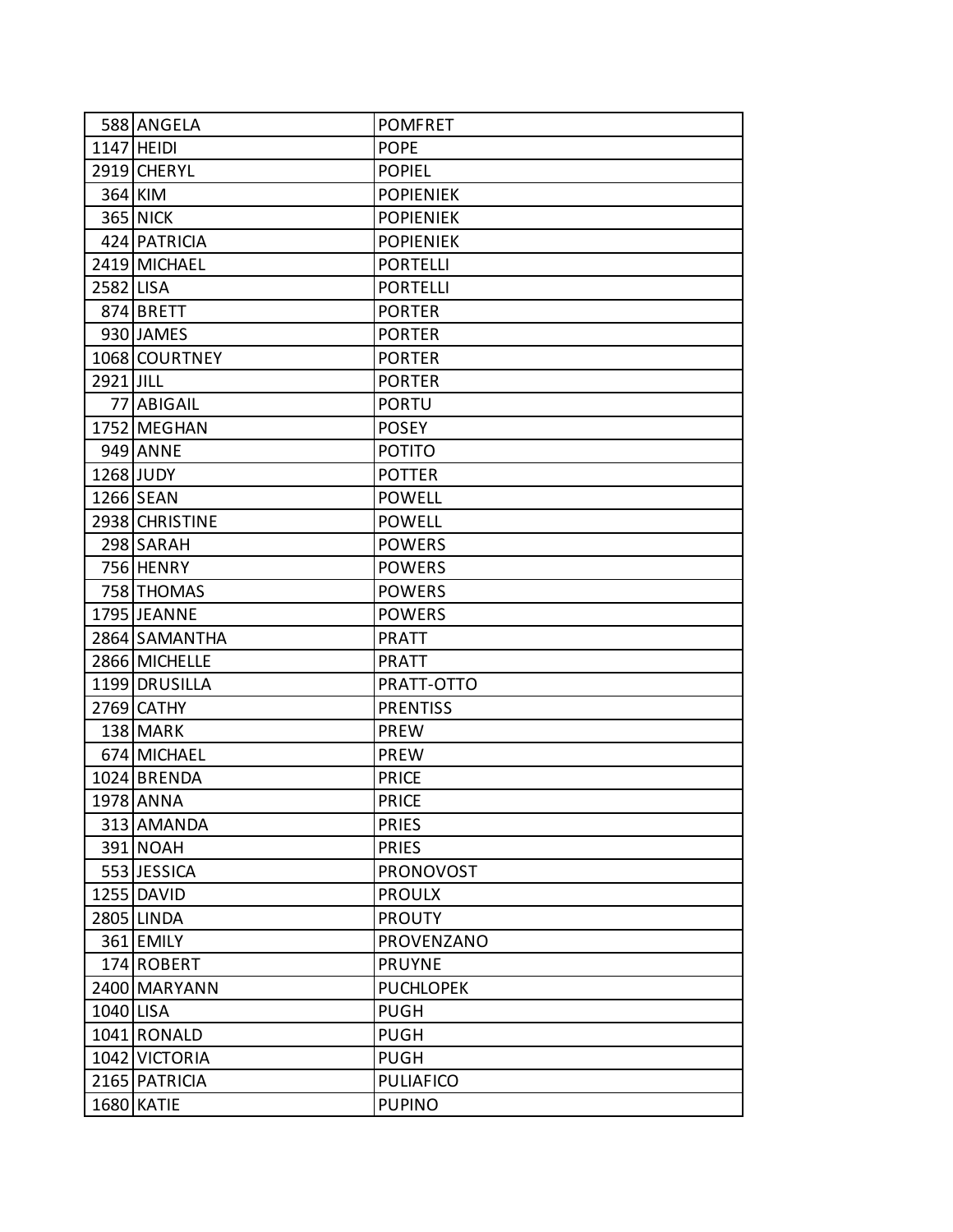|           | 955 GARY         | <b>PURDY</b>    |
|-----------|------------------|-----------------|
| 1321 LISA |                  | Q               |
|           | 936 KATIE        | QUAST           |
|           | 1972 DINA        | <b>QUINLAN</b>  |
|           | 440 KAREN        | <b>QUINN</b>    |
|           | 1056 TIMOTHY     | <b>QUINN</b>    |
|           | 1326 DIANE       | <b>QUINN</b>    |
|           | 1327 DANIEL      | <b>QUINN</b>    |
| 2817 JILL |                  | <b>QUINN</b>    |
| 2818 BEN  |                  | <b>QUINN</b>    |
|           | 2026 LEILANNIE   | <b>QUINTANA</b> |
|           | 2060 HEATHER     | <b>RABAUT</b>   |
|           | 1003 CHRISTOPHER | <b>RABZAK</b>   |
|           | 335 NANCY        | <b>RADOMSKI</b> |
|           | 1584 LURA        | <b>RAFALA</b>   |
|           | 1806 ELLEN       | <b>RAFFIO</b>   |
|           | 2576 PAM         | <b>RAILA</b>    |
|           | 1174 KATRINA     | <b>RAMON</b>    |
| 1175 BILL |                  | <b>RAMON</b>    |
|           | 1730 JULIE       | <b>RANCOURT</b> |
|           | 2937 COURTNEY    | <b>RANDALL</b>  |
|           | 551 JULIANNA     | <b>RANDELL</b>  |
|           | 1253 WENDY       | <b>RANDS</b>    |
|           | 1797 JENN        | <b>RAUB</b>     |
|           | 1342 BETH        | <b>RAUSEO</b>   |
|           | 815 DANA         | <b>RAVECH</b>   |
|           | 1557 BARBARA     | <b>READY</b>    |
|           | 1922 CATHERINE   | <b>REBSTAD</b>  |
|           | 1926 NICOLE      | <b>REBSTAD</b>  |
|           | 2248 LINDA G     | <b>REDDING</b>  |
|           | 2969 ASHLEY      | REDDY           |
|           | 757 CATHY        | <b>REDMAN</b>   |
|           | 283 LAURIE       | <b>REDMOND</b>  |
|           | 825 FRANK        | <b>REES</b>     |
|           | 445 CHRISTINA    | <b>REFFORD</b>  |
|           | 525 HEATHER      | <b>REGAN</b>    |
|           | 526 PETER        | <b>REGAN</b>    |
|           | 1470 ERICA       | <b>REGAN</b>    |
|           | 1872 JANE        | <b>REGAN</b>    |
|           | 2195 MONICA      | <b>REGUEIRO</b> |
|           | 1308 SCOTT       | <b>REIFF</b>    |
|           | 1779 DENNIS      | REILLY          |
|           | 849 LORI         | <b>RELF</b>     |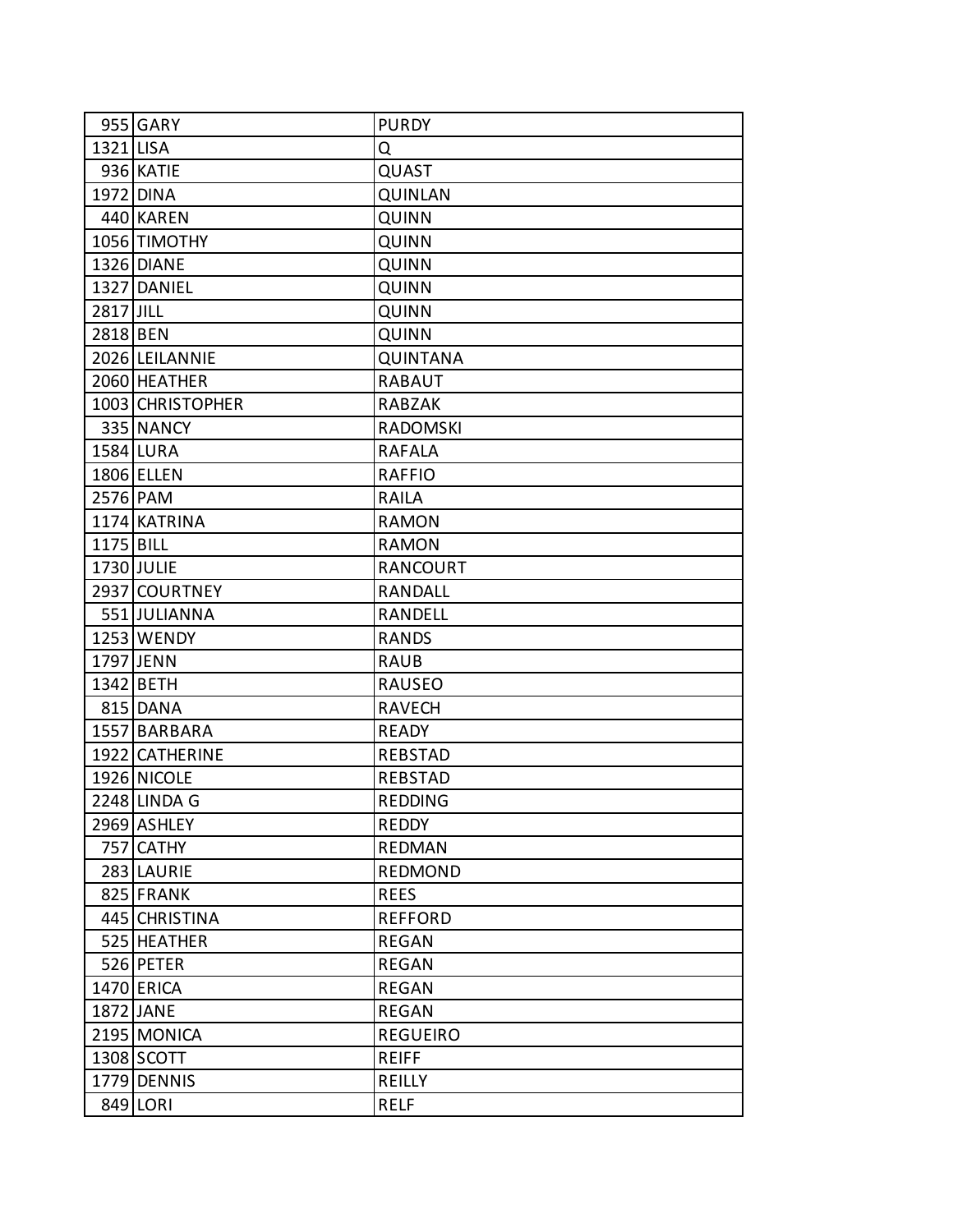|           | 2744 PATRICK        | <b>RENNA</b>        |
|-----------|---------------------|---------------------|
|           | 2745 JENNIFER       | <b>RENNA</b>        |
|           | 2772 BRIAN          | <b>REUBLINGER</b>   |
|           | 2535 ALEXANDER      | <b>REYNA</b>        |
|           | 1154 KERRY          | <b>REYNOLDS</b>     |
|           | 1429 TERESA         | <b>REYNOLDS</b>     |
|           | 2936 LYDIA          | <b>RHEINFRANK</b>   |
| 2913 MIA  |                     | <b>RHODES</b>       |
|           | 1751 CHASE          | <b>RHODUS</b>       |
|           | 195 GEOFF           | <b>RICCIARDELLI</b> |
|           | 893 NANCY           | <b>RICCIO</b>       |
|           | 1802 MORGAN         | <b>RICH</b>         |
|           | 1570 CRYSTAL        | <b>RICHARDSON</b>   |
|           | 1964 JESSICA        | <b>RICHARDSON</b>   |
|           | 2095 SUSAN          | <b>RICHARDSON</b>   |
|           | 2375 DANA           | <b>RICHARDSON</b>   |
|           | 2376 GWEN           | <b>RICHARDSON</b>   |
|           | 2377 COLE           | <b>RICHARDSON</b>   |
|           | 39 TOM              | <b>RICHISSIN</b>    |
| 2087 AMY  |                     | <b>RICHTER</b>      |
|           | 2626 ELIZABETH      | <b>RICKETSON</b>    |
| 2627 JON  |                     | <b>RICKETSON</b>    |
|           | <b>735 NICK</b>     | RIDDELL             |
|           | $76$ DEB            | <b>RIGGINS</b>      |
|           | 2934 PATRICIA       | <b>RILEY</b>        |
|           | 534 DEB             | <b>RIMPAS</b>       |
|           | 1087 JEFFREY        | <b>RIMPAS</b>       |
|           | 900 AUSTIN          | <b>RINDFUSS</b>     |
|           | 1104 KATE           | RIVARD-LENTZ        |
|           | 2091 MIRELLA        | <b>RIVERA DIAZ</b>  |
|           | 170 MARIA DEL PILAR | RIVERA GIRAUD       |
|           | 1457 DANIELLE       | <b>RIVERS</b>       |
|           | 2468 NICOLE         | <b>RIVEST</b>       |
|           | 1630 DALE           | <b>RIVILLAS</b>     |
|           | 1356 MEGAN          | RIZZI               |
|           | 2758 MONICA         | <b>RIZZIO</b>       |
|           | 532 ANNE            | <b>RIZZUTO</b>      |
|           | 2474 VICTORIA       | <b>ROBBLEE</b>      |
| 1250 ATL  |                     | <b>ROBERTS</b>      |
| 1549 LISA |                     | <b>ROBERTS</b>      |
| 2518 ERIC |                     | <b>ROBERTS</b>      |
|           | 2706 HEATHER        | <b>ROBERTS</b>      |
|           | 2879 BONNIE         | <b>ROBERTS</b>      |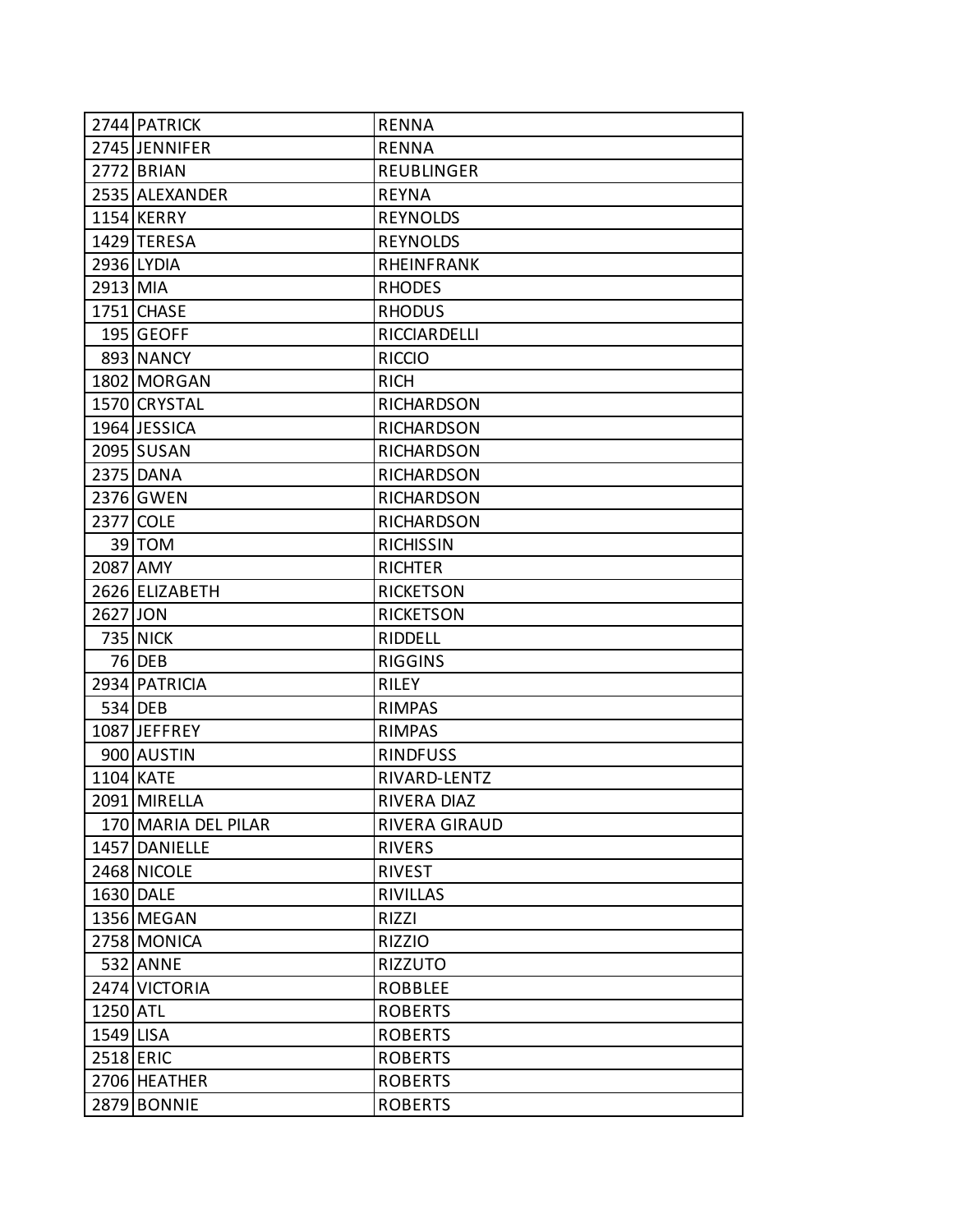|          | 2001 LEE ANNE     | <b>ROBERTSON</b>  |
|----------|-------------------|-------------------|
|          | 696 LUKE          | <b>ROBICHAUD</b>  |
|          | 2931 EMILY        | <b>ROBICHAUD</b>  |
|          | 1841 DANIELLE     | <b>ROBIDOUX</b>   |
|          | 575 TERESA        | <b>ROBIN</b>      |
|          | 1494 ANDREA       | <b>ROBIN</b>      |
|          | 1230 AMANDA       | <b>ROBINSON</b>   |
|          | 1306 JENNIFER     | <b>ROBINSON</b>   |
| 2114 DEB |                   | <b>ROBISON</b>    |
|          | 1773 CONNIE       | <b>ROCHE</b>      |
|          | 139 KIM           | <b>ROCHEVILLE</b> |
|          | 812 SCOTT         | <b>ROCHEVILLE</b> |
|          | 2754 CARLA        | <b>RODDY</b>      |
|          | 910 BRIAN         | <b>RODRIGUEZ</b>  |
| 1407 JEN |                   | <b>ROEDER</b>     |
| 1130 ANN |                   | <b>ROEMER</b>     |
| 2056 DEB |                   | <b>ROGALA</b>     |
|          | 2574 MAUREEN      | <b>ROGALSKI</b>   |
|          | 1778 DOUG         | <b>ROGERS</b>     |
|          | 3040 LAUREN       | <b>ROGERS</b>     |
|          | 691 ANNIE         | <b>ROLINCIK</b>   |
|          | 692 PAUL          | <b>ROLINCIK</b>   |
|          | 918 RICK          | <b>ROMAINE</b>    |
|          | 1313 SAMANTHA     | <b>RONAN</b>      |
|          | <b>1914 KAITE</b> | <b>ROSA</b>       |
|          | 1963 ANA MARIA    | <b>ROSALES</b>    |
|          | 297 HEATHER       | <b>ROSE</b>       |
|          | 2342 HANNAH       | <b>ROSEN</b>      |
|          | 2906 MARION       | ROSENBAUM         |
|          | 2234 BRIAN        | <b>ROSENBERG</b>  |
|          | 2881 SARA         | <b>ROSENBLOOM</b> |
|          | 1521 RACHEL       | <b>ROSOVSKY</b>   |
|          | 179 KEVIN         | <b>ROSS</b>       |
|          | 1243 JACLYN       | <b>ROSS</b>       |
|          | 871 DANA          | <b>ROSSIGNOL</b>  |
|          | 875 TIMOTHY       | <b>ROSSIGNOL</b>  |
|          | 2810 SARAH        | <b>ROTAST</b>     |
|          | 523 JEFF          | <b>ROTH</b>       |
|          | 2194 CARA         | <b>ROTHMAN</b>    |
|          | 1080 CHRISTIANE   | <b>ROTHWANGL</b>  |
|          | 2708 CHRIS        | <b>ROUNDY</b>     |
|          | 2872 ANNMARIE     | ROUSSEAU          |
|          | 3001 KATHY        | <b>ROUX</b>       |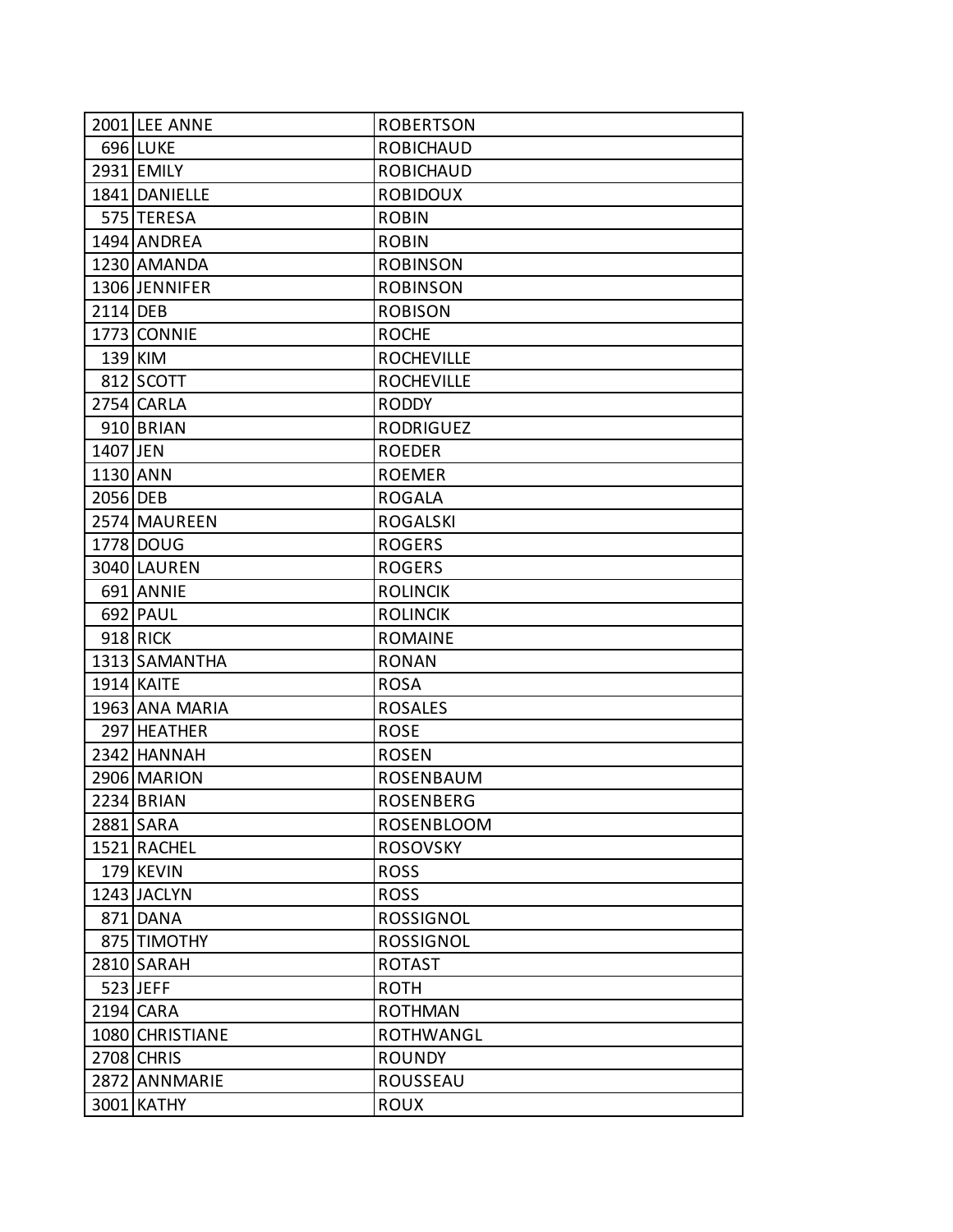|           | 478 ELIZABETH   | <b>ROWBOTHAM</b>     |
|-----------|-----------------|----------------------|
|           | 20 KATHY        | <b>ROWE</b>          |
|           | 423 CARRYL      | <b>ROY</b>           |
|           | 1406 DENISE     | <b>ROY</b>           |
|           | 2384 HOPE       | <b>ROY</b>           |
|           | 2387 LUANNE     | <b>ROY</b>           |
|           | 2993 MARIAH     | <b>ROY</b>           |
|           | 389 BETTY       | <b>RUBBLE</b>        |
|           | 390 BETTY       | <b>RUBBLE</b>        |
| 1490 JOE  |                 | <b>RUBLE</b>         |
|           | 1720 KATIE      | <b>RUDMAN</b>        |
|           | 418 MICHAEL     | <b>RUGNETTA</b>      |
|           | 1320 STEFANIE   | <b>RUNLETT</b>       |
|           | 1204 EMILY      | <b>RUNYAN</b>        |
| 1415 PEG  |                 | <b>RUSCONI</b>       |
|           | 2740 ELLEN      | <b>RUSCONI</b>       |
|           | 1270 ASSIAH     | <b>RUSSELL</b>       |
|           | 1619 KAREN      | <b>RUSSELL</b>       |
|           | 2476 SAMANTHA   | <b>RUSSELL</b>       |
|           | 2487 BONNIE     | <b>RUSSELL</b>       |
|           | 1364 ERIN       | <b>RUSSO</b>         |
|           | 272 ANDREW      | <b>RUTBERG</b>       |
|           | 2411 MICHAEL    | RUTENBERG SCHOENBERG |
|           | 1047 JONATHAN   | <b>RUTH</b>          |
|           | 1136 KEVIN      | <b>RYAN</b>          |
| 1842 JILL |                 | <b>RYAN</b>          |
| 2402 BEN  |                 | <b>RYAN</b>          |
|           | 2522 MARY ELLEN | <b>RYAN</b>          |
|           | 61 ALLYSON      | <b>RYDER</b>         |
| 527 BRI   |                 | <b>RYS</b>           |
|           | 2846 HILLARY    | S                    |
|           | 3008 CATHERINE  | SAARELA              |
|           | 304 LINDA       | <b>SACCHETTI</b>     |
|           | 3017 LYNNE      | <b>SACKS</b>         |
|           | 646 KATHIE      | SADLOSKI             |
|           | 878 PARDIS      | SAFFARI              |
|           | 2173 ALICIA     | <b>SAFIER</b>        |
|           | $185$ BILL      | SAGE                 |
|           | 2606 ANNE       | SALAMONE             |
|           | 1303 BECKY      | SALERNI              |
|           | 270 MELINA      | SALERNO              |
|           | 19 ONLINE       | <b>SALES</b>         |
|           | 1216 STEPHEN    | SALL                 |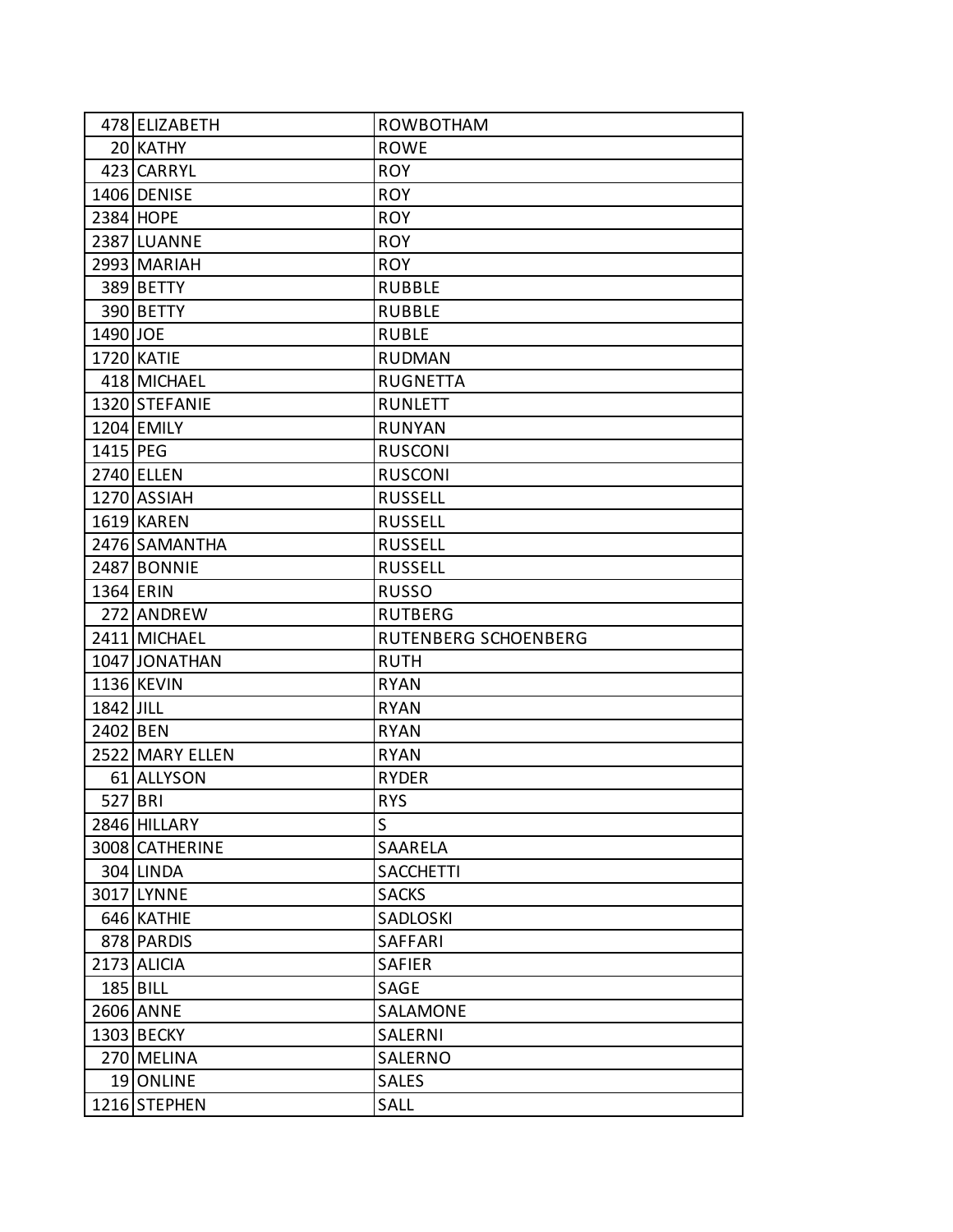|           | 983 CHRISSY                 | <b>SALMON</b>                              |
|-----------|-----------------------------|--------------------------------------------|
|           | 781 KELLY                   | <b>SALVATI</b>                             |
|           | 2070 LAUREA                 | SALVATORE                                  |
|           | 2302 DENNIS                 | <b>SALVO</b>                               |
|           | 2303 RACHEL                 | <b>SALVO</b>                               |
|           | 2305 MILLER                 | SALVO                                      |
|           | 2779 BILLIE                 | <b>SALYERS</b>                             |
|           | 2268 PAGE                   | SAMPSON                                    |
|           | 154 MARGARET                | SAMUELS-KALOW                              |
|           | 85 YURA                     | SAMUSENKO                                  |
|           | 2316 CHRISTINE              | <b>SAN SOUCI</b>                           |
|           | 269 KATHY                   | <b>SANDERS</b>                             |
|           | 741 RHONDA                  | SANDISON                                   |
|           | 3072 CHRISSY                | SANFASON                                   |
|           | 1421 STACEY                 | <b>SANGILLO</b>                            |
| 1273 LISA |                             | <b>SANKOWSKI</b>                           |
|           | 2398 ROBERT                 | SANTAMARIA                                 |
|           | 2207 STEPHANIE              | <b>SANTANA</b>                             |
|           | 1416 LESLIE                 | <b>SANTER</b>                              |
|           | 2140 LARRY                  | <b>SANTOS</b>                              |
|           | 2145 DEVON                  | <b>SANTOS</b>                              |
|           | 25 TARA                     | <b>SARATHI</b>                             |
|           | 2851 KELLY                  | SARDO                                      |
|           | <b>2856 KELLY</b>           | SARDO                                      |
|           | 2857 SOPHA                  | SARDO                                      |
|           | 212 JULIE                   | SARGEANT                                   |
|           | 1178 GARTH                  | SAVIDGE                                    |
|           | 322 KRISTIE                 | <b>SCANLON</b>                             |
|           | 1258 CLAIRE                 | <b>SCANLON</b>                             |
| 1642 LISA |                             | <b>SCANNELL</b>                            |
|           | 1424 DINA MARIE             | <b>SCARPELLI</b>                           |
|           | 200 TAMMY                   | <b>SCARPONI</b>                            |
|           | 847 ANDREA                  | <b>SCHAFER</b>                             |
|           | 1361 CHRISTOPHER            | <b>SCHAFFNER</b>                           |
|           | 1869 MICHAEL                | <b>SCHATZ</b>                              |
|           | 45 CHRISTINE                | <b>SCHAUERMAN</b>                          |
|           | 1756 GRETA                  | <b>SCHEING</b>                             |
|           | 3013 BECKY                  | <b>SCHELLINK</b>                           |
|           | 1603 LOUISA                 | <b>SCHERMA</b>                             |
|           | 2909 AUDRA                  | <b>SCHIAPPA</b>                            |
|           | 2456 MARK                   | <b>SCHINDLER</b>                           |
| 3019 ERIC |                             | <b>SCHLOESSER</b>                          |
|           | 603 REGIGEEGEEREGINATHAJERZ | <b>SCHLOESSERMIESTERHIEMERSTINERBURGER</b> |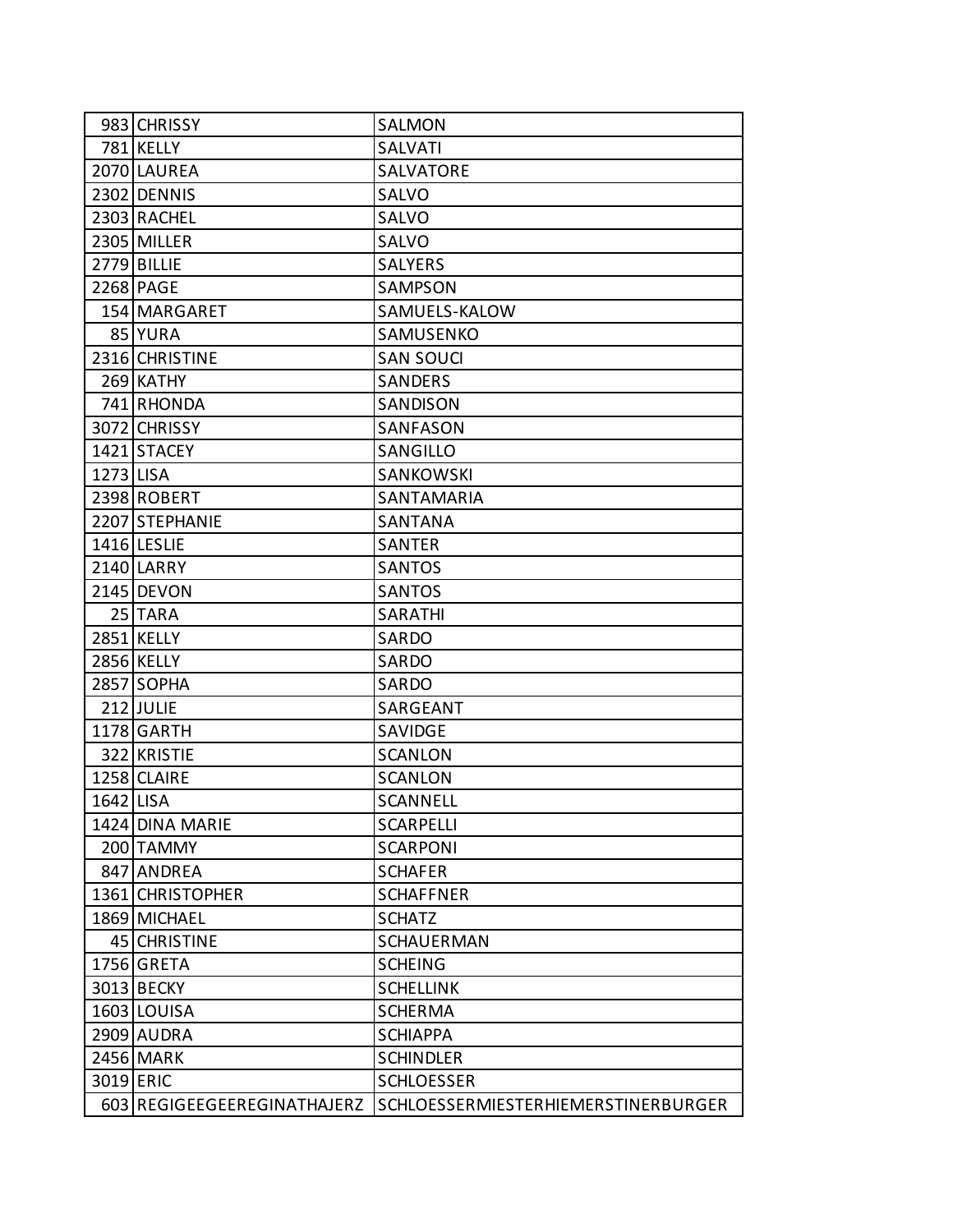|           | 2004 KRISTA     | <b>SCHMIDT</b>      |
|-----------|-----------------|---------------------|
|           | 244 DAVID       | <b>SCHMIRER</b>     |
|           | 245 HENRY       | <b>SCHMIRER</b>     |
|           | 246 BRANDY      | <b>SCHMIRER</b>     |
|           | 2863 RACHEL     | <b>SCHMITT</b>      |
|           | 2054 BETSY      | <b>SCHNEIDER</b>    |
|           | 500 LINDA       | <b>SCHOENDORF</b>   |
|           | 3033 ROBIN      | <b>SCHOENTHALER</b> |
|           | 1480 CRAIG      | <b>SCHRECK</b>      |
|           | 1808 ALANNA     | <b>SCHRECK</b>      |
|           | 515 DAVID       | <b>SCHREITER</b>    |
|           | 520 JESSICA     | <b>SCHREITER</b>    |
|           | 1126 BARBARA A. | <b>SCHROEDER</b>    |
|           | 1947 DOUG       | <b>SCHROMM</b>      |
|           | 3046 REBECCA    | <b>SCHROMM</b>      |
|           | 255 JEAN        | <b>SCHWAB</b>       |
|           | 258 ERIKA       | <b>SCHWARTZ</b>     |
| 2141 LISA |                 | <b>SCIBILIA</b>     |
|           | 2144 MARK       | <b>SCIBILIA</b>     |
|           | 1164 BETSY      | <b>SCOTT</b>        |
|           | 2815 NATASHA    | <b>SCRETCHEN</b>    |
| 1478 JEN  |                 | <b>SCULLY</b>       |
|           | 2076 KEVIN      | <b>SCULLY</b>       |
|           | 470 PATRICIA    | <b>SEEKELL</b>      |
|           | 472 RAYMOND     | <b>SEEKELL</b>      |
|           | 111 KRISTIN     | <b>SELESNICK</b>    |
|           | 1507 REBECCA    | <b>SELIG</b>        |
|           | 1357 LECIA      | <b>SEQUIST</b>      |
|           | 589 SUSAN       | <b>SERINO</b>       |
|           | 41 KRISTEN      | <b>SERRATORE</b>    |
|           | 729 JESSICA     | <b>SETTER</b>       |
|           | 2349 MELISSA    | <b>SEVIGNY</b>      |
|           | 2142 PETER      | <b>SHAPIRO</b>      |
|           | 844 TONY        | SHARILLO            |
|           | 706 SALLY       | <b>SHAUGHNESSY</b>  |
|           | 2694 MARY       | <b>SHAW</b>         |
|           | 999 DEBBIE      | <b>SHAY</b>         |
|           | 66 CHRISTEL     | <b>SHEA</b>         |
|           | 2641 JULIE      | <b>SHEA</b>         |
|           | 402 CHRISTINE   | SHEARMAN            |
|           | 181 CHRISTINA   | <b>SHEEHAN</b>      |
|           | 1124 DANIEL     | <b>SHEEHAN</b>      |
| 1731 MP   |                 | SHEEHAN             |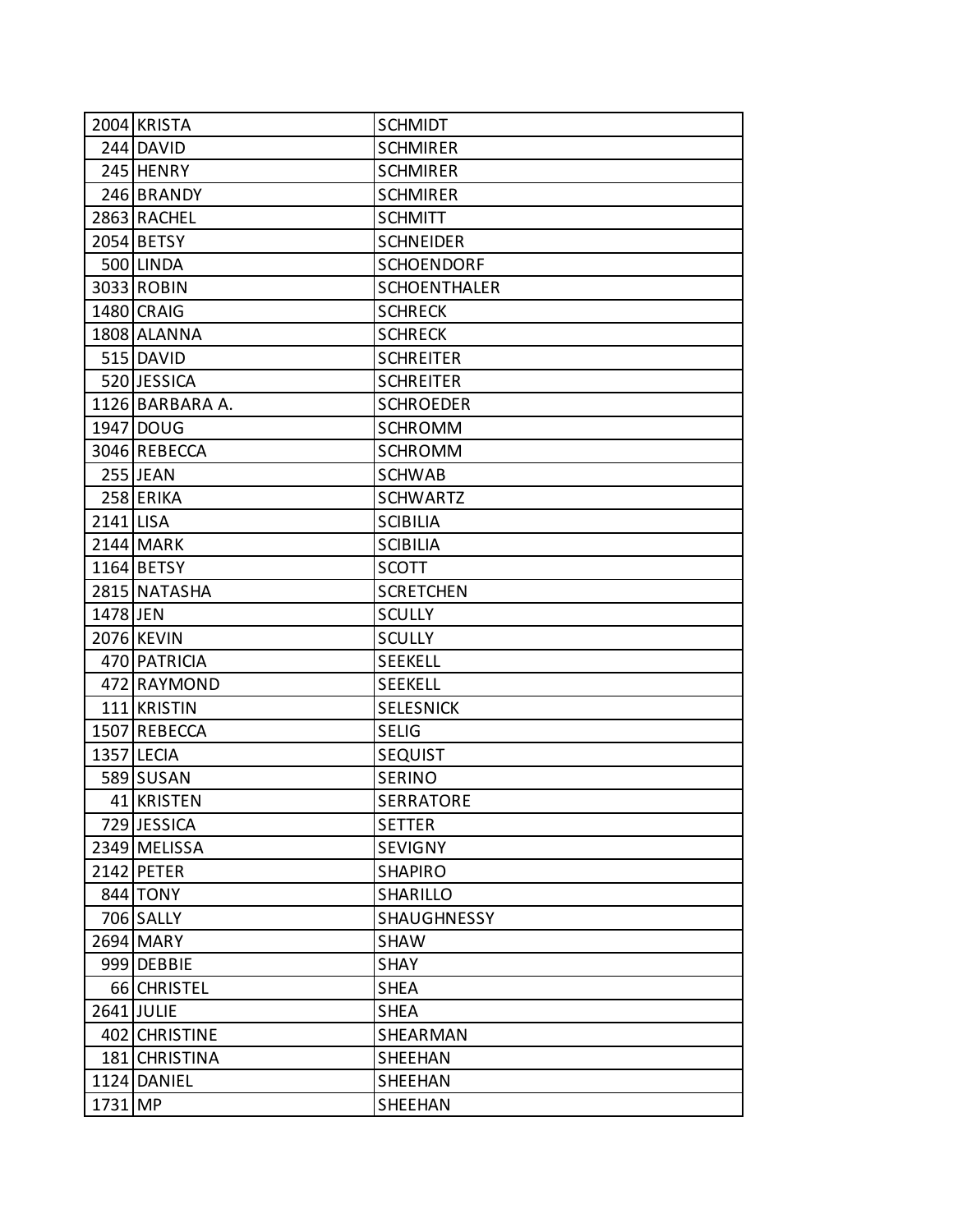| 1919 SIOBHAN     | <b>SHEEHAN</b>     |
|------------------|--------------------|
| 2824 DANIEL      | <b>SHEEHAN</b>     |
| 2806 PAMELA      | <b>SHEHAN</b>      |
| 681 ALYSSA       | <b>SHEPARD</b>     |
| 1074 RICKLE      | <b>SHEPHERD</b>    |
| 2943 MICHELE     | <b>SHEPHERD</b>    |
| 2944 CHRIS       | <b>SHEPHERD</b>    |
| 2160 MEGAN       | SHERMAN            |
| 118 JENI         | <b>SHIELDS</b>     |
| 2020 ANNE        | <b>SHINNEY</b>     |
| 759 BARBARA      | <b>SHIPLEY</b>     |
| 760 THERESA      | <b>SHIPLEY</b>     |
| 208 ALLISON      | <b>SHIPPOS</b>     |
| 593 TRUDY        | <b>SHLOSSER</b>    |
| 1020 MAYSOUN     | <b>SHOMALI</b>     |
| 2973 MARC        | <b>SHOWSTACK</b>   |
| 3018 BRUCE       | <b>SHOWSTACK</b>   |
| <b>100 ANNE</b>  | <b>SHREFFLER</b>   |
| 209 HEATHER      | <b>SIART</b>       |
| <b>2507 NATE</b> | <b>SIEGERT</b>     |
| 2613 PIERA       | <b>SIEGERT</b>     |
| 813 MS ELENA     | <b>SIERRA</b>      |
| 1144 HILLARY     | <b>SIGERSMITH</b>  |
| 142 JUDI         | <b>SILLIERE</b>    |
| 46 KATHY         | <b>SILVERSTEIN</b> |
| 769 CLARA        | <b>SILVERSTEIN</b> |
| 196 SHANNON      | <b>SILVESTRI</b>   |
| 1456 RICHELLA    | SIMARD             |
| 1099 SIOBHAN     | <b>SIMEONE</b>     |
| 253 WENDY        | <b>SIMKO</b>       |
| 2175 MARY        | <b>SIMMONS</b>     |
| 2478 ERIN        | <b>SIMON</b>       |
| 631 ROBERT       | <b>SIMPSON</b>     |
| 1269 TYLER       | <b>SIMPSON</b>     |
| 429 PAMELA       | <b>SINCLAIR</b>    |
| 1633 TARA        | <b>SINGH SMITH</b> |
| 2420 MELINDA     | SIRANIAN           |
| 404 HILARY       | <b>SISCO</b>       |
| 2899 PAUL        | <b>SISLER</b>      |
| 1563 VILAY       | <b>SKIDDS</b>      |
| 539 CARLY        | <b>SKORUPA</b>     |
| 2951 TAISA       | <b>SKUBIAK</b>     |
| 1559 MARY        | <b>SLANEY</b>      |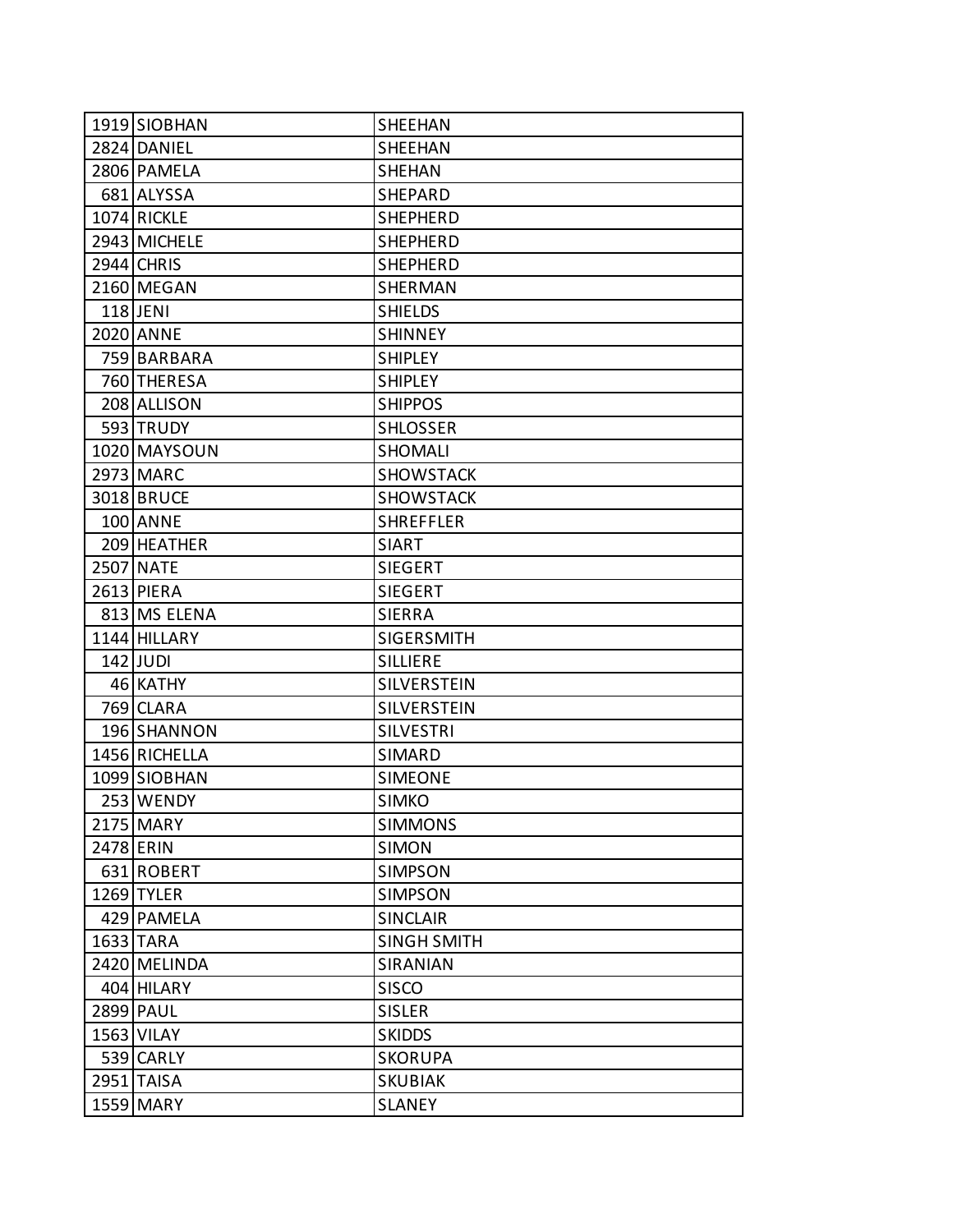|           | 1671 JANICE      | <b>SMALL</b>     |
|-----------|------------------|------------------|
|           | 82 KAREN         | <b>SMITH</b>     |
|           | 210 NOELLE       | <b>SMITH</b>     |
|           | 643 JASON W      | <b>SMITH</b>     |
|           | 660 MARTHA       | <b>SMITH</b>     |
|           | 771 ABBY         | <b>SMITH</b>     |
|           | 821 HEATHER      | <b>SMITH</b>     |
|           | 884 LAURIE       | <b>SMITH</b>     |
|           | 992 VALERIE      | <b>SMITH</b>     |
|           | 1001 MARION      | <b>SMITH</b>     |
|           | 1780 MARY PAT    | <b>SMITH</b>     |
|           | 1990 SARAH       | <b>SMITH</b>     |
|           | 2558 TOBIAS      | <b>SMITH</b>     |
|           | 2570 ANGELA      | <b>SMITH</b>     |
|           | 2572 COURTNEY    | <b>SMITH</b>     |
|           | 2573 JASON       | <b>SMITH</b>     |
|           | 2577 ANGELA      | <b>SMITH</b>     |
|           | 2583 CHRISTOPHER | <b>SMITH</b>     |
| 2723 JILL |                  | <b>SMITH</b>     |
|           | 2832 WENDY       | <b>SMITH</b>     |
|           | 3029 DEVON       | <b>SMITH</b>     |
|           | 1063 DAVID       | SMORAGIEWICZ     |
|           | 1065 CHRISTINE   | SMORAGIEWICZ     |
|           | 595 KRISTIN      | SNEIDER-MULREADY |
|           | 1264 EMILY       | <b>SNELL</b>     |
|           | 1532 LAURA       | <b>SNYDER</b>    |
|           | 736 DAWNELLE     | <b>SOHL</b>      |
|           | 1453 DEBBIE      | <b>SOLINSKY</b>  |
|           | 744 MARGARET     | SONG             |
|           | 1830 OLGA        | <b>SORENS</b>    |
|           | 1831 JASON       | <b>SORENS</b>    |
|           | 2374 LUCILLE     | <b>SORENTI</b>   |
|           | 1650 AARON       | <b>SORRELL</b>   |
|           | 2025 MICHELLE    | SOTO             |
|           | 2515 MAY         | <b>SOUCIE</b>    |
|           | 2520 BRETTE      | SOUCIE           |
|           | 2027 ELIZABETH   | SOUKHANOV        |
|           | 1411 LORRAINE    | SOUSA            |
|           | 2137 BRIAN       | SOUZA            |
|           | 2138 CHARLOTTE   | SOUZA            |
|           | 2446 SARAH       | SOUZA            |
|           | 3030 ABBY        | SOUZA            |
|           | 2800 KERIN       | SOVERN           |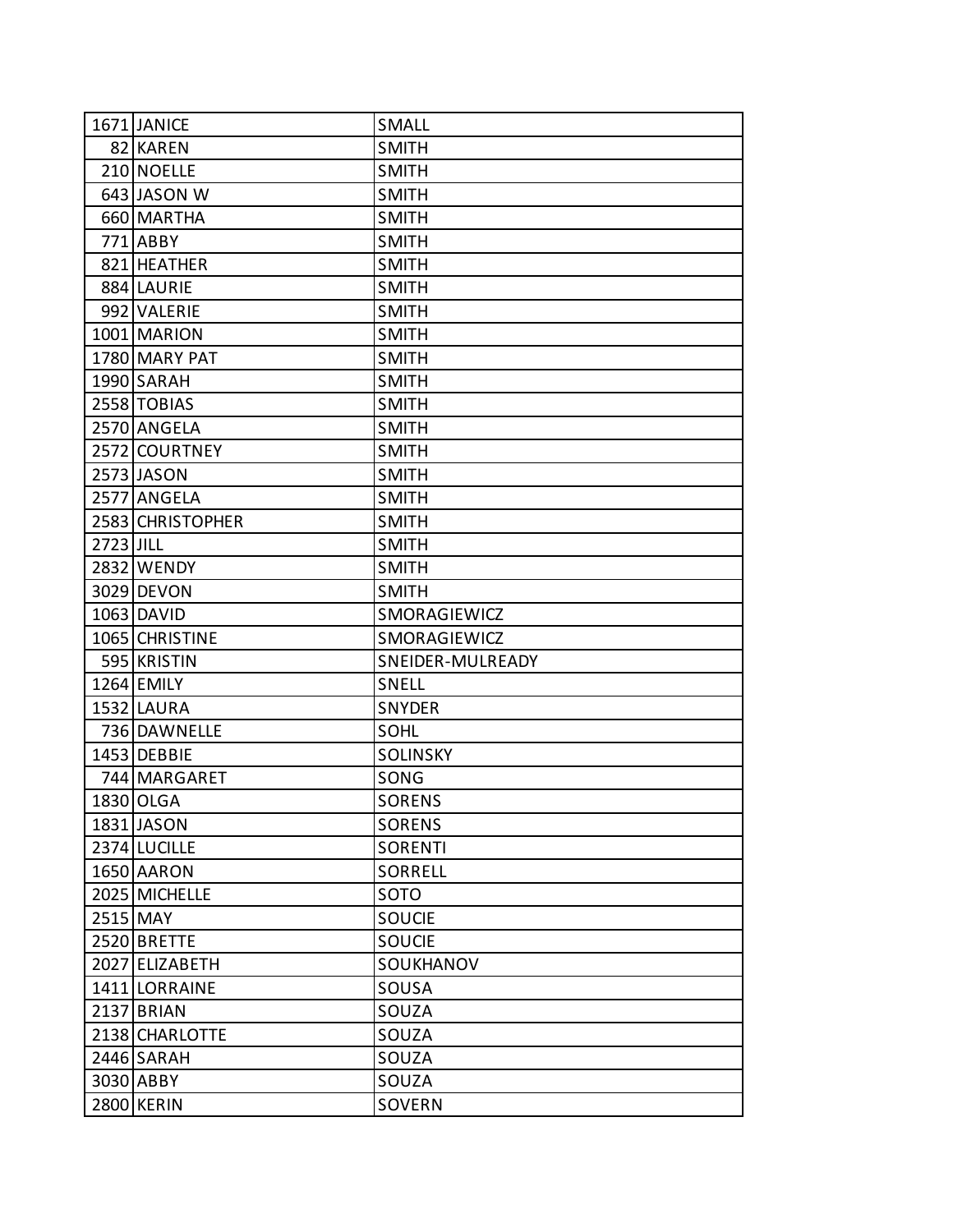|          | 1705 PAULA      | SPADEA              |
|----------|-----------------|---------------------|
|          | 1531 DONNA      | <b>SPALDING</b>     |
|          | 1534 LLOYD      | <b>SPALDING</b>     |
|          | 1433 BENJAMIN   | SPAULDING           |
|          | 1902 WENDY      | <b>SPAULDING</b>    |
|          | 1906 DALE       | SPAULDING           |
|          | 2276 SARA       | <b>SPAULDING</b>    |
|          | 1163 MICHELLE   | <b>SPECHT</b>       |
|          | 2110 SHANNON    | <b>SPENCE</b>       |
|          | 2363 LAUREN     | <b>SPENCER</b>      |
|          | 2503 DONNA      | <b>SPENCER</b>      |
| 1662 JEN |                 | SPERANZO            |
|          | 705 LISA        | SPEROPOLOUS         |
|          | 1672 ASHLEY     | SPONENBERG          |
|          | 2187 TODD       | <b>SPONHOLTZ</b>    |
|          | 1445 MAEGAN     | <b>SPONTAK</b>      |
|          | 1713 LAURA      | <b>SPRING</b>       |
|          | 2530 ANDREA     | SRIMOUKSAVANH       |
|          | 2531 ANUT       | SRIMOUKSAVANH       |
|          | 2854 KELLEY     | <b>ST COEUR</b>     |
|          | 2602 EMILY      | <b>ST GERMAIN</b>   |
|          | 2000 CELESTE    | <b>ST JACQUES</b>   |
|          | 2365 MICHAEL    | <b>ST LAURENT</b>   |
|          | 2096 MAUREEN    | ST. CYR             |
|          | 1166 CAROLYN    | <b>ST. LAURENCE</b> |
|          | 2665 ROBERT     | <b>ST. LAURENCE</b> |
|          | 853 KEVIN       | <b>ST. LAURENT</b>  |
|          | 2537 AMY        | <b>ST. LAURENT</b>  |
|          | 455 NICHOLAS    | <b>STACHLER</b>     |
|          | 2887 MATTHEW    | <b>STAFFORD</b>     |
|          | 2362 KAREN      | <b>STAFKO</b>       |
|          | 1511 BERNADETTE | <b>STAK</b>         |
|          | 1725 LAURA      | <b>STAMATIEN</b>    |
|          | 2039 TAKARA     | <b>STANLEY</b>      |
|          | 2853 EMILY      | <b>STANSKY</b>      |
|          | 1277 MARIANNE   | <b>STANTON</b>      |
|          | 2619 AMANDA     | <b>STANTON</b>      |
|          | 396 MEG         | <b>STAPLES</b>      |
|          | 83 GWEN         | <b>STARK</b>        |
|          | 1565 ALLYE      | <b>STAUNTON</b>     |
|          | 585 MARTHA      | <b>STEARNS</b>      |
|          | 2119 LARA       | <b>STECKLER</b>     |
|          | 899 CARMEL      | <b>STEGER</b>       |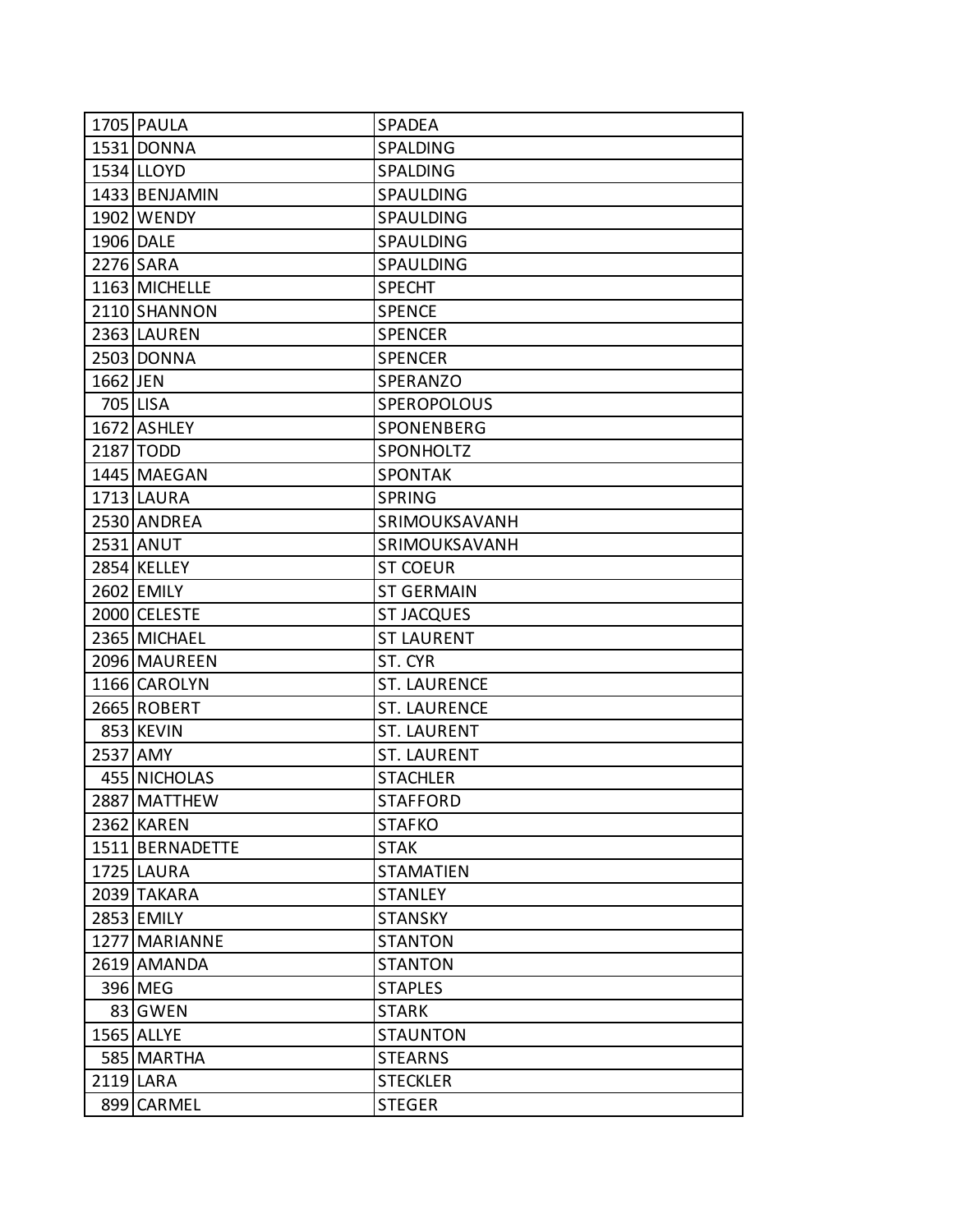|           | 902 CHRIS      | <b>STEGER</b>           |
|-----------|----------------|-------------------------|
| 1510 BILL |                | <b>STEINBERG</b>        |
|           | 2968 ABBY      | <b>STEINBERG</b>        |
|           | 2840 LESLEY    | <b>STEINHAUSER</b>      |
|           | 1122 MELISSA   | <b>STELLATO</b>         |
|           | 128 BRUCE      | <b>STELLO</b>           |
|           | 638 JOE        | <b>STELMACH</b>         |
|           | 217 NICOLE     | <b>STEPHENS</b>         |
|           | $219$ JAY      | <b>STEPHENS</b>         |
|           | 1880 EMILY     | <b>STEPHENS</b>         |
|           | 2186 SARAH     | <b>STETSON</b>          |
|           | 3050 EMILY     | <b>STETSON</b>          |
|           | 191 CHARLA     | <b>STEVENS</b>          |
|           | 1958 JEANNE    | <b>STEVENS</b>          |
|           | 1930 BETTY     | <b>STEVENS CORMIER</b>  |
|           | 1378 ANNE      | <b>STEVENSON</b>        |
|           | 63 JENNIFER    | <b>STEWART</b>          |
| 554 LEE   |                | <b>STEWART</b>          |
|           | 562 DIANE      | <b>STEWART</b>          |
|           | 677 R DAVID    | <b>STEWART</b>          |
|           | 259 JARED      | <b>STIDHAM</b>          |
|           | 2075 ERIN      | <b>STILLMAN</b>         |
|           | 1567 BECKY     | <b>STONE</b>            |
|           | 2473 CHRISTINE | <b>STONE</b>            |
|           | 2521 THOMAS    | STRACQUALURSI           |
|           | 1800 ELIEZER   | STRASSFELD              |
|           | 1992 STACIE    | <b>STREET</b>           |
|           | 680 MARK       | <b>STROHMAIER</b>       |
|           | 1173 GEORGIA   | <b>STRUDWICK</b>        |
|           | 384 GREGORY    | <b>STUPIN</b>           |
|           | 1739 SHANKAR   | SUBRAMANI               |
|           | 2956 REBECCA   | <b>SUCHY</b>            |
|           | 433 HOLLY      | <b>SULLIVAN</b>         |
|           | 473 KATHY      | SULLIVAN                |
|           | $513$ KARA     | SULLIVAN                |
|           | 649 MICHELLE   | SULLIVAN                |
|           | 1093 COLLEEN   | SULLIVAN                |
|           | 1766 PATRICIA  | SULLIVAN                |
|           | 1905 JILLIAN   | SULLIVAN                |
|           | 2344 MELISSA   | SULLIVAN                |
|           | 2647 ELAINE    | SULLIVAN                |
|           | 2966 MOLLY     | SULLIVAN                |
|           | 1749 CAROL     | <b>SULLIVAN SVIRSKY</b> |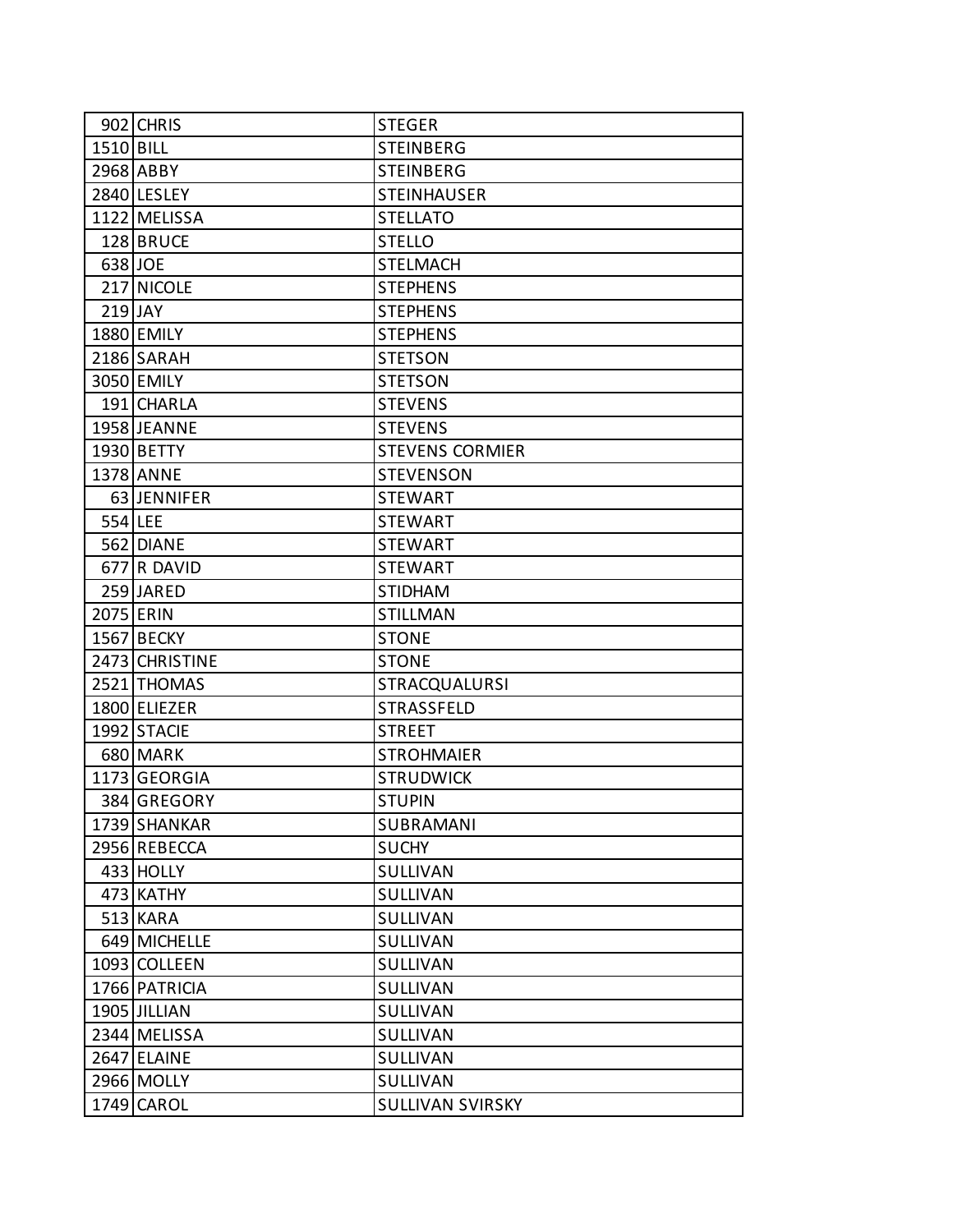|           | 704 MEGHAN        | SULLIVAN-POWERS     |
|-----------|-------------------|---------------------|
|           | 372 MARGARET MARY | <b>SURRAN</b>       |
|           | 373 BOB           | <b>SURRAN</b>       |
| 1857 JODI |                   | <b>SURREY-SMITH</b> |
|           | 556 JANINE        | <b>SUSAN</b>        |
|           | 1019 WANJIKU      | SUSAN               |
| 2297 AMY  |                   | <b>SUSAN</b>        |
| 2298 DON  |                   | <b>SUSAN</b>        |
|           | 1449 FRANCINE     | <b>SUSAN BUEHL</b>  |
| 1362 ANN  |                   | <b>SUSSMAN</b>      |
| 1754 DAN  |                   | <b>SUTTER</b>       |
|           | 2406 ERIN         | <b>SUTTON</b>       |
|           | 146 JAMIE         | <b>SWEENEY</b>      |
|           | 333 NANCY         | <b>SWEENEY</b>      |
|           | 1665 JOAN         | <b>SWEENEY</b>      |
|           | 3071 CAITLIN      | <b>SWEENEY</b>      |
|           | 1061 AMY          | <b>SWIFT</b>        |
|           | 2280 ALINA        | <b>SWITAJ</b>       |
|           | 203 DAVID         | <b>SYLVESTER</b>    |
|           | 1571 KERIN        | <b>SYLVESTER</b>    |
|           | 2671 BETHANY      | <b>SYLVIA</b>       |
|           | 1942 TARAH        | <b>TAMAYO</b>       |
|           | 2624 DAWN         | <b>TANGNEY</b>      |
|           | 2459 BECKY        | <b>TANNAR</b>       |
|           | 1121 SADIE-LYNN   | TANSEY              |
|           | 1359 NANCY        | <b>TARBELL</b>      |
|           | 2214 MICHAEL      | <b>TARICANI</b>     |
|           | 490 ANDREA        | <b>TASSINARI</b>    |
|           | 2964 GREG         | TATARIAN            |
|           | 52 ELIZABETH      | <b>TAYLOR</b>       |
|           | 615 KATELYN       | <b>TAYLOR</b>       |
|           | 1025 DANYELLE     | <b>TAYLOR</b>       |
|           | 1027 ZACH         | <b>TAYLOR</b>       |
| 1028 LILY |                   | <b>TAYLOR</b>       |
|           | 1760 ERIN         | <b>TAYLOR</b>       |
|           | 1139 BRUCE N      | <b>TEAGUE</b>       |
|           | 2765 MAUREEN      | <b>TEAHAN</b>       |
|           | 1305 JAKE         | TEITELBAUM          |
|           | 2211 ALISON       | <b>TELLIERFOX</b>   |
|           | 2833 JOHN         | <b>TEMPLON</b>      |
|           | 1149 JOSHUA       | <b>TEPLEY</b>       |
|           | 2795 CARTER       | <b>TERENZINI</b>    |
|           | 207 KELLY         | TERRENZI            |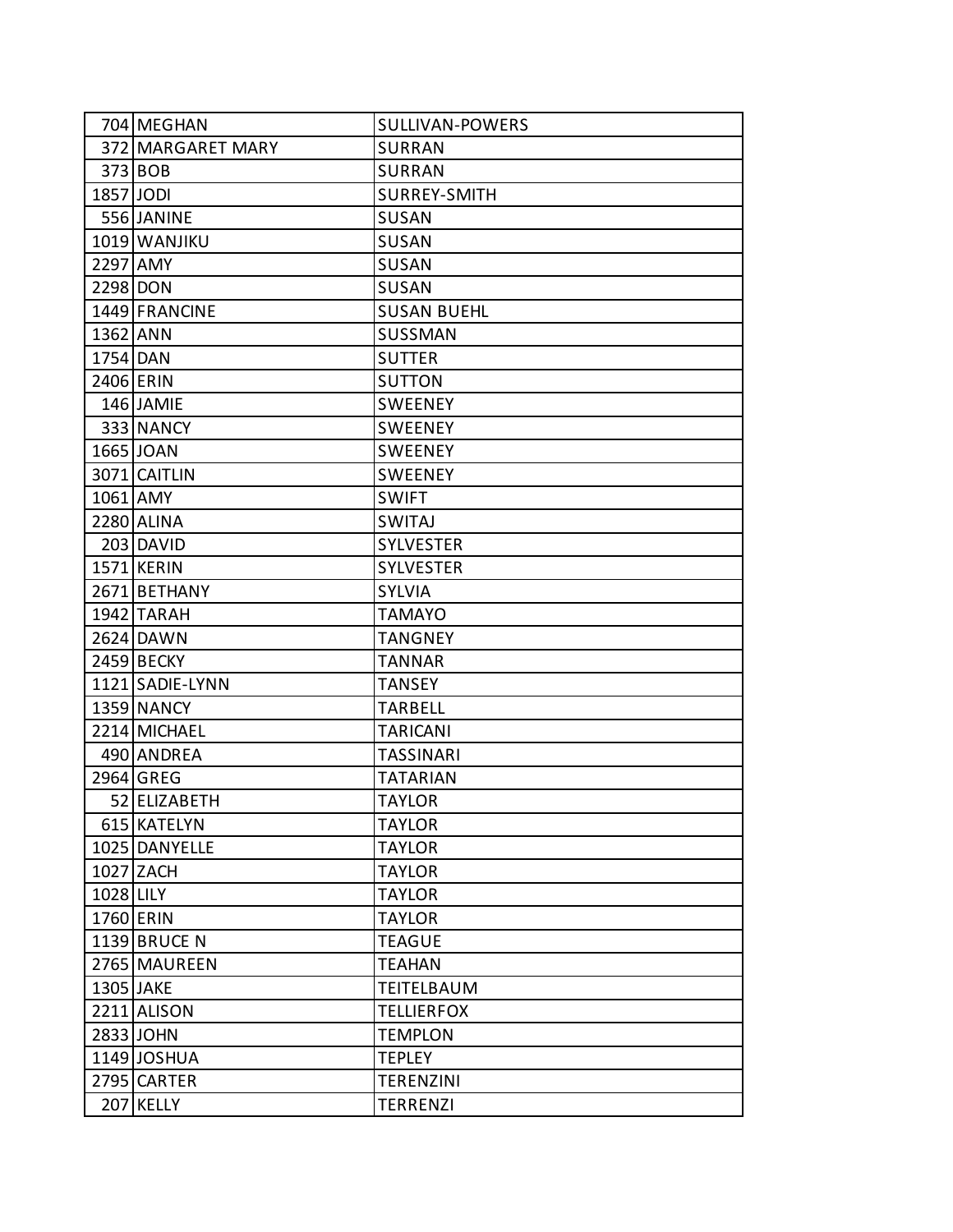| 238 KARINE        | <b>THATE</b>         |
|-------------------|----------------------|
| 552 MARILYN       | <b>THAYER</b>        |
| 1188 SONA         | <b>THAYER</b>        |
| 1189 GRANT        | <b>THAYER</b>        |
| 2600 DONNA        | <b>THAYER</b>        |
| 2509 SAMANTHA     | <b>THIBAULT</b>      |
| 866 SURENDRAKUMAR | <b>THIRUMAPPAN</b>   |
| 214 VANESSA       | <b>THOMPSON</b>      |
| 549 LYNNE         | <b>THOMPSON</b>      |
| 1284 SCOTT        | <b>THOMPSON</b>      |
| 2097 VIRGINIA     | <b>THOMPSON</b>      |
| 2431 CAITLIN      | <b>THOMPSON</b>      |
| 1167 ASTRID       | <b>THUNDERCLIFFE</b> |
| 1475 REGINA       | <b>TIBBETTS</b>      |
| 969 BILL          | <b>TIDD</b>          |
| 1265 JACLYN       | <b>TILKS</b>         |
| 602 JANICE        | <b>TILLEY</b>        |
| 2008 LESLIE       | <b>TILLOTSON</b>     |
| 178 FRANCIS       | <b>TIMLIN</b>        |
| 1000 REBECCA      | <b>TIMMONS</b>       |
| 1335 MEG          | <b>TIMPERI</b>       |
| 2222 OWEN         | <b>TINTI-KANE</b>    |
| 2224 HESTER       | <b>TINTI-KANE</b>    |
| 1165 MICHAEL      | <b>TIRRELL</b>       |
| 257 STEPHANIE     | <b>TISHLER</b>       |
| 261 DARREN        | <b>TISHLER</b>       |
| 264 SAMANTHA      | <b>TISHLER</b>       |
| 449 JENNIFER      | <b>TITUS</b>         |
| 1412 JEREMY       | <b>TITUS</b>         |
| 2816 KASSIE       | <b>TOALSTON</b>      |
| 149 POLLY         | <b>TOBIN</b>         |
| 2798 SARAH        | <b>TOCE</b>          |
| 62 ALLISON        | <b>TOKARZ</b>        |
| 22 SUSAN          | <b>TOKAY</b>         |
| 1883 TORY         | <b>TOLLES</b>        |
| 2933 COURTNEY     | <b>TOMICH</b>        |
| 2216 THOMAS       | <b>TOMLINSON</b>     |
| 1032 MARIANNE     | <b>TOMPKINS</b>      |
| 1776 PATRICK      | <b>TOMPKINS</b>      |
| 2901 CRAIG        | <b>TOMSIK</b>        |
| 2903 JACKIE       | <b>TOMSIK</b>        |
| 661 TERRENCE      | <b>TOOLE</b>         |
| 894 JANE          | <b>TOOMEY</b>        |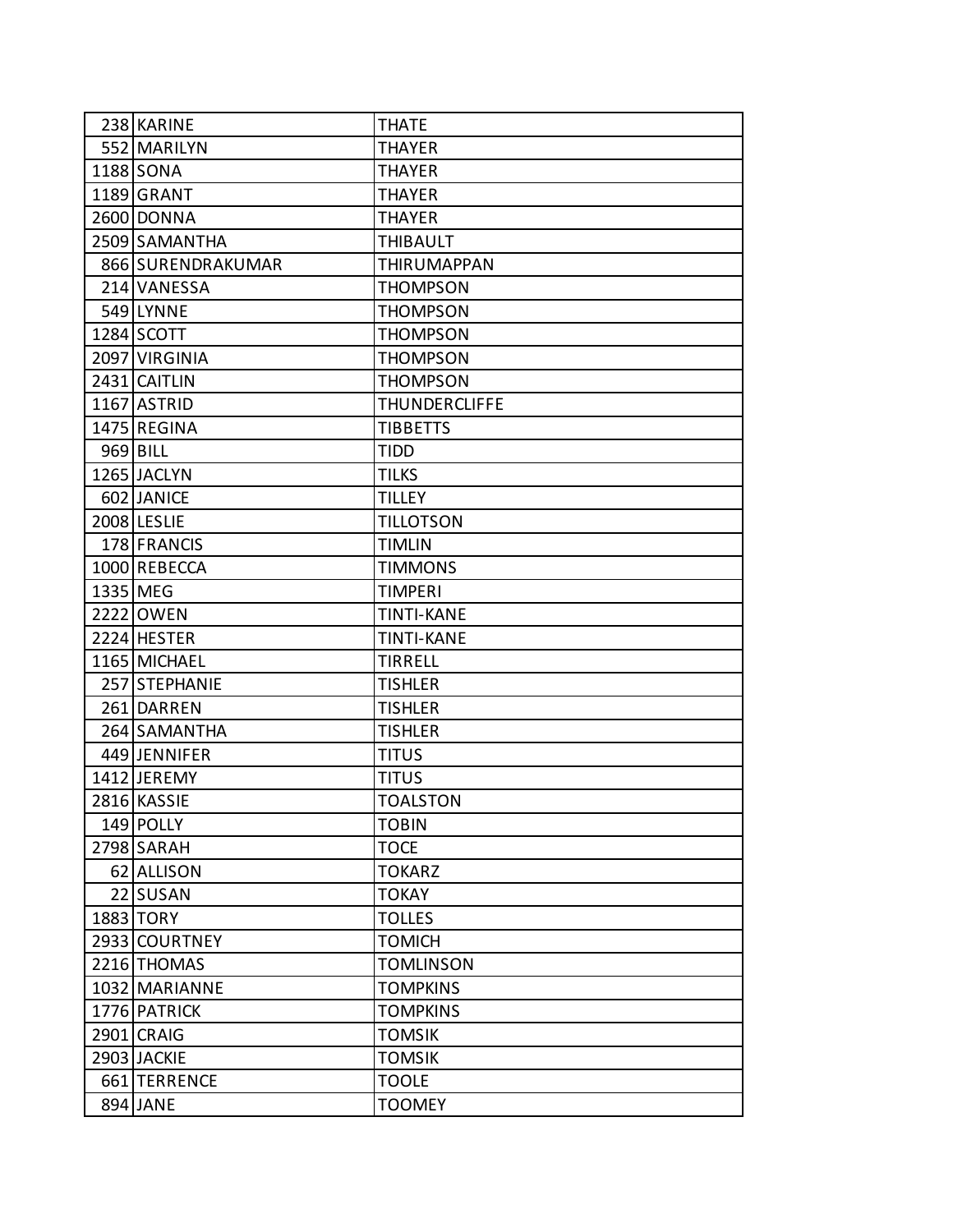|           | 2803 RYAN         | <b>TORMEY</b>      |
|-----------|-------------------|--------------------|
| 2321 LISA |                   | <b>TORNATORE</b>   |
|           | 2433 JOEL         | <b>TORRES</b>      |
|           | 2715 MARCOS       | <b>TORRES</b>      |
|           | 967 JOHN          | <b>TORRONE</b>     |
|           | 422 JOHN DAVID    | <b>TOSCANO</b>     |
|           | 1666 JOANNE       | <b>TOSCANO</b>     |
|           | 2692 JACKIE       | <b>TOSCANO</b>     |
|           | 141 PAUL          | <b>TOSI</b>        |
|           | 144 DONNA         | <b>TOSI</b>        |
|           | 1860 JEAN         | <b>TOWNSEND</b>    |
|           | 829 REBECCA       | <b>TRACHSEL</b>    |
|           | 840 LIZA          | <b>TRAN</b>        |
|           | 496 ANN           | <b>TRENK</b>       |
|           | <b>2828 BECKY</b> | <b>TRENOUTH</b>    |
|           | 2527 HEATHER      | <b>TREPTOW</b>     |
|           | 225 JENNIFER      | <b>TRESELER</b>    |
|           | 86 NICOLE         | <b>TROAST</b>      |
|           | 1225 TARA         | <b>TROIANO</b>     |
|           | 1667 LAURA        | <b>TROIDLE</b>     |
|           | 1669 ANNELIESE    | <b>TROIDLE</b>     |
|           | 1555 DIANE        | <b>TROPPOLI</b>    |
|           | 1226 SARA         | <b>TROTTER</b>     |
|           | 1221 DOREEN       | <b>TROUP</b>       |
|           | 2135 FRANCESCA    | <b>TRUITT</b>      |
| 2693 ERIN |                   | <b>TRUITT</b>      |
|           | 1845 TERRI        | <b>TSAGARIS</b>    |
|           | 703 JENNIFER      | <b>TSANG</b>       |
|           | 1206 DIANA        | <b>TSEPERKAS</b>   |
|           | 707 JAMES         | TSOU-WONG          |
|           | 34 WILLIAM        | <b>TUCKER</b>      |
|           | 2244 PEGGY        | <b>TUFTS</b>       |
|           | 1420 TYLER        | <b>TULLOCH</b>     |
|           | 498 DIANA         | <b>TULLY</b>       |
|           | 2778 BRITTANY     | <b>TURKAJ</b>      |
|           | 332 SHELLEY       | <b>TURNBAUGH</b>   |
|           | 1826 LAURIE       | <b>TURNER</b>      |
|           | 1441 BETH         | <b>TYLER</b>       |
|           | 1692 LORI         | <b>UMPHLETT</b>    |
|           | 2018 VANESA       | <b>URANGO</b>      |
|           | 2146 ROBIN        | <b>UZZO</b>        |
|           | 923 MARY          | <b>VAHEY-GAGER</b> |
|           | 1498 PRIYA        | VAJANI             |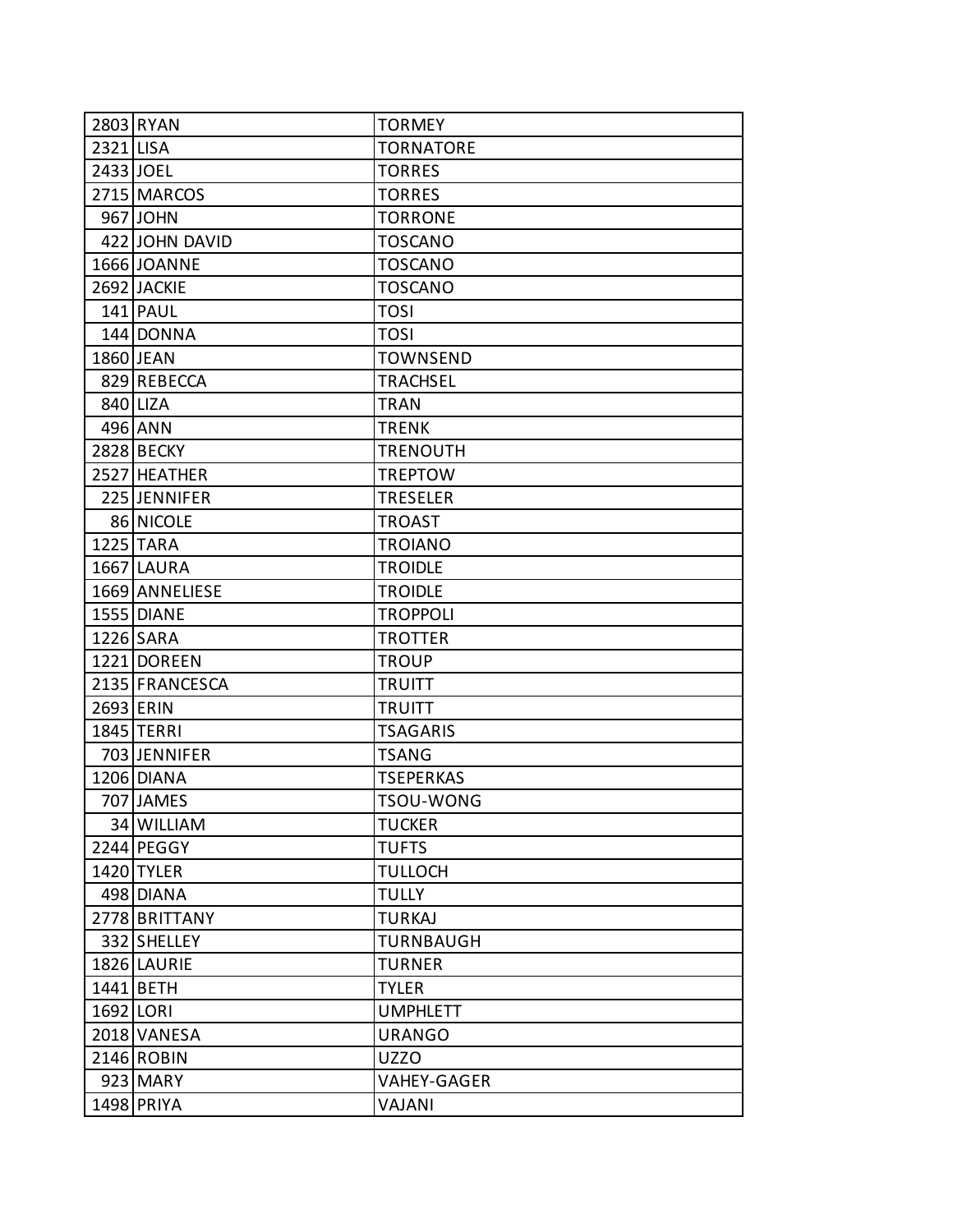|          | 2495 DANNY    | VALDERAS               |
|----------|---------------|------------------------|
|          | 742 JODI      | <b>VALLANTE</b>        |
|          | 623 SARAH     | <b>VALLE</b>           |
|          | 2243 CHRIS    | VANVALKENBURG          |
|          | 2649 JULIE    | VANWAGENEN             |
|          | 295 SUNDAR    | VARADARAJAN            |
|          | 2640 DENISE   | VARANO                 |
|          | 2878 DIANE    | <b>VARNEY-PARKER</b>   |
|          | 254 HECTOR    | VASQUEZ                |
|          | 1390 JEANNE   | <b>VAUGHN</b>          |
|          | 2213 DOUGLAS  | VAZQUEZ                |
|          | 1695 MAGDA    | <b>VEARY</b>           |
|          | 1598 MICHELE  | <b>VECCHIONE</b>       |
|          | 1684 PHILIP   | <b>VECCHIONE</b>       |
|          | 2835 LAUREN   | <b>VEDDER</b>          |
|          | 247 TINA      | VELASQUEZ              |
|          | 1719 ANGIE    | <b>VENTULETT</b>       |
|          | 2674 ANDREA   | <b>VERCILLO</b>        |
|          | 2996 FRANCYS  | <b>VERDIAL</b>         |
|          | 1495 PATRICIA | <b>VERRIER</b>         |
|          | 1562 SARAH    | <b>VERRIER</b>         |
|          | 843 STAFFORD  | <b>VIA</b>             |
|          | 105 LAVINIA   | <b>VIGUE</b>           |
|          | 1363 ANDREW   | <b>VINARD</b>          |
|          | 2240 ANITA    | <b>VISENTIN-PERITO</b> |
|          | 913 MARIE     | <b>VITALE</b>          |
|          | 1938 OLIVIA   | <b>VITALI</b>          |
|          | 164 JENNIFER  | <b>VOEGTLI</b>         |
|          | 995 WALT      | <b>VOEGTLI</b>         |
|          | 1439 LYNNE    | <b>VOGT</b>            |
| 2959 MEL |               | <b>VOLLANO</b>         |
|          | 352 MICHAEL   | VOLONNINO              |
|          | 1621 CATHY    | <b>VOS</b>             |
|          | 1111 CATHY    | <b>VROOM</b>           |
|          | 2219 KRISTA   | <b>WACHTER</b>         |
|          | 804 ALISON    | <b>WADE</b>            |
|          | 2890 JILLIAN  | WADLAND                |
|          | 1468 PETER    | WAGNER                 |
|          | 1472 KATHY    | WAGNER                 |
|          | 2184 SETH     | WAGNER                 |
|          | 748 DAVID     | <b>WAISEL</b>          |
|          | 1224 BETSY    | WAISEL                 |
|          | 2022 SCOTT    | <b>WAITE</b>           |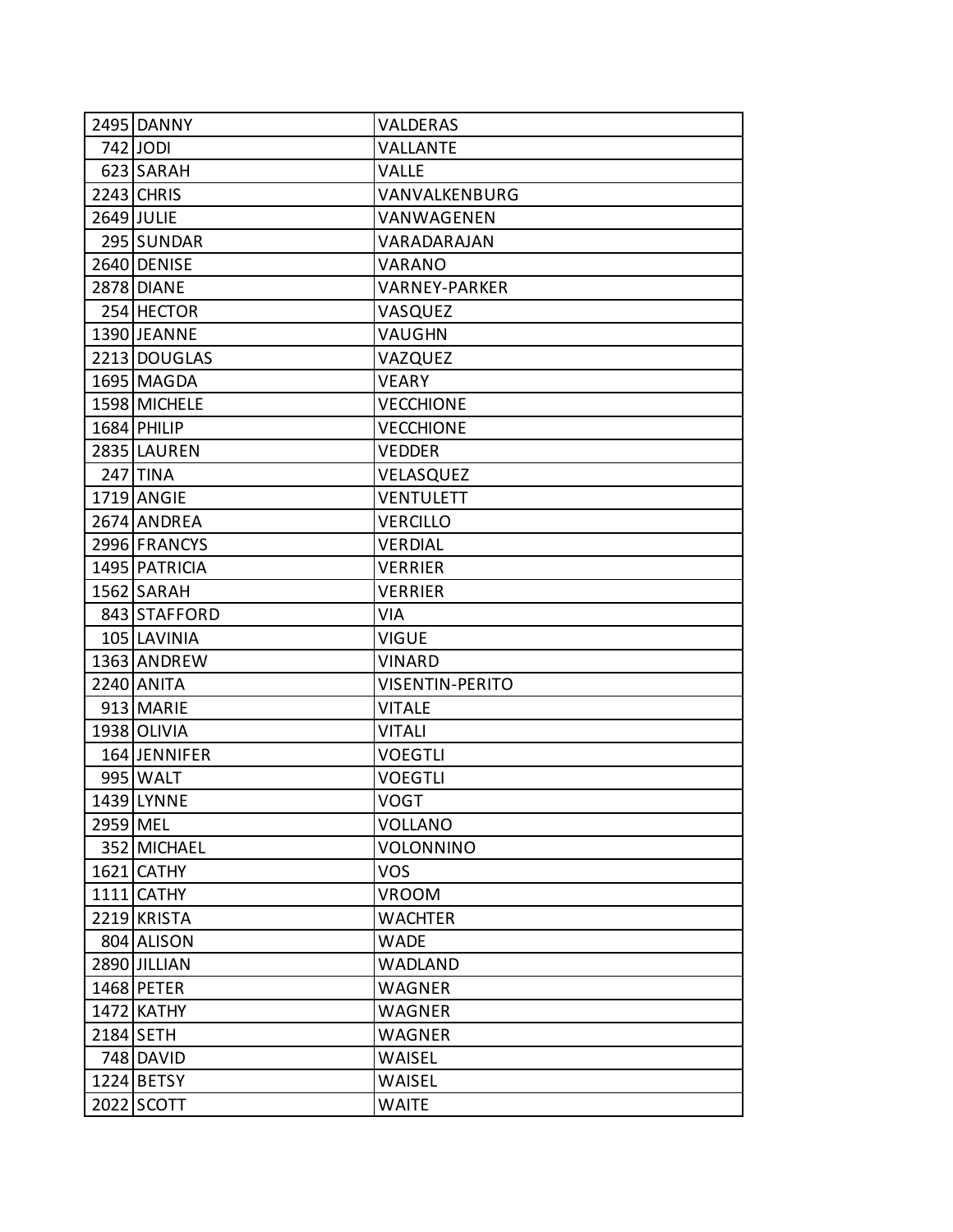|           | 2023 JENNIFER  | <b>WAITE</b>     |
|-----------|----------------|------------------|
|           | 1276 SUSAN     | WAKSMONSKI       |
|           | 2981 DAVE      | <b>WAKSTEIN</b>  |
|           | 2725 STACI     | <b>WALBY</b>     |
|           | 2339 RICH      | <b>WALCOTT</b>   |
|           | 312 ROBIN      | <b>WALDEN</b>    |
|           | 416 MARY       | WALKER           |
| 982 JILL  |                | <b>WALKER</b>    |
|           | 2680 BRANDON   | <b>WALKER</b>    |
|           | 199 ADRIENNE   | <b>WALKOWIAK</b> |
|           | 1200 MARY      | WALLACE          |
|           | 1304 ANDEE     | <b>WALLACE</b>   |
|           | 1316 DAVID     | WALLACE          |
|           | 3037 DONNA     | WALLBURG         |
|           | 388 SUZANNE    | WALMSLEY         |
|           | 296 RICHARD    | WALSH            |
|           | 609 NOREEN     | WALSH            |
| 1604 KERI |                | WALSH            |
|           | 2489 COLLEEN   | WALSH            |
|           | 2490 REMINGTON | <b>WALSH</b>     |
|           | 940 LESLIE     | WALSTROM         |
|           | 151 AMY        | <b>WALTON</b>    |
|           | 1048 SUSIE     | WALTON           |
|           | 308 KALI       | <b>WAMPLER</b>   |
|           | 907 ELLEN      | WARD             |
|           | 3073 KIMBERLY  | WARNECKE         |
|           | 2269 CATHY     | WARNER           |
|           | 2271 STEVE     | WARNER           |
|           | 328 MARILYN    | WARREN           |
|           | 2593 CHARLIE   | <b>WASSON</b>    |
|           | 2809 JENNIFER  | WASSON           |
|           | 115 MEGHAN     | <b>WATSON</b>    |
|           | 1158 DEIRDRE   | <b>WATSON</b>    |
| 2241 JEN  |                | <b>WATSON</b>    |
|           | 172 TARA       | <b>WATT</b>      |
|           | 1256 SUSAN     | <b>WATTS</b>     |
|           | 1587 DEBORAH   | WAUGH            |
|           | 109 EMILY      | WAYLAND          |
|           | 1496 ELIZABETH | WEEMAN           |
|           | 1625 HEIDI     | <b>WEFERS</b>    |
|           | 1318 MARY      | <b>WELCH</b>     |
|           | 2257 ERIN      | <b>WELCH</b>     |
|           | 366 SUSAN      | WELLS            |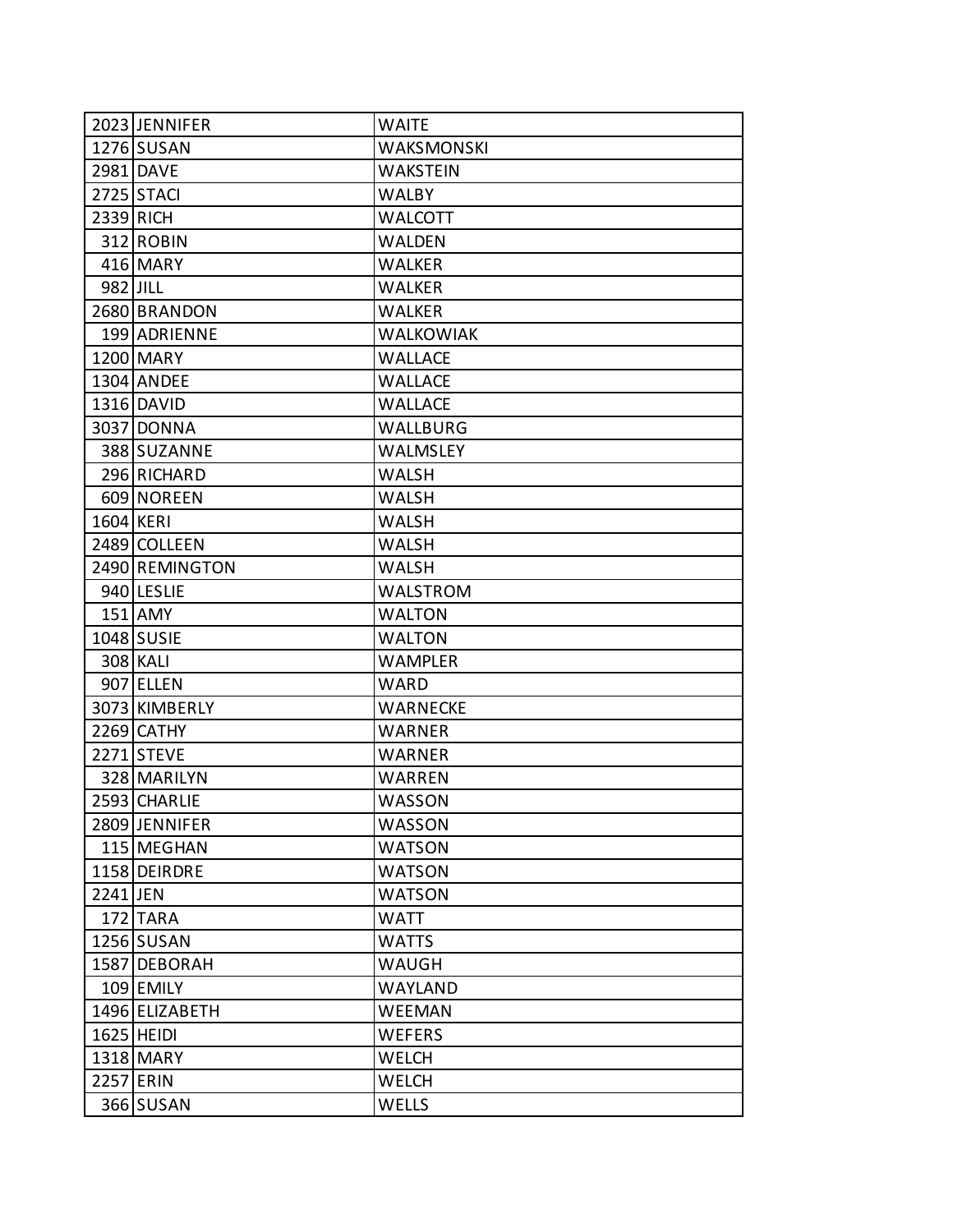|           | 370 REBECCA       | <b>WELLS</b>           |
|-----------|-------------------|------------------------|
|           | 634 MITZI         | <b>WELLS</b>           |
|           | 1781 MICHAEL      | <b>WELLS</b>           |
|           | 1782 DIANA        | <b>WELLS</b>           |
|           | 1168 LYNNE        | WELSH                  |
|           | 3062 MAUREEN      | <b>WENTWORTH</b>       |
|           | 1871 JENNIFER     | WESTBERG               |
|           | 639 LINDA         | WESTGARD               |
|           | 2035 KAREN        | <b>WHEELER</b>         |
|           | 2036 JAMES        | <b>WHEELER</b>         |
|           | 1500 CAROLYN      | <b>WHELPLEY</b>        |
|           | 176 PETER         | <b>WHITE</b>           |
|           | 569 DAN           | <b>WHITE</b>           |
|           | 655 PAMELA        | <b>WHITE</b>           |
|           | 1319 HEATHER      | <b>WHITE</b>           |
|           | 2105 EUNICE       | <b>WHITE</b>           |
|           | 2850 DEBORAH      | <b>WHITE</b>           |
|           | 2196 ELIZABETH    | <b>WHITEHEAD</b>       |
|           | 2388 RENE'        | WHITELEY               |
|           | 1222 AMANDA       | <b>WHITFORD AHEARN</b> |
|           | <b>2258 KATIE</b> | WHITMAN                |
| 2259 JIM  |                   | <b>WHITMAN</b>         |
|           | 1628 WILLIAM      | <b>WHITNEY</b>         |
|           | 1698 DARCI        | <b>WHITNEY</b>         |
|           | 2354 MELISSA      | <b>WHITNEY</b>         |
|           | 786 SUSAN         | <b>WHITTEMORE</b>      |
|           | 2691 LAUREN       | <b>WHITTLE</b>         |
|           | 1404 JOANNE       | <b>WHOOLEY</b>         |
|           | 1181 HELENA       | <b>WIDTFELDT</b>       |
|           | 1397 BECKY        | <b>WIESE</b>           |
| 1064 LISA |                   | <b>WIESNER</b>         |
|           | 1711 ELISABETH    | <b>WIGHT</b>           |
|           | 50 KATHERINE      | <b>WILBERTON</b>       |
|           | 1915 MIRIAM       | <b>WILCOX</b>          |
|           | 2093 JAMES        | <b>WILCOX</b>          |
| 2751 BILL |                   | <b>WILCOX</b>          |
|           | 975 HOLLY         | <b>WILCOX-CLINE</b>    |
|           | 976 RUSS          | <b>WILCOX-CLINE</b>    |
|           | 1162 KRISTA       | <b>WILDA</b>           |
|           | 905 JULIE         | <b>WILDE</b>           |
|           | 948 ROBIN         | <b>WILDMAN</b>         |
|           | 193 SHANNON       | <b>WILLIAMS</b>        |
|           | 1294 NAOMI        | <b>WILLIAMS</b>        |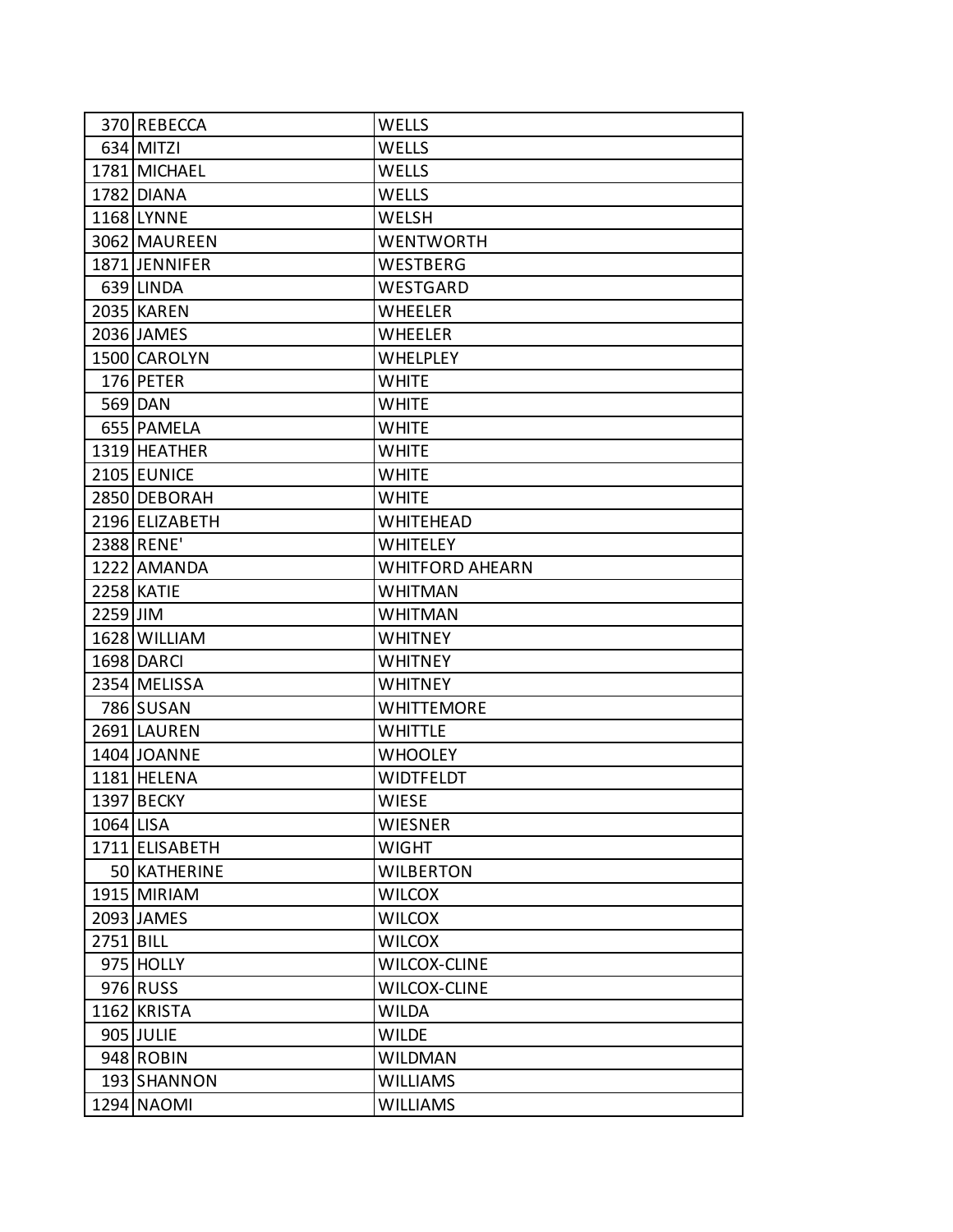|          | 1729 KARREN     | <b>WILLIAMS</b>   |
|----------|-----------------|-------------------|
|          | 2322 JASON      | <b>WILLIAMS</b>   |
|          | 2498 COLETTE    | <b>WILLIAMS</b>   |
|          | 2808 EMILY      | <b>WILLIAMS</b>   |
|          | 2945 MALISA     | <b>WILLIAMS</b>   |
|          | 2946 SHAWN      | <b>WILLIAMS</b>   |
|          | 107 JEANNE      | <b>WILLIS</b>     |
|          | 1827 JORDAN     | <b>WILLIS</b>     |
|          | 1759 TREVOR     | <b>WILLOBEE</b>   |
|          | 981 LISA        | <b>WILLSEY</b>    |
|          | 1718 KARIN      | <b>WILSEY</b>     |
|          | 541 GRETCHEN    | <b>WILSON</b>     |
|          | 895 LAURA       | <b>WILSON</b>     |
|          | 2453 KRISTINA   | <b>WILSON</b>     |
|          | 1626 ANNE MARIE | <b>WINCHESTER</b> |
|          | 1575 MARCY      | <b>WINOKUR</b>    |
|          | 3053 LAURA      | <b>WIRKKALA</b>   |
|          | 2616 JENNIFER   | <b>WIRT</b>       |
|          | 2620 ALYVIA     | WIRT              |
|          | 2159 ABBY       | <b>WISE</b>       |
|          | 800 SHANA       | <b>WITALISZ</b>   |
|          | 2193 CHRISTINE  | <b>WITSCHI</b>    |
|          | 1674 KATE       | <b>WOLFE</b>      |
|          | 1824 KAYLA      | <b>WOLFINGER</b>  |
|          | 1846 REGINA     | <b>WOOD</b>       |
|          | 897 MAURA       | <b>WOODARD</b>    |
|          | 898 KEN         | <b>WOODARD</b>    |
|          | 1446 BRIAN      | <b>WOODARD</b>    |
|          | 379 ABBY        | <b>WOODROFFE</b>  |
|          | 792 KATHLEEN    | <b>WOODWARD</b>   |
|          | 2079 SUSAN      | <b>WREN</b>       |
|          | 945 HANNAH      | <b>WRIGHT</b>     |
|          | 2814 AMY        | <b>WRIGHT</b>     |
|          | 1156 JANINE     | <b>WUNSCHEL</b>   |
|          | 915 JONATHAN    | <b>WYNER</b>      |
|          | 946 RITA        | <b>WYSOCKI</b>    |
|          | 33 TIINA        | XU                |
| $1933$ M |                 | Y                 |
|          | 765 ANN MARIE   | YAGER             |
|          | 767 NICHOLAUS   | YAGER             |
|          | 2395 PHOEBE     | YAGER             |
|          | 2488 BRENDA     | <b>YATES</b>      |
| 870 SRI  |                 | YELLAPRAGADA      |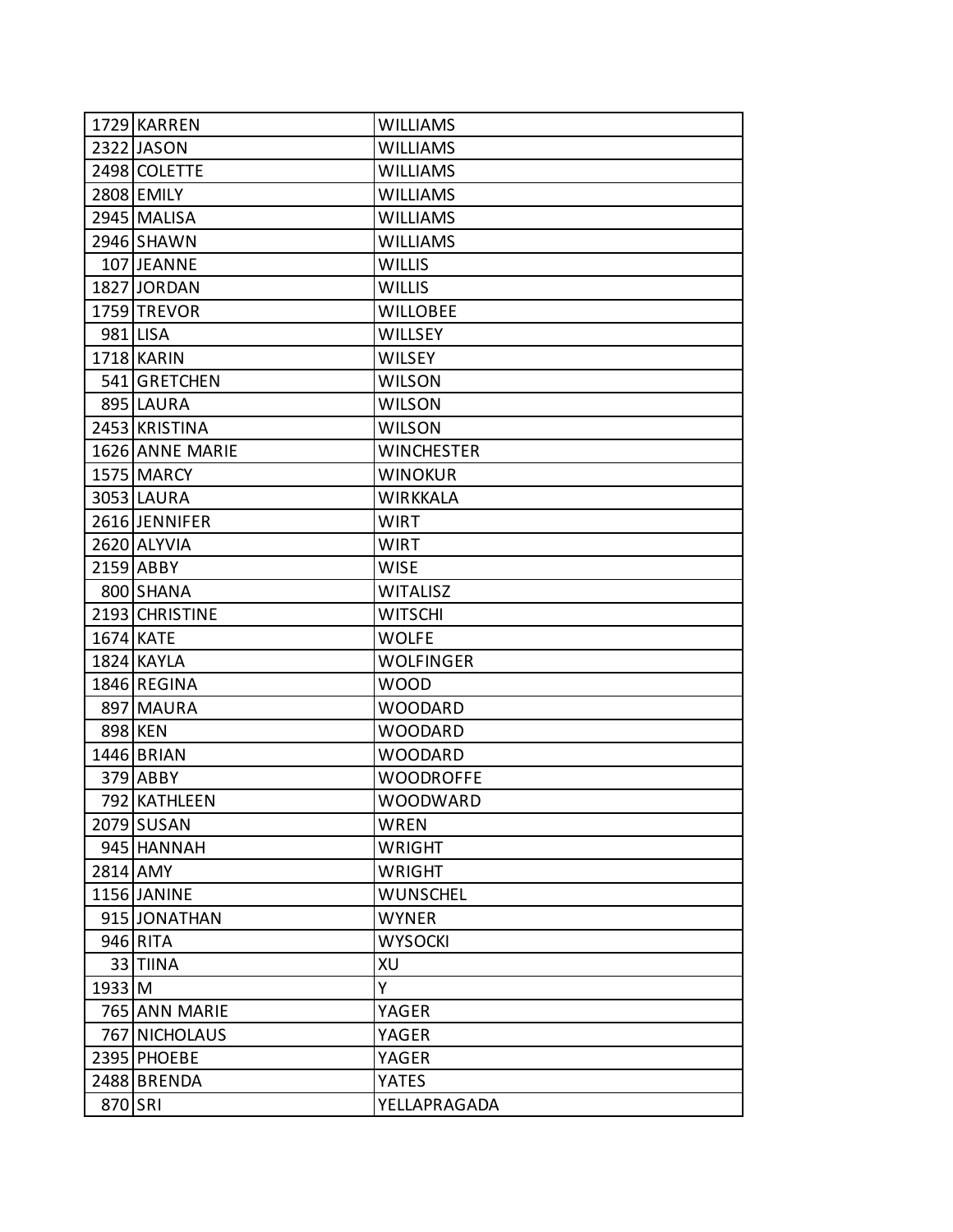|          | 237 MARK       | <b>YOUNG</b>      |
|----------|----------------|-------------------|
|          | 290 REGINA     | YOUNG             |
|          | 2801 NELLA     | YOUNG             |
|          | 619 KATE       | <b>YOUNGCLAUS</b> |
|          | 1840 ERIN      | ZACCARDI          |
|          | 2410 SARAH     | ZAGER             |
| 2383 KEN |                | <b>ZAHN</b>       |
|          | 2539 LENORE    | <b>ZAVALICK</b>   |
|          | 2714 ELIZABETH | <b>ZELEPSKY</b>   |
|          | 750 KELLEY     | <b>ZEPF</b>       |
|          | 2011 YOON MEE  | <b>ZHANG</b>      |
|          | $23$ BIN       | <b>ZHENG</b>      |
|          | 153 DONNA      | ZIELINSKI         |
|          | 249 TAMARA     | <b>ZIMMER</b>     |
|          | 97 COREY       | ZIMMERMAN         |
|          | 3060 VERONICA  | <b>ZINCHINI</b>   |
|          | 21 DAVID       | <b>ZINK</b>       |
|          | 2875 JILLIAN   | <b>ZINKUS</b>     |
|          | 220 JESSI      | <b>ZIPPIN</b>     |
|          | 382 DANIEL     | <b>ZITNICK</b>    |
|          | 626 JACK       | <b>ZITNICK</b>    |
|          | 2169 ANGELA    | <b>ZOCCHI</b>     |
|          | 1900 BECKY     | ZON               |
|          | 1285 MONICA    | <b>ZULAUF</b>     |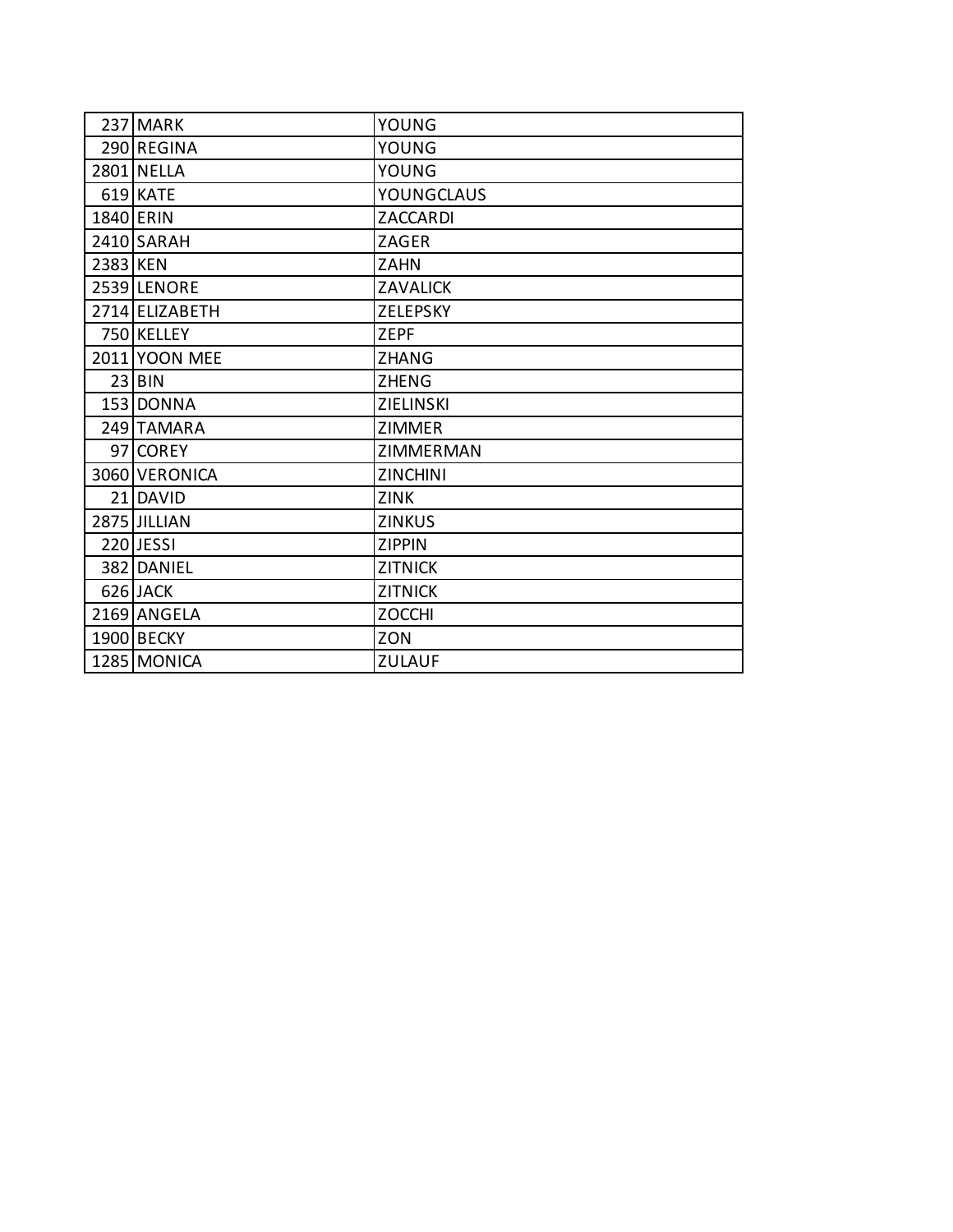| <b>TEAM</b>                        |
|------------------------------------|
| <b>TRACTOR SQUAD</b>               |
|                                    |
|                                    |
|                                    |
|                                    |
|                                    |
|                                    |
| <b>FAIRFIELD MOMS GONE WALKING</b> |
|                                    |
| THE TRIBE                          |
| <b>LEGS MISERABLES</b>             |
|                                    |
|                                    |
| <b>TEAM LEISURE</b>                |
| <b>BABY IT'S COLD OUTSIDE!</b>     |
| <b>NO EXCUSES</b>                  |
|                                    |
| LYMI ONE DAY AT A TIME             |
|                                    |
| <b>PAR-TEE MILERS</b>              |
| <b>KRALFISH</b>                    |
|                                    |
| NACHOTEAM                          |
|                                    |
| THE SNOWSHOES                      |
| <b>SLRG SLACKERS</b>               |
| SCREWBALLS IN THE SNOW TOO         |
|                                    |
|                                    |
|                                    |
|                                    |
|                                    |
|                                    |
| <b>NEW YEARS RESOLUTION</b>        |
|                                    |
| <b>169 PRIDE RUNNERS</b>           |
| <b>FUELED BY COFFEE</b>            |
|                                    |
|                                    |
| EVERYDAY I,ÄÔM SHUFFLIN            |
| <b>MARSHFIELD ROAD RUNNERS</b>     |
|                                    |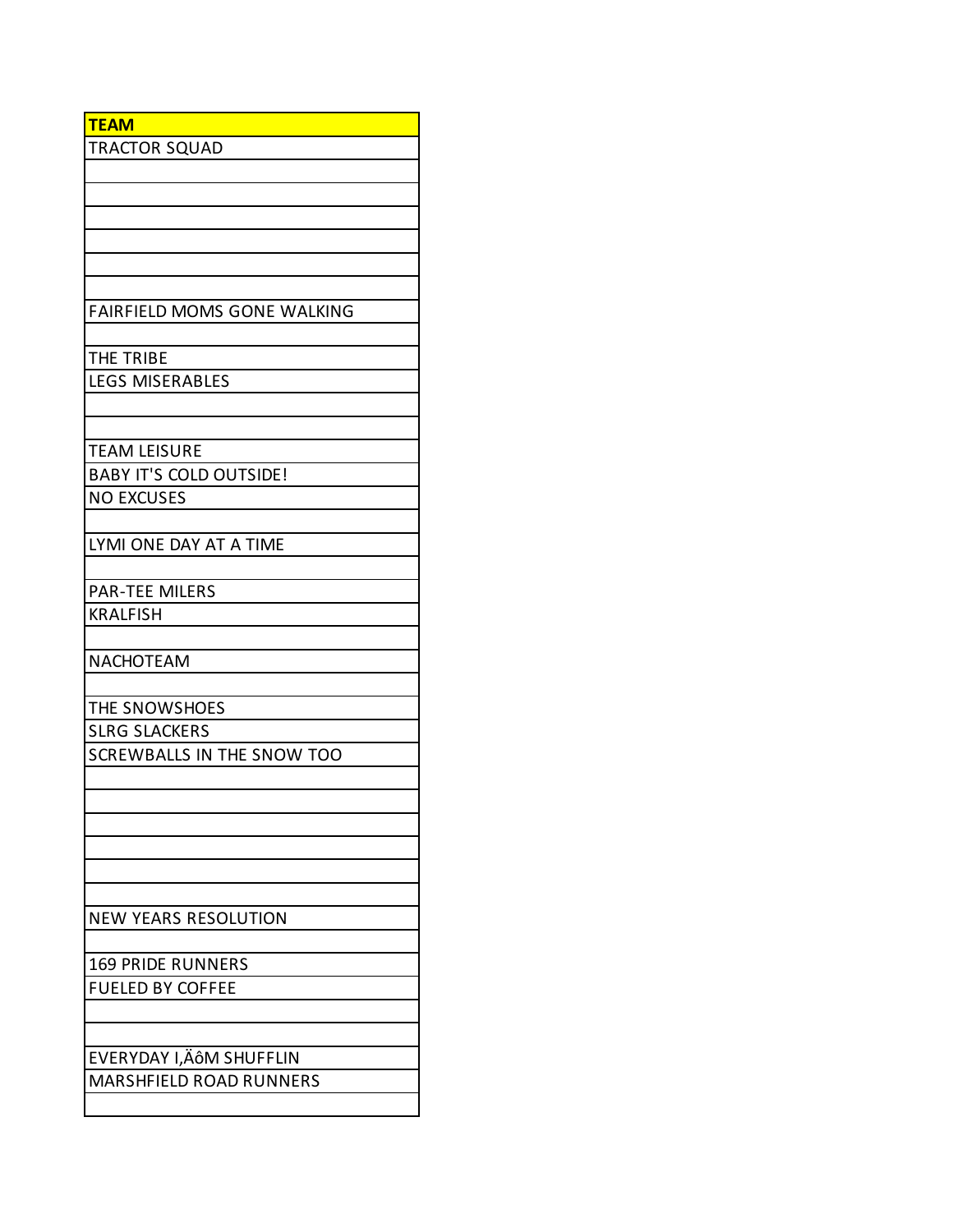| <b>SRH ADMISSIONS</b>             |
|-----------------------------------|
| <b>WINTER ESCAPES</b>             |
|                                   |
|                                   |
| IN IT TO THIN IT                  |
| <b>HELMSMAN</b>                   |
| <b>JESUS FREAKS IN SNEAKS</b>     |
| <b>JESUS FREAKS IN SNEAKS 2.0</b> |
| <b>TEAM CHEESE ASS</b>            |
| <b>WINTER ESCAPES</b>             |
|                                   |
|                                   |
| <b>EMPOWERED TOGETHER</b>         |
| RUN 4 BAGELS                      |
|                                   |
|                                   |
| <b>GET THE PUCK OUT OF HERE</b>   |
| <b>CRAZY COLD 169ERS</b>          |
| <b>CARPE DIEM</b>                 |
| AMOSKEAG CONCORD                  |
| <b>ANNINOS AM WARRIORS</b>        |
| #RYH                              |
| YETI AGAIN 2                      |
| <b>ANNINOS AM WARRIORS</b>        |
|                                   |
|                                   |
|                                   |
|                                   |
|                                   |
|                                   |
| <b>WMS STRONG</b>                 |
|                                   |
|                                   |
| POSTCARDS FROM THE EDGE           |
| THE COLD SNAPS                    |
| THE COLD SNAPS                    |
| LIFE AND DEATH STARS              |
| I, ÄÔM TO TIRED FOR THIS SH**!    |
| LIFE AND DEATH STARS              |
| LIFE AND DEATH STARS              |
| #HALEUNLEASHEDA                   |
|                                   |
| <b>RUNNINGRAISINS</b>             |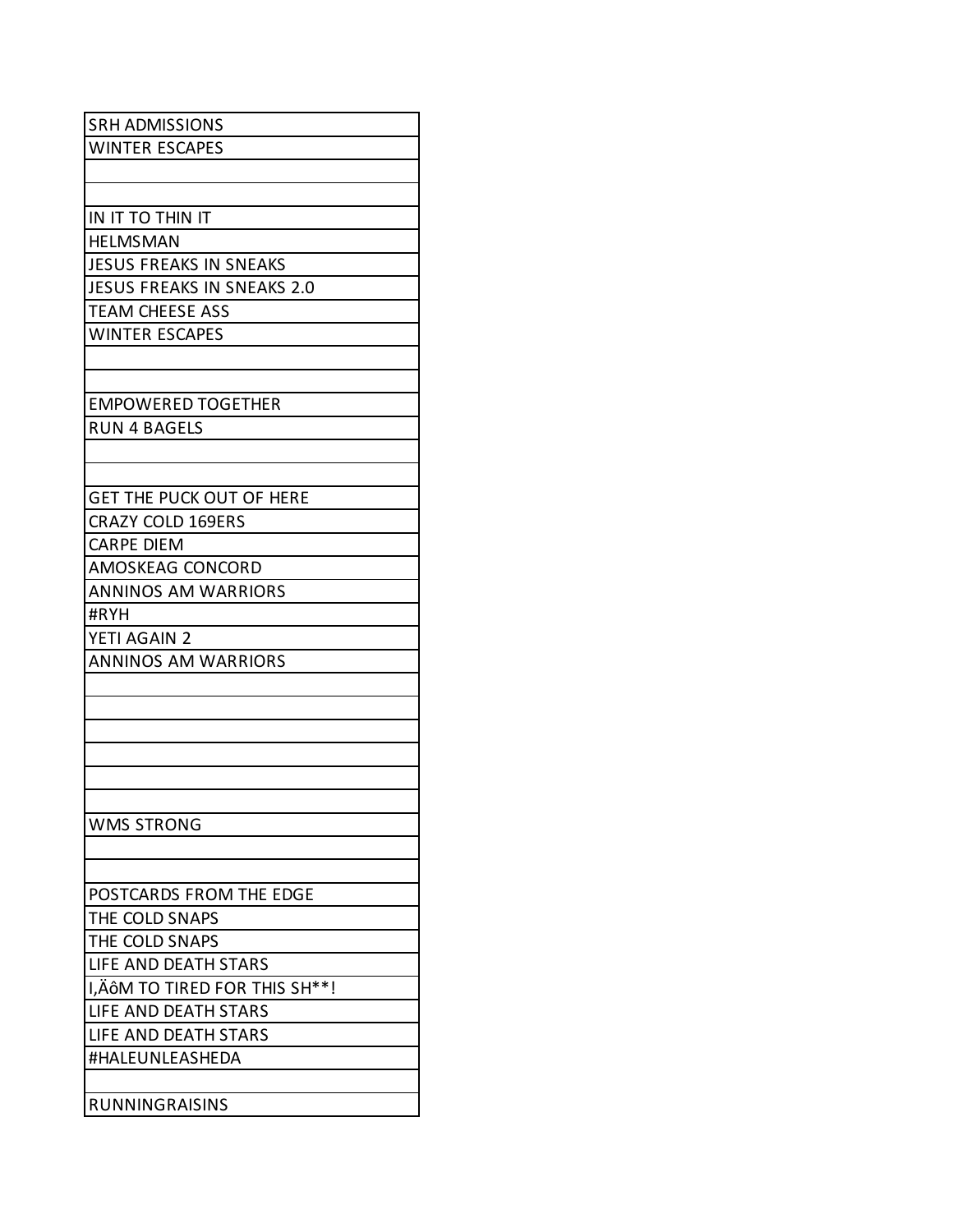| <b>SNOW WOMEN STRIDERS</b> |
|----------------------------|
|                            |
| <b>ROBOT RUNNERS!</b>      |
| <b>ROBOT RUNNERS!</b>      |
| <b>CRAZY CREW</b>          |
| <b>TEAM LEISURE</b>        |
|                            |
| <b>SHIVERING STRUTTERS</b> |
| <b>NOEL-IT-ALLS</b>        |
| <b>NOEL-IT-ALLS</b>        |
| <b>TEAM LEISURE</b>        |
|                            |
| <b>HBSO JOGGERNAUTS</b>    |
| <b>FRESHAYER</b>           |
| FRESHAYER                  |
|                            |
|                            |
|                            |
|                            |
|                            |
| <b>BAYSTATE BABES</b>      |
| <b>BAYSTATE BABES</b>      |
| HER TRIBE ATHLETICS TEAM 2 |
|                            |
|                            |
| #HALEUNLEASHEDA            |
|                            |
|                            |
| JOYFUL JOGGERS             |
| NOTSOHOTCHILLYPEPPERS      |
| ATP BOSTONFIT 2022         |
| <b>LSS NON-4TH YETIS</b>   |
|                            |
| <b>BROOKLINE VILLAGERS</b> |
| THE SNOWSHOES              |
| LYMI ONE DAY AT A TIME     |
|                            |
|                            |
|                            |
|                            |
| <b>BROOKLINE VILLAGERS</b> |
| <b>BROOKLINE VILLAGERS</b> |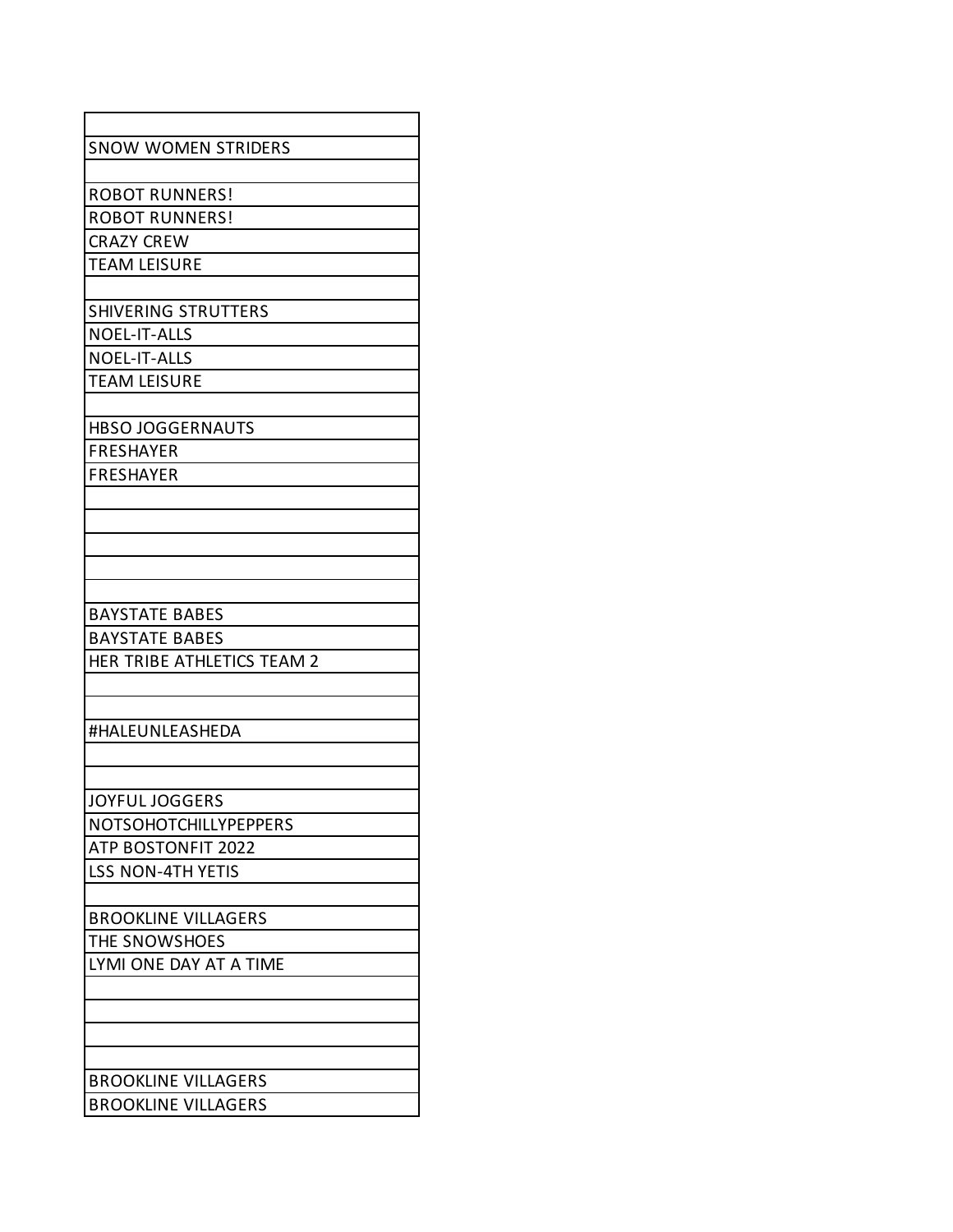| <b>BROOKLINE VILLAGERS</b>       |
|----------------------------------|
| <b>JAYWALKERS</b>                |
| <b>JAYWALKERS</b>                |
| <b>JAYWALKERS</b>                |
| <b>KALEIDOSCOPE</b>              |
| <b>TEAM GLACIAL PACE</b>         |
| <b>CYCLONAUTS</b>                |
| <b>BOSTONFIT</b>                 |
|                                  |
|                                  |
|                                  |
|                                  |
|                                  |
| PIMMIT HILLS HUSTLERS            |
| THE WAKA WAKAS                   |
| THE WAKA WAKAS                   |
|                                  |
|                                  |
| <b>SNOW AND STEADY2</b>          |
| SILVER FOXES IN TRAINING         |
| <b>CRAZY COLD 169ERS</b>         |
| <b>BOSTONFIT</b>                 |
|                                  |
| <b>RUNNING GIRLS B2</b>          |
| <b>RUNNING GIRLS B2</b>          |
| THE FAST AND THE FLURRIEST RELOA |
| <b>RUN4WOMEN</b>                 |
| <b>RUNNING GIRLS B2</b>          |
|                                  |
| #RIDEORDIE                       |
| #CANDIAMOMSCRUSHINGIT            |
| <b>JAYWALKERS</b>                |
| YETI SET GO!                     |
| #OCDX A                          |
| <b>WMS STRONG</b>                |
|                                  |
| AMOSKEAG CONCORD                 |
|                                  |
|                                  |
|                                  |
| <b>RUN YOUR BUNS OFF</b>         |
|                                  |
|                                  |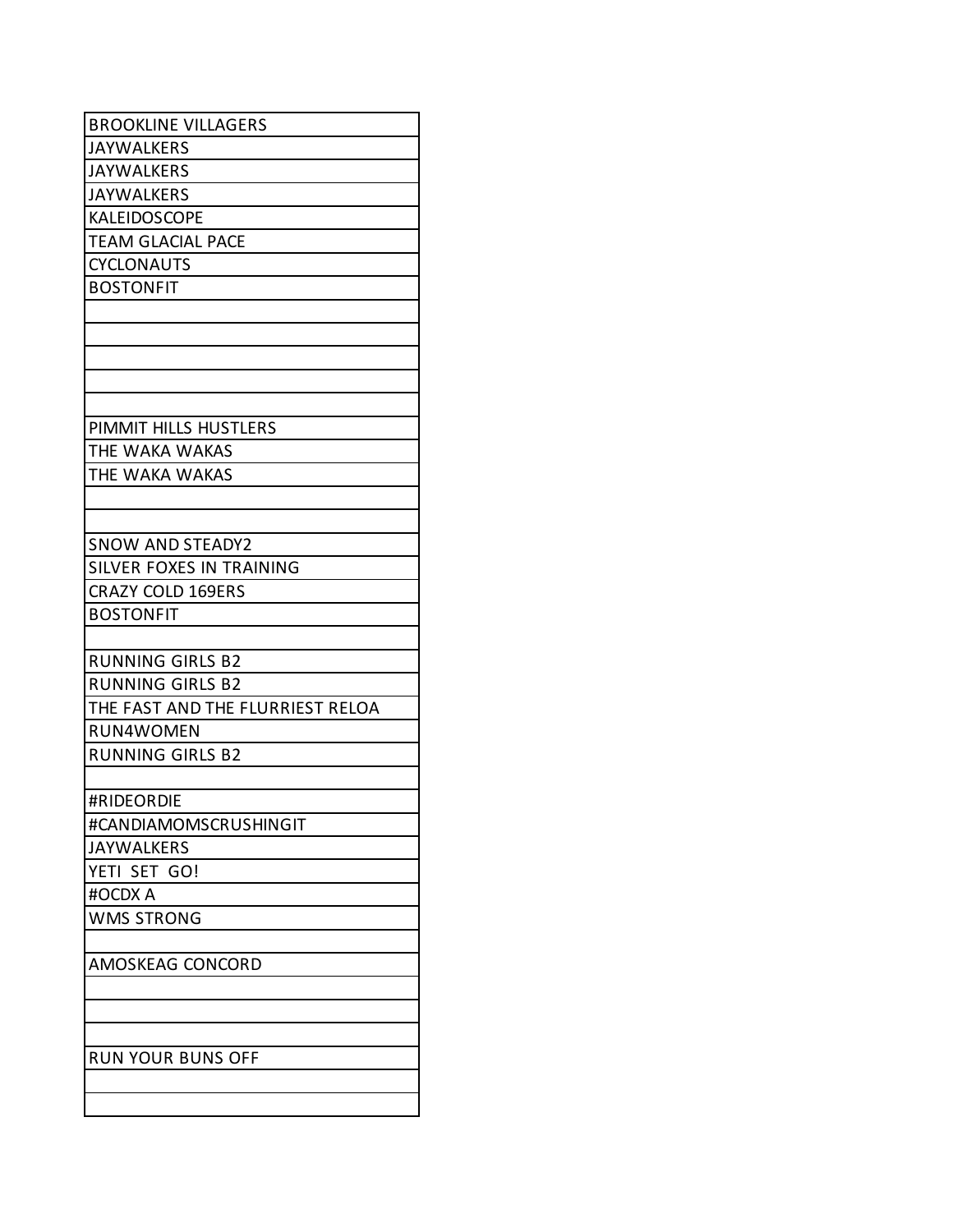| 2 BEAUTIES & THE BEAST           |
|----------------------------------|
| 2 BEAUTIES & THE BEAST           |
| <b>TEAM SBR</b>                  |
| <b>TEAM SBR</b>                  |
|                                  |
| <b>WHOLE LATTE RUNNING</b>       |
|                                  |
|                                  |
|                                  |
| THE FAST AND THE FLURRIEST RELOA |
|                                  |
| CRR TEAM TOO                     |
| HER TRIBE ATHLETICS TEAM 1       |
| <b>EASTCOASTERS</b>              |
| <b>COLD MOMS CLUB</b>            |
| RUN4WOMEN                        |
|                                  |
|                                  |
|                                  |
|                                  |
|                                  |
| <b>LIBERTY AC</b>                |
| YETISAREGRREAT                   |
|                                  |
|                                  |
|                                  |
| <b>CRR LADIES</b>                |
|                                  |
| I DONT KNOW ABOUT YOU BUT IM FE  |
|                                  |
|                                  |
| NOTSOHOTCHILLYPEPPERS            |
|                                  |
| <b>WINTER WIMPS 5.0</b>          |
| BABY IT, ÄÔS COLD OUTSIDE!       |
|                                  |
| <b>ANNINOS AM WARRIORS</b>       |
| <b>SLOTHCICLES</b>               |
| <b>169 FROSTY FRIENDS</b>        |
|                                  |
|                                  |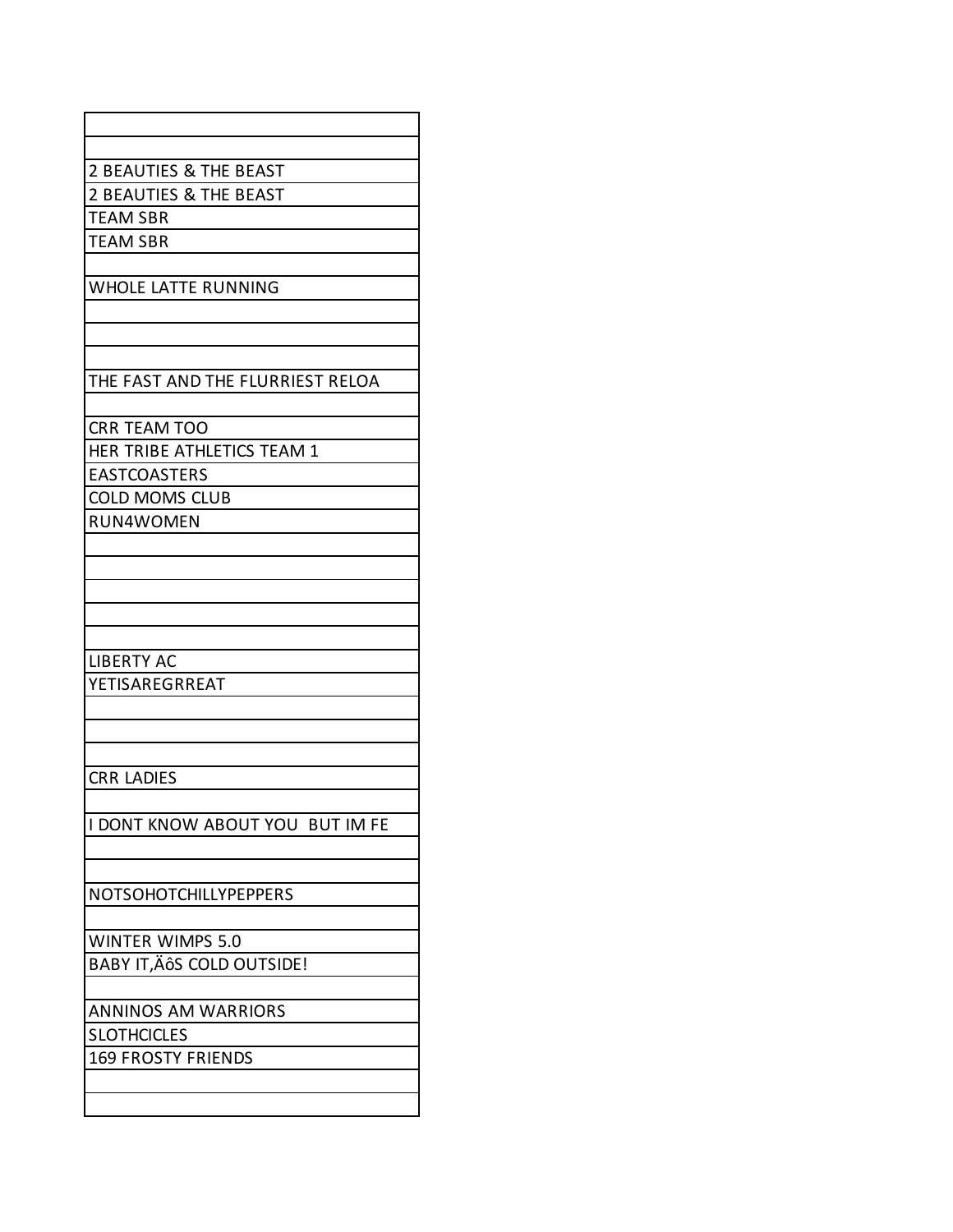| <b>LICENSE TO CHILL</b>          |
|----------------------------------|
|                                  |
|                                  |
| <b>WINTER ESCAPES</b>            |
| <b>BRITTYS CRAZIES</b>           |
| #RYH2                            |
| <b>GET THE PUCK OUT OF HERE</b>  |
| <b>GET THE PUCK OUT OF HERE</b>  |
| THE FAST AND THE FLURRIEST RELOA |
|                                  |
| <b>CRR LADIES</b>                |
| <b>UP TO SNOW GOOD</b>           |
| UP TO SNOW GOOD                  |
|                                  |
|                                  |
|                                  |
|                                  |
| <b>WACKYWINTERWALKERS</b>        |
| WACKYWINTERWALKERS               |
|                                  |
|                                  |
|                                  |
| <b>CRR LADIES</b>                |
| <b>SNOW STEPPERS</b>             |
| <b>FARTING SNOWFLAKES</b>        |
| <b>CONCORD NH TRAIL RUNNERS</b>  |
| RUNNIN DOWN A DREAM TEAM         |
|                                  |
|                                  |
| I DONT KNOW ABOUT YOU BUT IM FE  |
| THE FAST & THE FLURRIEST         |
|                                  |
|                                  |
|                                  |
| UHDDERLY RIDICULOUS              |
|                                  |
|                                  |
| <b>TENACIOUS TWO</b>             |
|                                  |
|                                  |
| <b>BRITTYS CRAZIES</b>           |
|                                  |
| <b>SUP LADIES</b>                |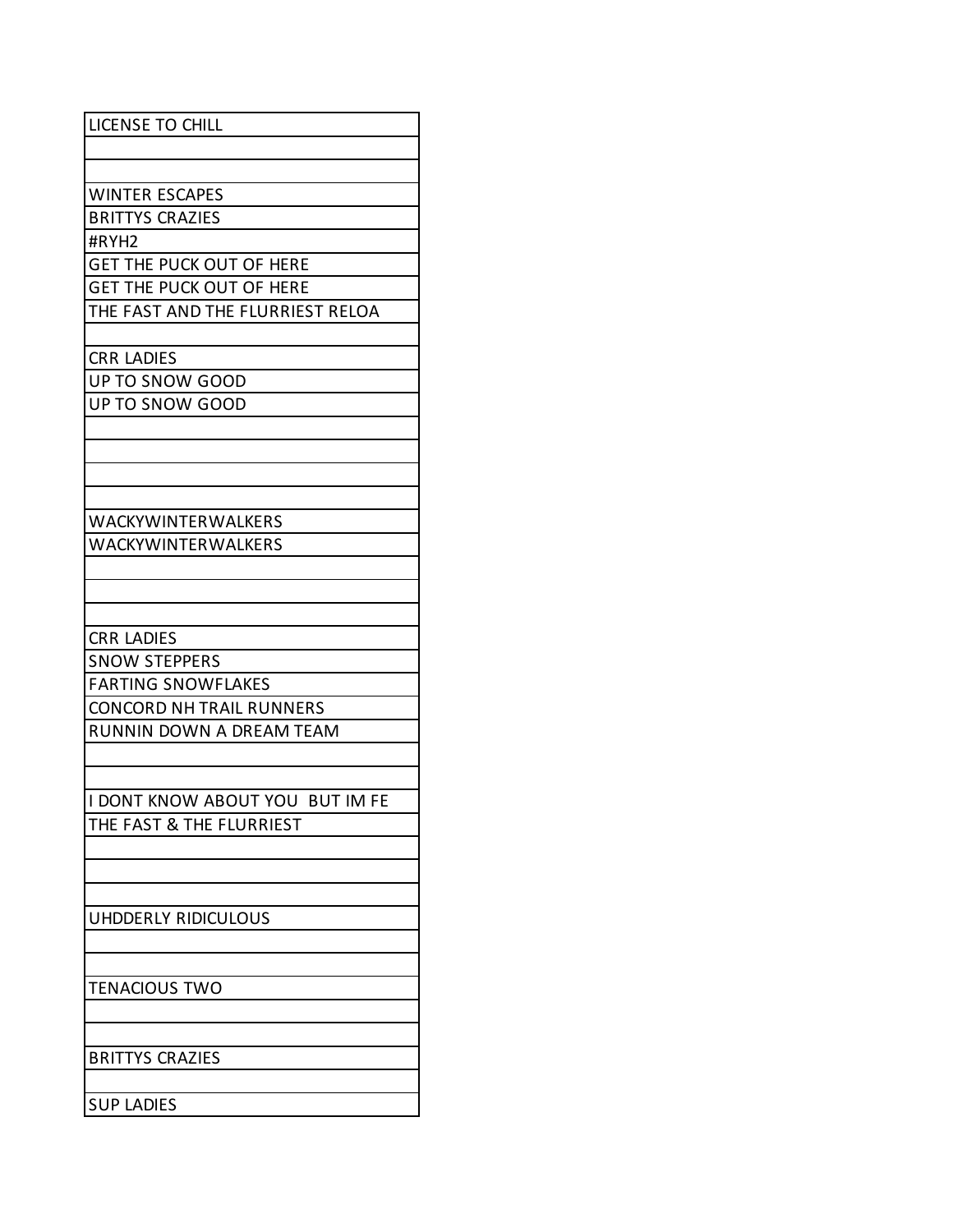| <b>TEAM LEISURE</b>                |
|------------------------------------|
|                                    |
|                                    |
| <b>READING ROAD WARRIORS</b>       |
| <b>LIBERTY AC</b>                  |
| #MGHWOMENINONC3                    |
| #CANDIAMOMSCRUSHINGIT              |
|                                    |
| <b>JAYBEES</b>                     |
| <b>FROSTY FILLIES</b>              |
| <b>BRITTYS CRAZIES</b>             |
| <b>LSS 4TH GRADE WARRIORS</b>      |
| <b>RUN YOUR BUNS OFF 2</b>         |
|                                    |
| <b>SNOW STEPPERS</b>               |
| <b>RUN YOUR BUNS OFF 2</b>         |
|                                    |
|                                    |
| <b>FARTING SNOWFLAKES</b>          |
|                                    |
|                                    |
| <b>TEAM FIGHTING!!!</b>            |
| <b>FAIRFIELD MOMS GONE WALKING</b> |
| <b>RUNNING POSSE</b>               |
|                                    |
| <b>OPERATION THIS AGAIN?</b>       |
|                                    |
|                                    |
|                                    |
| THE POLAR BEARS                    |
|                                    |
| <b>FROZENFATFEET</b>               |
| PANDA-MANIACS                      |
| <b>CRUSHING WINTER 2022</b>        |
|                                    |
| LIFE AND DEATH STARS               |
| <b>CRUSHING WINTER 2022</b>        |
|                                    |
| NOEL-IT-ALLS                       |
|                                    |
|                                    |
|                                    |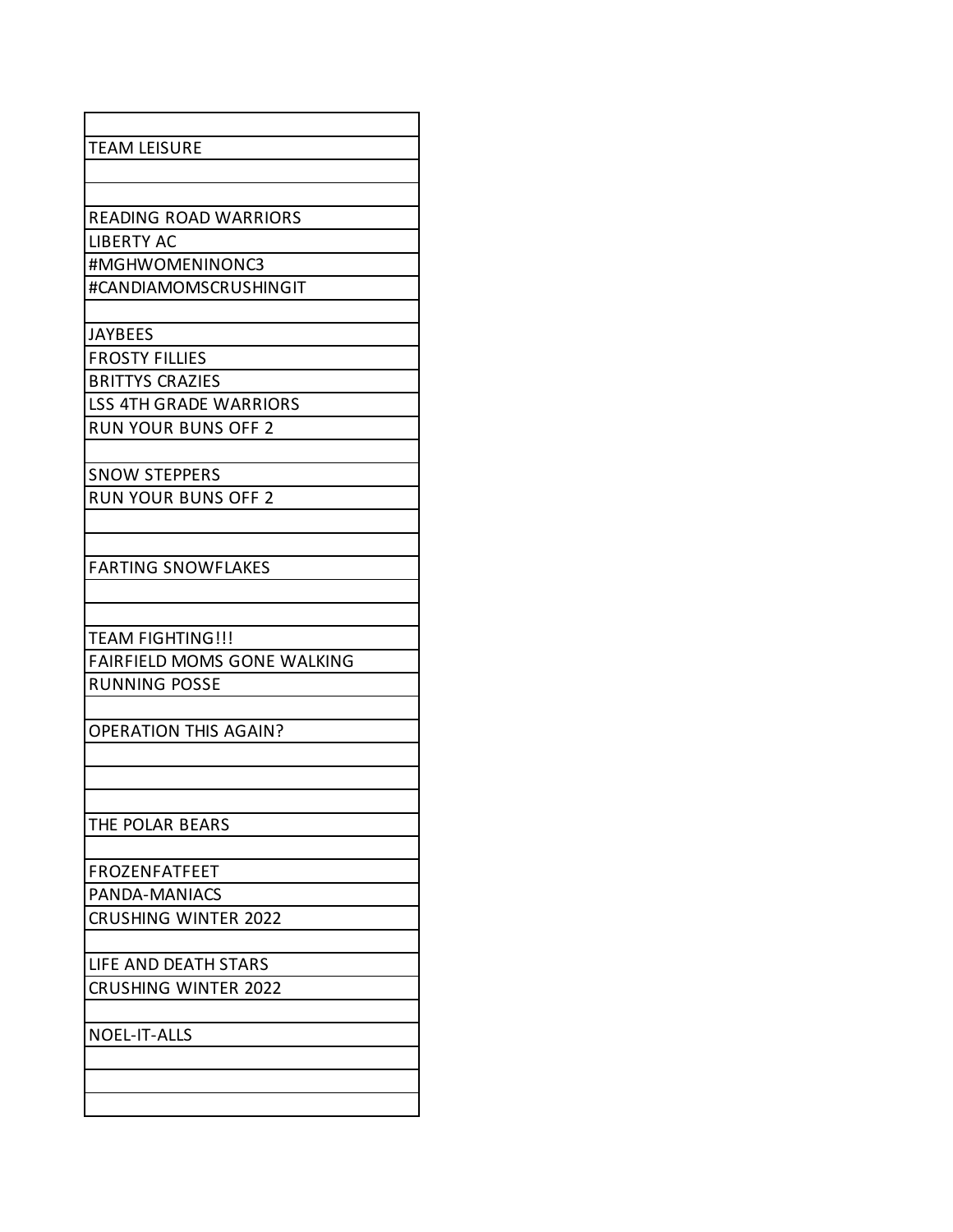| <b>SUNNYSIDE STRONG</b>          |
|----------------------------------|
| <b>SUNNYSIDE STRONG</b>          |
| NEWMARKET STREAKERS              |
| <b>NEWMARKET STREAKERS</b>       |
| NEWMARKET STREAKERS              |
| PSYCHEDELIC PLATYPI              |
| <b>PSYCHEDELIC PLATYPI</b>       |
| PSYCHEDELIC PLATYPI              |
| <b>PSYCHEDELIC PLATYPI</b>       |
| THE FAST AND THE FLURRIEST RELOA |
| #MGHWOMENINONC3                  |
|                                  |
| THE FAST AND THE FLURRIOUS       |
|                                  |
|                                  |
| <b>RUN IG</b>                    |
|                                  |
|                                  |
|                                  |
| <b>169 FROSTY FRIENDS</b>        |
| HER TRIBE ATHLETICS TEAM 2       |
|                                  |
| LIFE AND DEATH STARS             |
|                                  |
|                                  |
|                                  |
| <b>WHOLE LATTE RUNNING</b>       |
| <b>INTREPIDS</b>                 |
|                                  |
| <b>TEAM CONSUELO</b>             |
| EASTCOASTERS                     |
| <b>EASTCOASTERS</b>              |
|                                  |
|                                  |
|                                  |
| <b>BROWNTOWN</b>                 |
| <b>BROWNTOWN</b>                 |
| <b>BROWNTOWN</b>                 |
| #RYH2                            |
| <b>BLUEBIRD STORAGE</b>          |
|                                  |
|                                  |
| #MGHWOMENINONC3                  |
| <b>NOIINTEAM</b>                 |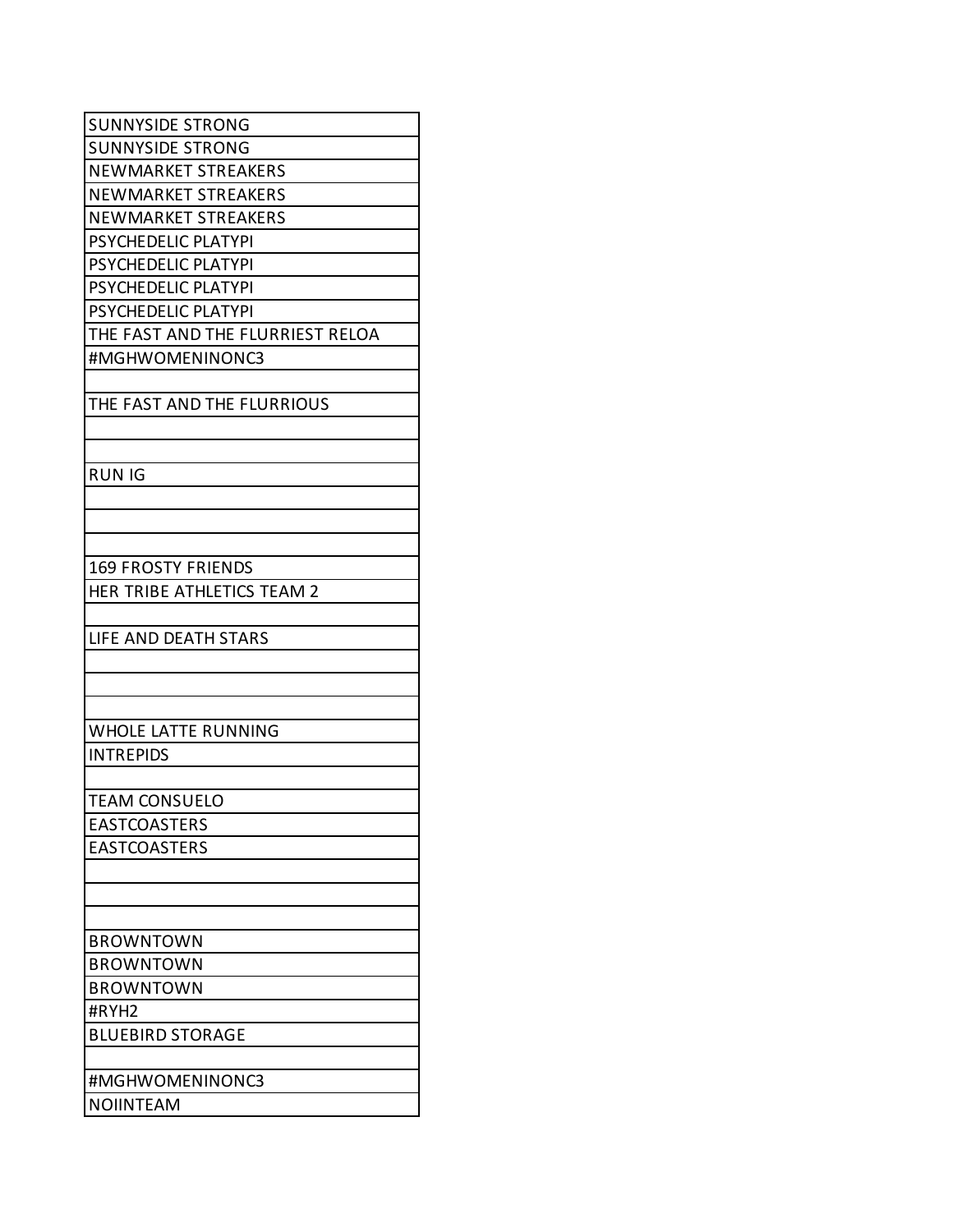| <b>SNOW MUCH FUN</b>           |
|--------------------------------|
| AMOSKEAG CONCORD               |
|                                |
|                                |
|                                |
| <b>COLD MOMS CLUB</b>          |
| <b>WINTER SOLDIERS</b>         |
|                                |
| <b>JOYFUL JOGGERS</b>          |
| <b>REMOTE RUNNERS</b>          |
| <b>WCRC FROZEN CHICKS</b>      |
| <b>TEAM SKOOK</b>              |
| <b>TEAM SKOOK</b>              |
| <b>SPRING FEVER</b>            |
| <b>SPRING FEVER</b>            |
|                                |
| <b>SPRING FEVER</b>            |
|                                |
| #RYH                           |
|                                |
|                                |
| <b>TEAM NONSTOP</b>            |
| <b>BIGFOOT BELIEVES IN YOU</b> |
| <b>BIGFOOT BELIEVES IN YOU</b> |
| <b>LIBERTY AC</b>              |
| <b>TEAM CONSUELO</b>           |
|                                |
|                                |
|                                |
| <b>OPERATION THIS AGAIN?</b>   |
| THE WEATHER OUTSIDE IS         |
| THE WEATHER OUTSIDE IS         |
| <b>FREEZE THE DAY</b>          |
| <b>FREEZE THE DAY</b>          |
| <b>FREEZE THE DAY</b>          |
| <b>FROSTY FEET</b>             |
|                                |
| WALKRUNFREEZEFUN               |
|                                |
| <b>READING ROAD WARRIORS</b>   |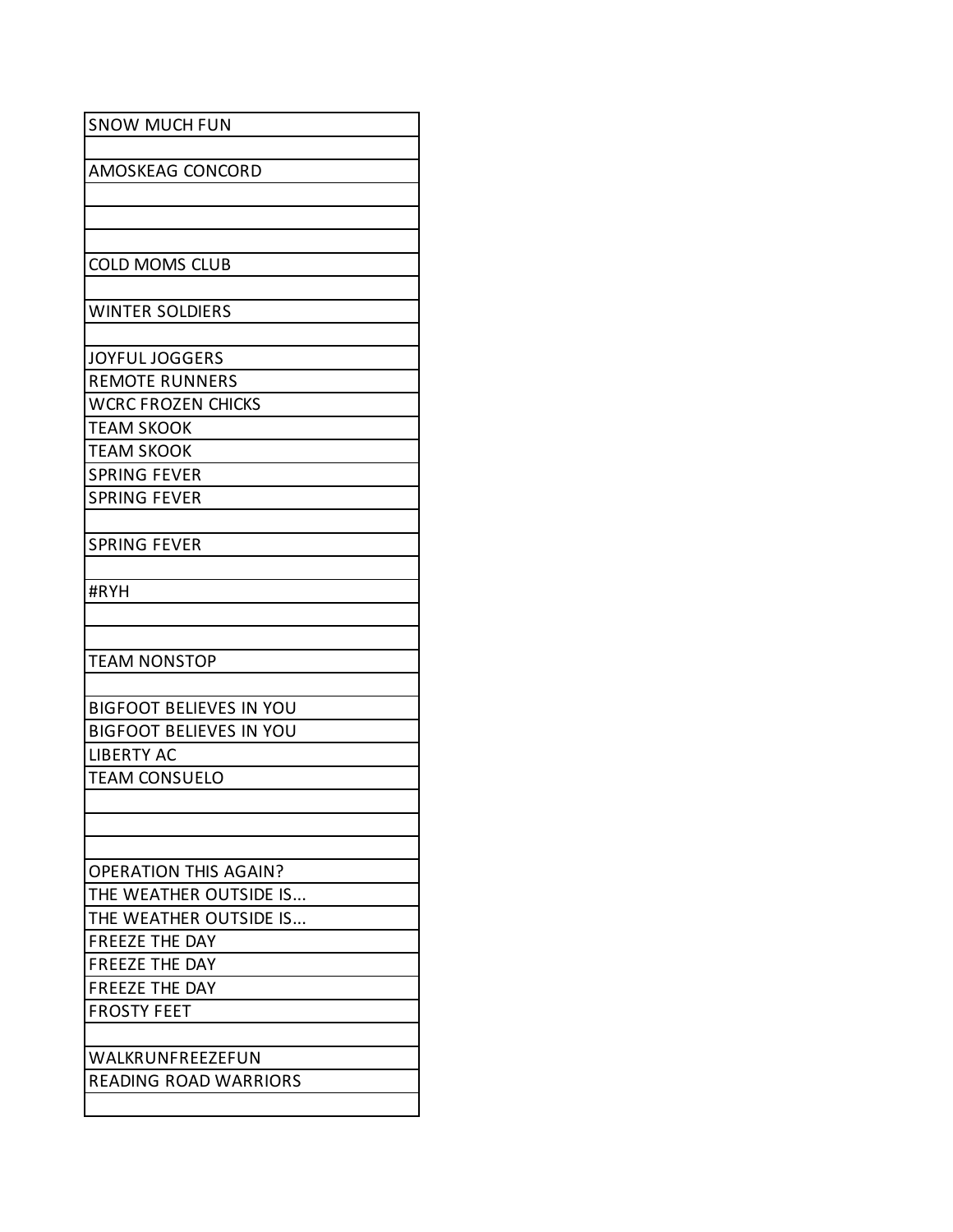| #MGHWOMENINONC                 |
|--------------------------------|
| <b>FIERCE</b>                  |
| ATP BOSTONFIT 2022             |
| <b>SCREWBALLS IN THE SNOW</b>  |
| <b>HILLTROTTERS</b>            |
|                                |
| <b>COOL STEPPERS</b>           |
|                                |
| #OCDX A                        |
|                                |
|                                |
| WALKRUNFREEZEFUN               |
| <b>FROSTBITE FITNESS</b>       |
| <b>CT WAVERUNNERS</b>          |
|                                |
|                                |
|                                |
|                                |
|                                |
|                                |
| <b>PARTY BIRDS</b>             |
| <b>TEAM BUMBLES</b>            |
| <b>WINSOME WINTER WARRIORS</b> |
| <b>FROSTYFOOTERS</b>           |
|                                |
| DOBLE ENGINEERING OIL LAB      |
| <b>SNOW STEPPERS</b>           |
|                                |
| <b>BROWNTOWN</b>               |
| <b>SUNNYSIDE STRONG</b>        |
| <b>RUNNING LATE</b>            |
|                                |
|                                |
| <b>SUNNYSIDE STRONG</b>        |
| <b>TEAM BENI</b>               |
|                                |
| THE TRIBE                      |
| <b>WMS STRONG</b>              |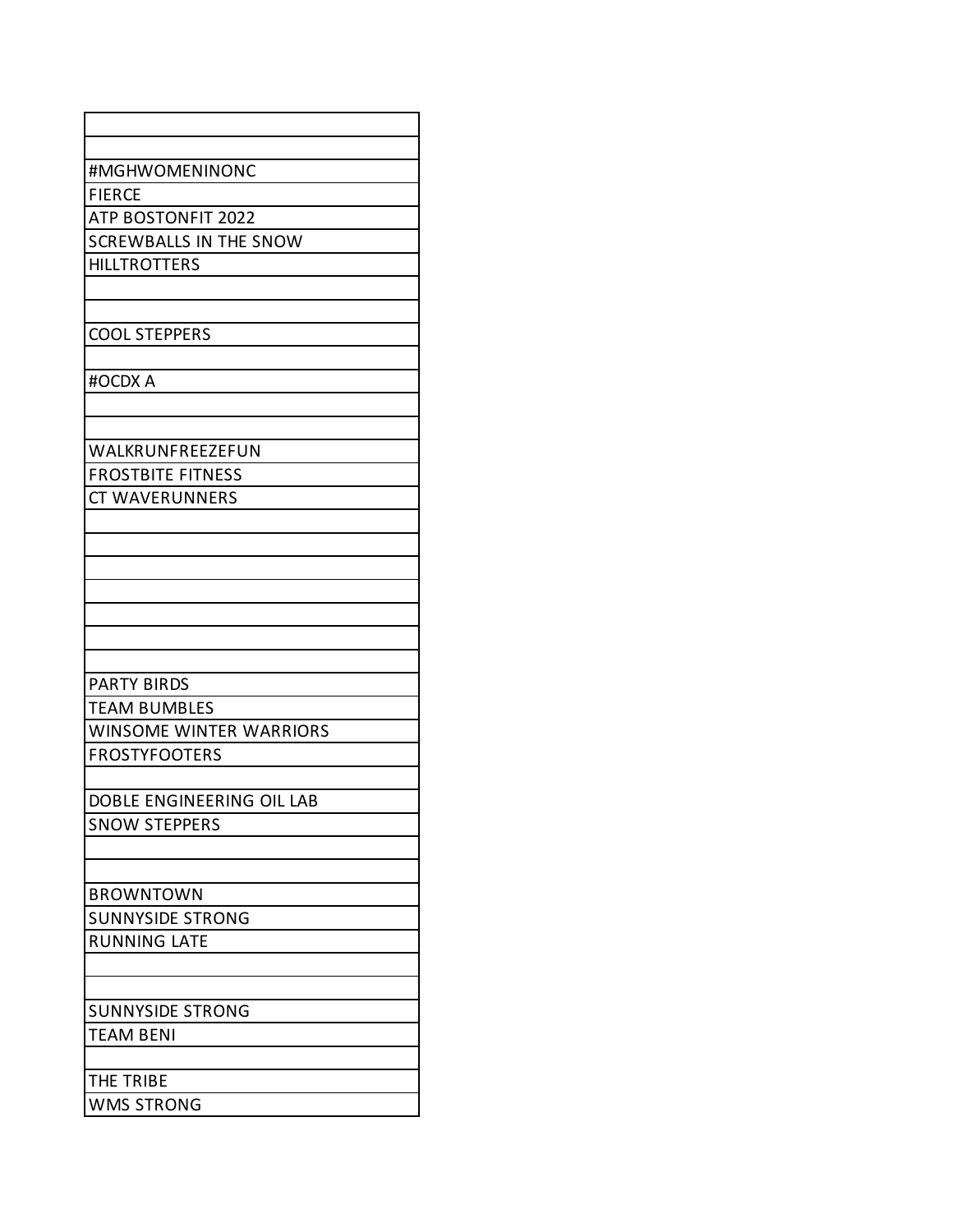| #RUNGRR FIRST RUN THEN COFFEE     |
|-----------------------------------|
| <b>169 FROSTY FRIENDS</b>         |
| <b>GDTC</b>                       |
| COOL RUNNINGS FROM MEM TO MA      |
| <b>WINTHROP WINTER WARRIORS</b>   |
|                                   |
| <b>FIERCE</b>                     |
| <b>ICE QUEENS</b>                 |
| <b>SCREWBALLS IN THE SNOW TOO</b> |
| #WEWEARFOOTCOATS                  |
|                                   |
|                                   |
| <b>LIBERTY AC2</b>                |
|                                   |
| <b>FOOD POCKETS</b>               |
| <b>FOOD POCKETS</b>               |
|                                   |
| <b>DETROIT ROAD WARRIORS</b>      |
| <b>DETROIT ROAD WARRIORS</b>      |
| DETROIT ROAD WARRIORS             |
| <b>DETROIT ROAD WARRIORS</b>      |
| <b>BLUEBIRD STORAGE</b>           |
| <b>SNOW BALLERS</b>               |
| <b>SNOW BALLERS</b>               |
| <b>CRAZY CREW</b>                 |
|                                   |
| <b>RUNUARY</b>                    |
| <b>FASTBUTNOTFURIOUS</b>          |
| <b>FASTBUTNOTFURIOUS</b>          |
|                                   |
|                                   |
|                                   |
|                                   |
| THEBRASSMONKEYS                   |
| THEBRASSMONKEYS                   |
| THEBRASSMONKEYS                   |
|                                   |
| <b>TEAM CHEESE ASS</b>            |
|                                   |
| THE FAST & THE FLURRIEST          |
|                                   |
|                                   |
|                                   |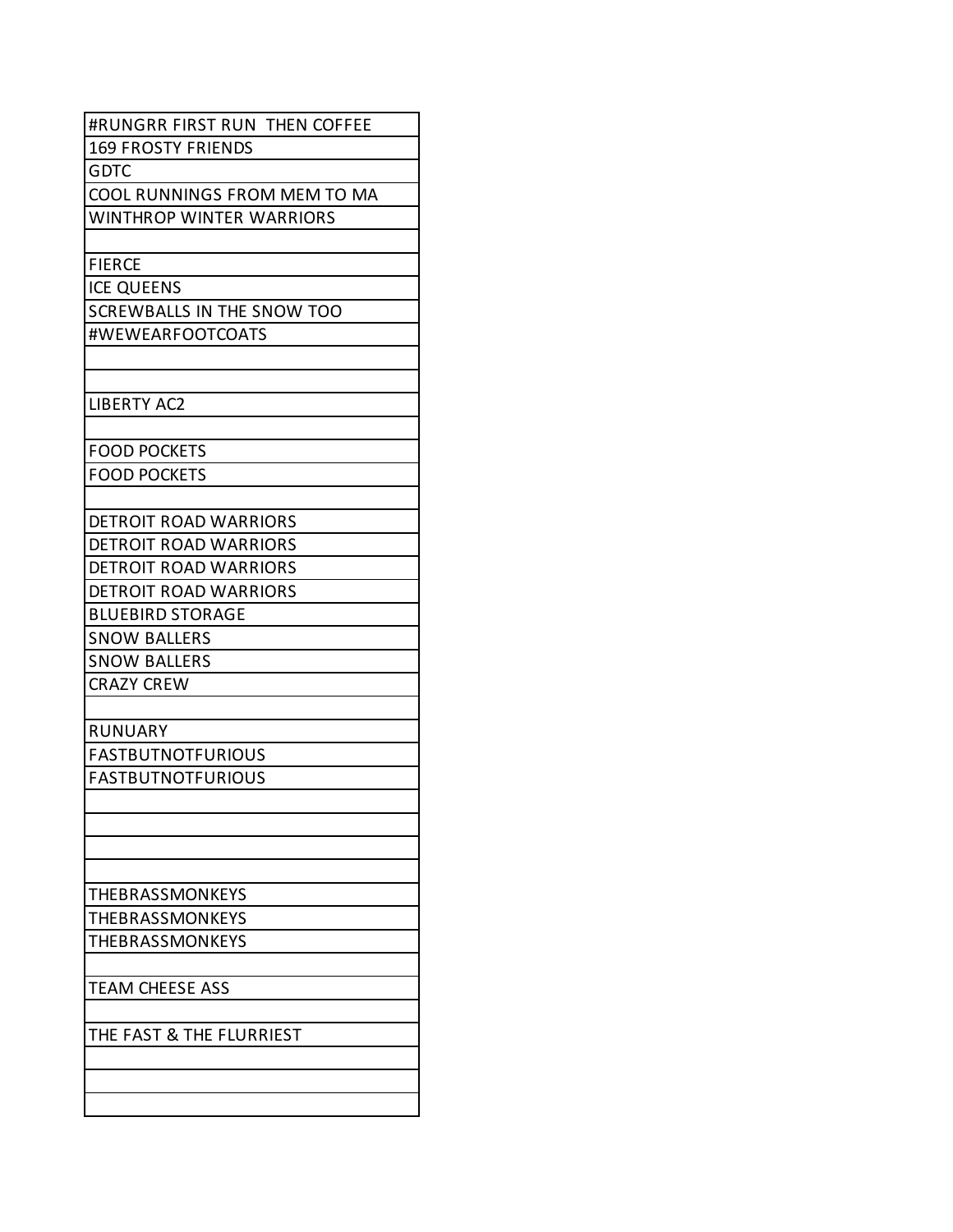| <b>SO LONG 2021</b>              |
|----------------------------------|
|                                  |
| <b>WINSOME WINTER WARRIORS</b>   |
| <b>CT WAVERUNNERS</b>            |
|                                  |
|                                  |
| <b>MA-NY COLD CHICKADEES</b>     |
| <b>RUN 4 BAGELS</b>              |
|                                  |
| WINTER IS COMING (EXCEPT FOR THE |
| WINTER IS COMING (EXCEPT FOR THE |
| WINTER IS COMING (EXCEPT FOR THE |
| WINTER IS COMING (EXCEPT FOR THE |
|                                  |
| <b>JESUS FREAKS IN SNEAKS</b>    |
| <b>JESUS FREAKS IN SNEAKS</b>    |
|                                  |
| <b>LIBERTY AC2</b>               |
| TEAM AMAZING AWESOME EPIC        |
|                                  |
| THE BIKE GUY BOOSTERS            |
| <b>REMOTE RUNNERS</b>            |
|                                  |
| <b>WINTER ESCAPES</b>            |
|                                  |
| RUN4WOMEN                        |
| <b>BUNCH OF CHICKENS!</b>        |
| DO-WELL AND BE-WELL              |
| <b>CLARKS HAVE MORE RUN!</b>     |
| <b>CLARKS HAVE MORE RUN!</b>     |
| BABY IT, AOS COLD OUTSIDE!       |
| BABY IT, ÄÔS COLD OUTSIDE!       |
| <b>CLARKS HAVE MORE RUN!</b>     |
| THE R.A.P.STERS                  |
| <b>EMERSON</b>                   |
| COOL RUNNINGS FROM MEM TO MA     |
| <b>GDTC</b>                      |
| <b>WINTERYMIX</b>                |
|                                  |
| #CANDIAMOMSCRUSHINGIT            |
|                                  |
|                                  |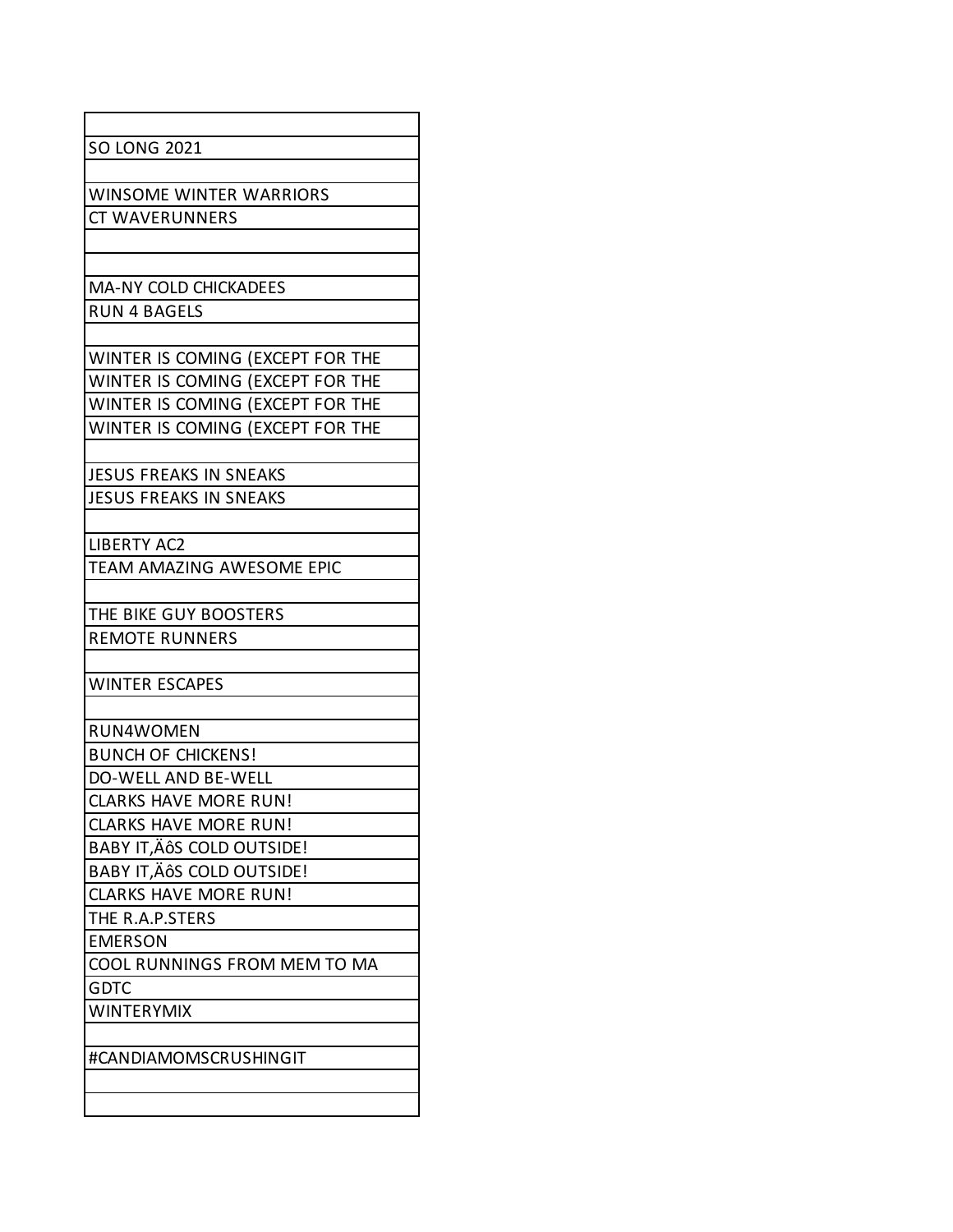| <b>RAIDERS FOREVER</b><br>DTG CRIPPLES<br><b>DTG CRIPPLES</b> |
|---------------------------------------------------------------|
|                                                               |
|                                                               |
|                                                               |
|                                                               |
|                                                               |
| <b>FROSTY FILLIES</b>                                         |
|                                                               |
|                                                               |
|                                                               |
|                                                               |
| <b>RIDGE ROAD YETIS</b>                                       |
| <b>CT WAVERUNNERS</b>                                         |
| <b>CT WAVERUNNERS</b>                                         |
| LIFE AND DEATH STARS                                          |
| <b>TEAM CALM</b>                                              |
|                                                               |
| <b>SNOW MUCH FUN</b>                                          |
|                                                               |
| <b>SEX IS FUNNY PODCAST</b>                                   |
|                                                               |
| <b>RAIDERS FOREVER</b>                                        |
|                                                               |
| #MGHWOMENINONC                                                |
|                                                               |
| <b>TRAIL WRECKS</b>                                           |
|                                                               |
|                                                               |
|                                                               |
| <b>CHILLY CHICKS</b>                                          |
|                                                               |
| NOTSOHOTCHILLYPEPPERS                                         |
| NOTSOHOTCHILLYPEPPERS                                         |
|                                                               |
| KALEIDOSCOPE                                                  |
|                                                               |
|                                                               |
| UHDDERLY RIDICULOUS                                           |
|                                                               |
|                                                               |
| <b>WCRC FROZEN CHICKS</b>                                     |
| <b>WINTER WIMPS 5.0</b>                                       |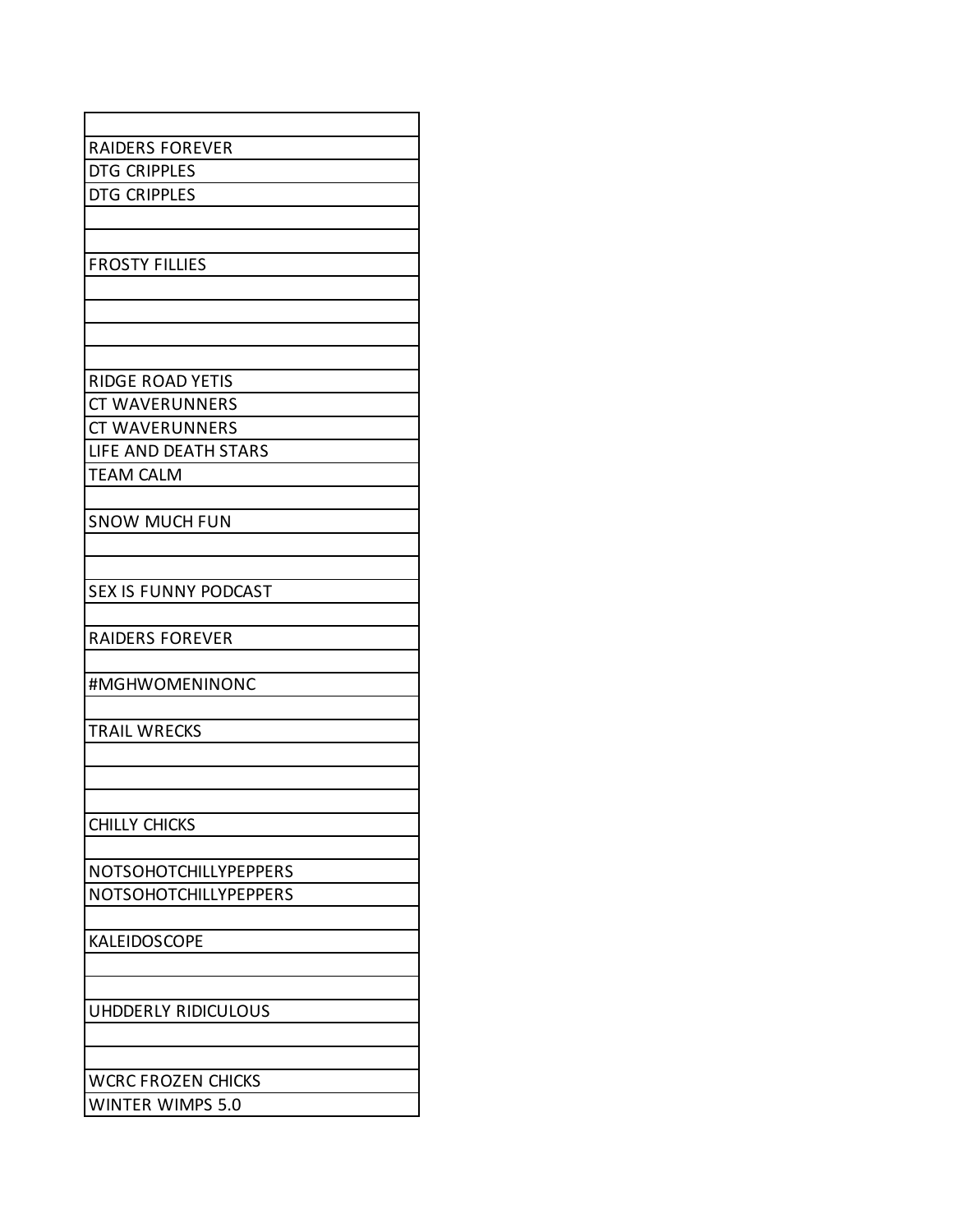| <b>POUR DECISIONS</b>        |
|------------------------------|
| PIMMIT HILLS HUSTLERS        |
| PIMMIT HILLS HUSTLERS        |
| <b>BLUEBIRD STORAGE</b>      |
| <b>REGOLA</b>                |
|                              |
|                              |
| <b>FUELED BY COFFEE</b>      |
|                              |
| <b>MELROSE WARRIORS</b>      |
|                              |
| <b>LEGS MISERABLES</b>       |
| <b>LEGS MISERABLES</b>       |
| <b>SO LONG 2021</b>          |
| <b>SNOW BALLERS</b>          |
|                              |
| <b>JOYFUL JOGGERS</b>        |
| <b>JOYFUL JOGGERS</b>        |
| WE LIKE BIG BOOKS            |
|                              |
|                              |
|                              |
|                              |
| <b>SUNNYSIDE STRONG</b>      |
| <b>HBSO JOGGERNAUTS</b>      |
|                              |
|                              |
| WE LIKE BIG BOOKS            |
| <b>FROSTY FEET</b>           |
|                              |
|                              |
|                              |
|                              |
| <b>READING ROAD WARRIORS</b> |
| OISELLE VOLEE CT             |
|                              |
|                              |
| <b>CLUB DIRTY WATER</b>      |
|                              |
|                              |
|                              |
| #BRR 2022                    |
| #BRR 2022                    |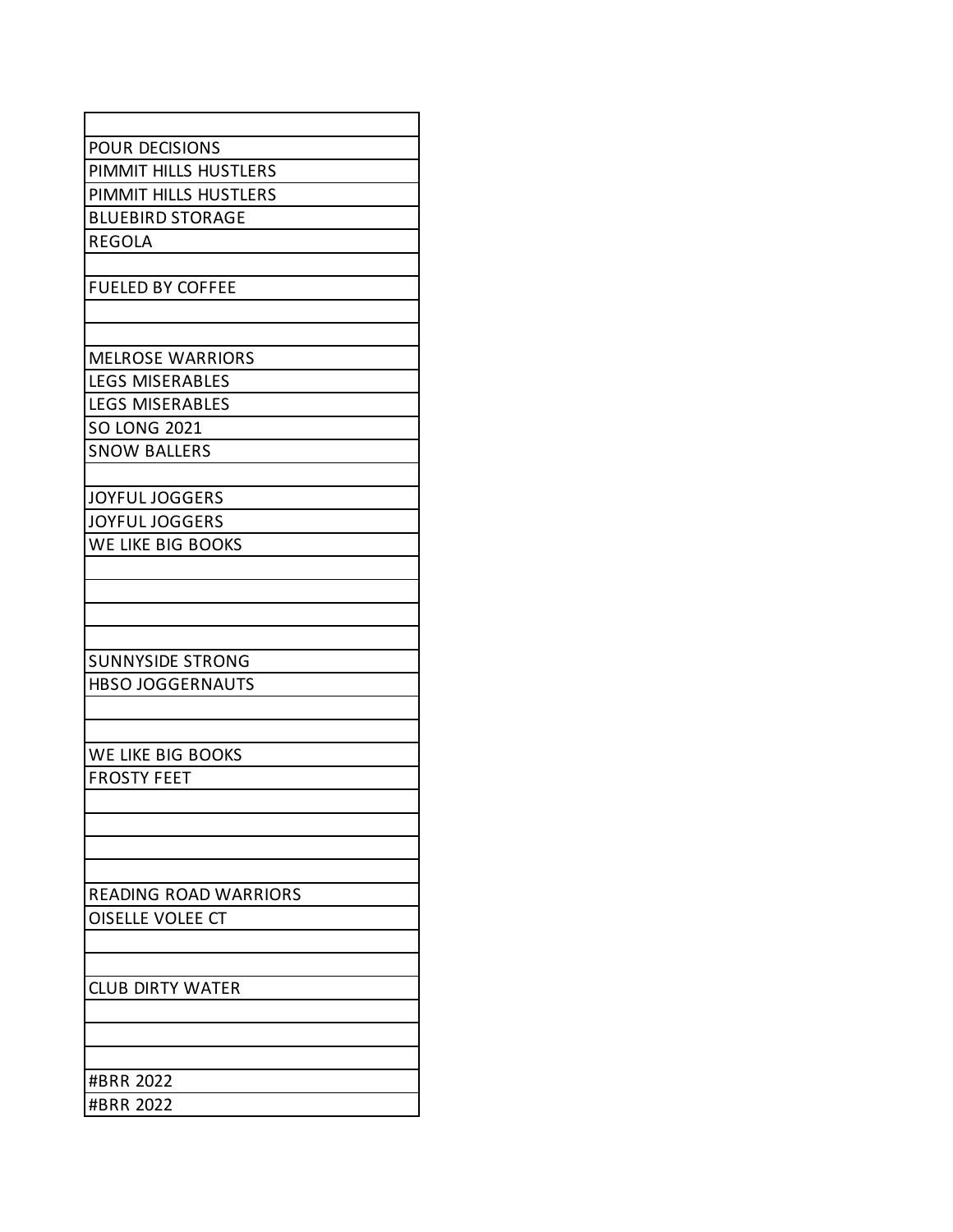| <b>EMPOWERED TOGETHER</b>        |
|----------------------------------|
|                                  |
| THE FAST AND THE FLURRIOUS       |
| <b>SLOTHCICLES</b>               |
|                                  |
|                                  |
|                                  |
| <b>WINTER WIMPS 5.0</b>          |
| <b>GTFOUTSIDE</b>                |
| <b>GTFOUTSIDE</b>                |
|                                  |
| <b>SHIVERING STRUTTERS</b>       |
| <b>CRAZY COLD 169ERS</b>         |
| <b>CRAZY COLD 169ERS</b>         |
| <b>GDTC</b>                      |
| <b>HELMSMAN</b>                  |
| <b>CAVE CRAWLERS</b>             |
| <b>HALEUNLEASHEDB</b>            |
| <b>EAST BOSTON RUN CLUB</b>      |
|                                  |
| #AREWETHEREYETI                  |
|                                  |
|                                  |
|                                  |
|                                  |
|                                  |
| <b>SUNNYSIDE STRONG</b>          |
| <b>BAYSTATE BABES</b>            |
|                                  |
|                                  |
| <b>STAY HYDRATED YA BASTARDS</b> |
| <b>MOTHERRUNNERS</b>             |
| <b>TEAM CALM</b>                 |
| <b>FRANKLIN WARRIORS 2022</b>    |
| <b>POUR DECISIONS</b>            |
| WELIVETHESTRENUOUSLIFE           |
|                                  |
| <b>STORM TROOPERS 22</b>         |
| <b>STORM TROOPERS 22</b>         |
| <b>STORM TROOPERS 22</b>         |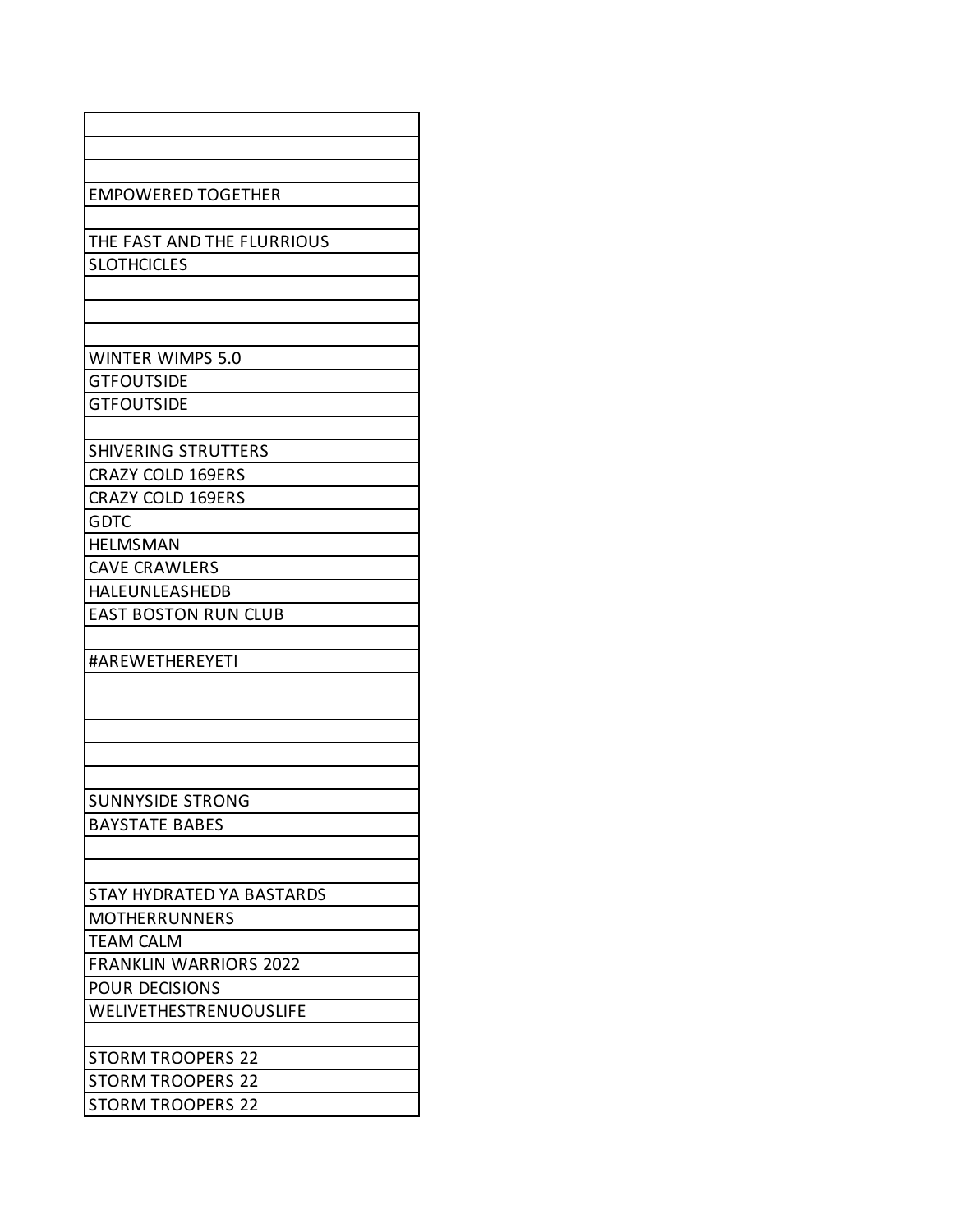| 169 PRIDE RUNNERS - TEAM 2 |
|----------------------------|
|                            |
|                            |
|                            |
|                            |
|                            |
|                            |
|                            |
| <b>SNOW AND STEADY</b>     |
| <b>BLACK ROCK RULES</b>    |
| <b>OPTIMISTIC OTTERS</b>   |
| <b>OPTIMISTIC OTTERS</b>   |
| <b>OPTIMISTIC OTTERS</b>   |
| <b>RUNUARY</b>             |
| <b>YETI CRABS</b>          |
| <b>STORM TROOPERS 22</b>   |
|                            |
|                            |
| <b>SRH ADMISSIONS</b>      |
| <b>MOTHERRUNNERS</b>       |
| #TEAMTRIAL                 |
|                            |
|                            |
|                            |
| <b>SNOW AND STEADY2</b>    |
|                            |
| #CANDIAMOMSCRUSHINGIT      |
|                            |
| <b>SHIVERING STRUTTERS</b> |
| <b>SHIVERING STRUTTERS</b> |
| 169 PRIDE RUNNERS - TEAM 2 |
| UHDDERLY RIDICULOUS        |
|                            |
|                            |
|                            |
| #RYH                       |
| MCKENNAS ON THE MOVE       |
| <b>ATP BOSTONFIT 2022</b>  |
|                            |
|                            |
| MOC ALWAYS OUTSIDE         |
| THE SLIPPERY SLIDERS       |
|                            |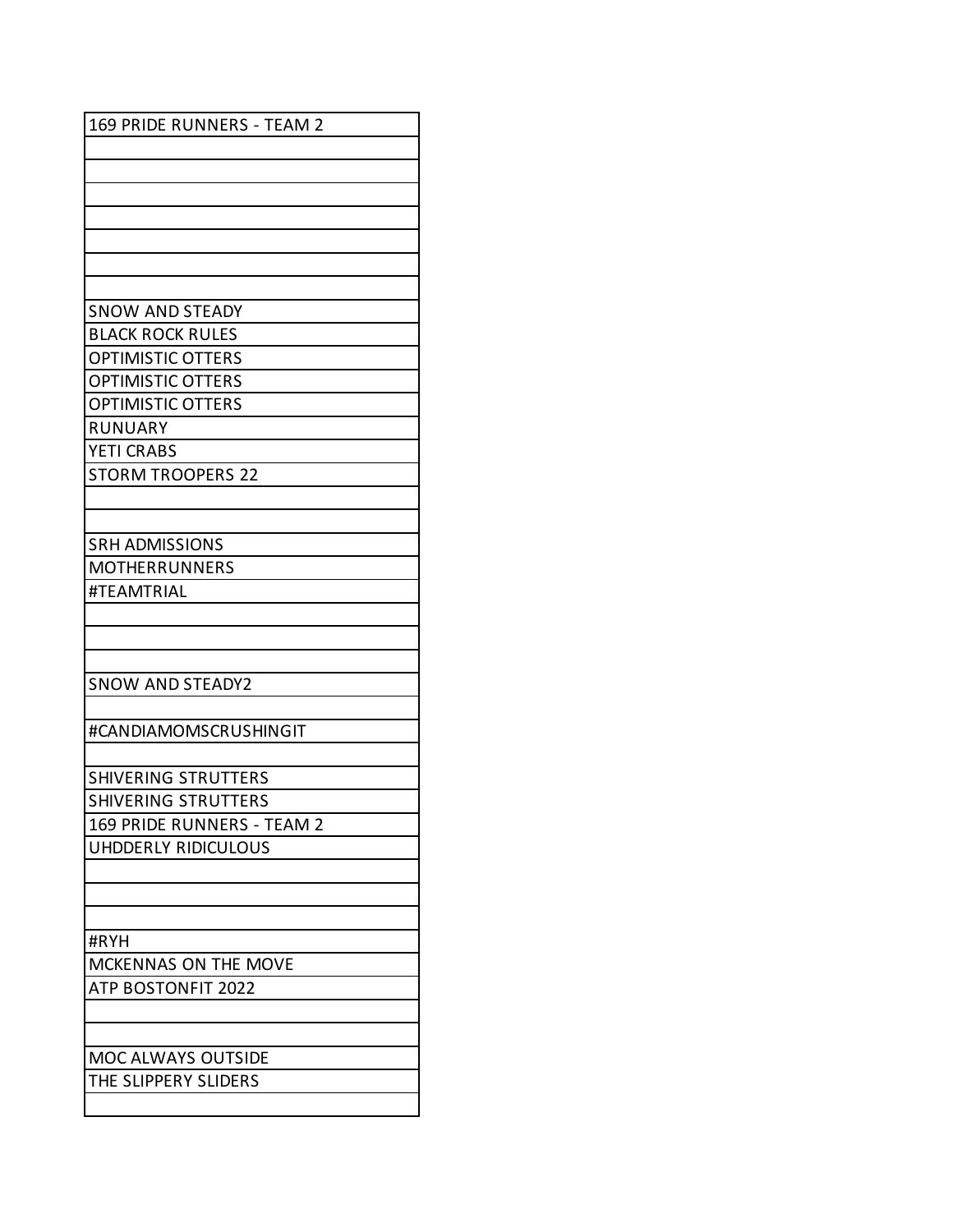| EVERYDAY I,ÄôM SHUFFLIN          |
|----------------------------------|
| EVERYDAY I, ÄÔM SHUFFLIN         |
| EVERYDAY I,ÄÔM SHUFFLIN          |
|                                  |
|                                  |
| <b>FROSTY BUNS</b>               |
| <b>FROSTY BUNS</b>               |
| <b>FROSTY BUNS</b>               |
| <b>FROSTY BUNS</b>               |
| <b>FROSTY BUNS</b>               |
| <b>ROYSWOODS</b>                 |
| <b>ROYSWOODS</b>                 |
| <b>ROYSWOODS</b>                 |
|                                  |
| <b>FOOD POCKETS</b>              |
|                                  |
|                                  |
|                                  |
| <b>FROSTY FEET</b>               |
| <b>CRR TEAM TOO</b>              |
|                                  |
| HER TRIBE ATHLETICS TEAM 1       |
| <b>SCRAMBLED LEGS</b>            |
| <b>KALEIDOSCOPE</b>              |
| <b>SNOW BUDDIES</b>              |
| <b>SNOW BUDDIES</b>              |
| <b>WELLNESS WARRIORS</b>         |
|                                  |
|                                  |
| THE SNOWSHOES                    |
| <b>WCRC FROZEN CHICKS</b>        |
|                                  |
|                                  |
| <b>CRUSHING WINTER 2022</b>      |
| <b>CRUSHING WINTER 2022</b>      |
| 169 PRIDE RUNNERS - TEAM 2       |
| UHDDERLY RIDICULOUS              |
|                                  |
| <b>CAPE COD 5K WARRIORS</b>      |
| <b>CAPE COD 5K WARRIORS</b>      |
| THE FAST & THE FLURRIEST         |
| #RUNGRR RUNNING IS BETTER TOGETH |
| <b>CHILLY BEANS</b>              |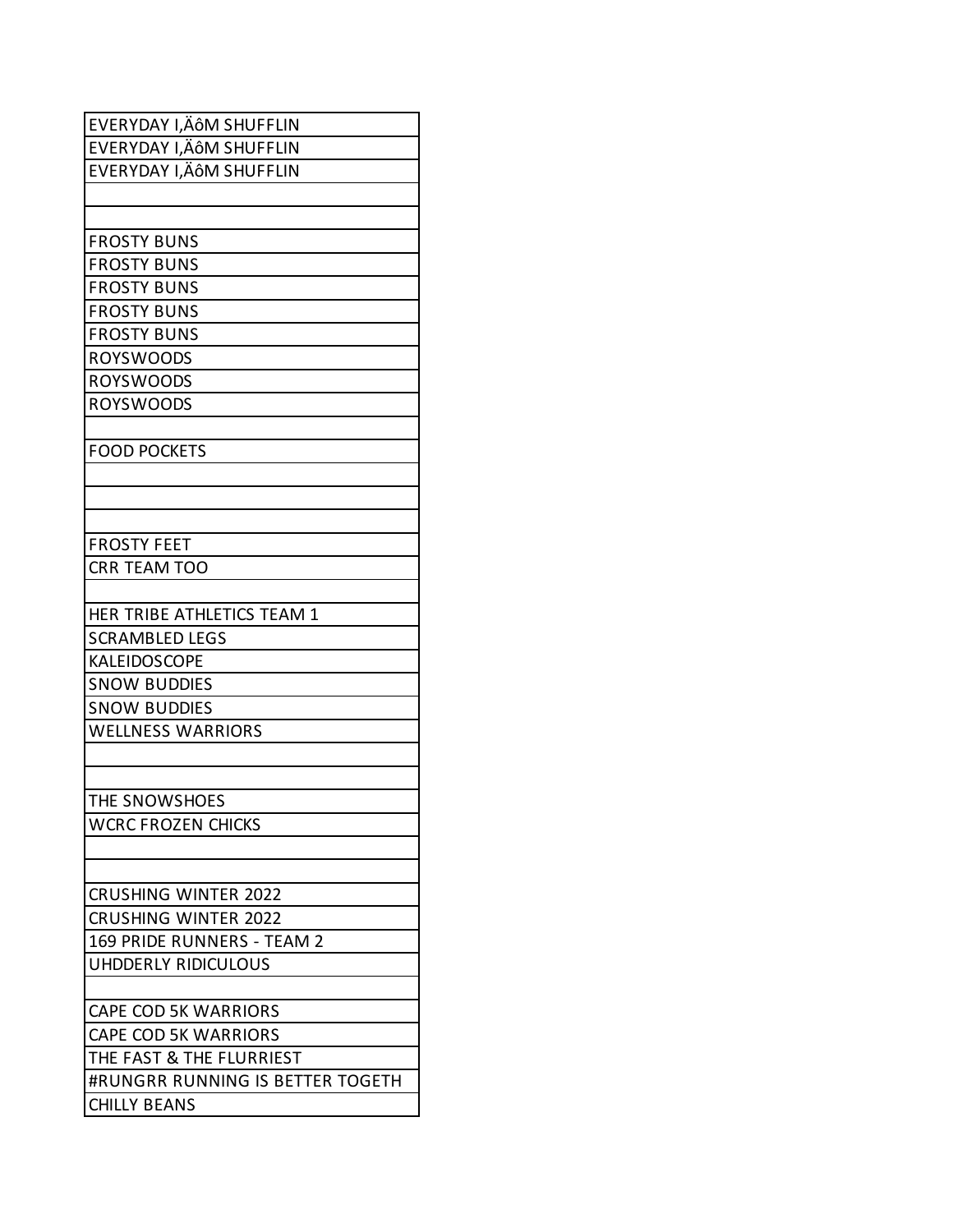| <b>SNOW WOMEN STRIDERS</b>   |
|------------------------------|
| <b>BEARICORNS</b>            |
|                              |
|                              |
| DEWITT, ÄÔS DON, ÄÔT MELT    |
|                              |
|                              |
| BETTER THAN DRY JANUARY      |
| BETTER THAN DRY JANUARY      |
| BETTER THAN DRY JANUARY      |
|                              |
| UHDDERLY RIDICULOUS          |
| <b>UHDDERLY RIDICULOUS</b>   |
| <b>MA-NY COLD CHICKADEES</b> |
| <b>MA-NY COLD CHICKADEES</b> |
| #BRR 2022                    |
| <b>FROSTBITE FITNESS</b>     |
| <b>FEROCIOUS FELINES</b>     |
|                              |
|                              |
|                              |
|                              |
| LYMI ONE DAY AT A TIME       |
|                              |
|                              |
|                              |
|                              |
| <b>RIDGE ROAD YETIS</b>      |
| JOHNNY AND THE WALKERS       |
| COOL RUNNINGS FROM MEM TO MA |
| <b>TWO CUTE WEIRDOS</b>      |
| THE FAST AND THE FLURRIOUS   |
| <b>BROOKLINE VILLAGERS</b>   |
| <b>VEGAN VIXENS</b>          |
|                              |
| <b>SNOWCHASERS</b>           |
|                              |
| RIDGE ROAD YETIS             |
|                              |
|                              |
|                              |
|                              |
| NEWMARKET STREAKERS          |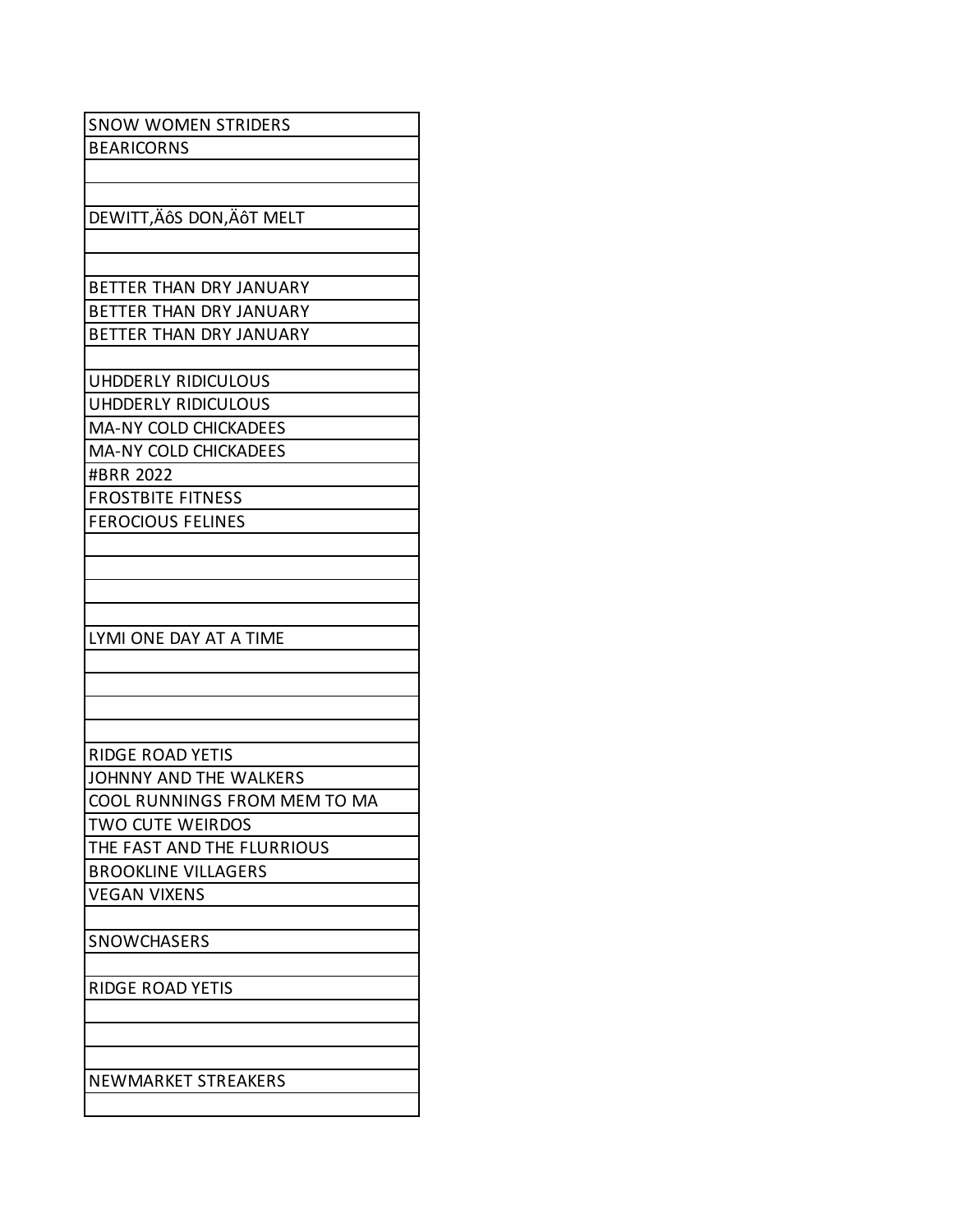| #OCDX A<br>#FITTESTDONAHUE       |
|----------------------------------|
|                                  |
|                                  |
| #FITTESTDONAHUE                  |
|                                  |
|                                  |
| <b>INTREPIDS</b>                 |
|                                  |
|                                  |
|                                  |
| <b>4TH FLOOR BAKER</b>           |
| <b>TEAM BENI</b>                 |
| TEAM BENI                        |
|                                  |
| <b>SCREWBALLS IN THE SNOW</b>    |
| KALEIDOSCOPE                     |
|                                  |
| <b>TRAIL WRECKS</b>              |
| #RYH                             |
| <b>DO-WELL AND BE-WELL</b>       |
|                                  |
|                                  |
| #RUNGRR RUNNING IS BETTER TOGETH |
|                                  |
| <b>CAPE COD 5K WARRIORS</b>      |
| YETS DO THIS 2                   |
| <b>HAMPTONPARASAIL</b>           |
| REDLINECREW2022                  |
|                                  |
|                                  |
| <b>SLOTHCICLES</b>               |
| <b>VEGAN VIXENS</b>              |
|                                  |
|                                  |
| DK FAM                           |
| DK FAM                           |
| DK FAM                           |
|                                  |
| <b>JDOG</b>                      |
| WALKING OUR BUTTS OFF            |
|                                  |
| <b>RUN YOUR BUNS OFF 2</b>       |
|                                  |
| THE FAST AND THE FLURRIEST RELOA |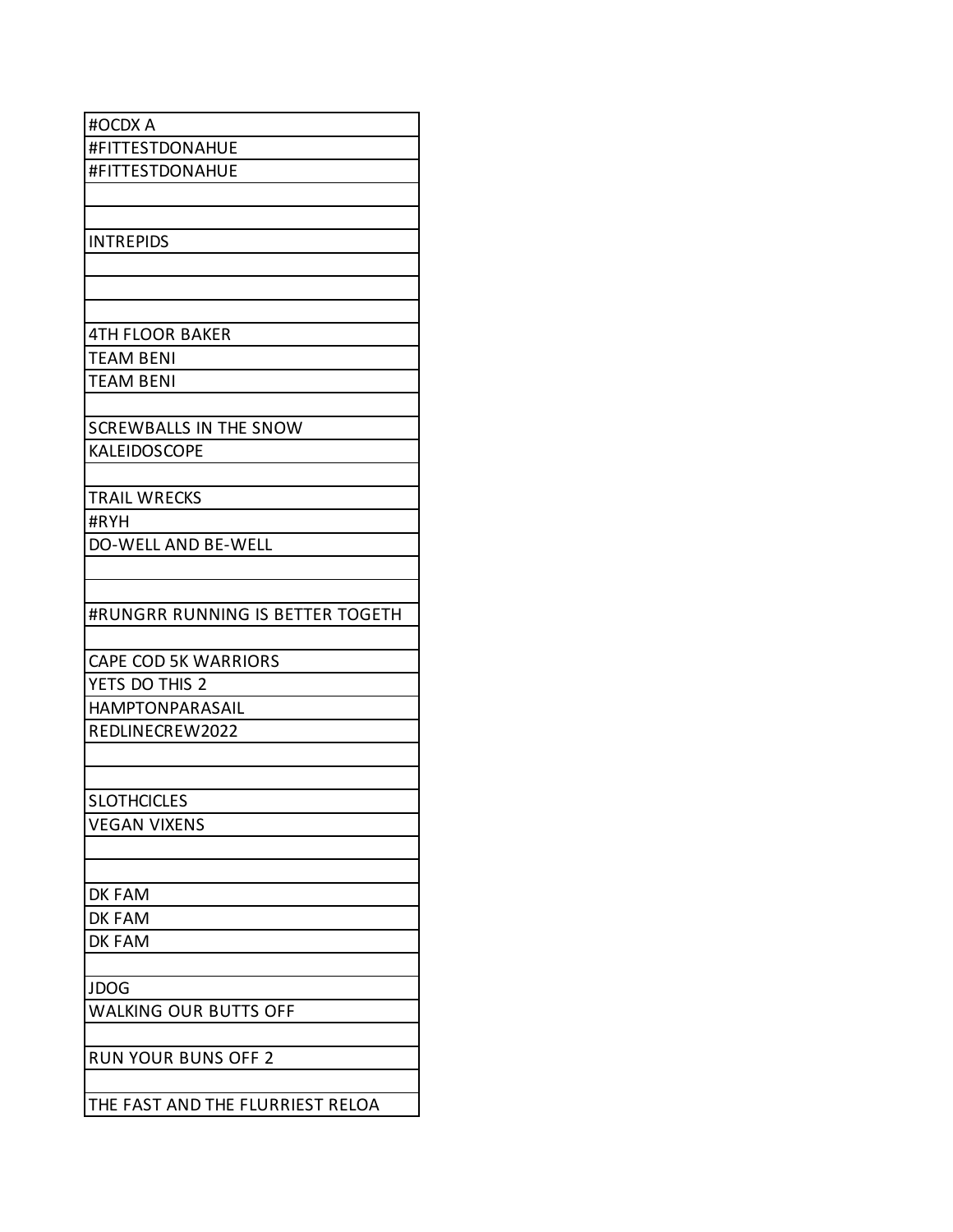| <b>BLUEBIRD STORAGE</b>                 |
|-----------------------------------------|
| <b>WINTER WIMPS 5.0</b>                 |
| <b>WINTER WIMPS 5.0</b>                 |
| <b>WHOLE LATTE RUNNING</b>              |
|                                         |
|                                         |
|                                         |
|                                         |
| YETI SET GO!                            |
| YETI SET GO!                            |
| 169 PRIDE RUNNERS - TEAM 3              |
|                                         |
| THE FAST AND THE FLURRIEST RELOA        |
|                                         |
|                                         |
| THE SNOWSHOES                           |
|                                         |
|                                         |
|                                         |
|                                         |
|                                         |
|                                         |
| <b>TEAM COLEY!</b>                      |
| <b>TEAM COLEY!</b>                      |
| THE SNOWSHOES                           |
|                                         |
| THE FAST AND THE FLURRIEST RELOA        |
|                                         |
|                                         |
|                                         |
| <b>WORST BIRTHDAY GIFT EVER - AGAIN</b> |
|                                         |
|                                         |
|                                         |
|                                         |
|                                         |
|                                         |
|                                         |
|                                         |
| WORST BIRTHDAY GIFT EVER - AGAIN        |
| <b>BAYSTATE BABES</b>                   |
| THE BIKE GUY BOOSTERS                   |
| THE BIKE GUY BOOSTERS                   |
|                                         |
| REDLINECREW2022                         |
| <b>GOAL GETTERS</b>                     |
|                                         |
| <b>GOAL GETTERS</b>                     |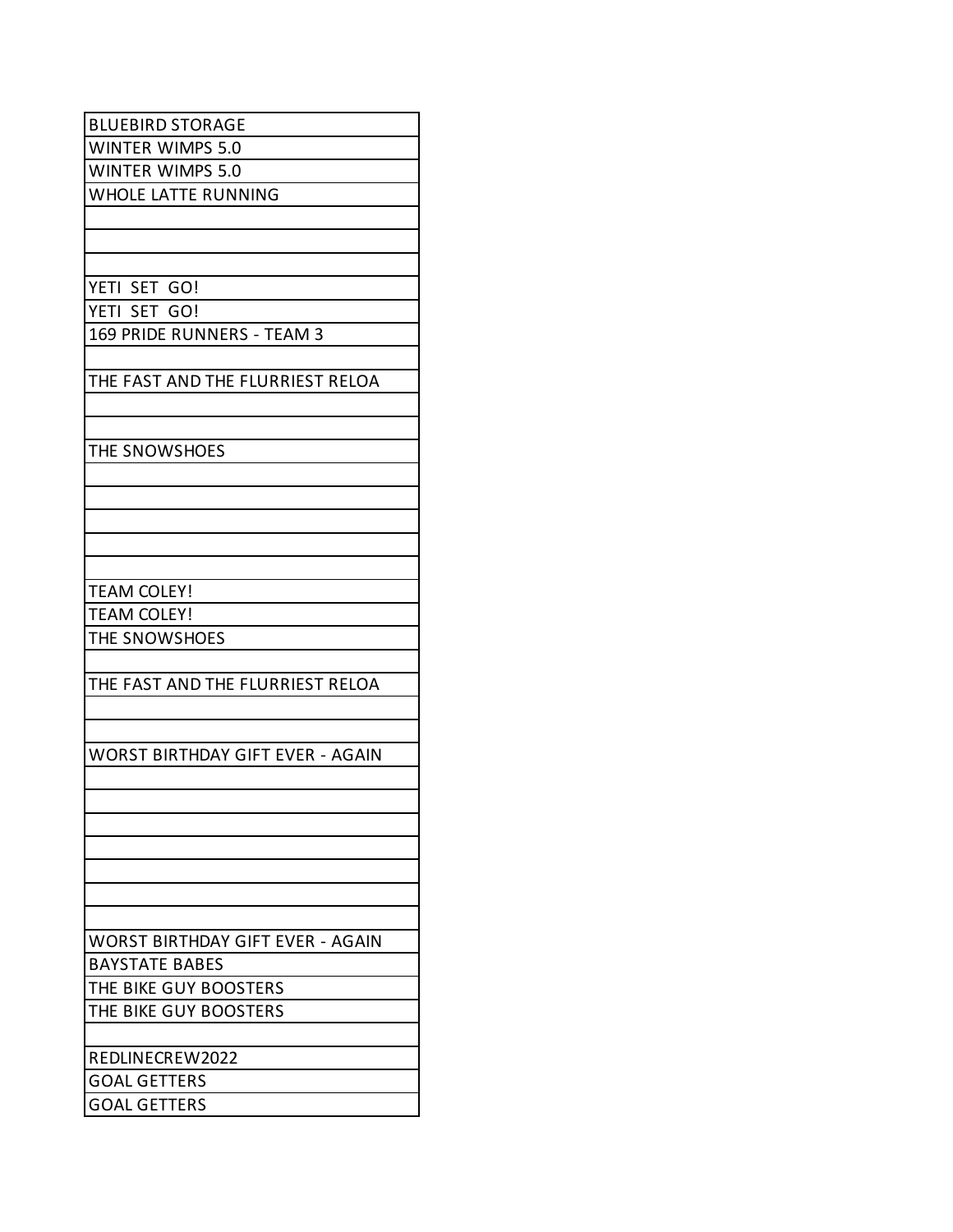| <b>MILES SAVEUS</b>                    |
|----------------------------------------|
| #TEAMTRIAL                             |
| WELIVETHESTRENUOUSLIFETOO              |
|                                        |
| <b>NOEL-IT-ALLS</b>                    |
|                                        |
| <b>BOSTONFIT</b>                       |
|                                        |
| THE FAST AND THE FLURRIEST RELOA       |
|                                        |
|                                        |
|                                        |
|                                        |
|                                        |
| <b>RUN 4 BAGELS</b>                    |
| <b>KRALFISH</b>                        |
|                                        |
| <b>SLOTHCICLES</b>                     |
|                                        |
| <b>LSS 4TH GRADE WARRIORS</b>          |
| <b>FREEZE THE DAY</b>                  |
| <b>FREEZE THE DAY</b>                  |
| <b>FREEZE THE DAY</b>                  |
| <b>FREEZE THE DAY</b>                  |
| <b>GRR- RUN THEN HOT BEVERAGES</b>     |
| <b>BEDFRIES</b>                        |
| #BARNSTABLETEACHERS2022                |
| <b>MA-NY COLD CHICKADEES</b>           |
| <b>MA-NY COLD CHICKADEES</b>           |
| <b>MA-NY COLD CHICKADEES</b>           |
| <b>COLD MOMS CLUB</b>                  |
|                                        |
| <b>FROZENFATFEET</b>                   |
| <b>FROZENFATFEET</b>                   |
| <b>FROZENFATFEET</b>                   |
|                                        |
| <b>REMOTE RUNNERS</b>                  |
| <b>REMOTE RUNNERS</b>                  |
| <b>CODE BLUE</b>                       |
| <b>I DONT KNOW ABOUT YOU BUT IM FE</b> |
| <b>CRR LADIES</b>                      |
|                                        |
|                                        |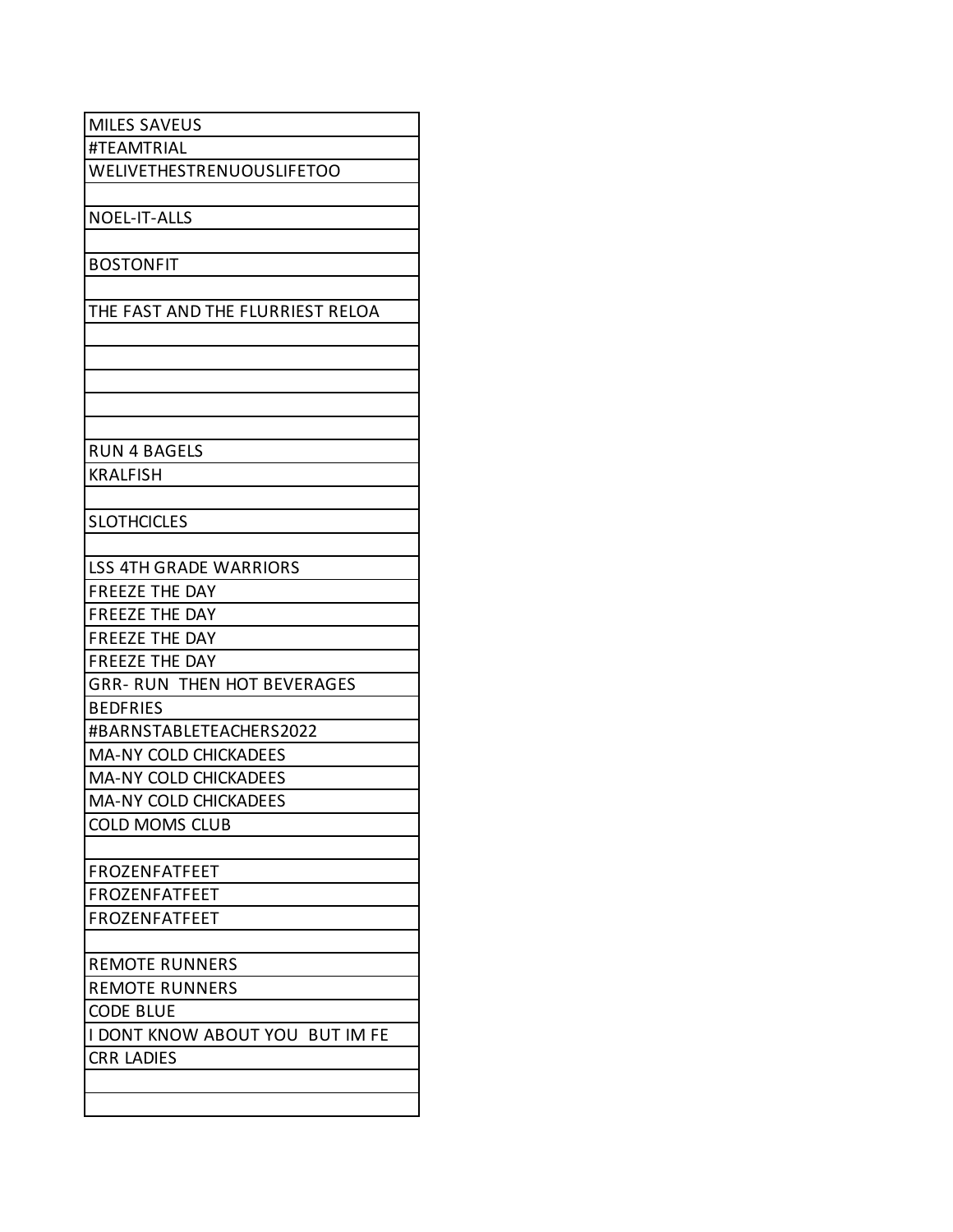| <b>VINEGRASS</b>                |
|---------------------------------|
| THE SNOWSHOES                   |
| <b>FASTBUTNOTFURIOUS</b>        |
| <b>GDTC</b>                     |
| #TEAMTRIAL                      |
|                                 |
| <b>GOAL GETTERS</b>             |
|                                 |
| I DONT KNOW ABOUT YOU BUT IM FE |
| #BARNSTABLETEACHERS2022         |
|                                 |
|                                 |
|                                 |
| #MGHWOMENINONC2                 |
|                                 |
|                                 |
|                                 |
| <b>FEROCIOUS FELINES</b>        |
| MOC ALWAYS OUTSIDE              |
| I, ÄÔM TO TIRED FOR THIS SH**!  |
| <b>RIDGE ROAD YETIS</b>         |
| <b>RIDGE ROAD YETIS</b>         |
| <b>ANNINOS AM WARRIORS</b>      |
| <b>CCAC WINTER WARRIORS</b>     |
| <b>CT WAVERUNNERS</b>           |
| <b>COLD WEATHER FRIENDS</b>     |
| <b>BOSTONFIT</b>                |
| <b>FROSTY FEET</b>              |
|                                 |
|                                 |
|                                 |
|                                 |
|                                 |
| <b>KRALFISH</b>                 |
|                                 |
| YETS DO THIS 1                  |
|                                 |
|                                 |
|                                 |
|                                 |
|                                 |
|                                 |
|                                 |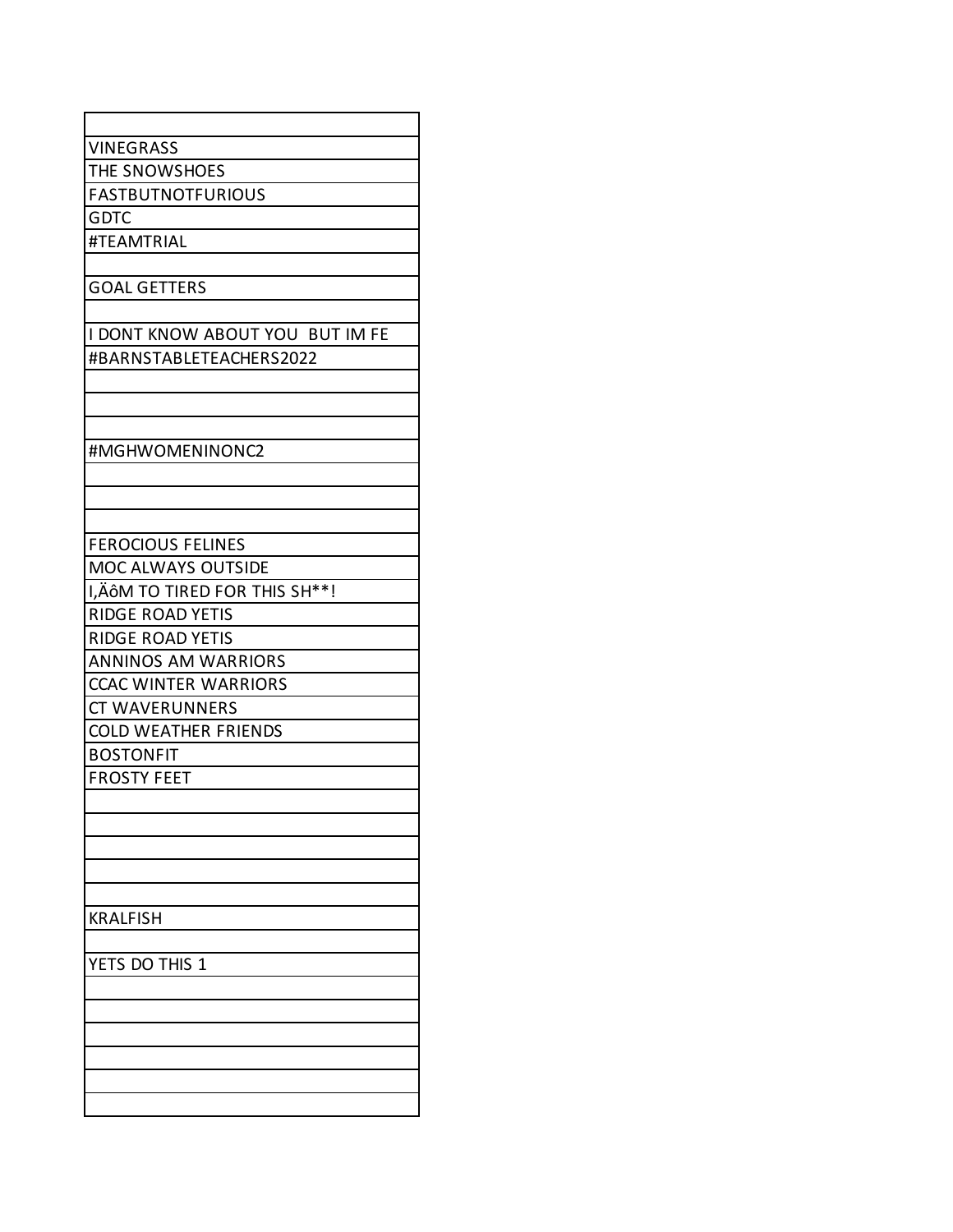| <b>TEAM LEISURE</b>              |
|----------------------------------|
| <b>SNOW MUCH FUN</b>             |
| <b>SNOW MUCH FUN</b>             |
| <b>SNOW MUCH FUN</b>             |
|                                  |
|                                  |
| <b>PAULS TEAM</b>                |
| <b>WCRC FROZEN CHICKS</b>        |
|                                  |
|                                  |
|                                  |
| WE DONT DO THAT HERE             |
| <b>TEAM BUMBLES</b>              |
|                                  |
| STILL 29ERS!                     |
|                                  |
|                                  |
| <b>BOSTONFIT</b>                 |
|                                  |
| COOL RUNNINGS FROM MEM TO MA     |
|                                  |
|                                  |
|                                  |
|                                  |
|                                  |
|                                  |
| WORST BIRTHDAY GIFT EVER - AGAIN |
|                                  |
|                                  |
| THE BIKE GUY BOOSTERS            |
| 169 PRIDE RUNNERS - TEAM 2       |
| #WEWEARFOOTCOATS                 |
| YARMOUTH!                        |
|                                  |
| <b>CHILLY BEANS</b>              |
| <b>SUNSHINE AND SNOW</b>         |
| <b>WMS STRONG</b>                |
|                                  |
|                                  |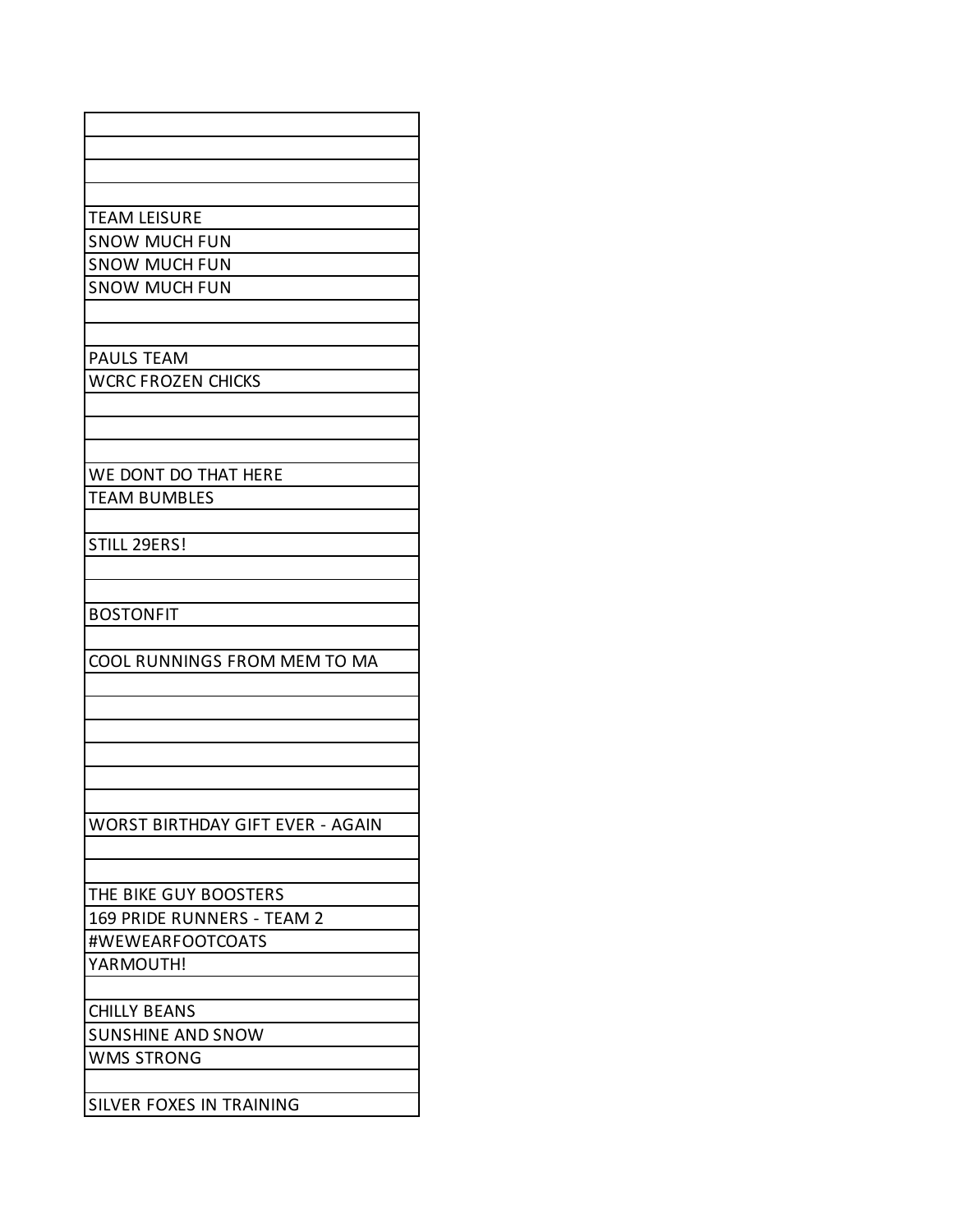| AMOSKEAG CONCORD             |
|------------------------------|
| WE START SLOW THEN TAPER OFF |
|                              |
|                              |
| REDLINECREW2022              |
| <b>TEAM GLACIAL PACE</b>     |
| <b>TEAM GLACIAL PACE</b>     |
|                              |
| <b>TEAM CHEESE ASS</b>       |
|                              |
|                              |
| <b>VEGAN VIXENS</b>          |
|                              |
| #BARNSTABLETEACHERS2022      |
| <b>SEX IS FUNNY PODCAST</b>  |
| <b>SEX IS FUNNY PODCAST</b>  |
| LIFE AND DEATH STARS         |
| LIFE AND DEATH STARS         |
| SNOWCHASERS                  |
| THE RA PORTSMOUTH EXPERIENCE |
| <b>CRUSHING WINTER 2022</b>  |
|                              |
|                              |
|                              |
|                              |
| <b>SNOW MUCH FUN</b>         |
| <b>SNOW MUCH FUN</b>         |
|                              |
| <b>RUN 4 BAGELS</b>          |
| <b>RUN 4 BAGELS</b>          |
| <b>SNOWCHASERS</b>           |
| YETI SET GO!                 |
| <b>CRUSHING WINTER 2022</b>  |
| <b>PEAKSEEKERS</b>           |
| <b>FROSTBITE FITNESS</b>     |
|                              |
|                              |
| <b>CRUSHING WINTER 2022</b>  |
| <b>MOTHERRUNNERS</b>         |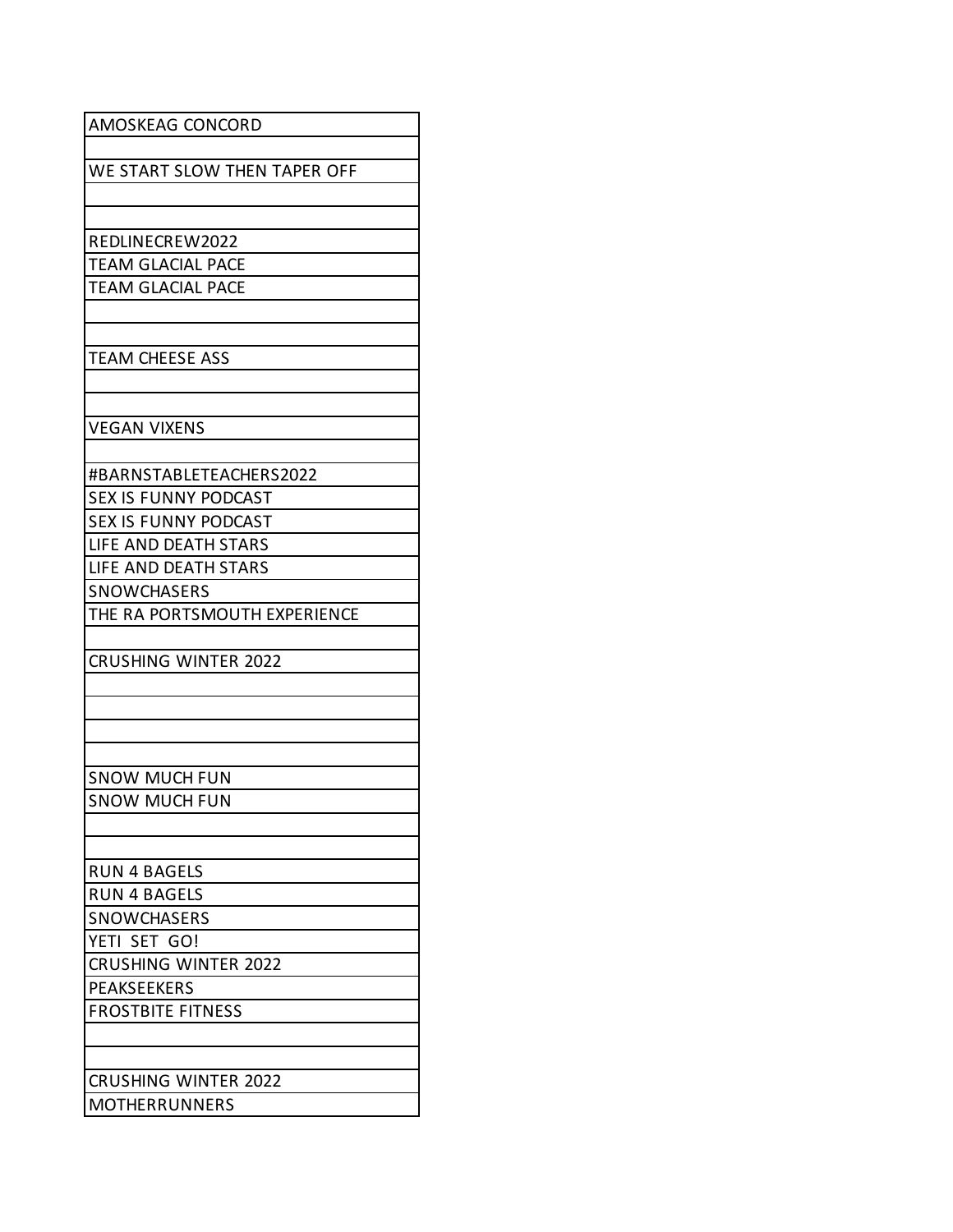| <b>NEW YEARS RESOLUTION</b>   |
|-------------------------------|
|                               |
| YETISAREGRREAT                |
|                               |
| <b>VEGAN VIXENS</b>           |
|                               |
| LYMI ONE DAY AT A TIME        |
|                               |
| <b>CAPE CODDERS</b>           |
| <b>CAPE CODDERS</b>           |
| EVERYDAY I, ÄÔM SHUFFLIN      |
| EVERYDAY I, ÄÔM SHUFFLIN      |
| EVERYDAY I, ÄÔM SHUFFLIN      |
|                               |
|                               |
|                               |
|                               |
|                               |
| <b>GOAL GETTERS</b>           |
| <b>EMPOWERED TOGETHER</b>     |
| <b>LSS 4TH GRADE WARRIORS</b> |
| <b>LSS 4TH GRADE WARRIORS</b> |
|                               |
| THE FUN FLAKES                |
| THE FUN FLAKES                |
|                               |
|                               |
| <b>WELLNESS WARRIORS</b>      |
| <b>WELLNESS WARRIORS</b>      |
| <b>FIERCE</b>                 |
| <b>FROSTYFOOTERS</b>          |
| <b>CHIRPYEWOKS</b>            |
| <b>WINTER WIMPS 5.0</b>       |
|                               |
|                               |
| <b>LEGS MISERABLES</b>        |
| <b>CODE BLUE</b>              |
| <b>FROSTY FEET</b>            |
| <b>LEGS MISERABLES</b>        |
|                               |
|                               |
|                               |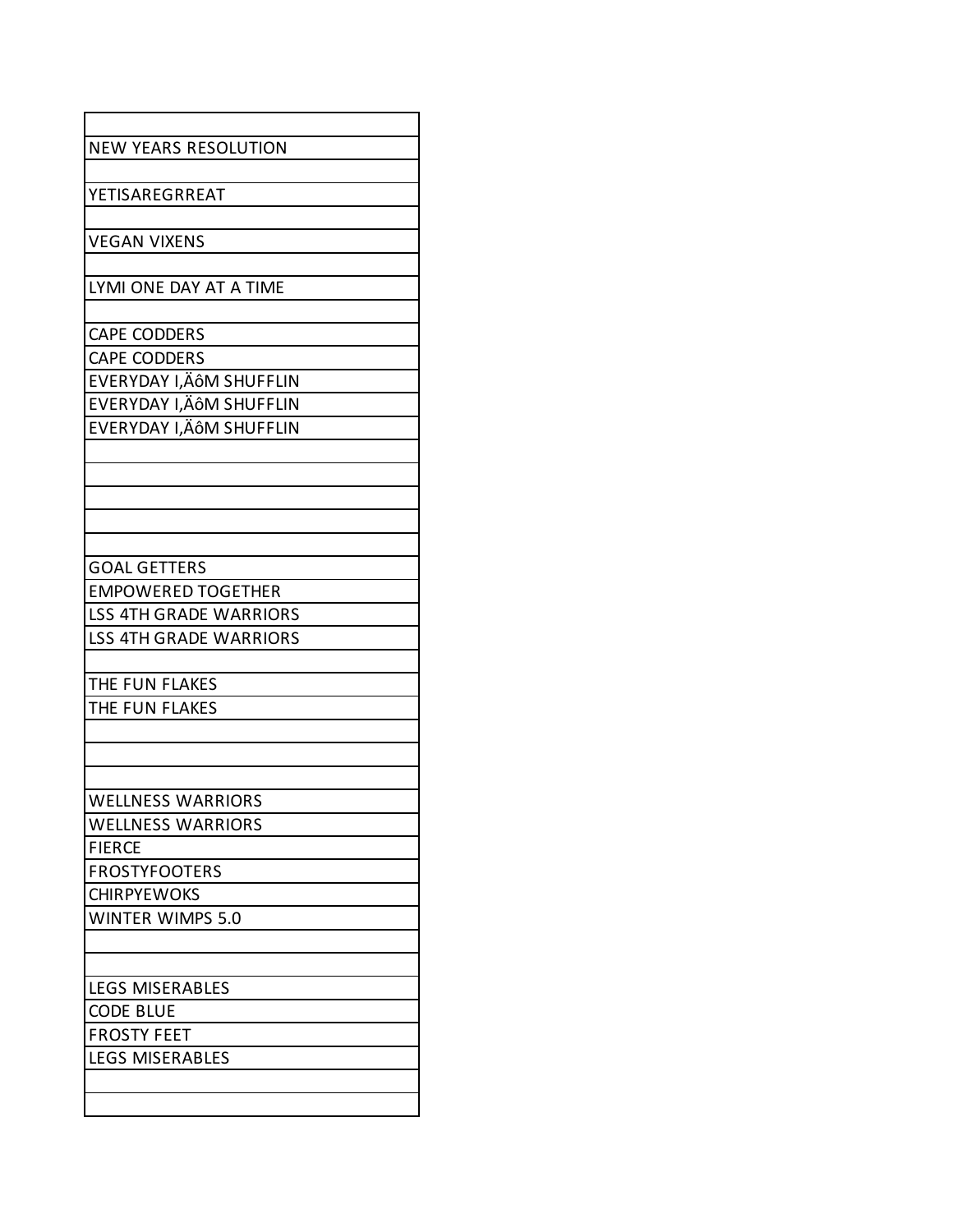| THE HERD                                |
|-----------------------------------------|
| <b>RUN YOUR BUNS OFF 2</b>              |
|                                         |
| <b>WORST BIRTHDAY GIFT EVER - AGAIN</b> |
| <b>BAYSTATE BABES</b>                   |
|                                         |
| <b>BYRNING IT!</b>                      |
| <b>BYRNING IT!</b>                      |
| <b>RUNUARY</b>                          |
| <b>169 WINTER WARLOCKS</b>              |
| <b>CAPE COD 5K WARRIORS</b>             |
|                                         |
| <b>REMOTE RUNNERS</b>                   |
| <b>RUNNING LATE</b>                     |
| AMOSKEAG CONCORD                        |
|                                         |
|                                         |
|                                         |
| <b>WMS STRONG</b>                       |
|                                         |
|                                         |
|                                         |
| <b>WARRIOR WOMEN 22</b>                 |
| <b>DUMPSTER FIRE</b>                    |
| #MGHWOMENINONC2                         |
|                                         |
| <b>169 PRIDE RUNNERS</b>                |
|                                         |
|                                         |
|                                         |
| TWO CUTE WEIRDOS                        |
| <b>SNOW AND STEADY</b>                  |
| <b>BLUEBIRD STORAGE</b>                 |
| <b>WINTERYMIX</b>                       |
| <b>PARTY BIRDS</b>                      |
|                                         |
|                                         |
|                                         |
| WE DONT DO THAT HERE                    |
| WE DONT DO THAT HERE                    |
|                                         |
|                                         |
| <b>SASSY SQUATCHES</b>                  |
|                                         |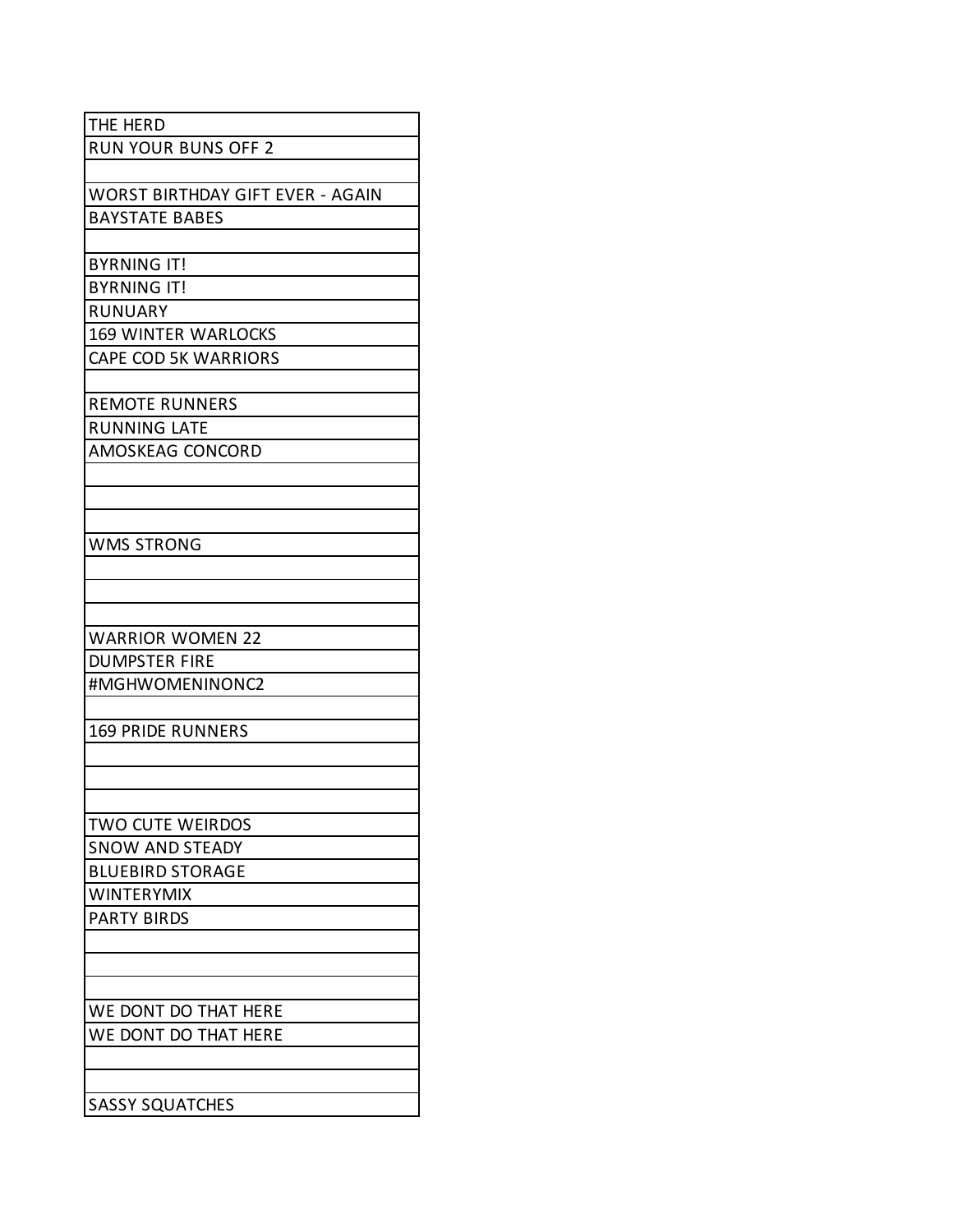| <b>FIERCE</b>                    |
|----------------------------------|
| <b>WARRIOR WOMEN 22</b>          |
| <b>SLOTHCICLES</b>               |
| <b>SLOTHCICLES</b>               |
|                                  |
| THE RA PORTSMOUTH EXPERIENCE     |
| <b>GDTC</b>                      |
| <b>CONCORD NH TRAIL RUNNERS</b>  |
|                                  |
| #RUNGRR FIRST RUN THEN COFFEE    |
| THE FAST & THE FLURRIEST         |
|                                  |
| <b>OLD SAYBROOK SOUNDRUNNER</b>  |
| <b>FOOD POCKETS</b>              |
|                                  |
| <b>WELIVETHESTRENUOUSLIFETOO</b> |
|                                  |
| THE FAST & THE FLURRIEST         |
| <b>FROSTY FILLIES</b>            |
| <b>FREEZE THE DAY</b>            |
| <b>FREEZE THE DAY</b>            |
|                                  |
| <b>FREEZE THE DAY</b>            |
|                                  |
|                                  |
|                                  |
| <b>KALEIDOSCOPE</b>              |
|                                  |
| <b>SUNSHINE AND SNOW</b>         |
| <b>SUNSHINE AND SNOW</b>         |
|                                  |
|                                  |
|                                  |
|                                  |
|                                  |
| HER TRIBE ATHLETICS TEAM 1       |
| <b>WINTHROP WINTER WARRIORS</b>  |
|                                  |
| <b>TEAM WARMHEARTS</b>           |
| YAYA YETIS                       |
| <b>CHILLY BEANS</b>              |
| <b>NOEL-IT-ALLS</b>              |
|                                  |
|                                  |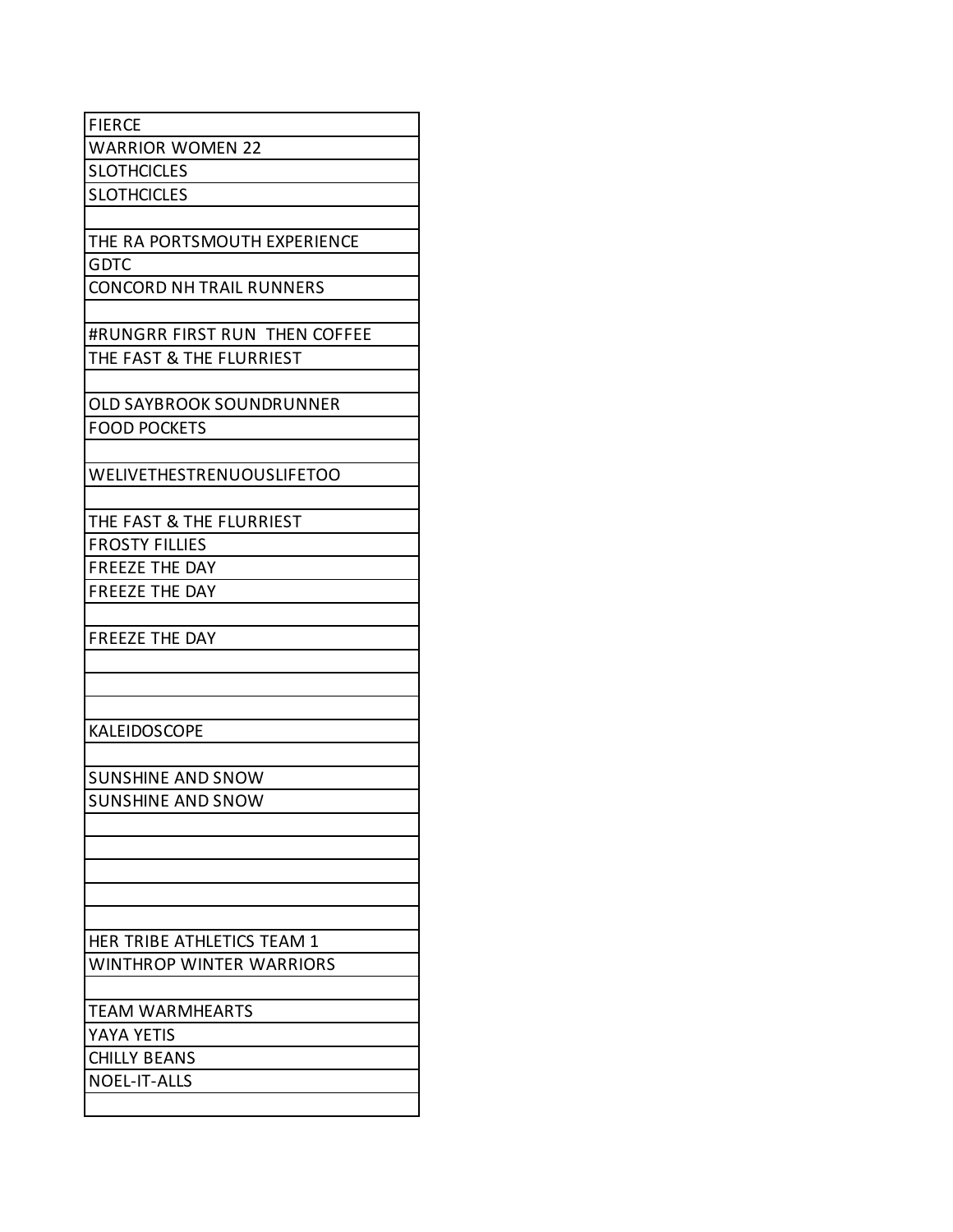| <b>BLUEBIRD STORAGE</b>        |
|--------------------------------|
|                                |
|                                |
|                                |
|                                |
|                                |
| HER TRIBE ATHLETICS TEAM 2     |
| <b>FRANKLIN WARRIORS 2022</b>  |
|                                |
| <b>EMPOWERED TOGETHER</b>      |
|                                |
|                                |
| <b>CRR LADIES</b>              |
|                                |
| #RUNGRR FIRST RUN THEN COFFEE  |
|                                |
|                                |
| <b>COLD WEATHER FRIENDS</b>    |
|                                |
|                                |
| <b>SNOW AND STEADY2</b>        |
|                                |
| <b>BRRRRRR-EAST FRIENDS!</b>   |
| YETS DO THIS 2                 |
| <b>CCAC WINTER WARRIORS</b>    |
|                                |
| I, ÄÔM TO TIRED FOR THIS SH**! |
| <b>TEAM WARMHEARTS</b>         |
| <b>GOAL GETTERS</b>            |
| <b>SLOTHCICLES</b>             |
| BETTER THAN DRY JANUARY        |
| <b>SLRG SLACKERS</b>           |
| BETTER THAN DRY JANUARY        |
| <b>BAYSTATE BABES</b>          |
|                                |
|                                |
|                                |
|                                |
|                                |
|                                |
|                                |
| <b>BUNCH OF CHICKENS!</b>      |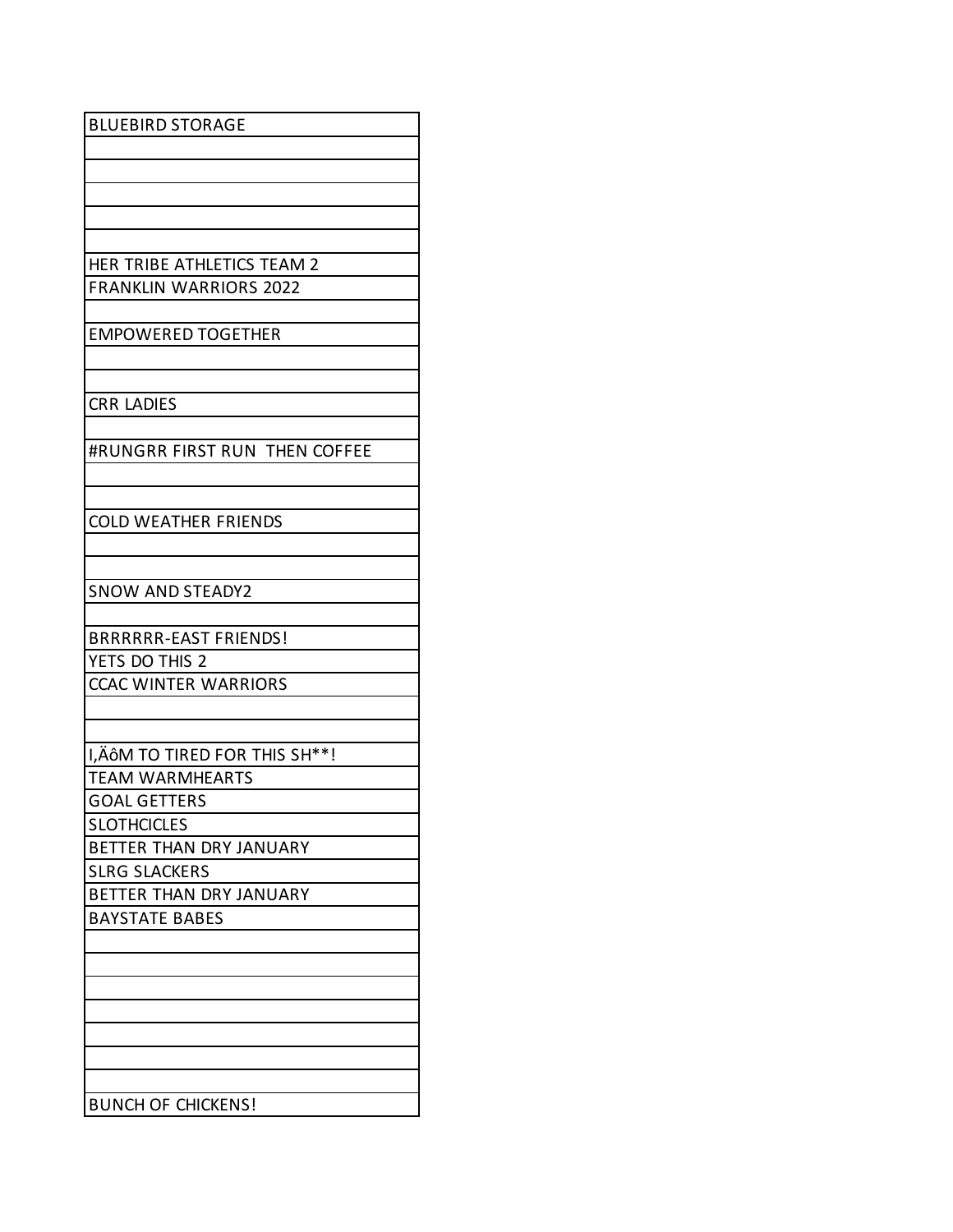| ALL CREATURES RUN CLUB           |
|----------------------------------|
|                                  |
|                                  |
| <b>WELLNESS WARRIORS</b>         |
|                                  |
|                                  |
| BETTER THAN DRY JANUARY          |
| <b>MOUNTAIN LADIES</b>           |
| <b>FLYING POODLES</b>            |
|                                  |
| #MGHWOMENINONC                   |
|                                  |
|                                  |
|                                  |
| WE START SLOW THEN TAPER OFF     |
| #WESTROXBURYWALKERS              |
| #RUNGRR RUNNING IS BETTER TOGETH |
| <b>MARSHFIELD ROAD RUNNERS</b>   |
| THE POLAR BEARS                  |
| THE POLAR BEARS                  |
|                                  |
|                                  |
| EXETER RUN CLUB                  |
| #OCDX A                          |
| THE FAST & THE FLURRIEST         |
|                                  |
|                                  |
|                                  |
|                                  |
|                                  |
| <b>RAIDERS FOREVER</b>           |
| <b>RUNUARY</b>                   |
|                                  |
|                                  |
| THERES SNOW-PLACE LIKE SHREWSBUR |
| <b>BEDFRIES</b>                  |
| <b>CARPE DIEM</b>                |
| CARPE DIEM                       |
|                                  |
| THE WEATHER OUTSIDE IS           |
| SCREWBALLS IN THE SNOW TOO       |
| #BRR 2022                        |
| #BARNSTABLETEACHERS2022          |
|                                  |
| <b>TEAM LEISURE</b>              |
| <b>BYRNING IT!</b>               |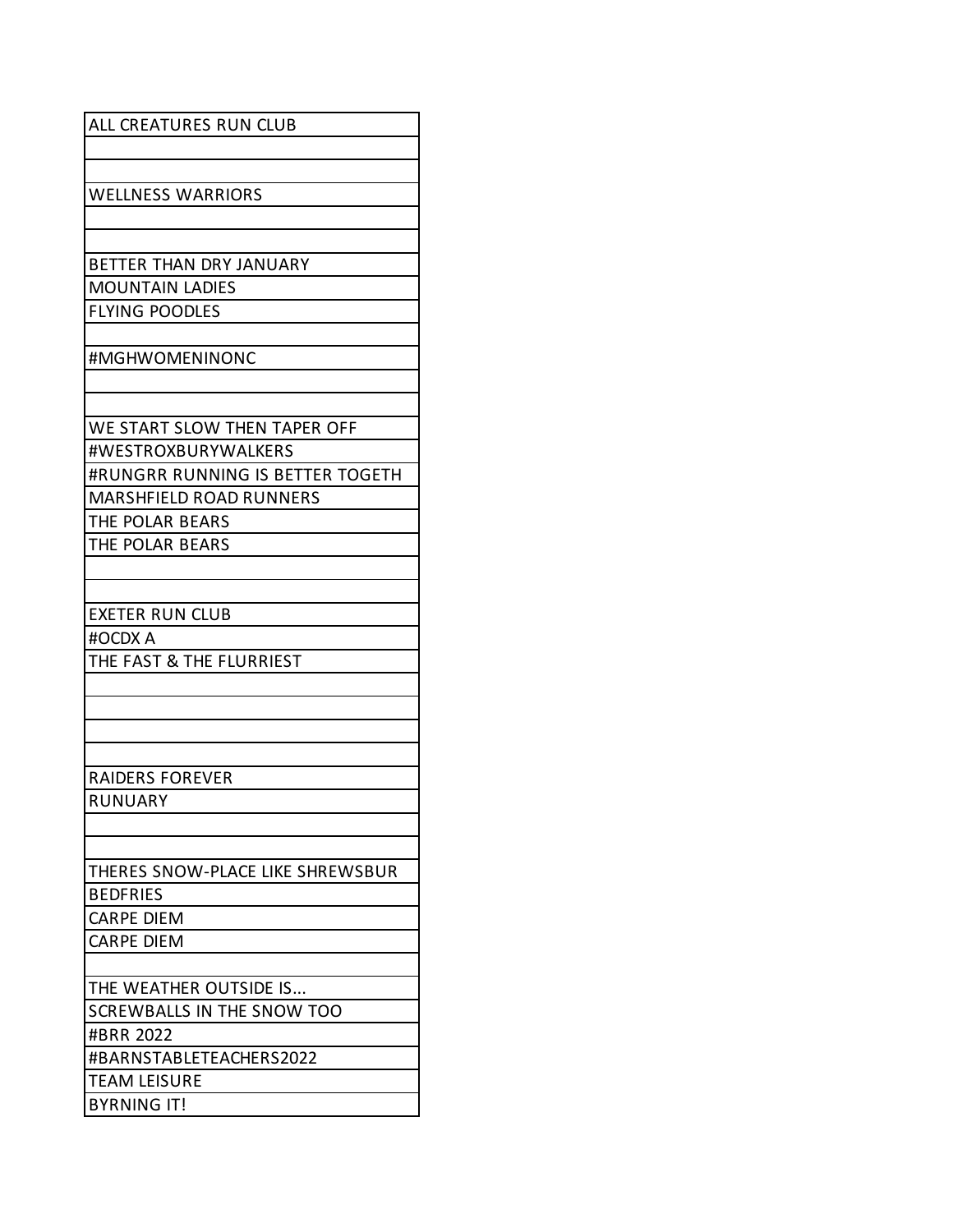| WELIVETHESTRENUOUSLIFE            |
|-----------------------------------|
| THE CORNERSTONE COMMUNITY         |
| THE CORNERSTONE COMMUNITY         |
| #RUNGRR RUNNING IS BETTER TOGETH  |
| <b>JAYWALKERS</b>                 |
|                                   |
| <b>HILLTROTTERS</b>               |
| <b>MIYETIS</b>                    |
| <b>MIYETIS</b>                    |
| WELIVETHESTRENUOUSLIFE            |
| <b>WHOLE LATTE RUNNING</b>        |
| <b>WCRC FROZEN CHICKS</b>         |
|                                   |
| <b>BACK FOR SECONDS</b>           |
| <b>BACK FOR SECONDS</b>           |
|                                   |
|                                   |
| JESUS FREAKS IN SNEAKS            |
|                                   |
|                                   |
| <b>HBSO JOGGERNAUTS</b>           |
| HER TRIBE ATHLETICS TEAM 2        |
|                                   |
|                                   |
| <b>169 FROSTY FRIENDS</b>         |
|                                   |
| #MGHWOMENINONC3                   |
|                                   |
|                                   |
| #MGHWOMENINONC                    |
| <b>SCREWBALLS IN THE SNOW TOO</b> |
|                                   |
|                                   |
| PIMMIT HILLS HUSTLERS             |
| PIMMIT HILLS HUSTLERS             |
| <b>OLD SAYBROOK SOUNDRUNNER</b>   |
| JOHNNY AND THE WALKERS            |
| JOHNNY AND THE WALKERS            |
| JOHNNY AND THE WALKERS            |
|                                   |
| 169 PRIDE RUNNERS - TEAM 2        |
| #FITTESTDONAHUE                   |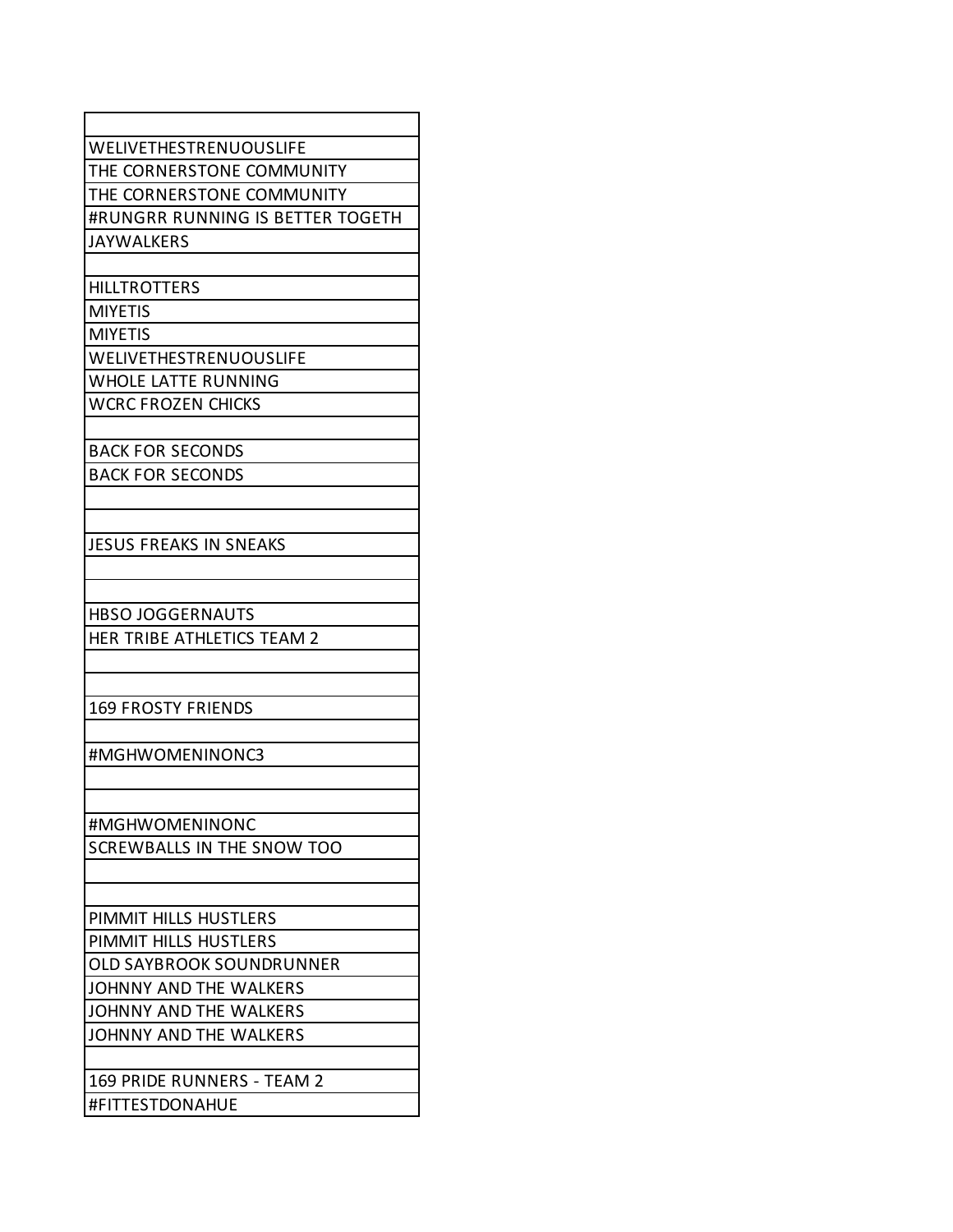| <b>BOSTONFIT</b>               |
|--------------------------------|
| #FITTESTDONAHUE                |
|                                |
| #FITTESTDONAHUE                |
| <b>BLACK ROCK RULES</b>        |
| SCREWBALLS IN THE SNOW TOO     |
| <b>INTREPIDS</b>               |
| YAYA YETIS                     |
|                                |
| <b>TEAM FIGHTING!!!</b>        |
| <b>FARTING SNOWFLAKES</b>      |
|                                |
|                                |
|                                |
| <b>SCREWBALLS IN THE SNOW</b>  |
| HER TRIBE ATHLETICS TEAM 1     |
|                                |
| <b>SPRING STREET SOLEMATES</b> |
| <b>SPRING STREET SOLEMATES</b> |
|                                |
| <b>HALEUNLEASHEDB</b>          |
|                                |
| YETS DO THIS 1                 |
| THE FAST AND THE FLURRIOUS     |
| PANDA-MANIACS                  |
| <b>WELIVETHESTRENUOUSLIFE</b>  |
| <b>SPRING FEVER</b>            |
| <b>JAYWALKERS</b>              |
|                                |
|                                |
| <b>SCREWBALLS IN THE SNOW</b>  |
|                                |
| <b>SNOW BALLERS</b>            |
| <b>SLOTHCICLES</b>             |
|                                |
|                                |
| <b>DETROIT ROAD WARRIORS</b>   |
| #HALEUNLEASHEDA                |
| <b>SNOW WOMEN STRIDERS</b>     |
|                                |
|                                |
| LOUSASSEL                      |
| <b>CRAZY CREW</b>              |
|                                |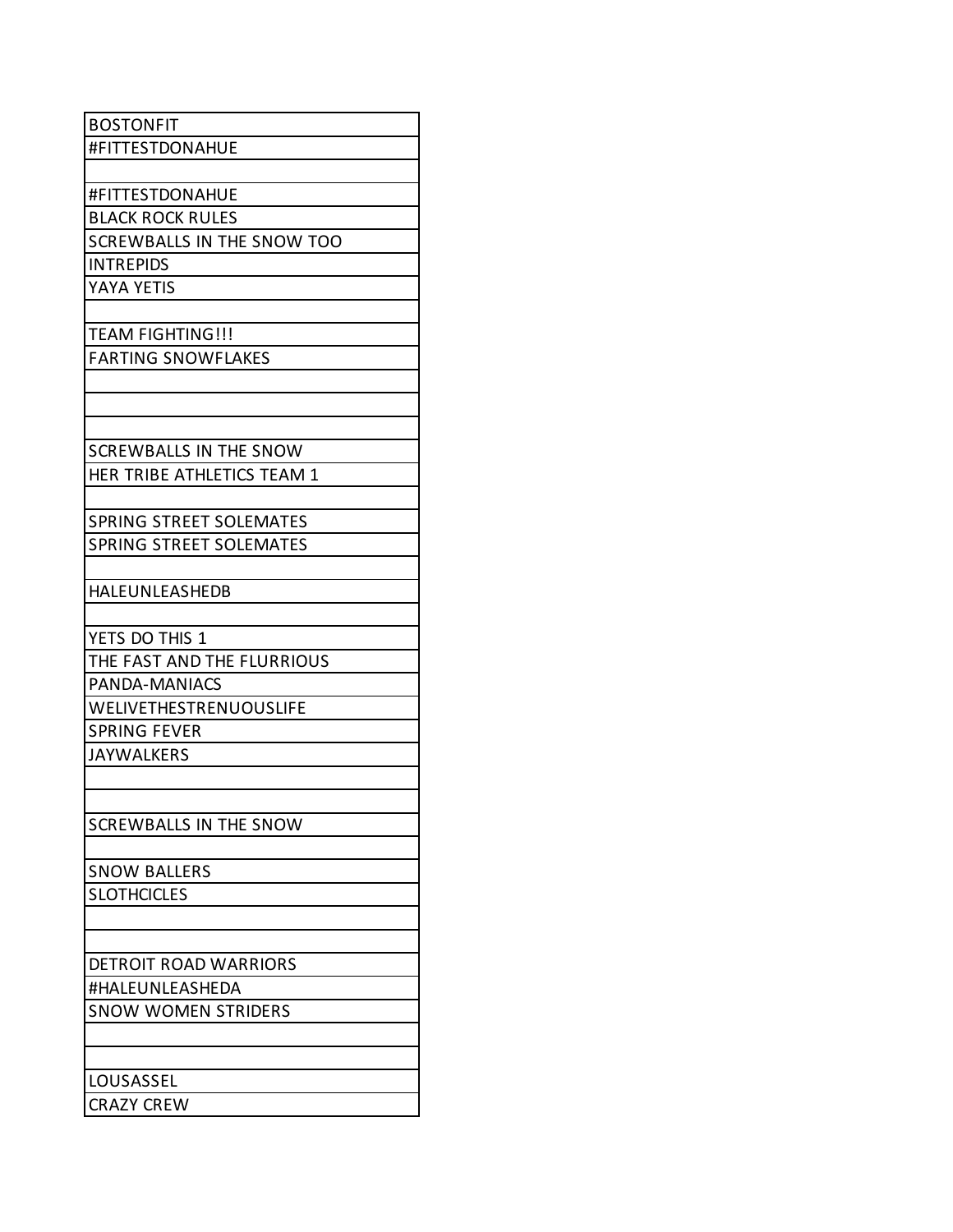| <b>THEMARTINSLOG</b>             |
|----------------------------------|
| YETISAREGRREAT                   |
| <b>SNOW MANY MILES</b>           |
|                                  |
|                                  |
| <b>FROZENFATFEET</b>             |
| <b>NOEL-IT-ALLS</b>              |
| <b>SNOW AND STEADY2</b>          |
| <b>TEAM INFAMOUS</b>             |
| <b>TEAM INFAMOUS</b>             |
| <b>TEAM INFAMOUS</b>             |
| <b>TEAM INFAMOUS</b>             |
|                                  |
|                                  |
| #AREWETHEREYETI                  |
| PIMMIT HILLS HUSTLERS            |
|                                  |
|                                  |
| <b>SNOW AND STEADY</b>           |
| THERES SNOW-PLACE LIKE SHREWSBUR |
|                                  |
| LOUSASSEL                        |
|                                  |
|                                  |
| WE GOT THIS SNOW PROBLEM!        |
| LOUSASSEL                        |
|                                  |
| YOUR PACE OR MINE?               |
| <b>BRIGGS ST</b>                 |
| #RYH                             |
| SILVER FOXES IN TRAINING         |
|                                  |
|                                  |
|                                  |
| #SNOWMUCHFUN                     |
| #MGHWOMENINONC                   |
| #MGHWOMENINONC2                  |
| <b>WMS STRONG</b>                |
| #BERKLEEFRIENDSGROOVEINSNOW2022  |
| <b>HELMSMAN</b>                  |
| <b>SNOW MUCH FUN</b>             |
| #MGHWOMENINONC2                  |
|                                  |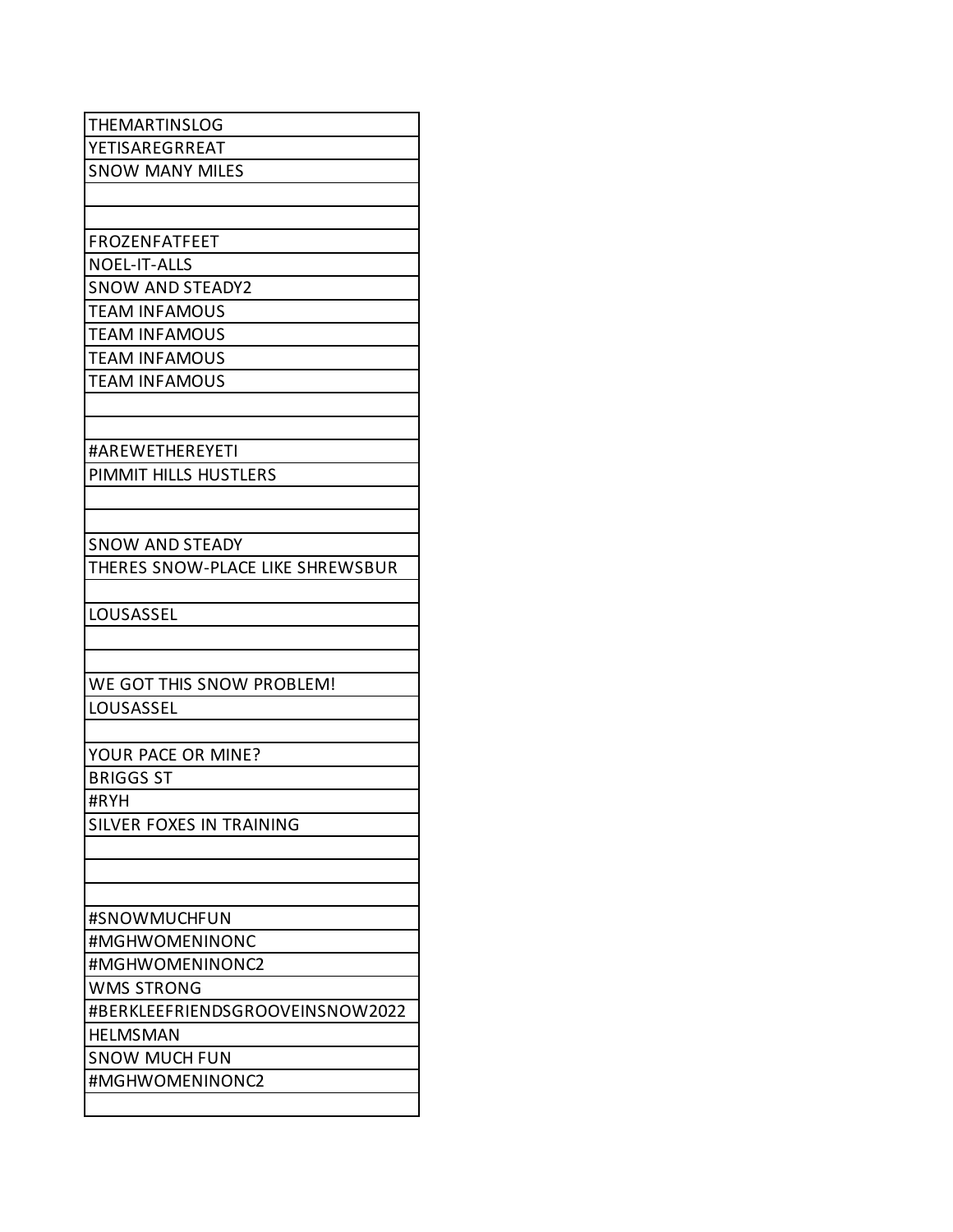| <b>LEGS MISERABLES</b>            |    |
|-----------------------------------|----|
| THE R.A.P.STERS                   |    |
| THE R.A.P.STERS                   |    |
|                                   |    |
|                                   |    |
|                                   |    |
| <b>COLD WEATHER FRIENDS</b>       |    |
|                                   |    |
| <b>FRANKLIN WARRIORS 2022</b>     |    |
| POSTCARDS FROM THE EDGE           |    |
|                                   |    |
|                                   |    |
| <b>VEGAN VIXENS</b>               |    |
|                                   |    |
|                                   |    |
|                                   |    |
|                                   |    |
|                                   |    |
| <b>LIBERTY AC</b>                 |    |
| <b>SCREWBALLS IN THE SNOW TOO</b> |    |
|                                   |    |
|                                   |    |
| WE LIKE BIG BOOKS                 |    |
| <b>SNOWCHASERS</b>                |    |
| <b>TEAM UP TO SNOW GOOD</b>       |    |
| <b>WHOLE LATTE RUNNING</b>        |    |
| #RYH2                             |    |
|                                   |    |
|                                   |    |
| MOC ALWAYS OUTSIDE                |    |
| <b>TRAINING FOR NOTHING</b>       |    |
|                                   | 42 |
|                                   | 42 |
|                                   | 42 |
|                                   | 42 |
|                                   | 42 |
|                                   | 42 |
| <b>INTREPIDS</b>                  |    |
| WE LIKE BIG BOOKS                 |    |
|                                   |    |
|                                   |    |
| <b>VEGAN VIXENS</b>               |    |
| <b>WEHA WARRIORS</b>              |    |
| <b>CHILLY BEANS</b>               |    |
| PIMMIT HILLS HUSTLERS             |    |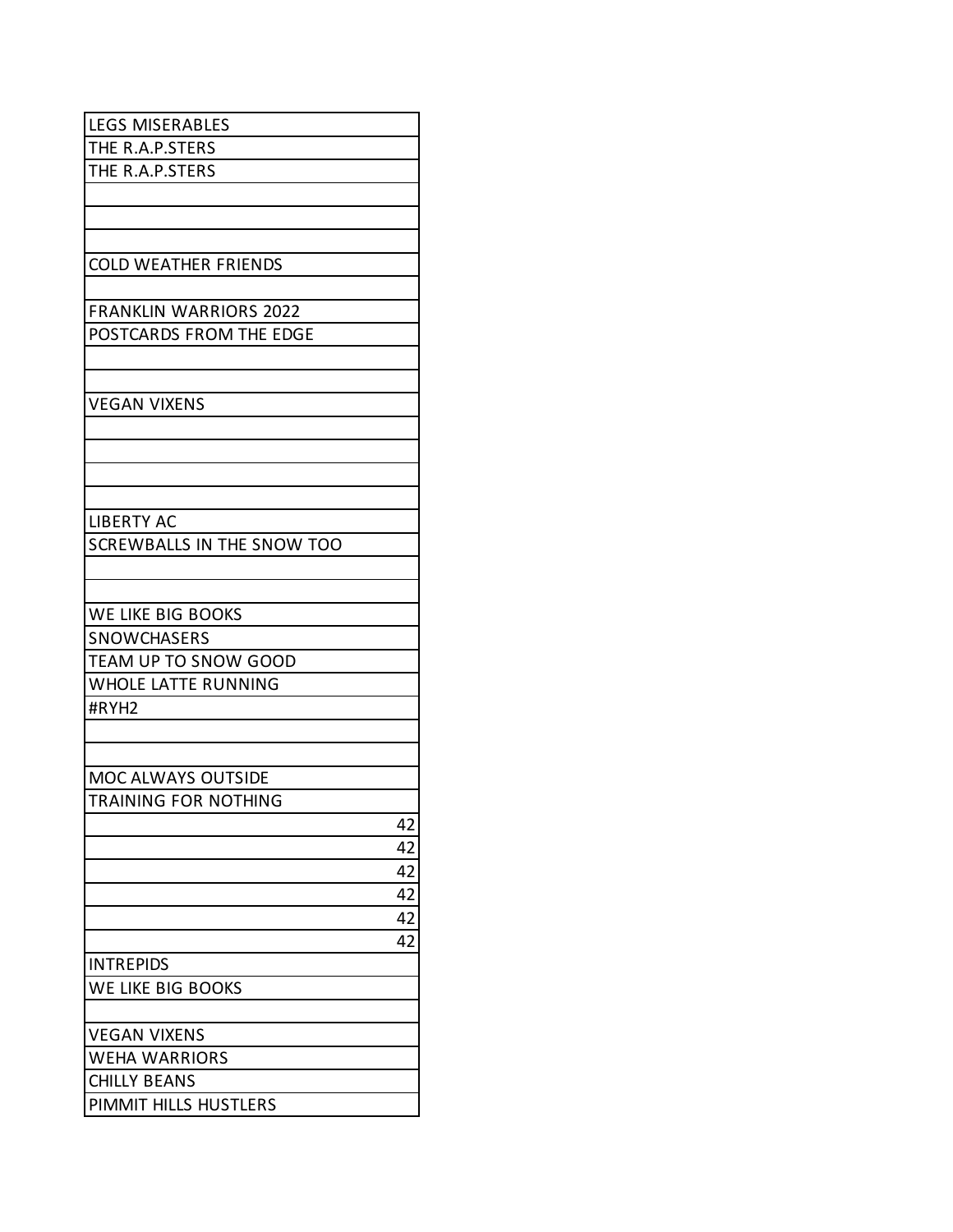| PIMMIT HILLS HUSTLERS                                  |
|--------------------------------------------------------|
|                                                        |
| THE TRIBE                                              |
| TACO CAT GOAT CHEESE PIZZA                             |
| TACO CAT GOAT CHEESE PIZZA                             |
| TACO CAT GOAT CHEESE PIZZA                             |
| TACO CAT GOAT CHEESE PIZZA                             |
|                                                        |
| IN IT TO THIN IT                                       |
|                                                        |
|                                                        |
|                                                        |
|                                                        |
| YETS DO THIS 2                                         |
| <b>RUN 4 BAGELS</b>                                    |
|                                                        |
|                                                        |
|                                                        |
| <b>READING ROAD WARRIORS</b>                           |
| HER TRIBE ATHLETICS TEAM 2                             |
| <b>CONCORD NH TRAIL RUNNERS</b><br><b>TEAM NONSTOP</b> |
|                                                        |
| <b>SILVER FOXES IN TRAINING</b>                        |
| <b>TEAM NONSTOP</b>                                    |
|                                                        |
|                                                        |
| DK FAM                                                 |
| DK FAM                                                 |
| DK FAM                                                 |
| THE TRUTH ABOUT CATS AND DOGS                          |
|                                                        |
| <b>TEAM WARMHEARTS</b>                                 |
| <b>TEAM WARMHEARTS</b>                                 |
|                                                        |
| <b>KELLYFIVE</b>                                       |
| <b>KELLYFIVE</b>                                       |
| <b>KELLYFIVE</b>                                       |
| KELLYFIVE                                              |
| <b>KELLYFIVE</b>                                       |
| THE SNOWSHOES                                          |
|                                                        |
|                                                        |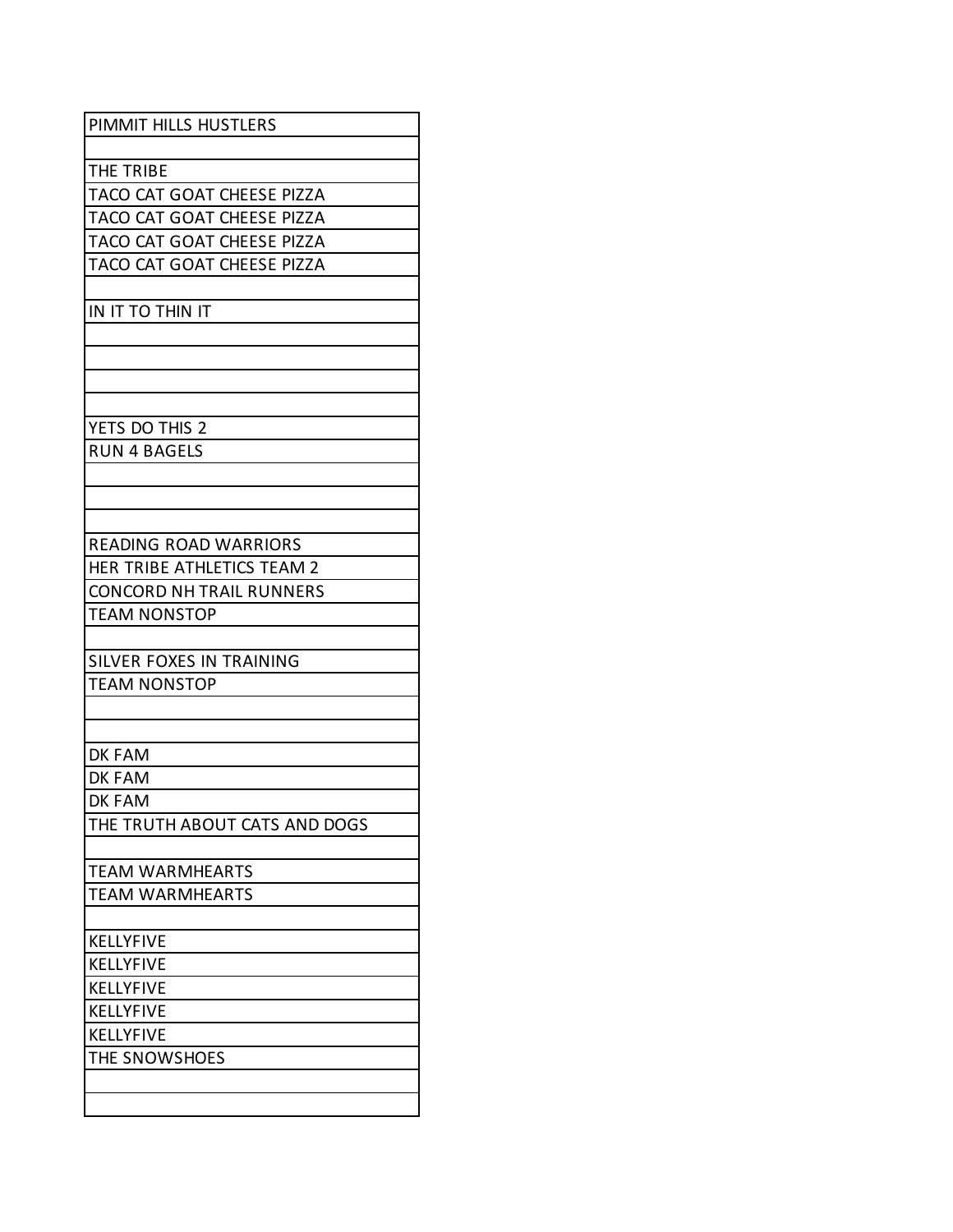| <b>FEROCIOUS FELINES</b>      |
|-------------------------------|
| <b>HBSO JOGGERNAUTS</b>       |
|                               |
|                               |
|                               |
|                               |
|                               |
| <b>WINTER ESCAPES</b>         |
| <b>YETI CRABS</b>             |
| <b>YETI CRABS</b>             |
| <b>YETI CRABS</b>             |
| <b>COLD MOMS CLUB</b>         |
| <b>TEAMJCL</b>                |
| WELIVETHESTRENUOUSLIFE        |
| <b>EMERSON</b>                |
| THE MANOMETIANS               |
|                               |
| THE CORNERSTONE COMMUNITY     |
| #RUNGRR FIRST RUN THEN COFFEE |
| <b>169 PRIDE RUNNERS</b>      |
| YETISAREGRREAT                |
|                               |
| <b>WINTER ESCAPES</b>         |
|                               |
| THE CORNERSTONE COMMUNITY     |
| THE CORNERSTONE COMMUNITY     |
| <b>SRH ADMISSIONS</b>         |
| <b>NEW YEARS RESOLUTION</b>   |
|                               |
| <b>FOOD POCKETS</b>           |
| THE ARCTIC FOXES              |
| #WEWEARFOOTCOATS              |
| <b>NEW YEARS RESOLUTION</b>   |
|                               |
| #TEAMTRIAL                    |
| <b>TEAM CALM</b>              |
|                               |
|                               |
|                               |
|                               |
|                               |
| <b>CAPE COD 5K WARRIORS</b>   |
|                               |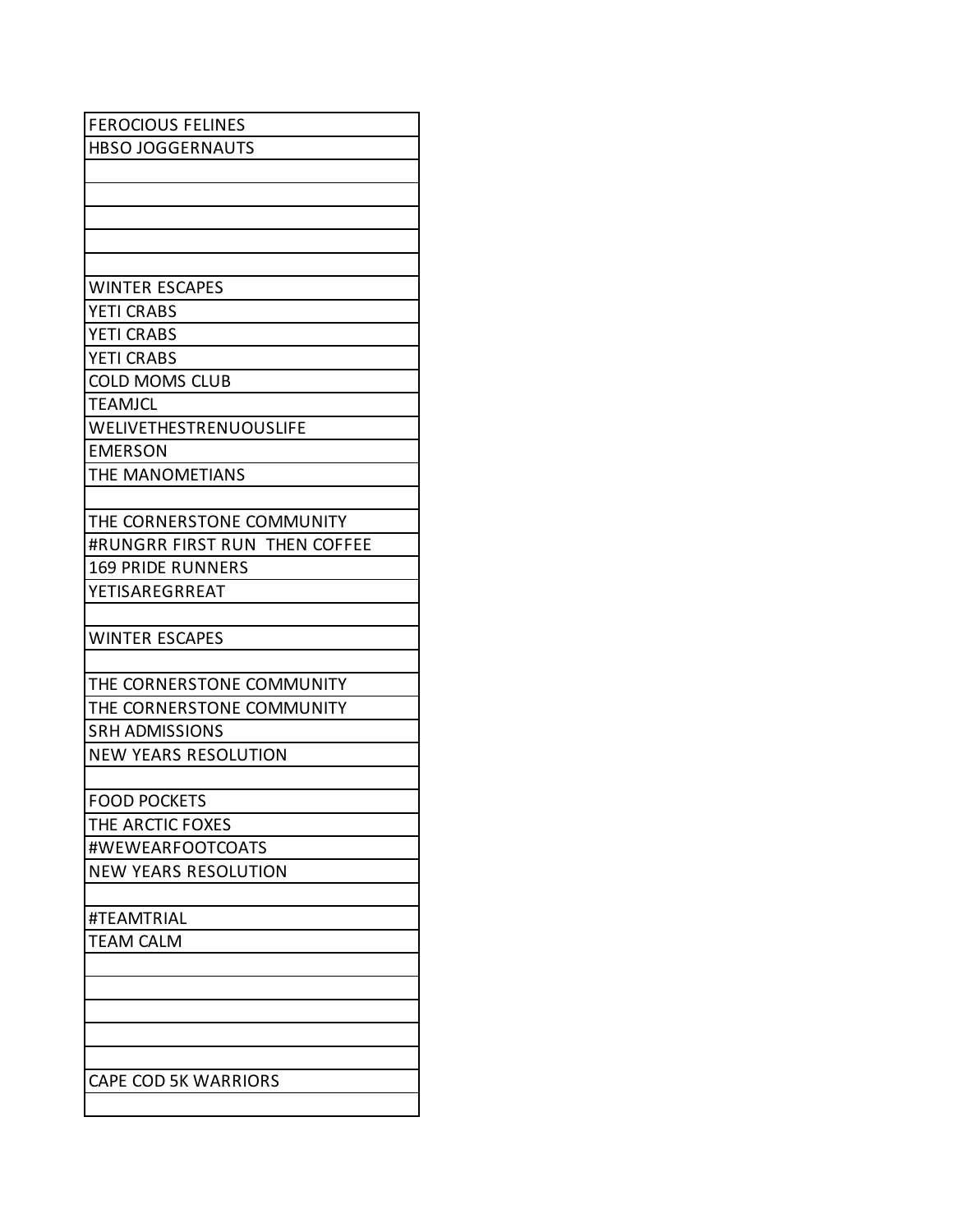| #BARNSTABLETEACHERS2022        |
|--------------------------------|
|                                |
|                                |
| <b>CRAZY CREW</b>              |
| <b>CRAZY CREW</b>              |
| <b>CRAZY CREW</b>              |
| <b>CRAZY CREW</b>              |
| LICENSE TO CHILL               |
| <b>LICENSE TO CHILL</b>        |
|                                |
|                                |
| <b>MILES SAVEUS</b>            |
| <b>CRR LADIES</b>              |
| <b>TEAM NATURE BREAK</b>       |
| #CANDIAMOMSCRUSHINGIT          |
| #RYH                           |
|                                |
| <b>CHIRPYEWOKS</b>             |
| <b>TEAMJCL</b>                 |
| <b>WINTER ESCAPES</b>          |
| <b>NOIINTEAM</b>               |
|                                |
| #SNOWMUCHFUN                   |
| WE LIKE BIG BOOKS              |
| #MGHWOMENINONC2                |
| <b>SNOW MANY MILES</b>         |
|                                |
|                                |
| <b>FROSTY FLAKES</b>           |
|                                |
| <b>MARSHFIELD ROAD RUNNERS</b> |
| POSTCARDS FROM THE EDGE        |
| <b>WEHA WARRIORS</b>           |
| <b>NEW YEARS RESOLUTION</b>    |
| <b>CT WAVERUNNERS</b>          |
|                                |
| #MGHWOMENINONC                 |
|                                |
|                                |
|                                |
|                                |
| <b>TRAINING FOR NOTHING</b>    |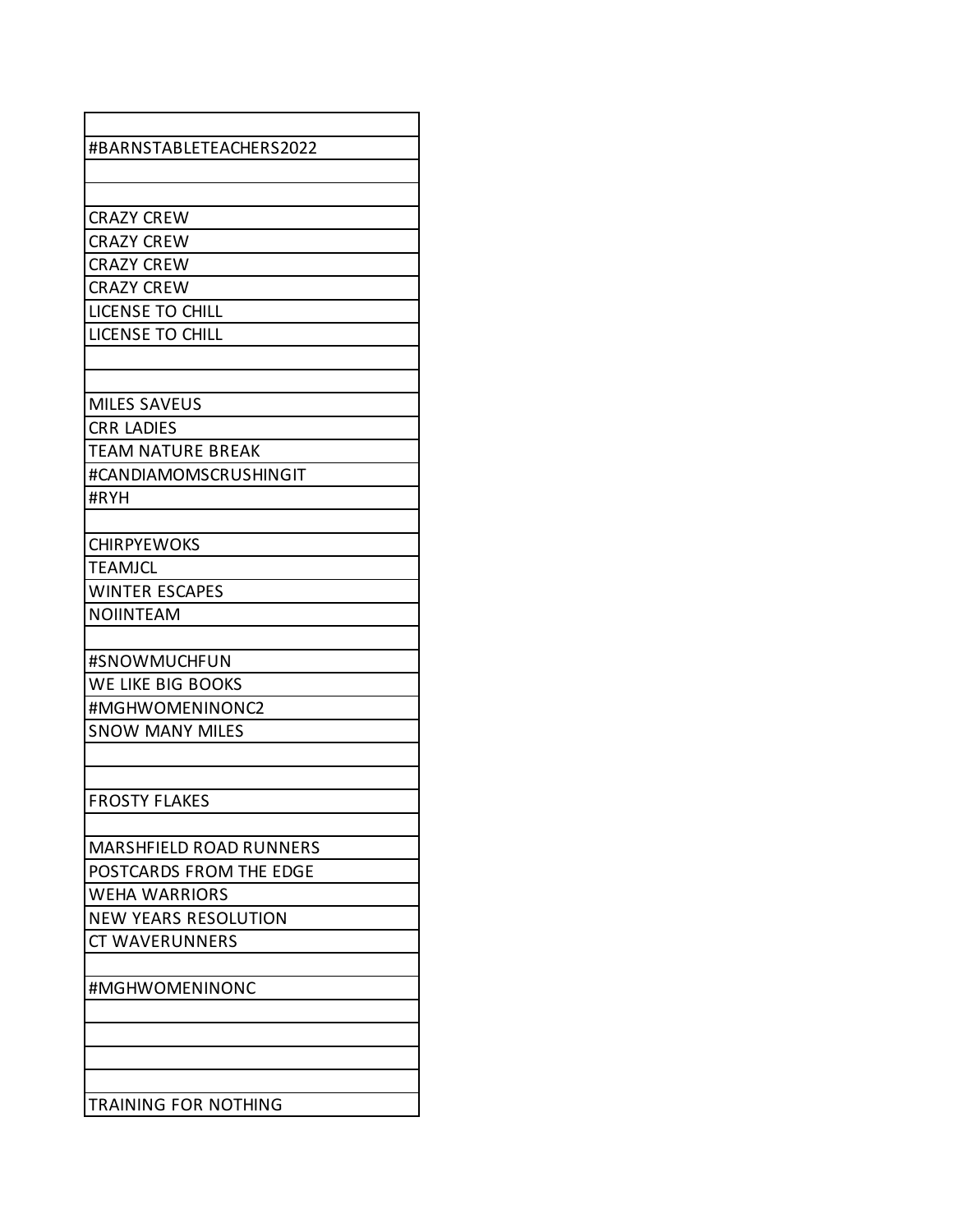| <b>CONCORD NH TRAIL RUNNERS</b>   |
|-----------------------------------|
| #RYH                              |
|                                   |
| WE LIKE BIG BOOKS                 |
|                                   |
|                                   |
| THE TRUTH ABOUT CATS AND DOGS     |
| HER TRIBE ATHLETICS TEAM 2        |
| <b>JESUS FREAKS IN SNEAKS</b>     |
| <b>JESUS FREAKS IN SNEAKS 2.0</b> |
| THE TRIBE                         |
|                                   |
| <b>LSS 4TH GRADE WARRIORS</b>     |
|                                   |
| <b>CRR LADIES</b>                 |
| <b>BAYSTATE BABES</b>             |
|                                   |
|                                   |
|                                   |
|                                   |
| WINTER IS COMING (EXCEPT FOR THE  |
| WINTER IS COMING (EXCEPT FOR THE  |
| BETTER THAN DRY JANUARY           |
| <b>MASON MOVERS</b>               |
| LIFE AND DEATH STARS              |
|                                   |
| THE BIKE GUY BOOSTERS             |
|                                   |
|                                   |
| <b>REMOTE RUNNERS</b>             |
|                                   |
| <b>FEROCIOUS FELINES</b>          |
|                                   |
|                                   |
| <b>CRUSHING WINTER 2022</b>       |
| SHIVERING STRUTTERS               |
|                                   |
|                                   |
| <b>GOFORIT</b>                    |
| GOFORIT                           |
|                                   |
|                                   |
| <b>WINTER WIMPS 5.0</b>           |
|                                   |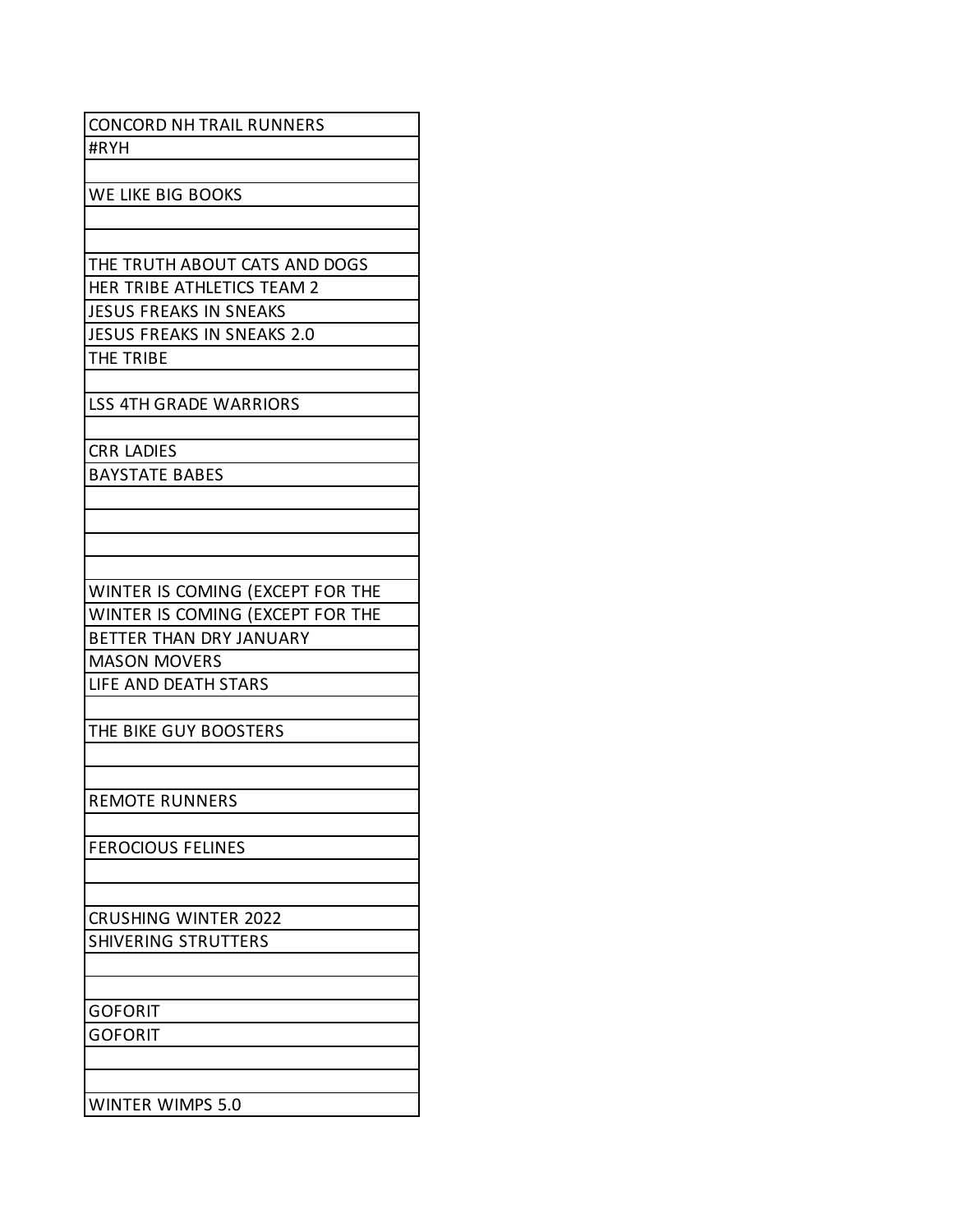| <b>CHILLY BEANS</b>           |
|-------------------------------|
| <b>TRAIL WRECKS</b>           |
|                               |
| <b>HAZELS PACK</b>            |
| <b>HAZELS PACK</b>            |
|                               |
| <b>HAZELS PACK</b>            |
| <b>HAZELS PACK</b>            |
| <b>WCRC FROZEN CHICKS</b>     |
|                               |
|                               |
|                               |
| <b>TEAM CONSUELO</b>          |
| THE TRUTH ABOUT CATS AND DOGS |
| <b>MOTHERRUNNERS</b>          |
| #AREWETHEREYETI               |
| #AREWETHEREYETI               |
|                               |
|                               |
| <b>RUN YOUR BUNS OFF</b>      |
|                               |
| <b>LSS 4TH GRADE WARRIORS</b> |
| <b>169 PRIDE RUNNERS</b>      |
| THE POLAR BEARS               |
|                               |
|                               |
|                               |
|                               |
|                               |
|                               |
|                               |
| <b>WEATHER OR NOT</b>         |
|                               |
|                               |
|                               |
|                               |
| SILVER FOXES IN TRAINING      |
| <b>GFRC GROWLERS</b>          |
| YETISAREGRREAT                |
|                               |
| THE FAST & THE FLURRIEST      |
| <b>SNOW BALLERS</b>           |
| <b>WEATHER OR NOT</b>         |
|                               |
|                               |
|                               |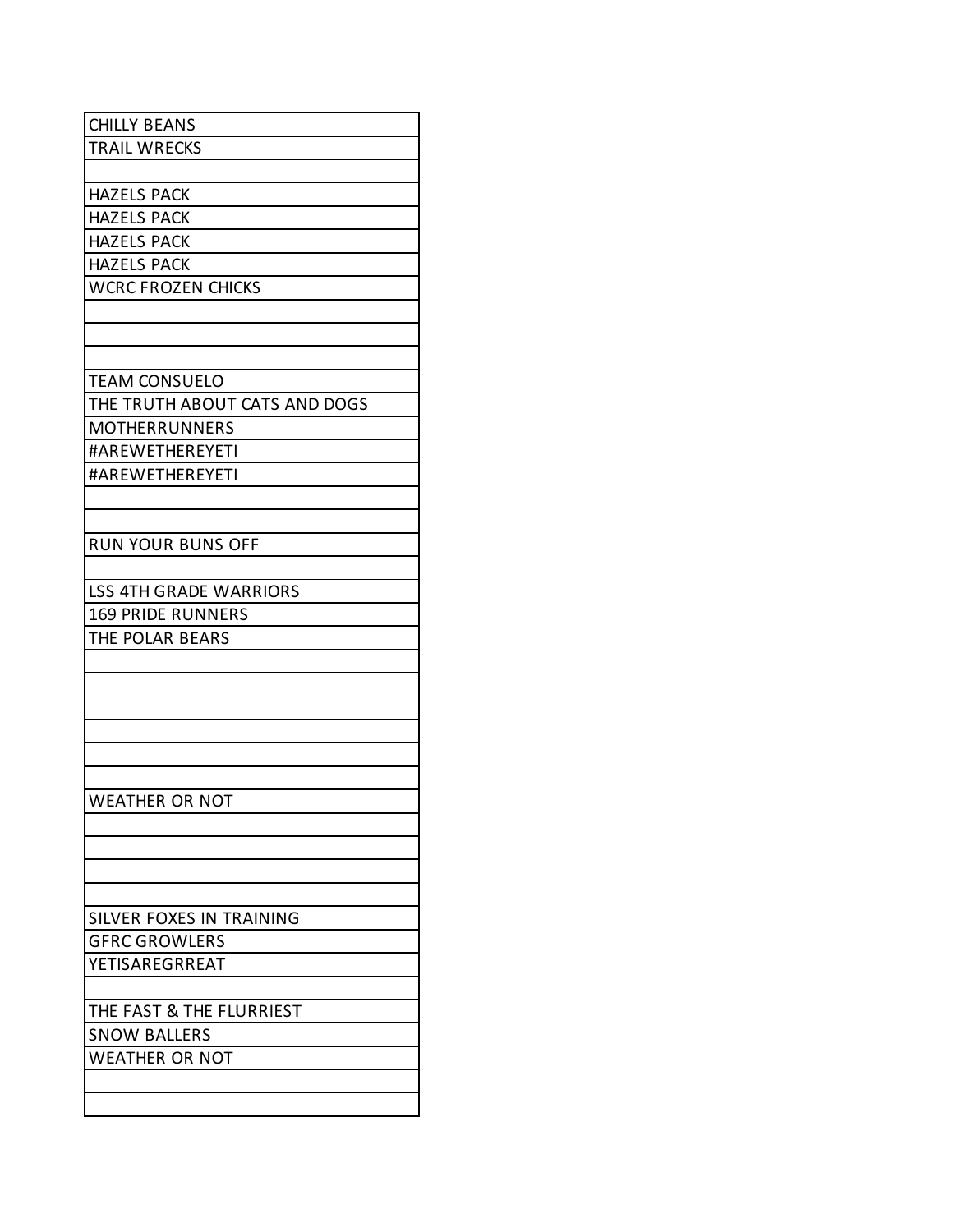| <b>SHIVERING STRUTTERS</b>       |
|----------------------------------|
|                                  |
| #BRR 2022                        |
|                                  |
| HER TRIBE ATHLETICS TEAM 2       |
|                                  |
|                                  |
|                                  |
|                                  |
| <b>ROBOT RUNNERS!</b>            |
| <b>GFRC GROWLERS</b>             |
| <b>CRUSHING WINTER 2022</b>      |
|                                  |
|                                  |
|                                  |
|                                  |
| #AREWETHEREYETI                  |
|                                  |
| #BERKLEEFRIENDSGROOVEINSNOW2022  |
|                                  |
|                                  |
| <b>VIRTUAL RUNNERS</b>           |
| <b>OSPREY WARRIORS</b>           |
| <b>OSPREY WARRIORS</b>           |
| <b>OSPREY WARRIORS</b>           |
|                                  |
| <b>RUN YOUR BUNS OFF</b>         |
| <b>RUN YOUR BUNS OFF</b>         |
| <b>VEGAN VIXENS</b>              |
|                                  |
| <b>SUP LADIES</b>                |
| <b>169 FROSTY FRIENDS</b>        |
| <b>FOOD POCKETS</b>              |
| <b>SNOW MANY MILES</b>           |
| 169 PRIDE RUNNERS - TEAM 2       |
| THE FAST AND THE FLURRIEST RELOA |
| THE HERD                         |
| THE HERD                         |
| SNOWCHASERS                      |
| I DONT KNOW ABOUT YOU BUT IM FE  |
| #RUNGRR RUNNING IS BETTER TOGETH |
| #RUNGRR RUNNING IS BETTER TOGETH |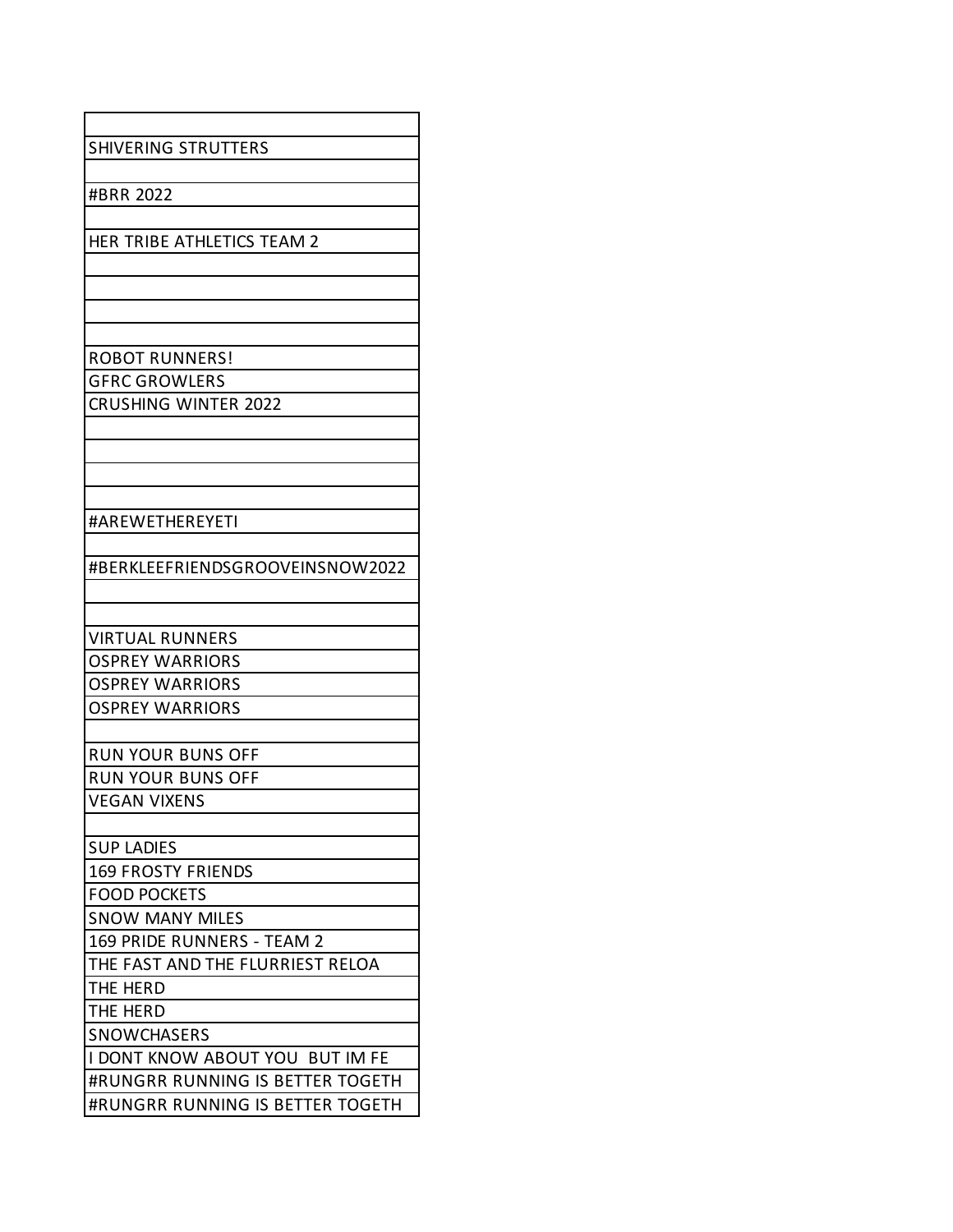| <b>PAR-TEE MILERS</b>            |
|----------------------------------|
| <b>PAR-TEE MILERS</b>            |
| <b>SCRAMBLED LEGS AT</b>         |
| <b>SCRAMBLED LEGS AT</b>         |
| HER TRIBE ATHLETICS TEAM 1       |
| <b>WHOLE LATTE RUNNING</b>       |
|                                  |
|                                  |
| WELIVETHESTRENUOUSLIFE           |
| <b>SNOW BALLERS</b>              |
| <b>MASON MOVERS</b>              |
| <b>MASON MOVERS 2</b>            |
| #RUNGRR RUNNING IS BETTER TOGETH |
| <b>MASON MOVERS</b>              |
| <b>MASON MOVERS 2</b>            |
|                                  |
|                                  |
|                                  |
|                                  |
|                                  |
| <b>SNOWY HOT MAMAS</b>           |
|                                  |
|                                  |
|                                  |
|                                  |
| I DONT KNOW ABOUT YOU BUT IM FE  |
|                                  |
| <b>SUNNYSIDE STRONG</b>          |
|                                  |
| <b>FEROCIOUS FELINES</b>         |
| <b>NEWMARKET STREAKERS</b>       |
|                                  |
| THE WEATHER OUTSIDE IS           |
|                                  |
|                                  |
| THE SLIPPERY SLIDERS             |
| <b>DTG CRIPPLES</b>              |
|                                  |
| THE TRUTH ABOUT CATS AND DOGS    |
|                                  |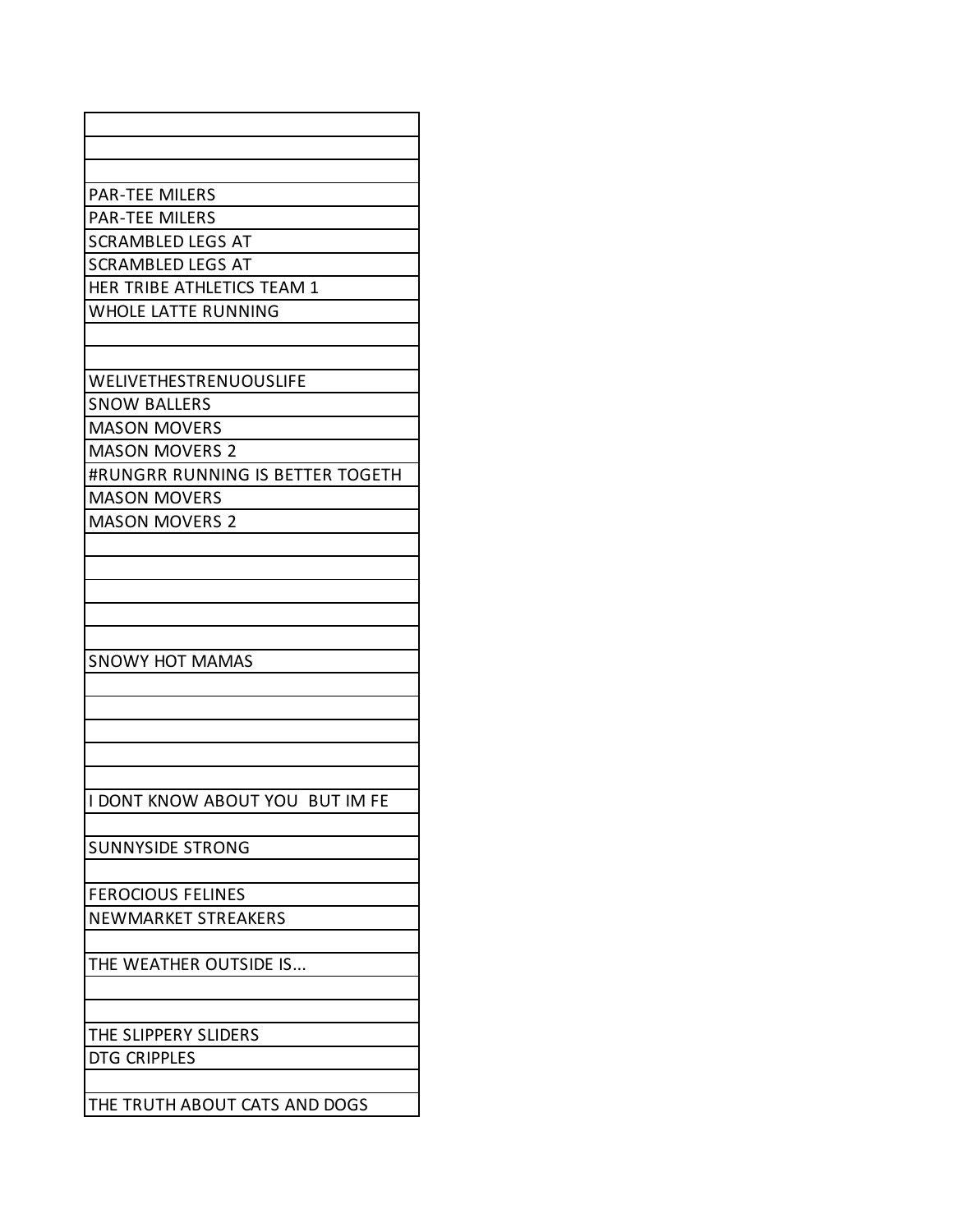| YARMOUTH!                    |
|------------------------------|
| <b>RUN YOUR BUNS OFF</b>     |
| <b>RUN YOUR BUNS OFF</b>     |
|                              |
| #RIDEORDIE                   |
| <b>BOSTONFIT</b>             |
| <b>RUNUARY</b>               |
|                              |
|                              |
| <b>TEAM FIGHTING!!!</b>      |
| <b>TEAM FIGHTING!!!</b>      |
| <b>LIBERTY AC</b>            |
|                              |
| <b>READING ROAD WARRIORS</b> |
|                              |
|                              |
|                              |
|                              |
| <b>BACK FOR SECONDS</b>      |
|                              |
| <b>OPERATION THIS AGAIN?</b> |
| <b>BRITTYS CRAZIES</b>       |
| YETI SET GO!                 |
|                              |
|                              |
|                              |
| <b>COLD MOMS CLUB</b>        |
|                              |
|                              |
|                              |
|                              |
| HER TRIBE ATHLETICS TEAM 1   |
|                              |
| <b>SNOW AND STEADY2</b>      |
| <b>BLUEBIRD STORAGE</b>      |
| <b>MELROSE WARRIORS</b>      |
|                              |
|                              |
| #GETMOVING                   |
|                              |
|                              |
|                              |
| <b>WEATHER OR NOT</b>        |
|                              |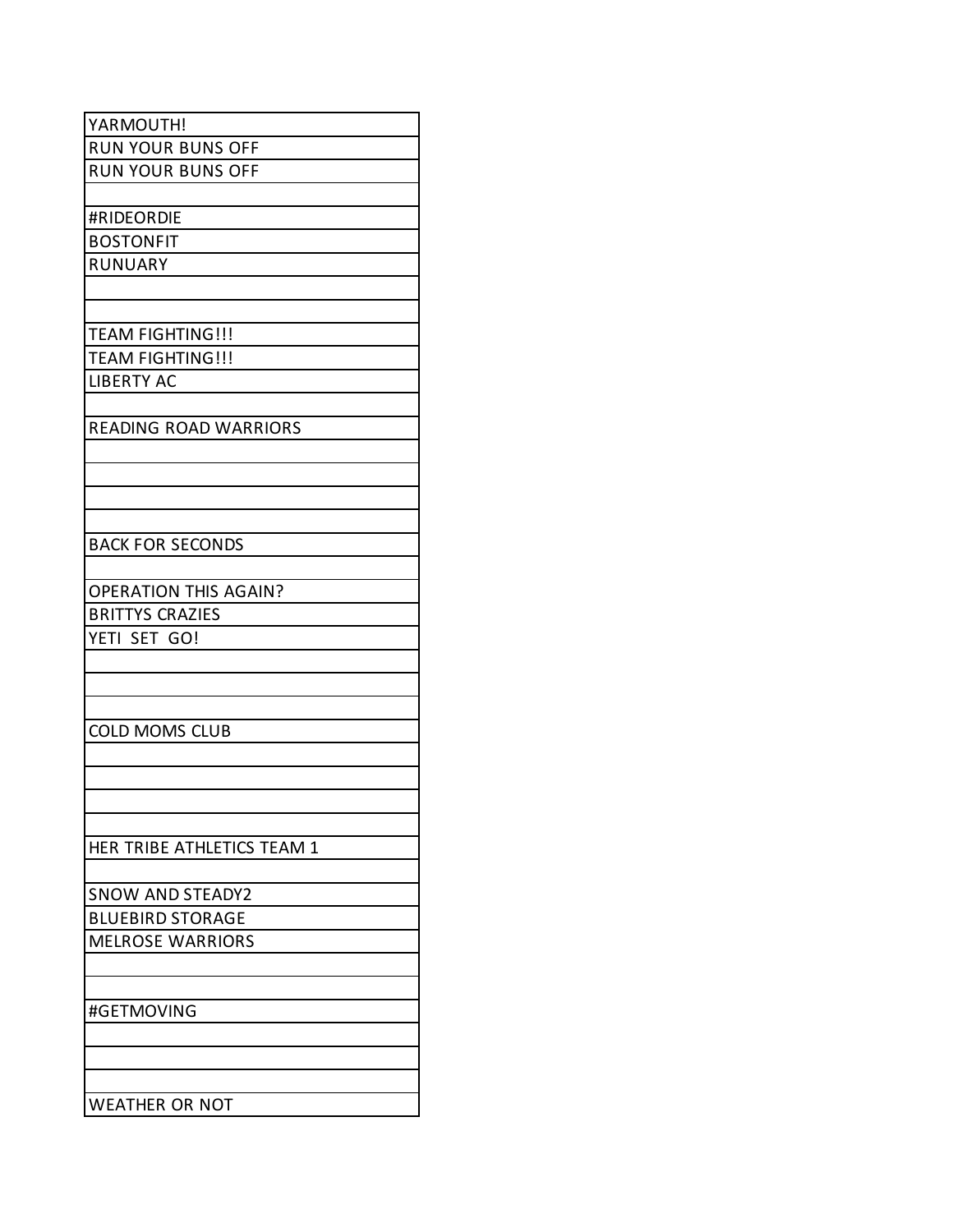| <b>EASTCOASTERS</b>           |
|-------------------------------|
|                               |
| <b>RUN YOUR BUNS OFF</b>      |
| <b>RUN YOUR BUNS OFF</b>      |
| <b>169 WINTER WARLOCKS</b>    |
|                               |
| <b>LIBERTY AC</b>             |
| <b>WCRC FROZEN CHICKS</b>     |
| <b>WCRC FROZEN CHICKS</b>     |
| THE WEATHER OUTSIDE IS        |
| YARMOUTH!                     |
| THE JOGGERNAUTS               |
| THE JOGGERNAUTS               |
| THE JOGGERNAUTS               |
|                               |
|                               |
| <b>UHDDERLY RIDICULOUS</b>    |
| <b>FROSTY FILLIES</b>         |
| THE SNOWSHOES                 |
| WELIVETHESTRENUOUSLIFE        |
|                               |
|                               |
| NOTSOHOTCHILLYPEPPERS         |
| NOTSOHOTCHILLYPEPPERS         |
| #RUNGRR FIRST RUN THEN COFFEE |
| <b>CAPE COD 5K WARRIORS</b>   |
| <b>HBSO JOGGERNAUTS</b>       |
|                               |
|                               |
|                               |
| <b>GFRC GROWLERS</b>          |
|                               |
|                               |
|                               |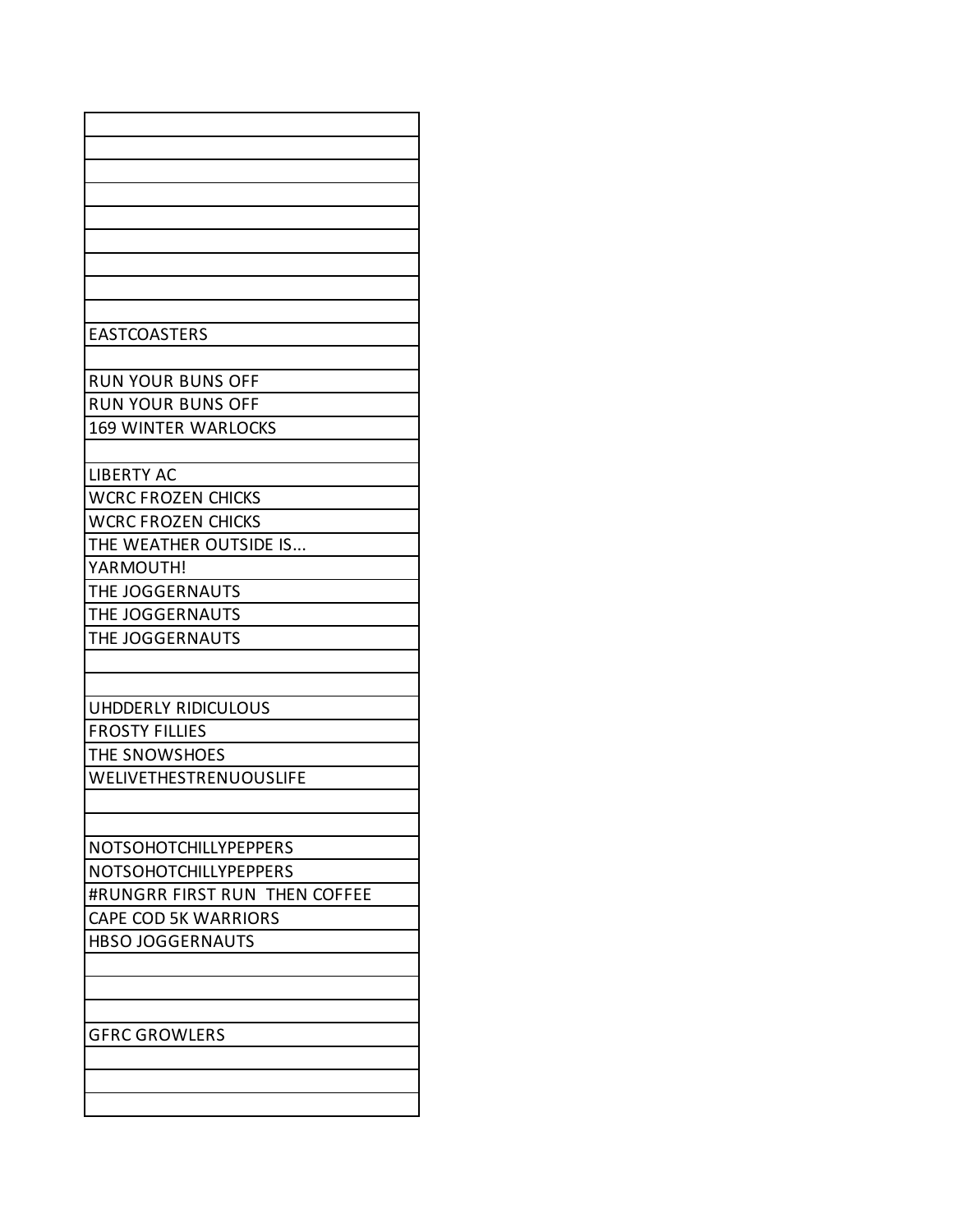| <b>THEMARTINSLOG</b>          |
|-------------------------------|
| THEMARTINSLOG                 |
| <b>THEMARTINSLOG</b>          |
|                               |
| <b>MILES SAVEUS</b>           |
| THEMARTINSLOG                 |
| <b>RUNNINGRAISINS</b>         |
|                               |
| YOUR PACE OR MINE?            |
|                               |
|                               |
| #BRR 2022                     |
| <b>WMS STRONG</b>             |
| <b>MASON MOVERS</b>           |
| <b>MASON MOVERS</b>           |
| <b>MASON MOVERS 2</b>         |
|                               |
| <b>LSS 4TH GRADE WARRIORS</b> |
| THE R.A.P.STERS               |
| #MGHWOMENINONC3               |
| <b>169 PRIDE RUNNERS</b>      |
|                               |
| #RUNGRR FIRST RUN THEN COFFEE |
|                               |
| WALKRUNFREEZEFUN              |
| WALKRUNFREEZEFUN              |
|                               |
| <b>SNOW AND STEADY</b>        |
|                               |
|                               |
| AMOSKEAG CONCORD              |
| <b>SUP LADIES</b>             |
|                               |
| <b>BRITTYS CRAZIES</b>        |
| WALKRUNFREEZEFUN              |
| WE LIKE BIG BOOKS             |
|                               |
|                               |
| <b>POUR DECISIONS</b>         |
|                               |
|                               |
|                               |
|                               |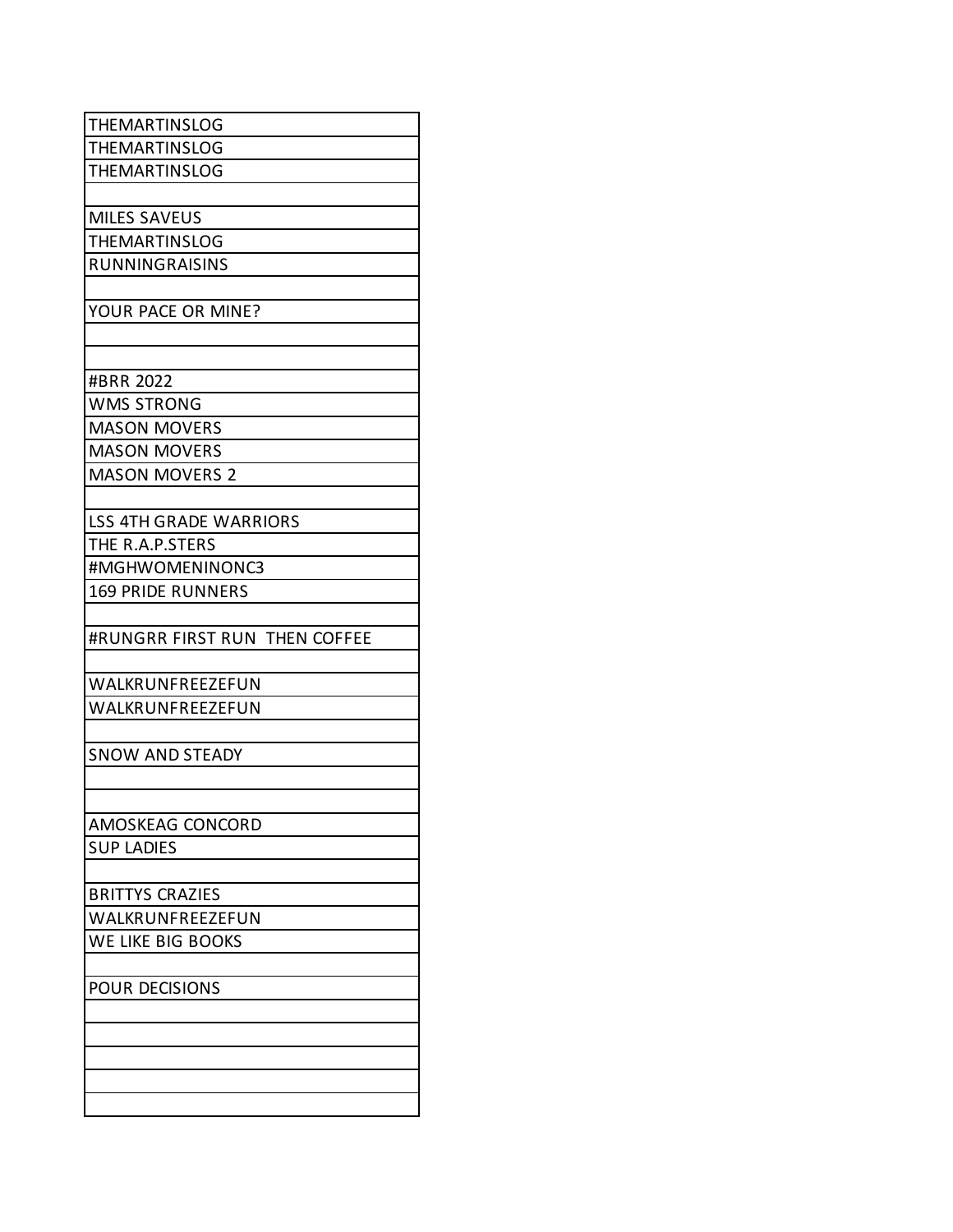| <b>FREEZE THE DAY</b>         |
|-------------------------------|
| <b>RAIDERS FOREVER</b>        |
|                               |
| <b>RAIDERS FOREVER</b>        |
| <b>EMPOWERED TOGETHER</b>     |
|                               |
|                               |
| <b>169 PRIDE RUNNERS</b>      |
| THE FUN FLAKES                |
| <b>LIBERTY AC</b>             |
| <b>HILLTROTTERS</b>           |
|                               |
| <b>SUP LADIES</b>             |
|                               |
|                               |
|                               |
|                               |
| <b>POUR DECISIONS</b>         |
| THE TRUTH ABOUT CATS AND DOGS |
|                               |
| <b>PARTY BIRDS</b>            |
| <b>BOSTONFIT</b>              |
|                               |
| <b>FRANKLIN WARRIORS 2022</b> |
| <b>RIDGE ROAD YETIS</b>       |
| <b>RIDGE ROAD YETIS</b>       |
| <b>WALKING OUR BUTTS OFF</b>  |
|                               |
| <b>NEW YEARS RESOLUTION</b>   |
| YETS DO THIS 1                |
| MCKENNAS ON THE MOVE          |
| MCKENNAS ON THE MOVE          |
| <b>MCKENNAS ON THE MOVE</b>   |
| MCKENNAS ON THE MOVE          |
| <b>MCKENNAS ON THE MOVE</b>   |
|                               |
|                               |
| MCKENNAS ON THE MOVE          |
|                               |
| <b>LEGS MISERABLES</b>        |
|                               |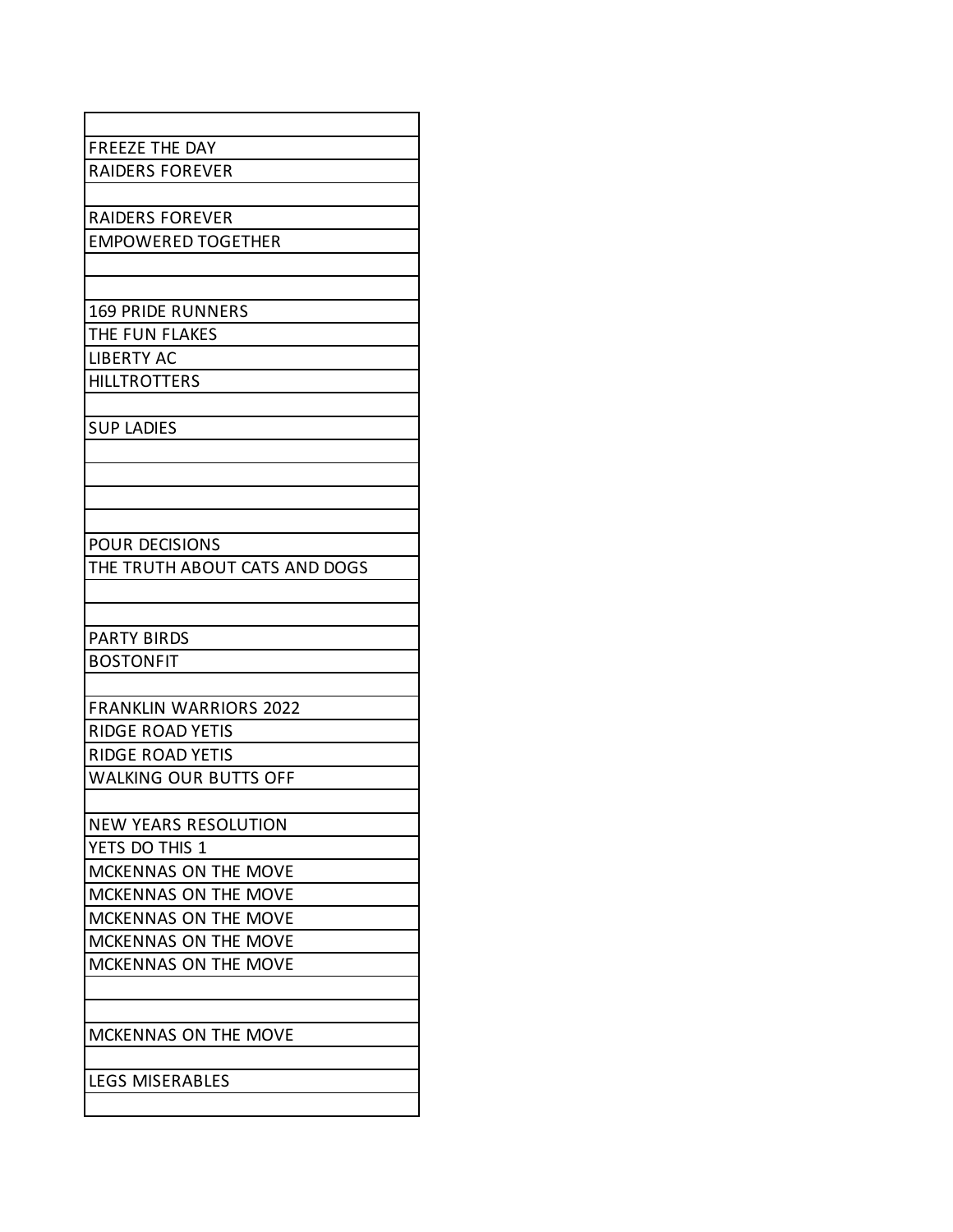| HALEUNLEASHEDB                         |
|----------------------------------------|
| <b>SLOTHCICLES</b>                     |
| <b>SLOTHCICLES</b>                     |
| YETS DO THIS 2                         |
| <b>BRRRRRR-EAST FRIENDS!</b>           |
|                                        |
| <b>SNOW BALLERS</b>                    |
| THE POLAR BEARS                        |
| <b>BRRRRRR-EAST FRIENDS!</b>           |
|                                        |
| <b>SPRING FEVER</b>                    |
| <b>SPRING FEVER</b>                    |
| <b>SPRING FEVER</b>                    |
| <b>SNOW WOMEN STRIDERS</b>             |
|                                        |
| <b>HOPKINTON MA MOMS RUN THIS TOWN</b> |
| <b>RUNNIN DOWN A DREAM TEAM</b>        |
|                                        |
|                                        |
|                                        |
| <b>MASON MOVERS</b>                    |
| <b>MASON MOVERS</b>                    |
|                                        |
| <b>SASSY SQUATCHES</b>                 |
| <b>NO EXCUSES</b>                      |
| <b>NO EXCUSES</b>                      |
|                                        |
| PIMMIT HILLS HUSTLERS                  |
| <b>ANNINOS AM WARRIORS</b>             |
| <b>SILVER FOXES IN TRAINING</b>        |
| <b>WEATHER OR NOT</b>                  |
| <b>WEATHER OR NOT</b>                  |
| OISELLE VOLEE CT                       |
| <b>MILES SAVEUS</b>                    |
|                                        |
|                                        |
|                                        |
|                                        |
| <b>SUNNYSIDE STRONG</b>                |
|                                        |
|                                        |
| #MGHWOMENINONC3                        |
| <b>MACKIN</b>                          |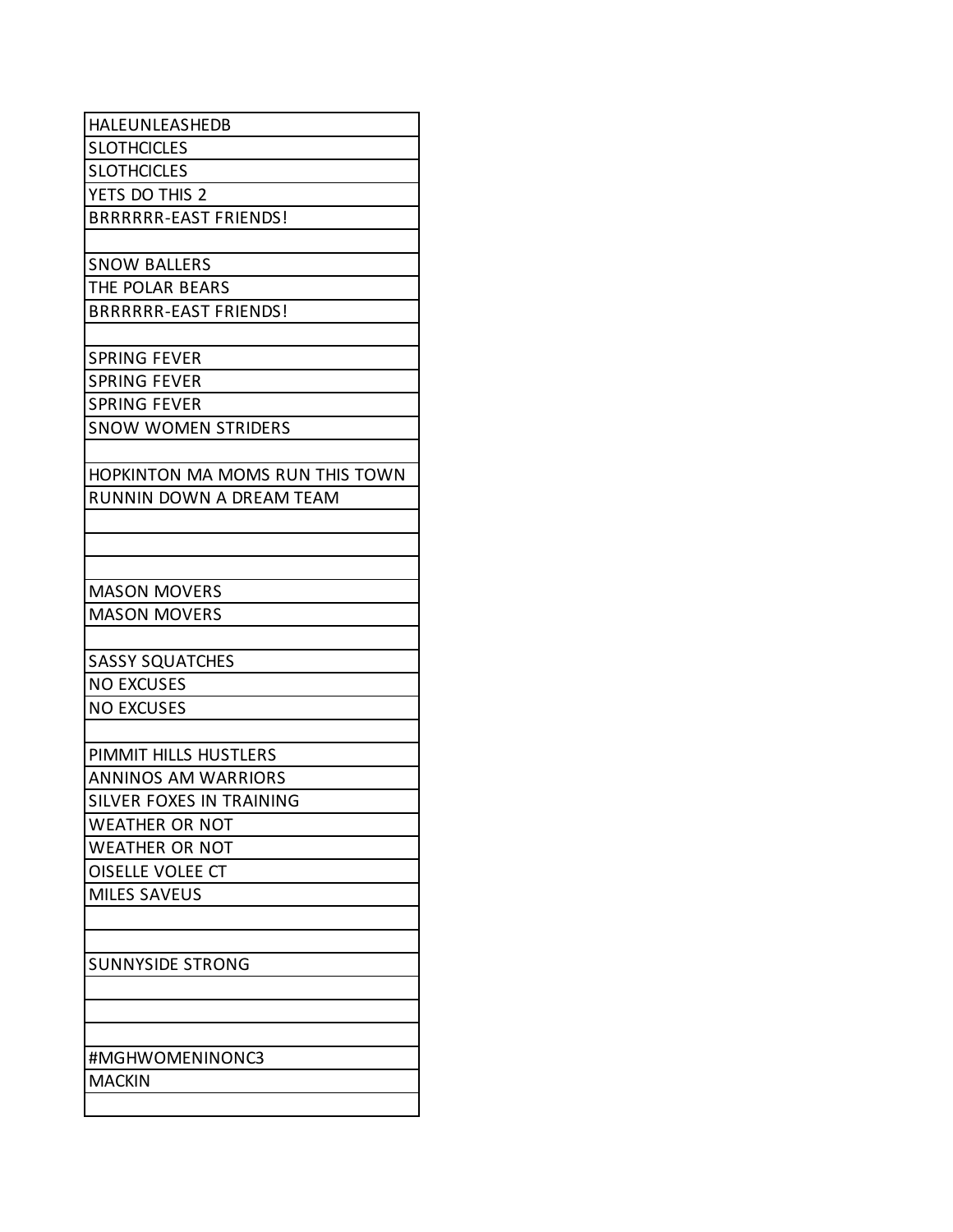| #RYH2                           |
|---------------------------------|
|                                 |
| THEMARTINSLOG                   |
| <b>FROSTY FLAKES</b>            |
|                                 |
| <b>SUP LADIES</b>               |
| YETI SET GO!                    |
| <b>CONCORD NH TRAIL RUNNERS</b> |
|                                 |
| <b>BROWNTOWN</b>                |
| <b>BROWNTOWN</b>                |
|                                 |
| <b>MILES SAVEUS</b>             |
| <b>4TH FLOOR BAKER</b>          |
| THE COLD SNAPS                  |
| <b>YETI CRABS</b>               |
| <b>DONUT CARE</b>               |
|                                 |
| <b>TEAM NONSTOP</b>             |
| THE MANOMETIANS                 |
|                                 |
|                                 |
| <b>COOL STEPPERS</b>            |
| <b>CT WAVERUNNERS</b>           |
|                                 |
| <b>COOL STEPPERS</b>            |
|                                 |
|                                 |
| SILVER FOXES IN TRAINING        |
| <b>MASON MOVERS</b>             |
|                                 |
| <b>FROSTBITE FITNESS</b>        |
| <b>PARTY BIRDS</b>              |
| <b>PARTY BIRDS</b>              |
|                                 |
| <b>NOT FAST JUST FURIOUS</b>    |
| <b>SNOW AND STEADY</b>          |
| <b>SNOW AND STEADY</b>          |
| <b>WINTHROP WINTER WARRIORS</b> |
|                                 |
|                                 |
|                                 |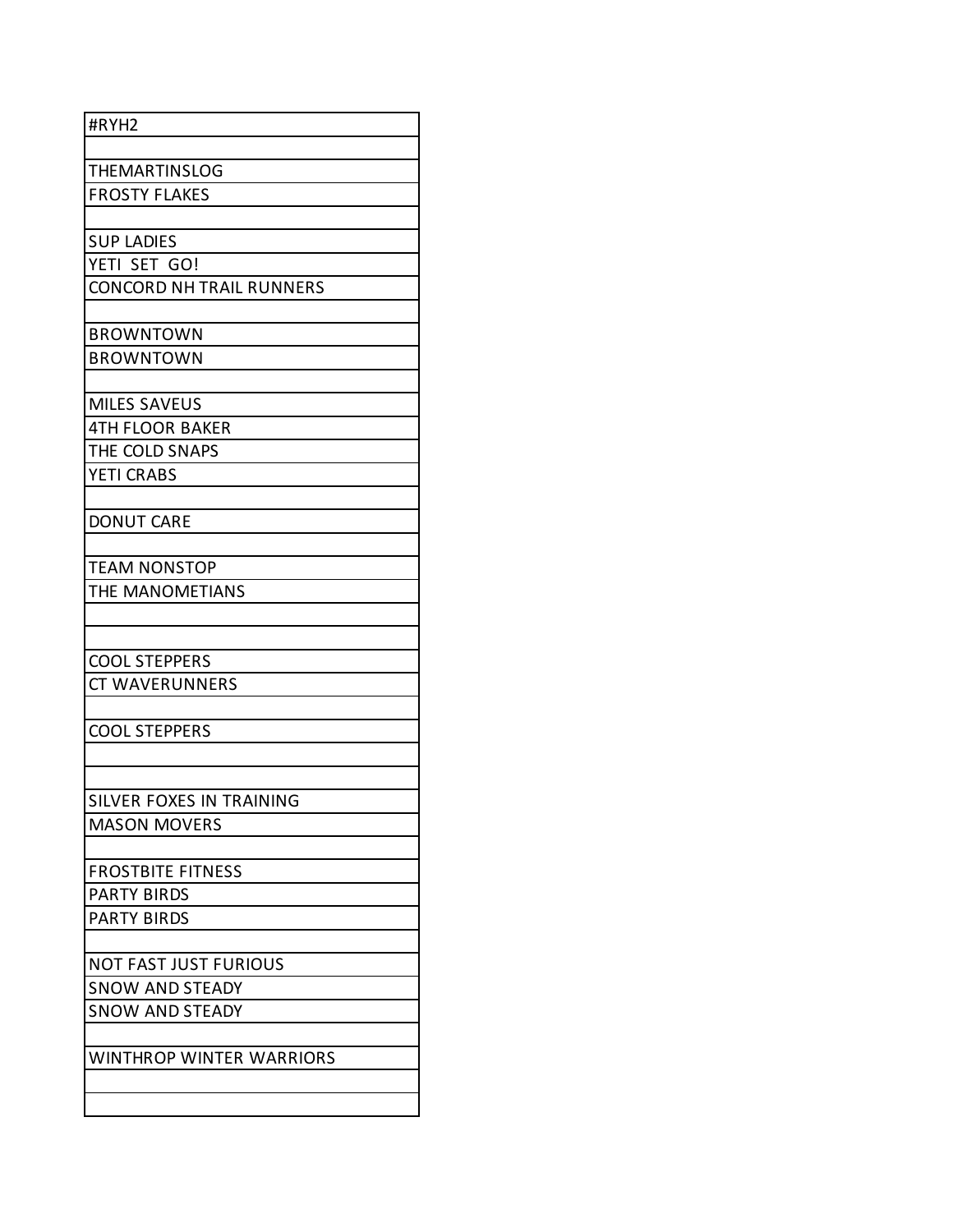| <b>FROSTBITE FITNESS</b>         |
|----------------------------------|
| <b>TEAM CONSUELO</b>             |
| FAIRFIELD MOMS GONE WALKING      |
|                                  |
| #RUNGRR FIRST RUN THEN COFFEE    |
|                                  |
| <b>TEAM ROSIE</b>                |
|                                  |
|                                  |
|                                  |
| <b>SNOW AND STEADY</b>           |
| <b>WORST PACE SCENARIO</b>       |
| <b>MILES SAVEUS</b>              |
|                                  |
| #RUNGRR RUNNING IS BETTER TOGETH |
| JESUS FREAKS IN SNEAKS 2.0       |
| <b>CRAZY CREW</b>                |
| <b>CRAZY CREW</b>                |
| #TEAMTRIAL                       |
| I DONT KNOW ABOUT YOU BUT IM FE  |
| <b>VEGAN VIXENS</b>              |
| WE LIKE BIG BOOKS                |
| THE BIKE GUY BOOSTERS            |
|                                  |
| <b>BROWNTOWN</b>                 |
| <b>CONCORD NH TRAIL RUNNERS</b>  |
| #WEWEARFOOTCOATS                 |
|                                  |
| <b>LSS NON-4TH YETIS</b>         |
| TEAM WARMHEARTS                  |
| <b>TEAM WARMHEARTS</b>           |
| <b>PAR-TEE MILERS</b>            |
| <b>PEAKSEEKERS</b>               |
| <b>PEAKSEEKERS</b>               |
| <b>PEAKSEEKERS</b>               |
| BRRRRRR-EAST FRIENDS!            |
|                                  |
| <b>ANNINOS AM WARRIORS</b>       |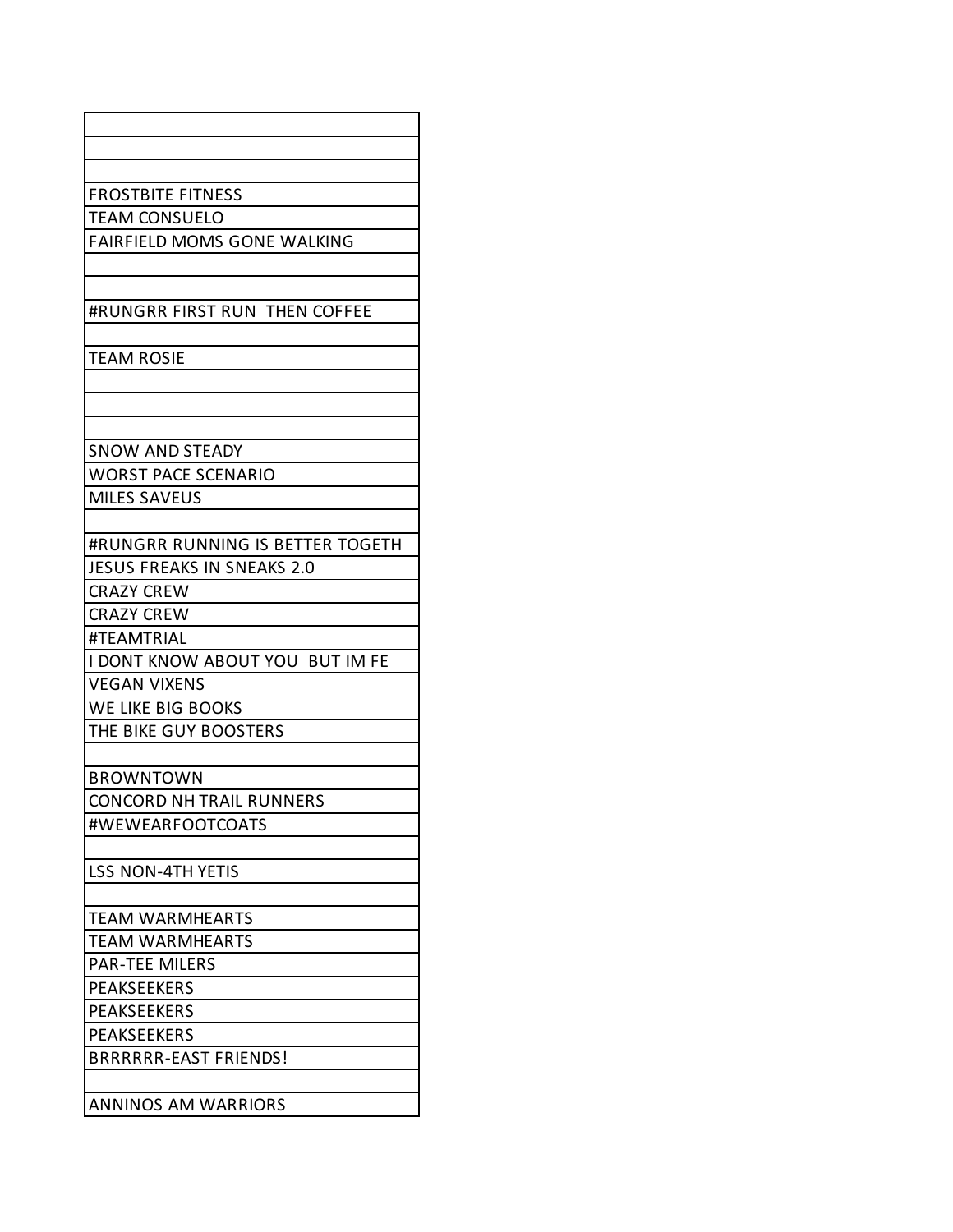| 2MULES                           |
|----------------------------------|
| 2MULES                           |
|                                  |
| <b>SNOW AND STEADY2</b>          |
| <b>SNOW AND STEADY2</b>          |
| <b>SNOW AND STEADY2</b>          |
| <b>UP TO SNOW GOOD</b>           |
| #MGHWOMENINONC                   |
| <b>OSPREY WARRIORS</b>           |
| <b>GFRC GROWLERS</b>             |
| HER TRIBE ATHLETICS TEAM 2       |
|                                  |
| <b>SUNNYSIDE STRONG</b>          |
|                                  |
|                                  |
|                                  |
|                                  |
| <b>NEW YEARS RESOLUTION</b>      |
|                                  |
|                                  |
| YETS DO THIS 1                   |
| YETS DO THIS 1                   |
|                                  |
|                                  |
|                                  |
| <b>CHIRPYEWOKS</b>               |
| <b>SCREWBALLS IN THE SNOW</b>    |
|                                  |
|                                  |
|                                  |
| <b>CT WAVERUNNERS</b>            |
|                                  |
|                                  |
| HER TRIBE ATHLETICS TEAM 1       |
| <b>GDTC</b>                      |
| HER TRIBE ATHLETICS TEAM 2       |
| <b>WINTERYMIX</b>                |
| YETISAREGRREAT                   |
| <b>WINTERYMIX</b>                |
| <b>GOAL GETTERS</b>              |
| THE TRIBE                        |
|                                  |
| THERES SNOW-PLACE LIKE SHREWSBUR |
| <b>RUNNING POSSE</b>             |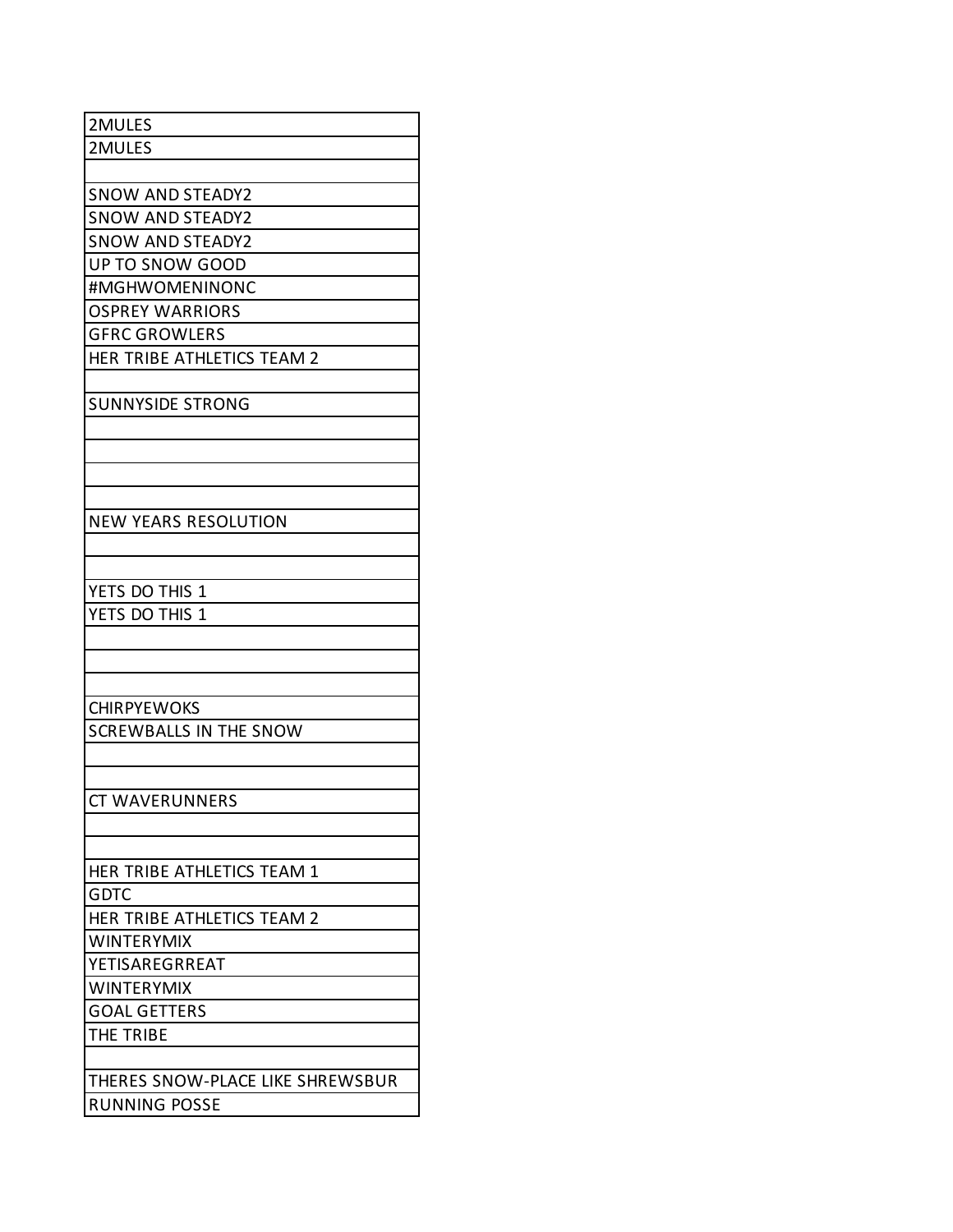| <b>RUN 4 BAGELS</b>             |
|---------------------------------|
|                                 |
|                                 |
|                                 |
| <b>CRR LADIES</b>               |
|                                 |
| <b>FROSTYFOOTERS</b>            |
| <b>FROSTYFOOTERS</b>            |
|                                 |
| <b>FROSTYFOOTERS</b>            |
| <b>FROSTYFOOTERS</b>            |
|                                 |
|                                 |
|                                 |
| <b>TEAM LEISURE</b>             |
|                                 |
| LOTS A LEDGE LADIES             |
| <b>BROPHY SILVERLEAF</b>        |
| STAY HYDRATED YA BASTARDS       |
|                                 |
| <b>COLD MOMS CLUB</b>           |
|                                 |
|                                 |
|                                 |
| <b>WINTER WELLNESS WARRIORS</b> |
| <b>WINTER WELLNESS WARRIORS</b> |
|                                 |
|                                 |
|                                 |
|                                 |
|                                 |
|                                 |
|                                 |
| <b>ICE CRUSHERS</b>             |
| <b>POUR DECISIONS</b>           |
|                                 |
| <b>FROSTY FEET</b>              |
| THE TRUTH ABOUT CATS AND DOGS   |
| THE TRUTH ABOUT CATS AND DOGS   |
|                                 |
| <b>COLD WEATHER FRIENDS</b>     |
|                                 |
| <b>BRIGGS ST</b>                |
|                                 |
|                                 |
|                                 |
| <b>FROSTYFOOTERS</b>            |
|                                 |
| MCKENNAS ON THE MOVE            |
| <b>READING ROAD WARRIORS</b>    |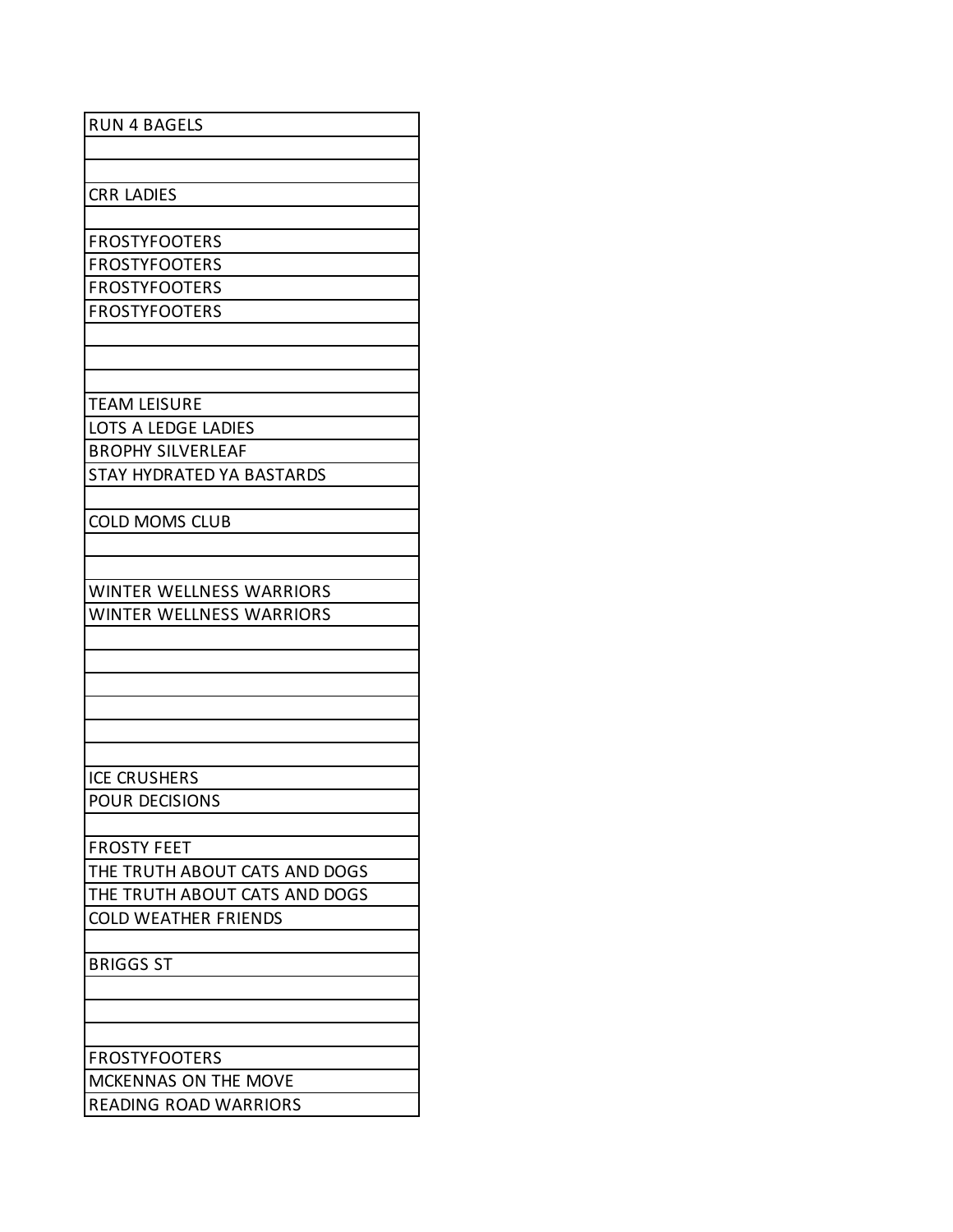| HALEUNLEASHEDB                |
|-------------------------------|
| <b>TEAM AUNT LULUBELL</b>     |
| <b>TEAM UP TO SNOW GOOD</b>   |
| <b>MOTHERRUNNERS</b>          |
| <b>TEAM CONSUELO</b>          |
| <b>FROSTYFOOTERS</b>          |
| 169 PRIDE RUNNERS - TEAM 2    |
|                               |
|                               |
|                               |
| <b>SNOW AND STEADY2</b>       |
| <b>SCREWBALLS IN THE SNOW</b> |
| MCKENNAS ON THE MOVE          |
| <b>PAR-TEE MILERS</b>         |
| <b>PAR-TEE MILERS</b>         |
| <b>RUN YOUR BUNS OFF 2</b>    |
|                               |
|                               |
|                               |
| <b>RUNUARY</b>                |
| THE FAST & THE FLURRIEST      |
|                               |
| <b>TRAINING FOR NOTHING</b>   |
|                               |
|                               |
| <b>EASTCOASTERS</b>           |
|                               |
|                               |
| WE DONT DO THAT HERE          |
|                               |
|                               |
|                               |
| <b>WCRC FROZEN CHICKS</b>     |
|                               |
| <b>WMS STRONG</b>             |
| <b>MOUNTAIN LADIES</b>        |
| ATP BOSTONFIT 2022            |
| COOL RUNNINGS FROM MEM TO MA  |
| THE CORNERSTONE COMMUNITY     |
| DTG CRIPPLES                  |
| THE CORNERSTONE COMMUNITY     |
| HALEUNLEASHEDB                |
|                               |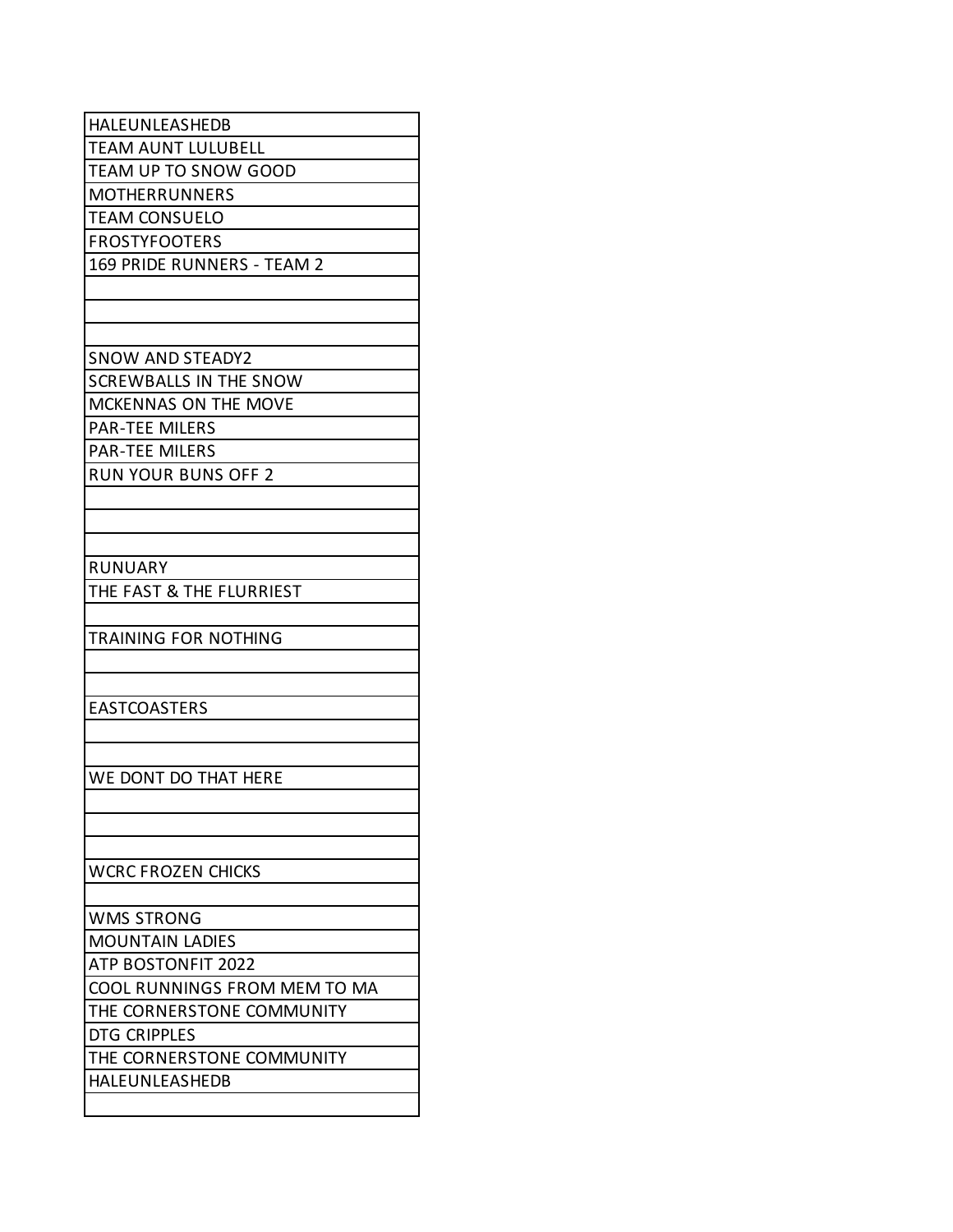| <b>WINTER WIMPS 5.0</b>     |
|-----------------------------|
| <b>TRAIL WRECKS</b>         |
| <b>TRAIL WRECKS</b>         |
| LYMI ONE DAY AT A TIME      |
| #MGHWOMENINONC2             |
|                             |
| YETS DO THIS 1              |
| <b>BLUEBIRD STORAGE</b>     |
| <b>MOC ALWAYS OUTSIDE</b>   |
| THE WAKA WAKAS              |
| THE WAKA WAKAS              |
|                             |
| <b>HARBOR HARRIERS</b>      |
|                             |
| THE R.A.P.STERS             |
| #MGHWOMENINONC              |
| <b>TEAM CHEESE ASS</b>      |
| <b>SALTY SNOWFLAKES</b>     |
| <b>HBSO JOGGERNAUTS</b>     |
| THE FUN FLAKES              |
| <b>169 WINTER WARLOCKS</b>  |
|                             |
| <b>FROSTYFOOTERS</b>        |
|                             |
| <b>169 FROSTY FRIENDS</b>   |
| <b>169 FROSTY FRIENDS</b>   |
|                             |
| <b>YOU GOT THIS!</b>        |
| YOU GOT THIS!               |
| YOU GOT THIS!               |
| YOU GOT THIS!               |
| <b>CT WAVERUNNERS</b>       |
|                             |
| <b>COLD WEATHER FRIENDS</b> |
| <b>FOOD POCKETS</b>         |
| HER TRIBE ATHLETICS TEAM 1  |
| <b>SNOWY HOT MAMAS</b>      |
| <b>169 FROSTY FRIENDS</b>   |
|                             |
| <b>JAYWALKERS</b>           |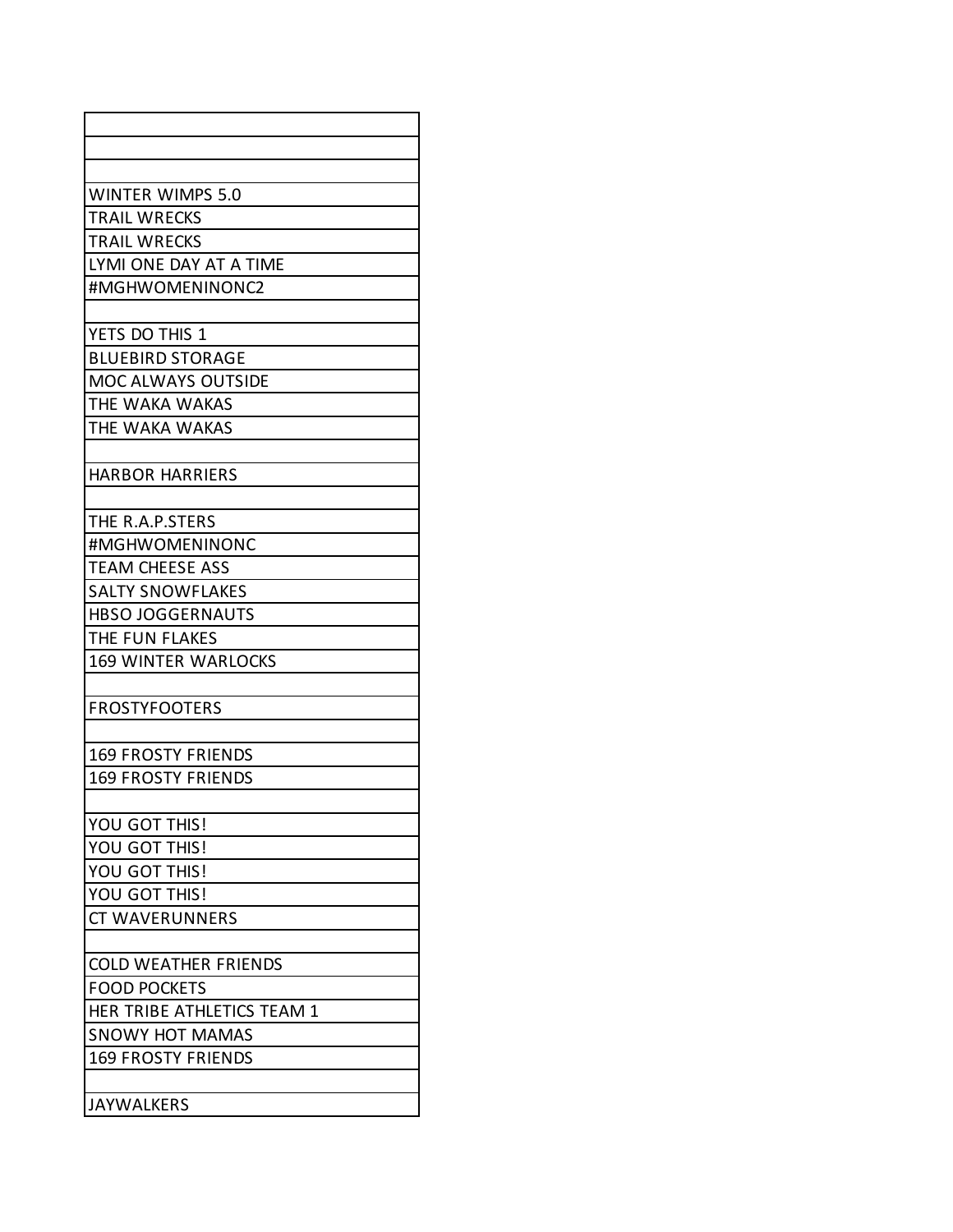| <b>EASTCOASTERS</b>                     |
|-----------------------------------------|
| <b>EASTCOASTERS</b>                     |
| <b>CRAZY COLD 169ERS</b>                |
|                                         |
|                                         |
| <b>MILES SAVEUS</b>                     |
|                                         |
|                                         |
|                                         |
| THE FAST AND THE FLURRIOUS              |
|                                         |
| #RUNGRR FIRST RUN THEN COFFEE           |
|                                         |
| THE FUN FLAKES                          |
| <b>TEAM CONSUELO</b>                    |
|                                         |
| <b>STAY HYDRATED YA BASTARDS</b>        |
| <b>STAY HYDRATED YA BASTARDS</b>        |
|                                         |
|                                         |
|                                         |
|                                         |
| <b>BRITTYS CRAZIES</b>                  |
| <b>BLUEBIRD STORAGE</b>                 |
|                                         |
| #HALEUNLEASHEDA                         |
|                                         |
| <b>GRR- WE MEET AFTER FOR HOT BEVER</b> |
| #MGHWOMENINONC                          |
| <b>SUP LADIES</b>                       |
| <b>NOTSOHOTCHILLYPEPPERS</b>            |
| <b>NOTSOHOTCHILLYPEPPERS</b>            |
| <b>NOTSOHOTCHILLYPEPPERS</b>            |
| <b>WHOLE LATTE RUNNING</b>              |
| THE FAST AND THE FLURRIEST RELOA        |
| <b>RUNUARY</b>                          |
|                                         |
|                                         |
| <b>WELLNESS WARRIORS</b>                |
| <b>HELMSMAN</b>                         |
| RIVER RATS                              |
| <b>HARBOR HARRIERS</b>                  |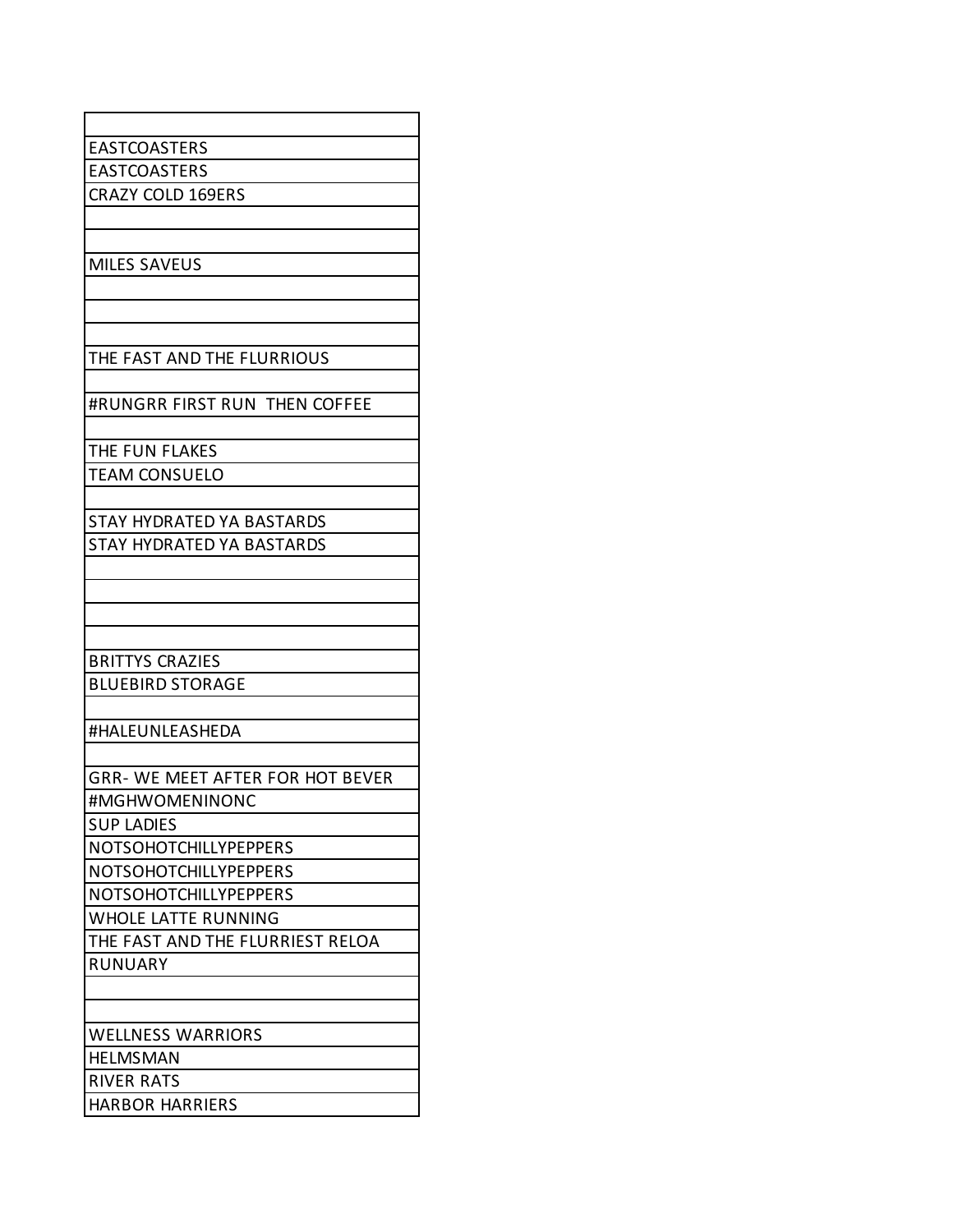| <b>HARBOR HARRIERS</b>        |
|-------------------------------|
| <b>HARBOR HARRIERS</b>        |
|                               |
|                               |
| WINTERYMIX                    |
|                               |
| <b>SCREWBALLS IN THE SNOW</b> |
| <b>SCREWBALLS IN THE SNOW</b> |
|                               |
|                               |
| AMOSKEAG CONCORD              |
| SILVER FOXES IN TRAINING      |
| <b>NOIINTEAM</b>              |
|                               |
| <b>HELMSMAN</b>               |
|                               |
| #RIDEORDIE                    |
| HER TRIBE ATHLETICS TEAM 1    |
| <b>SASSY SQUATCHES</b>        |
| <b>SASSY SQUATCHES</b>        |
| WE START SLOW THEN TAPER OFF  |
| WE START SLOW THEN TAPER OFF  |
| BABY IT, ÄÔS COLD OUTSIDE!    |
|                               |
| <b>TRAIL WRECKS</b>           |
|                               |
|                               |
|                               |
|                               |
| <b>BOSTONFIT</b>              |
| <b>CHILLY BEANS</b>           |
| MCKENNAS ON THE MOVE          |
| <b>JDOG</b>                   |
| <b>JDOG</b>                   |
| <b>JDOG</b>                   |
| <b>JDOG</b>                   |
|                               |
|                               |
|                               |
|                               |
|                               |
| <b>BEDFRIES</b>               |
| <b>LSS 4TH GRADE WARRIORS</b> |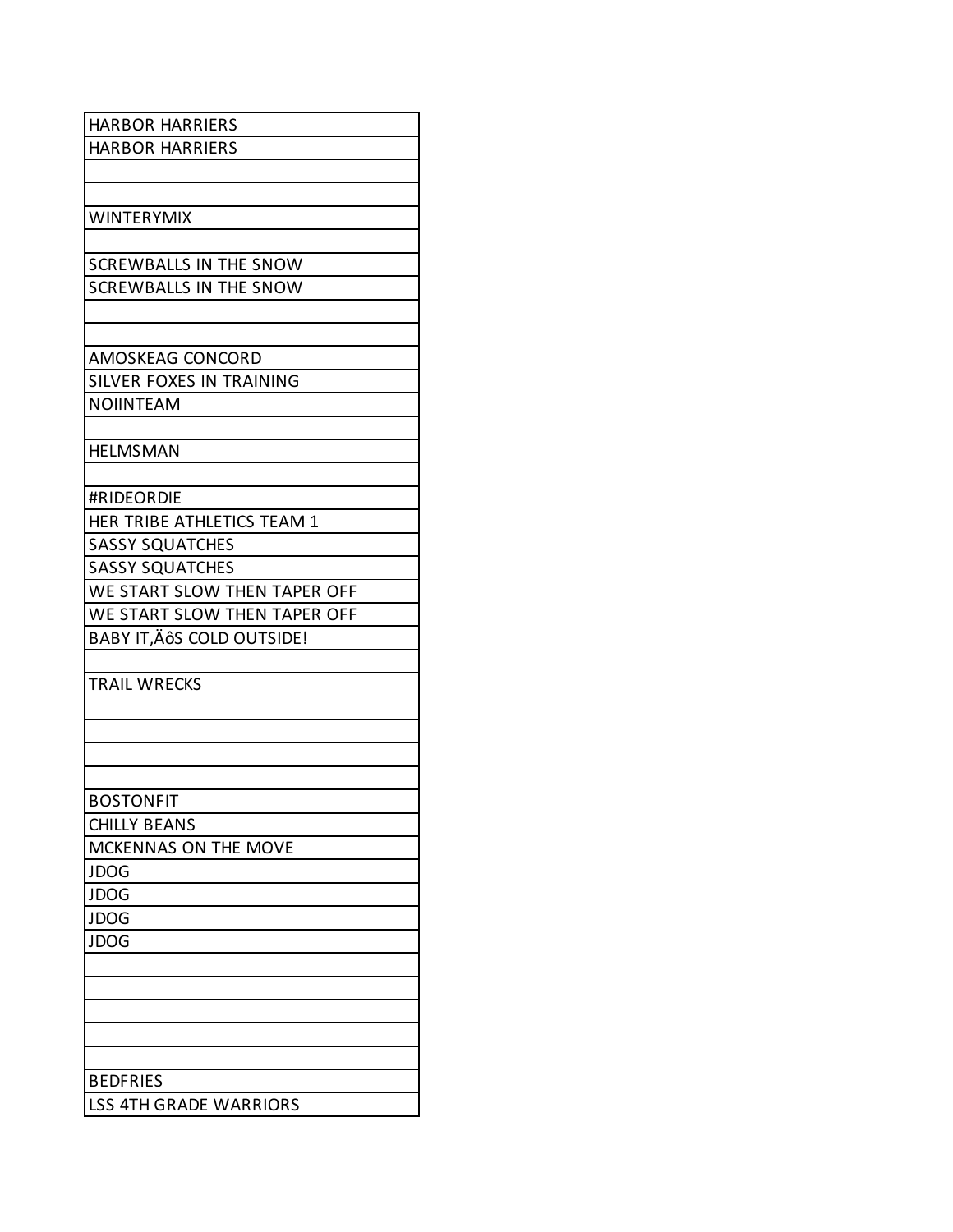| <b>169 WINTER WARLOCKS</b>                        |
|---------------------------------------------------|
| <b>WEHA WARRIORS</b>                              |
| <b>POPIENIEK PENGUINS</b>                         |
| <b>POPIENIEK PENGUINS</b>                         |
| <b>POPIENIEK PENGUINS</b>                         |
|                                                   |
|                                                   |
| <b>NOT FAST JUST FURIOUS</b>                      |
|                                                   |
|                                                   |
| TEAM UP TO SNOW GOOD                              |
|                                                   |
| <b>EASTCOASTERS</b>                               |
|                                                   |
|                                                   |
|                                                   |
| 169 PRIDE RUNNERS - TEAM 2                        |
| <b>EMERSON</b>                                    |
| <b>EMERSON</b>                                    |
| <b>TEAM NONSTOP</b>                               |
|                                                   |
|                                                   |
|                                                   |
| #WESTROXBURYWALKERS                               |
|                                                   |
| <b>DONUT CARE</b>                                 |
| <b>HELMSMAN</b>                                   |
| <b>BLACK ROCK RULES</b>                           |
|                                                   |
|                                                   |
| <b>TEAM LEISURE</b><br>SCREWBALLS IN THE SNOW TOO |
|                                                   |
|                                                   |
| NEWMARKET STREAKERS                               |
| <b>EASTCOASTERS</b>                               |
| #RONALDSTRONG                                     |
| #RONALDSTRONG                                     |
| #RONALDSTRONG                                     |
| <b>GOFORIT</b>                                    |
| <b>LSS 4TH GRADE WARRIORS</b>                     |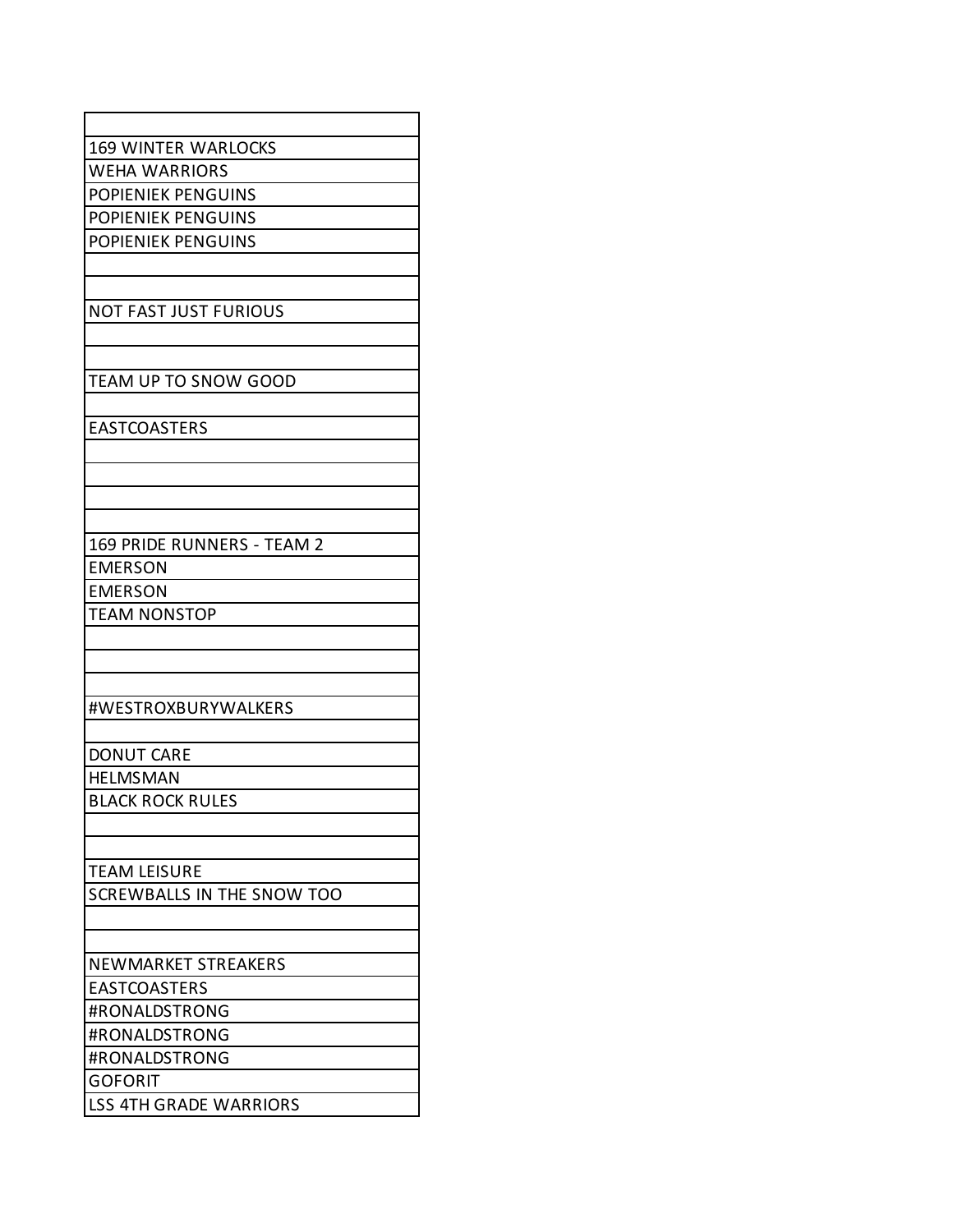| THE FAST AND THE FLURRIOUS       |
|----------------------------------|
|                                  |
|                                  |
| <b>TEAM NONSTOP</b>              |
|                                  |
| <b>SPRING FEVER</b>              |
| <b>SPRING FEVER</b>              |
| LOUSASSEL                        |
| LOUSASSEL                        |
|                                  |
| THE FAST AND THE FLURRIOUS       |
| <b>WEATHER OR NOT</b>            |
|                                  |
|                                  |
| <b>WHOLE LATTE RUNNING</b>       |
| YETISAREGRREAT                   |
| P.O.W. - POMEGRANATE OUTSIDE WAL |
| P.O.W. - POMEGRANATE OUTSIDE WAL |
| <b>CRAZY COLD 169ERS</b>         |
|                                  |
| <b>TEAM GLACIAL PACE</b>         |
| HALEUNLEASHEDB                   |
| 169 PRIDE RUNNERS - TEAM 2       |
|                                  |
| <b>TEAM CONSUELO</b>             |
|                                  |
| LYMI ONE DAY AT A TIME           |
| LYMI ONE DAY AT A TIME           |
|                                  |
|                                  |
| <b>RUN YOUR BUNS OFF</b>         |
|                                  |
|                                  |
| <b>TEAM NONSTOP</b>              |
| <b>INTREPIDS</b>                 |
| <b>INTREPIDS</b>                 |
| <b>INTREPIDS</b>                 |
|                                  |
|                                  |
| GDTC                             |
| <b>READING ROAD WARRIORS</b>     |
|                                  |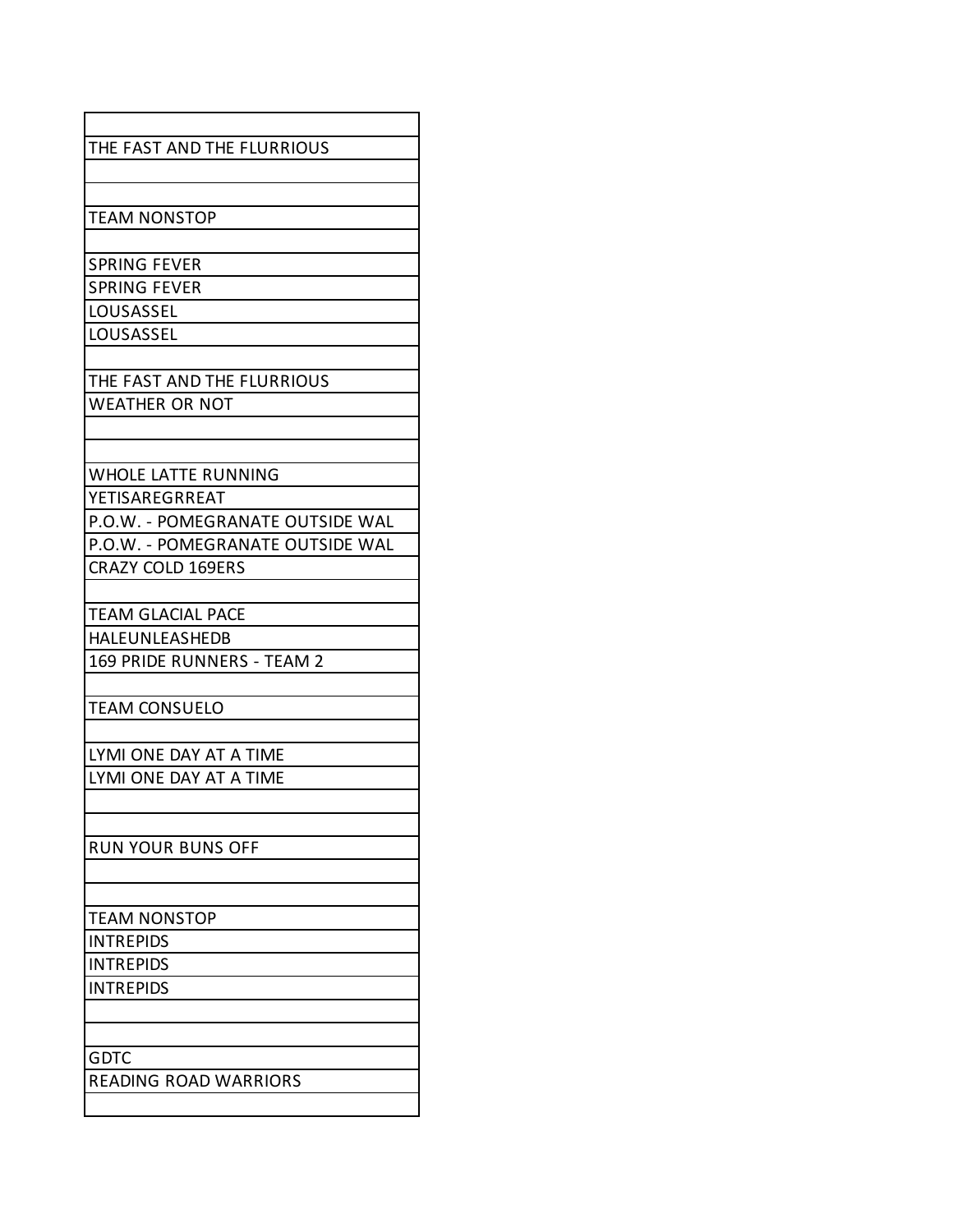| WINTER IS COMING (EXCEPT FOR THE   |
|------------------------------------|
| WINTER IS COMING (EXCEPT FOR THE   |
|                                    |
| <b>BRIGGS ST</b>                   |
| #MGHWOMENINONC2                    |
| 2 BEAUTIES & THE BEAST             |
| #WEWEARFOOTCOATS                   |
| <b>VEGAN VIXENS</b>                |
|                                    |
| <b>GRR- RUN THEN HOT BEVERAGES</b> |
|                                    |
|                                    |
|                                    |
| PEAKSEEKERS                        |
|                                    |
| <b>GFRC GROWLERS</b>               |
| <b>PEAKSEEKERS</b>                 |
| <b>PEAKSEEKERS</b>                 |
| <b>PEAKSEEKERS</b>                 |
|                                    |
| TEAM UP TO SNOW GOOD               |
| <b>SASSY SQUATCHES</b>             |
| <b>SASSY SQUATCHES</b>             |
|                                    |
|                                    |
|                                    |
|                                    |
|                                    |
| <b>HELMSMAN</b>                    |
| THERES SNOW-PLACE LIKE SHREWSBUR   |
| <b>WINTHROP WINTER WARRIORS</b>    |
| <b>WINTHROP WINTER WARRIORS</b>    |
|                                    |
| <b>DTG CRIPPLES</b>                |
|                                    |
| THE POLAR BEARS                    |
| <b>VINEGRASS</b>                   |
| <b>BRITTYS CRAZIES</b>             |
|                                    |
|                                    |
|                                    |
|                                    |
|                                    |
|                                    |
| WACKYWINTERWALKERS                 |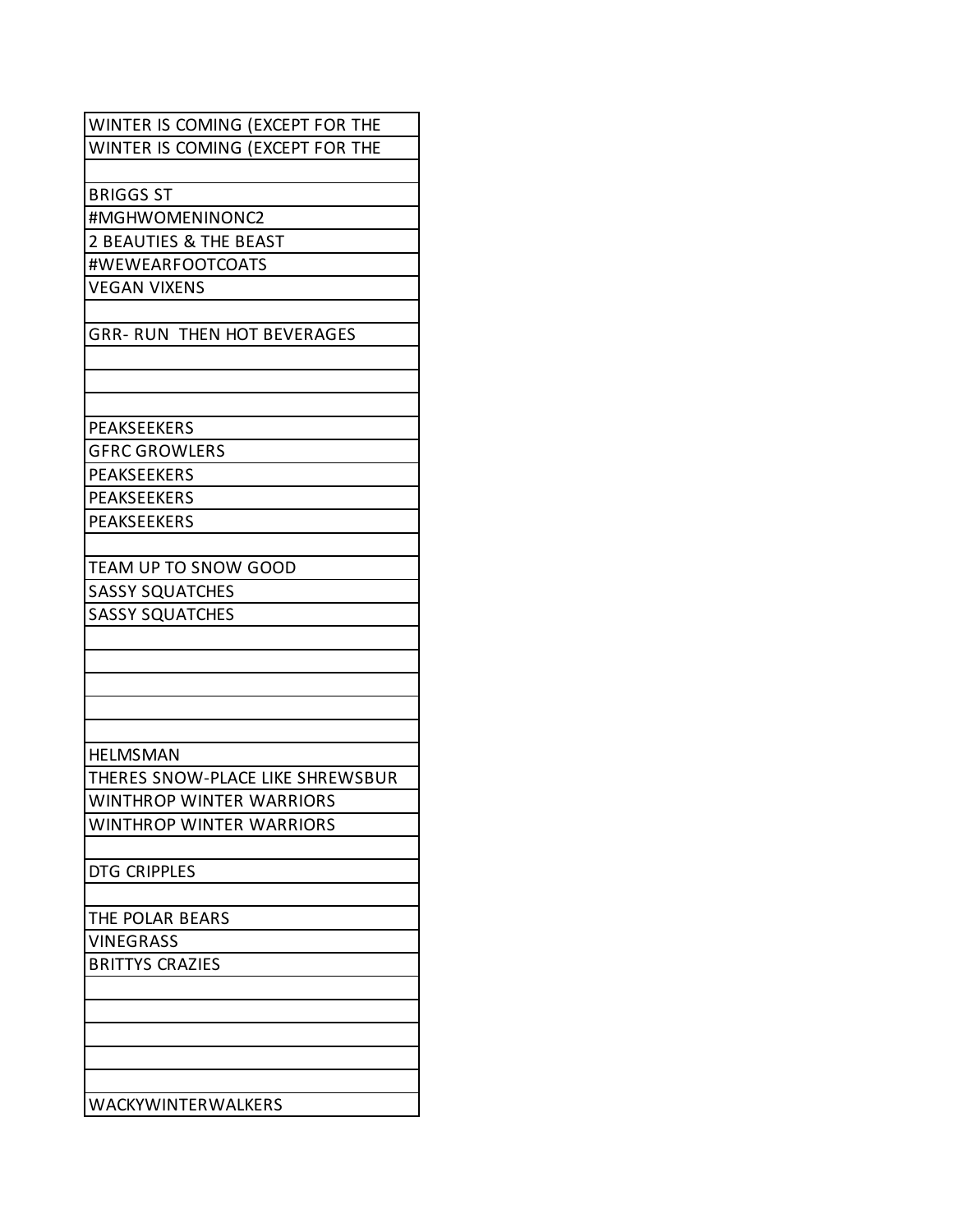| THE CORNERSTONE COMMUNITY       |
|---------------------------------|
| <b>RAIDERS FOREVER</b>          |
|                                 |
| #CANDIAMOMSCRUSHINGIT           |
| <b>EASTCOASTERS</b>             |
|                                 |
| <b>SNOW BALLERS</b>             |
| SCREWBALLS IN THE SNOW TOO      |
|                                 |
| <b>BRRRRRR-EAST FRIENDS!</b>    |
|                                 |
|                                 |
| #WESTROXBURYWALKERS             |
|                                 |
| <b>LSS 4TH GRADE WARRIORS</b>   |
|                                 |
| LYMI ONE DAY AT A TIME          |
| WE GOT THIS SNOW PROBLEM!       |
| <b>READING ROAD WARRIORS</b>    |
| <b>BEDFRIES</b>                 |
|                                 |
|                                 |
|                                 |
| HALEUNLEASHEDB                  |
|                                 |
| HOPKINTON MA MOMS RUN THIS TOWN |
| THE TRIBE                       |
| THE R.A.P.STERS                 |
|                                 |
| <b>WEHA WARRIORS</b>            |
|                                 |
|                                 |
| #MGHWOMENINONC3                 |
| <b>169 FROSTY FRIENDS</b>       |
| #HALEUNLEASHEDA                 |
| <b>NEWMARKET STREAKERS</b>      |
| NEWMARKET STREAKERS             |
| NOTLYNDSAYSTEAM                 |
| <b>ATP BOSTONFIT 2022</b>       |
|                                 |
| CHILLY CHICKS                   |
| <b>TEAM SBR</b>                 |
| WACKYWINTERWALKERS              |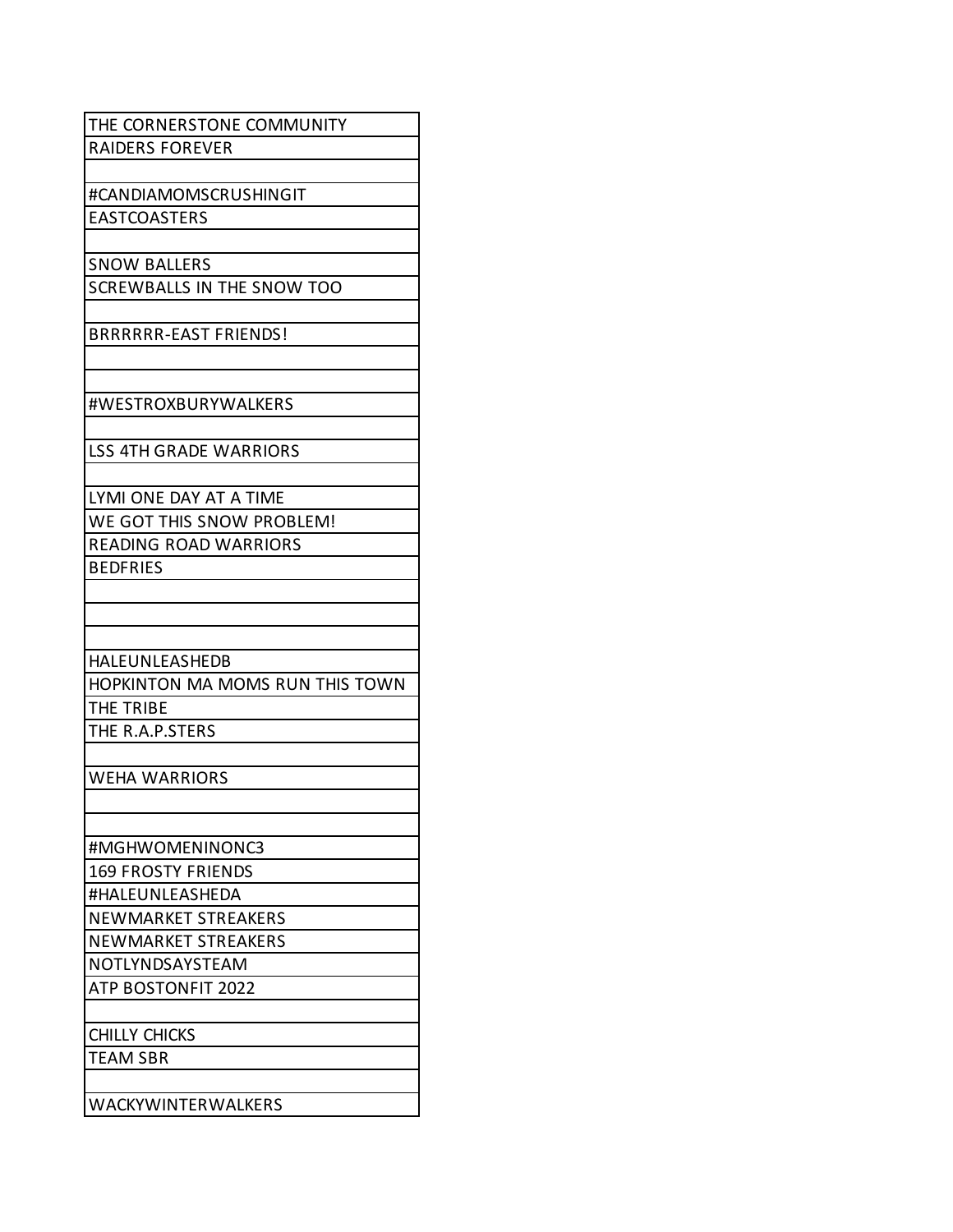| #RYH                          |
|-------------------------------|
|                               |
| HER TRIBE ATHLETICS TEAM 2    |
| <b>SNOW WOMEN STRIDERS</b>    |
|                               |
|                               |
|                               |
| THE BIKE GUY BOOSTERS         |
| THE BIKE GUY BOOSTERS         |
|                               |
|                               |
| <b>RIDGE ROAD YETIS</b>       |
| <b>HILLTROTTERS</b>           |
| #WEWEARFOOTCOATS              |
| #WEWEARFOOTCOATS              |
| <b>HILLTROTTERS</b>           |
| <b>WEATHER OR NOT</b>         |
| <b>EXETER RUN CLUB</b>        |
|                               |
|                               |
|                               |
|                               |
| <b>RUN IG</b>                 |
| <b>SCRAMBLED LEGS AT</b>      |
| <b>WALKING OUR BUTTS OFF</b>  |
| #BRR 2022                     |
|                               |
|                               |
| <b>SALTY SNOWFLAKES</b>       |
| G8A\$\$RUNNER\$               |
| <b>CRR LADIES</b>             |
|                               |
| LYMI ONE DAY AT A TIME        |
| THE TRUTH ABOUT CATS AND DOGS |
| <b>CRUSHING WINTER 2022</b>   |
|                               |
| LOTS A LEDGE LADIES           |
| <b>SCREWBALLS IN THE SNOW</b> |
|                               |
| <b>ONLINE SALES</b>           |
|                               |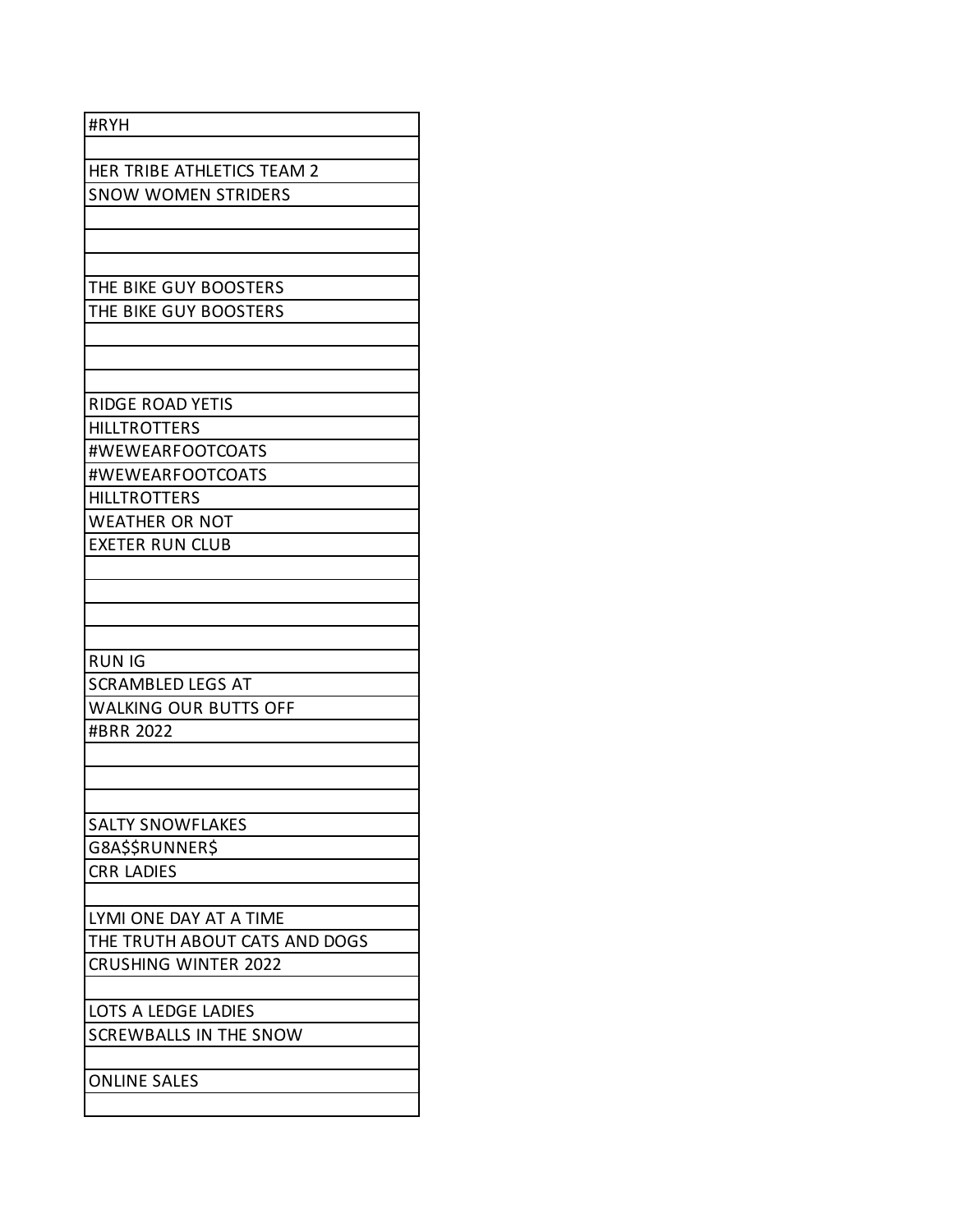| <b>HELMSMAN</b>               |
|-------------------------------|
| <b>RUN YOUR BUNS OFF</b>      |
|                               |
| <b>RUNNINGRAISINS</b>         |
| RUNNINGRAISINS                |
| <b>RUNNINGRAISINS</b>         |
|                               |
| <b>BRIGGS ST</b>              |
|                               |
| <b>WELIVETHESTRENUOUSLIFE</b> |
| TEAM UP TO SNOW GOOD          |
|                               |
| <b>CAPE COD 5K WARRIORS</b>   |
| <b>FRANKLIN WARRIORS 2022</b> |
| <b>CRAZY COLD 169ERS</b>      |
| #HALEUNLEASHEDA               |
| #BRR 2022                     |
|                               |
| #WEWEARFOOTCOATS              |
|                               |
|                               |
| TEAM AMAZING AWESOME EPIC     |
|                               |
| <b>JTSG</b>                   |
| <b>JTSG</b>                   |
| <b>CRR LADIES</b>             |
| <b>BRIGGS ST</b>              |
|                               |
| <b>SNOW WOMEN STRIDERS</b>    |
| <b>FROSTYFOOTERS</b>          |
|                               |
| YAYA YETIS                    |
| <b>WARRIOR WOMEN 22</b>       |
|                               |
| YETI SET GO!                  |
|                               |
|                               |
|                               |
|                               |
|                               |
| <b>BYRNING IT!</b>            |
|                               |
|                               |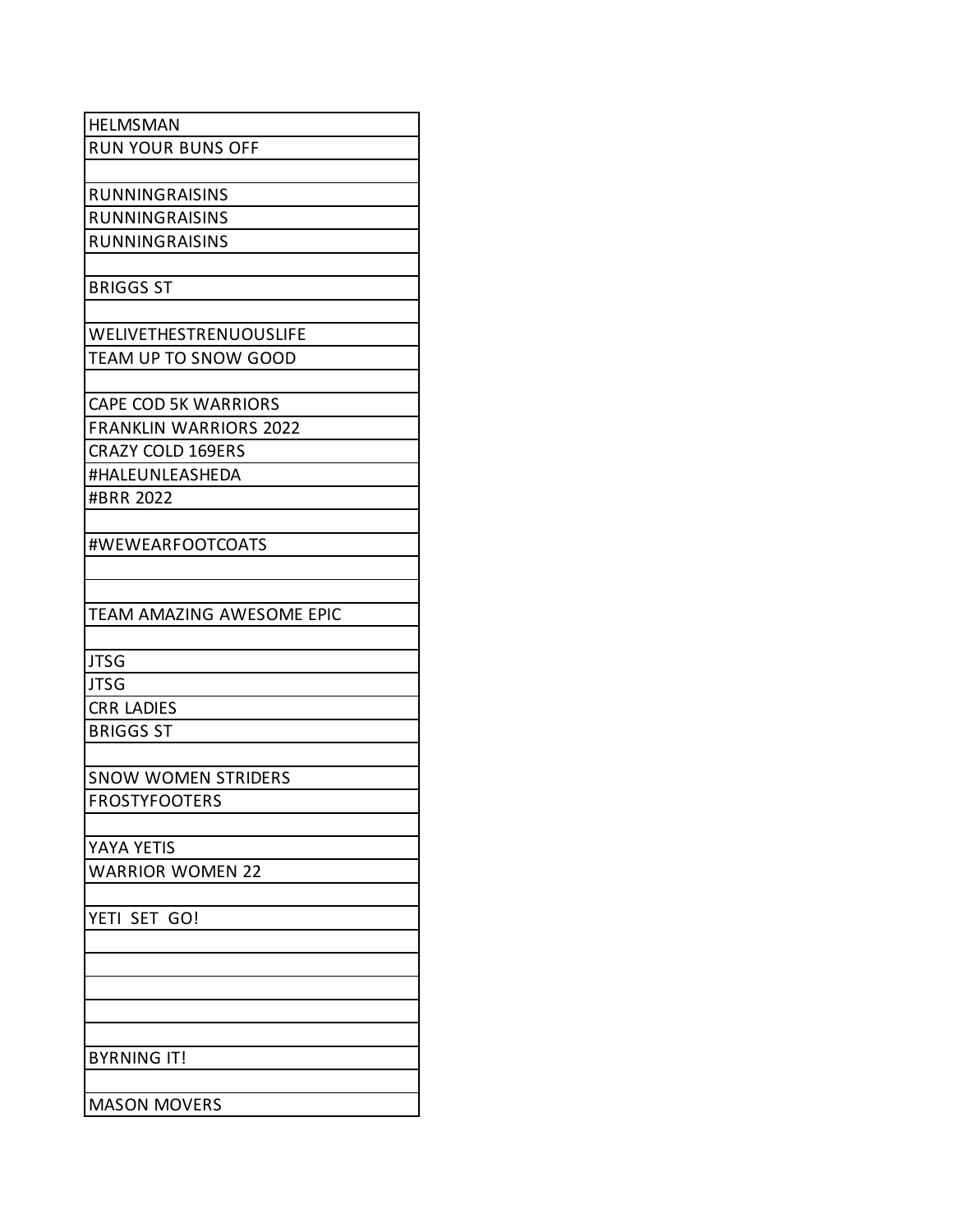| <b>WHITE WALKERS</b>            |
|---------------------------------|
| <b>WHITE WALKERS</b>            |
| <b>WHITE WALKERS</b>            |
|                                 |
| <b>RUN YOUR BUNS OFF 2</b>      |
| <b>ATP BOSTONFIT 2022</b>       |
|                                 |
| <b>HAMPTONPARASAIL</b>          |
| <b>HAMPTONPARASAIL</b>          |
|                                 |
|                                 |
|                                 |
| <b>READING ROAD WARRIORS</b>    |
| <b>COLD WEATHER FRIENDS</b>     |
|                                 |
| YETS DO THIS 1                  |
| <b>STORM TROOPERS 22</b>        |
| <b>STORM TROOPERS 22</b>        |
| <b>HILLTROTTERS</b>             |
|                                 |
| <b>BLACK ROCK RULES</b>         |
| <b>BLACK ROCK RULES</b>         |
|                                 |
|                                 |
| <b>CONCORD NH TRAIL RUNNERS</b> |
|                                 |
| #MGHWOMENINONC2                 |
|                                 |
|                                 |
| NEWMARKET STREAKERS             |
|                                 |
|                                 |
| THE BIKE GUY BOOSTERS           |
| #RIDEORDIE                      |
| YETISAREGRREAT                  |
| <b>TENACIOUS TWO</b>            |
|                                 |
|                                 |
|                                 |
| THE R.A.P.STERS                 |
|                                 |
| <b>TEAM NONSTOP</b>             |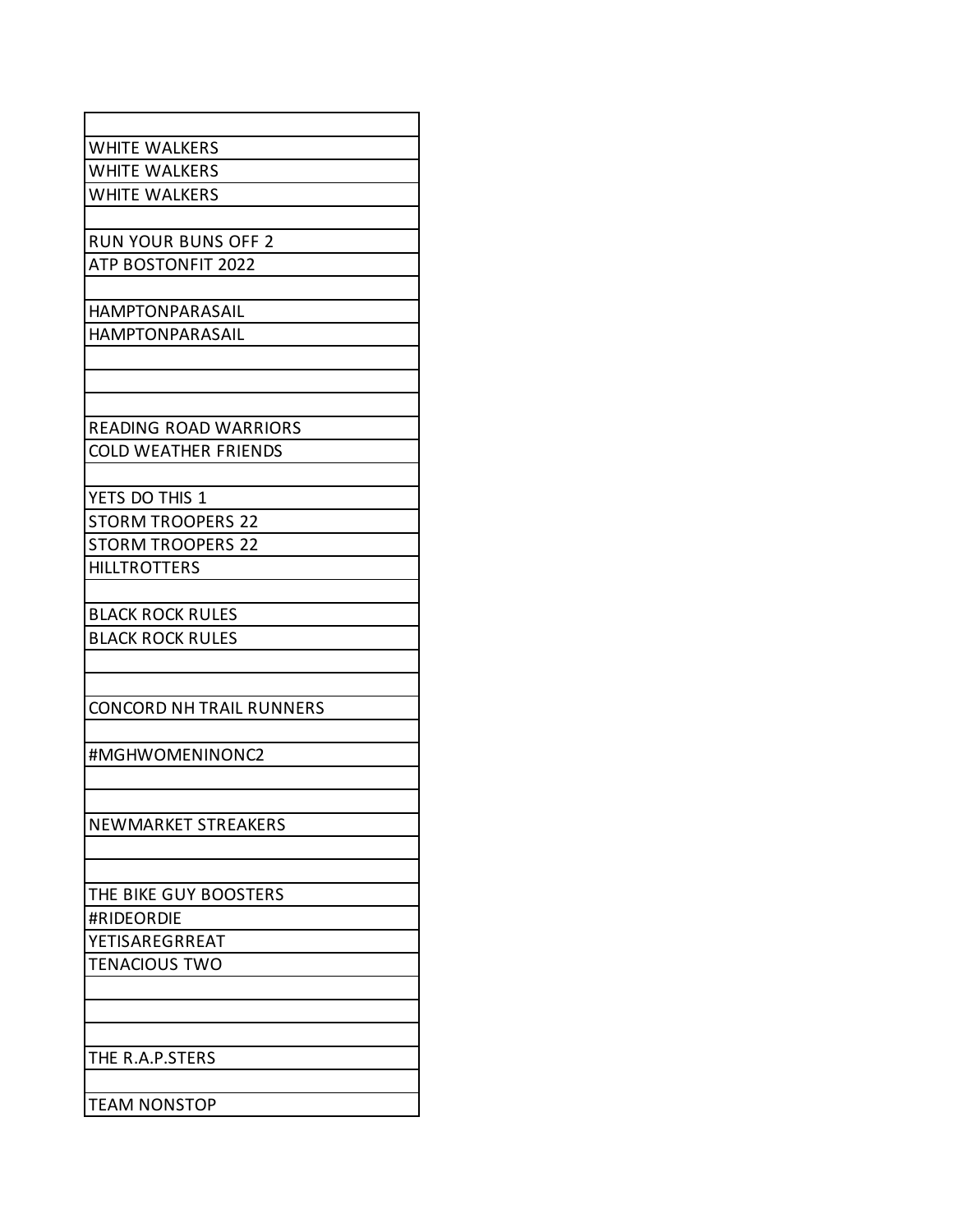| AMOSKEAG CONCORD              |
|-------------------------------|
| <b>MIYETIS</b>                |
|                               |
| <b>TEAM FISH</b>              |
| THE BLONDE LEADING THE BLONDE |
| THE BLONDE LEADING THE BLONDE |
|                               |
|                               |
|                               |
|                               |
|                               |
| NEW YEARS RESOLUTION          |
| <b>TEAM LEISURE</b>           |
|                               |
| <b>NO EXCUSES</b>             |
| <b>NO EXCUSES</b>             |
| <b>LIBERTY AC</b>             |
| <b>SALTY SNOWFLAKES</b>       |
|                               |
|                               |
| #MGHWOMENINONC                |
|                               |
| <b>169 PRIDE RUNNERS</b>      |
|                               |
| <b>SNOW AND STEADY</b>        |
| <b>TRAINING FOR NOTHING</b>   |
|                               |
| <b>CHILLY CHICKS</b>          |
| <b>FROSTY FLAKES</b>          |
|                               |
| <b>FROSTY FLAKES</b>          |
|                               |
| HALEUNLEASHEDB                |
|                               |
| <b>NOEL-IT-ALLS</b>           |
|                               |
| RIDGE ROAD YETIS              |
|                               |
|                               |
| <b>TEAM LEISURE</b>           |
|                               |
|                               |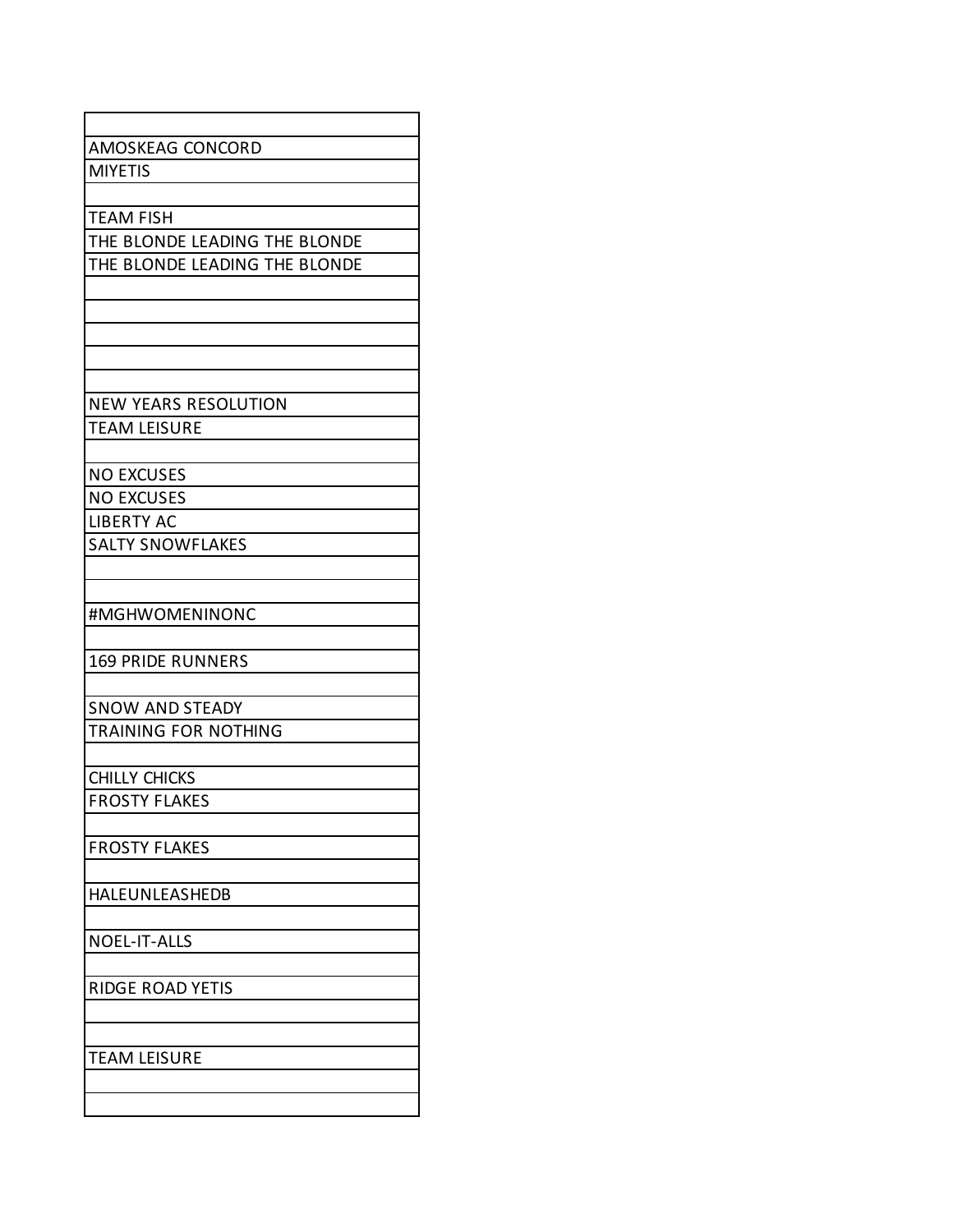| #RUNGRR RUNNING IS BETTER TOGETH |
|----------------------------------|
| <b>CAPE COD 5K WARRIORS</b>      |
|                                  |
| <b>TEAM SKOOK</b>                |
| <b>WINTER ESCAPES</b>            |
| <b>RUN YOUR BUNS OFF 2</b>       |
| WE LIKE BIG BOOKS                |
| <b>WEATHER OR NOT</b>            |
| <b>WEATHER OR NOT</b>            |
|                                  |
| <b>CRR TEAM TOO</b>              |
|                                  |
|                                  |
|                                  |
|                                  |
| <b>CT WAVERUNNERS</b>            |
|                                  |
| I, ÄÔM TO TIRED FOR THIS SH**!   |
| <b>PEAKSEEKERS</b>               |
| WINTER IS COMING (EXCEPT FOR THE |
| <b>NOEL-IT-ALLS</b>              |
| <b>NOEL-IT-ALLS</b>              |
| <b>UP TO SNOW GOOD</b>           |
|                                  |
|                                  |
| <b>SNOWCHASERS</b>               |
|                                  |
| <b>CAPE COD 5K WARRIORS</b>      |
|                                  |
| <b>WINTER WIMPS 5.0</b>          |
|                                  |
|                                  |
|                                  |
|                                  |
| THE SOUCIE BUNCH                 |
| MARSHFIELD ROAD RUNNERS          |
| #HALEUNLEASHEDA                  |
| <b>TEAM SBR</b>                  |
| <b>TEAM SBR</b>                  |
|                                  |
| <b>SCRAMBLED LEGS</b>            |
| LOUSASSEL                        |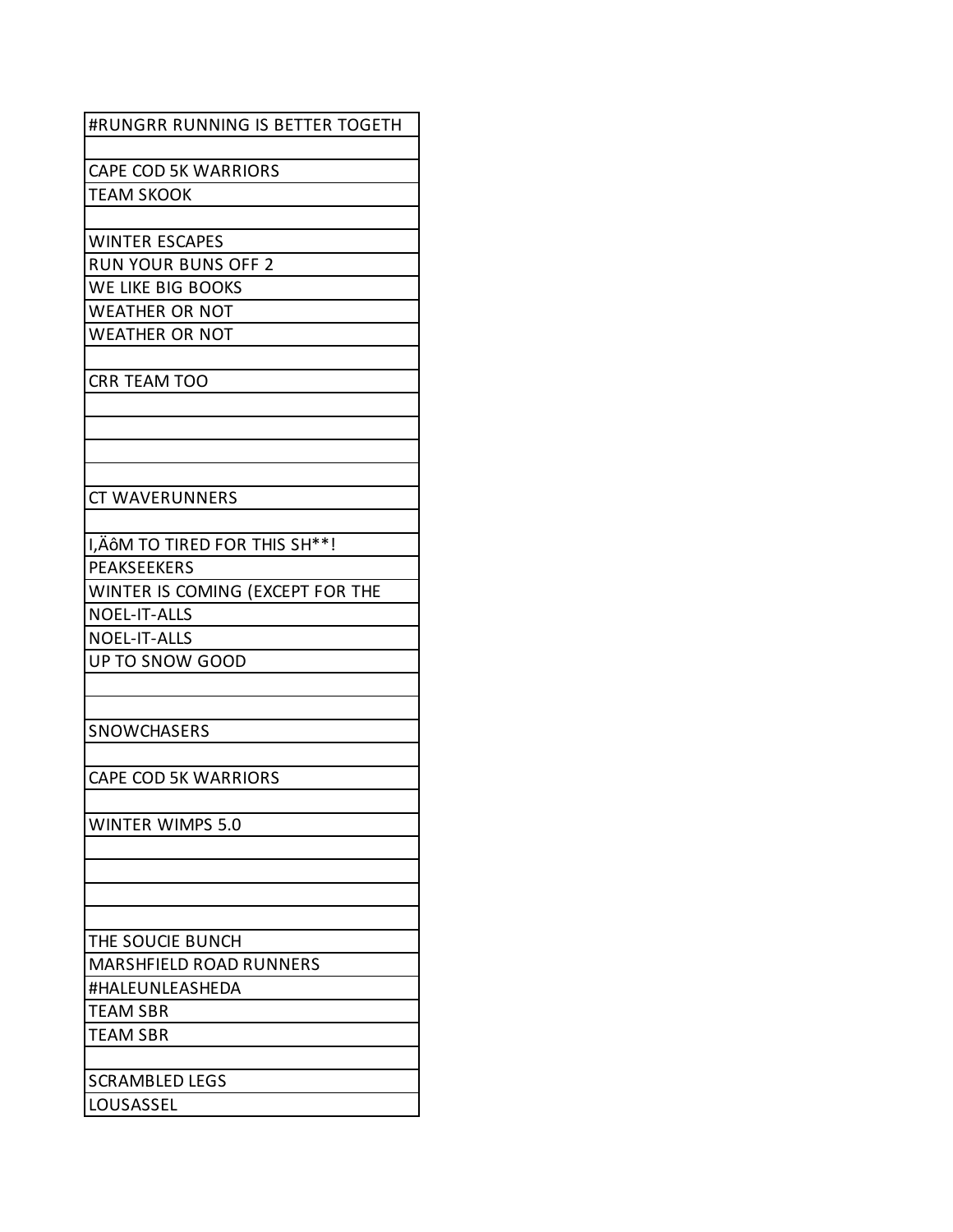| <b>WELLNESS WARRIORS</b>         |
|----------------------------------|
|                                  |
|                                  |
| SOMERVILLE ROAD RUNNERS          |
|                                  |
|                                  |
| <b>SO LONG 2021</b>              |
| <b>BRRRRRR-EAST FRIENDS!</b>     |
| <b>BLUEBIRD STORAGE</b>          |
| <b>HELMSMAN</b>                  |
|                                  |
| I DONT KNOW ABOUT YOU BUT IM FE  |
|                                  |
|                                  |
| <b>BOSTONFIT</b>                 |
|                                  |
| <b>BRRRRRR-EAST FRIENDS!</b>     |
|                                  |
|                                  |
| #GETMOVING                       |
|                                  |
| <b>POUR DECISIONS</b>            |
|                                  |
| THERES SNOW-PLACE LIKE SHREWSBUR |
|                                  |
|                                  |
| <b>SLRG SLACKERS</b>             |
|                                  |
|                                  |
|                                  |
| RUNNERSUP!                       |
| <b>SNOWY HOT MAMAS</b>           |
|                                  |
|                                  |
| THE TRIBE                        |
| <b>YETI CRABS</b>                |
|                                  |
| <b>GOAL GETTERS</b>              |
| HER TRIBE ATHLETICS TEAM 1       |
|                                  |
| <b>WELLNESS WARRIORS</b>         |
|                                  |
|                                  |
| BETTER THAN DRY JANUARY          |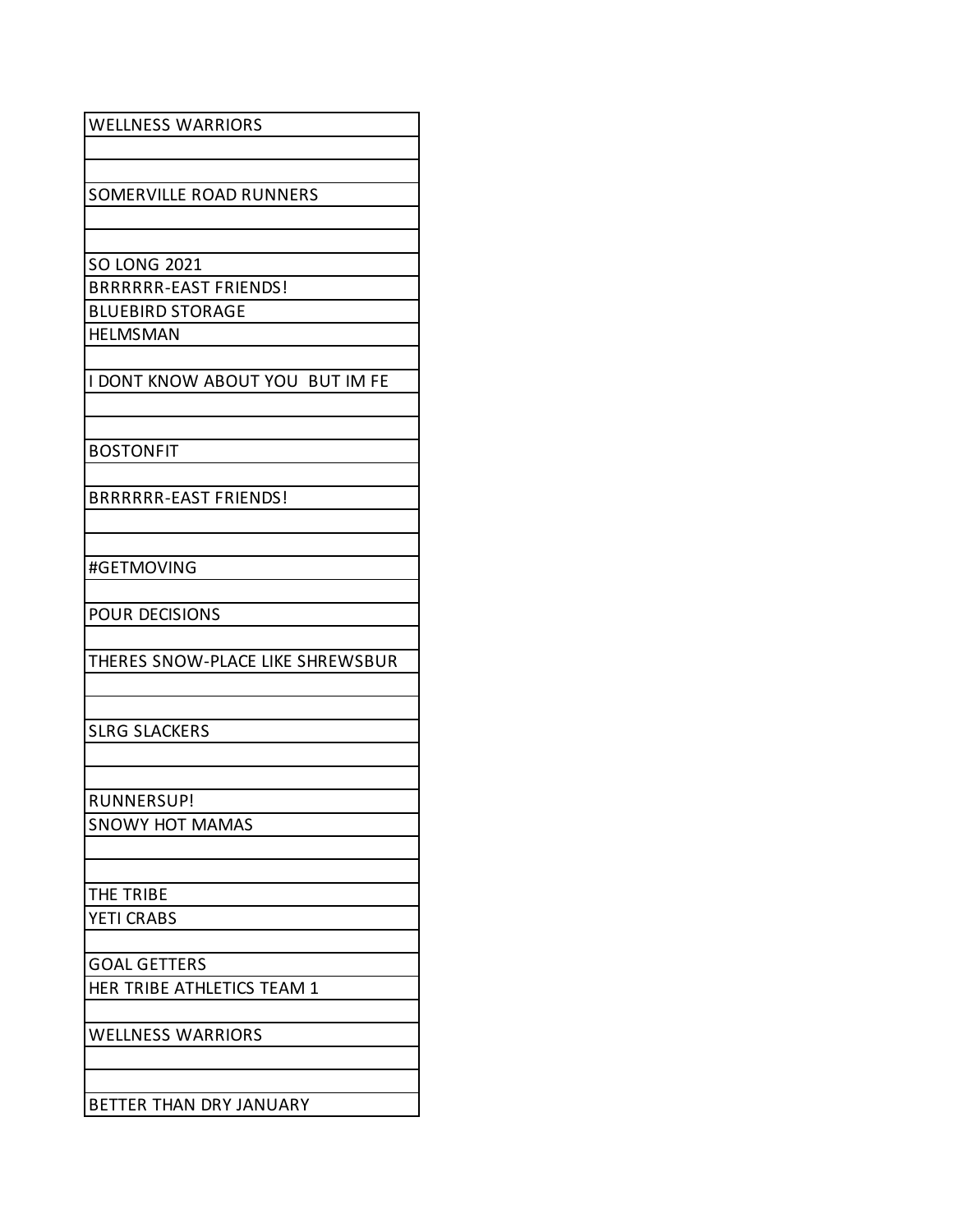| BETTER THAN DRY JANUARY         |
|---------------------------------|
|                                 |
|                                 |
| <b>WE LIKE BIG BOOKS</b>        |
| <b>SILVER FOXES IN TRAINING</b> |
|                                 |
|                                 |
|                                 |
|                                 |
|                                 |
| <b>LEGS MISERABLES</b>          |
| <b>LEGS MISERABLES</b>          |
| <b>WHOLE LATTE RUNNING</b>      |
|                                 |
|                                 |
|                                 |
| <b>LIBERTY AC</b>               |
| <b>INTREPIDS</b>                |
| <b>INTREPIDS</b>                |
|                                 |
| <b>NEWMARKET STREAKERS</b>      |
|                                 |
|                                 |
|                                 |
|                                 |
|                                 |
|                                 |
| <b>WELIVETHESTRENUOUSLIFE</b>   |
| <b>SUP LADIES</b>               |
| <b>TRACTOR SQUAD</b>            |
| #SNOWMUCHFUN                    |
| <b>OPEN HEART</b>               |
| <b>WCRC FROZEN CHICKS</b>       |
| #RYH                            |
| THE SLIPPERY SLIDERS            |
|                                 |
|                                 |
| <b>TEAM NONSTOP</b>             |
|                                 |
| <b>REGOLA</b>                   |
|                                 |
|                                 |
| <b>TEAM CALM</b>                |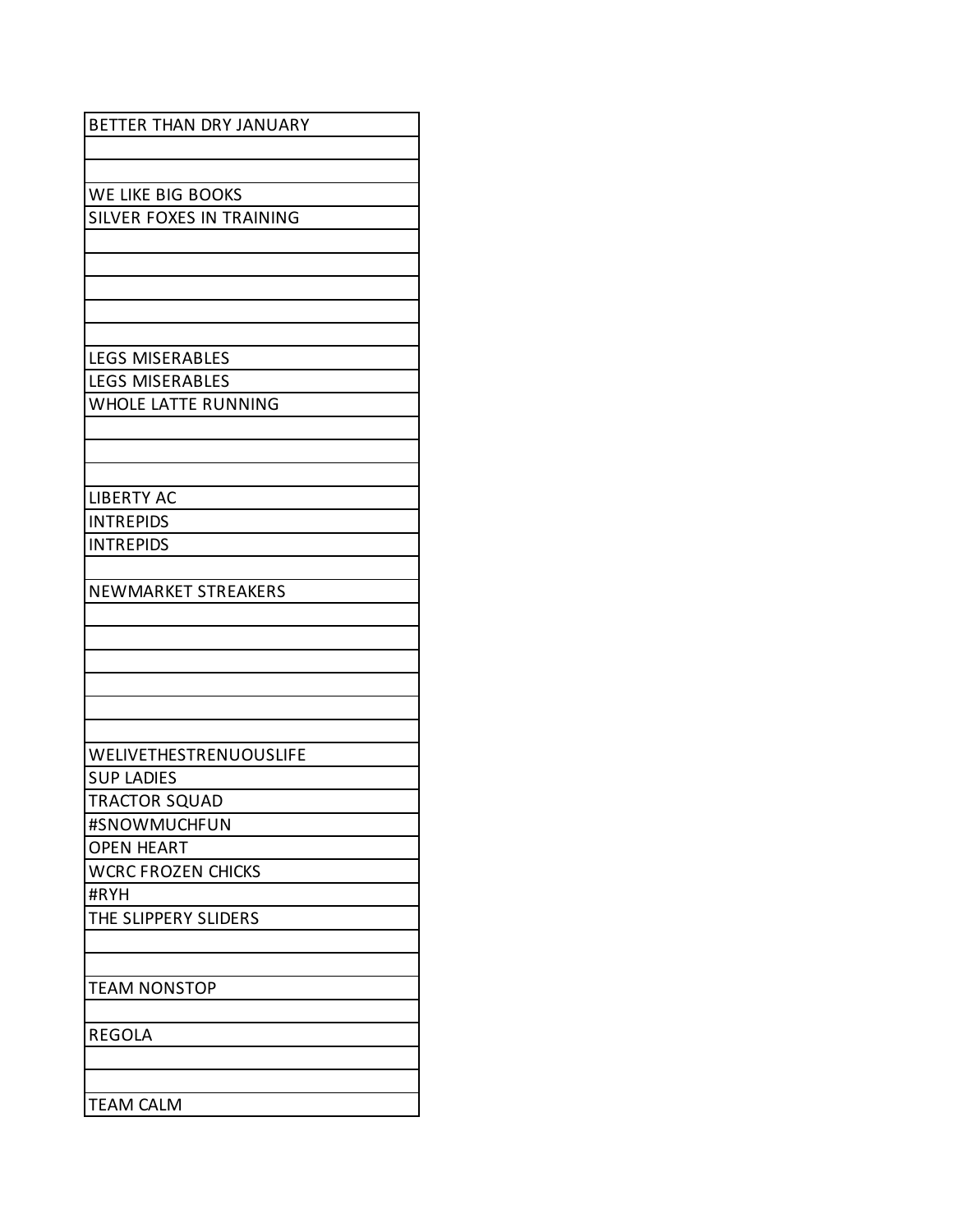| GDTC                          |
|-------------------------------|
| <b>FRESHAYER</b>              |
| FRESHAYER                     |
| #RYH                          |
| <b>TEAM SKOOK</b>             |
| <b>FROZENFATFEET</b>          |
| <b>TEAM SKOOK</b>             |
| <b>TEAM SKOOK</b>             |
| <b>TEAM SKOOK</b>             |
|                               |
| LOUSASSEL                     |
|                               |
|                               |
| <b>FROSTY FLAKES</b>          |
|                               |
| <b>LIBERTY AC2</b>            |
| <b>SUP LADIES</b>             |
|                               |
|                               |
|                               |
| <b>CRR TEAM TOO</b>           |
| #ANDWHATBLIZZARD              |
| <b>FRANKLIN WARRIORS 2022</b> |
|                               |
| YARMOUTH!                     |
| #MGHWOMENINONC2               |
| <b>169 WINTER WARLOCKS</b>    |
| EVERYDAY I, ÄÔM SHUFFLIN      |
|                               |
|                               |
|                               |
| #OCDX A                       |
| #OCDX A                       |
|                               |
| LOUSASSEL                     |
|                               |
| #WESTROXBURYWALKERS           |
| <b>FITZ&amp;SUKI</b>          |
|                               |
|                               |
| <b>WINTER WIMPS 5.0</b>       |
|                               |
| <b>CAPE COD 5K WARRIORS</b>   |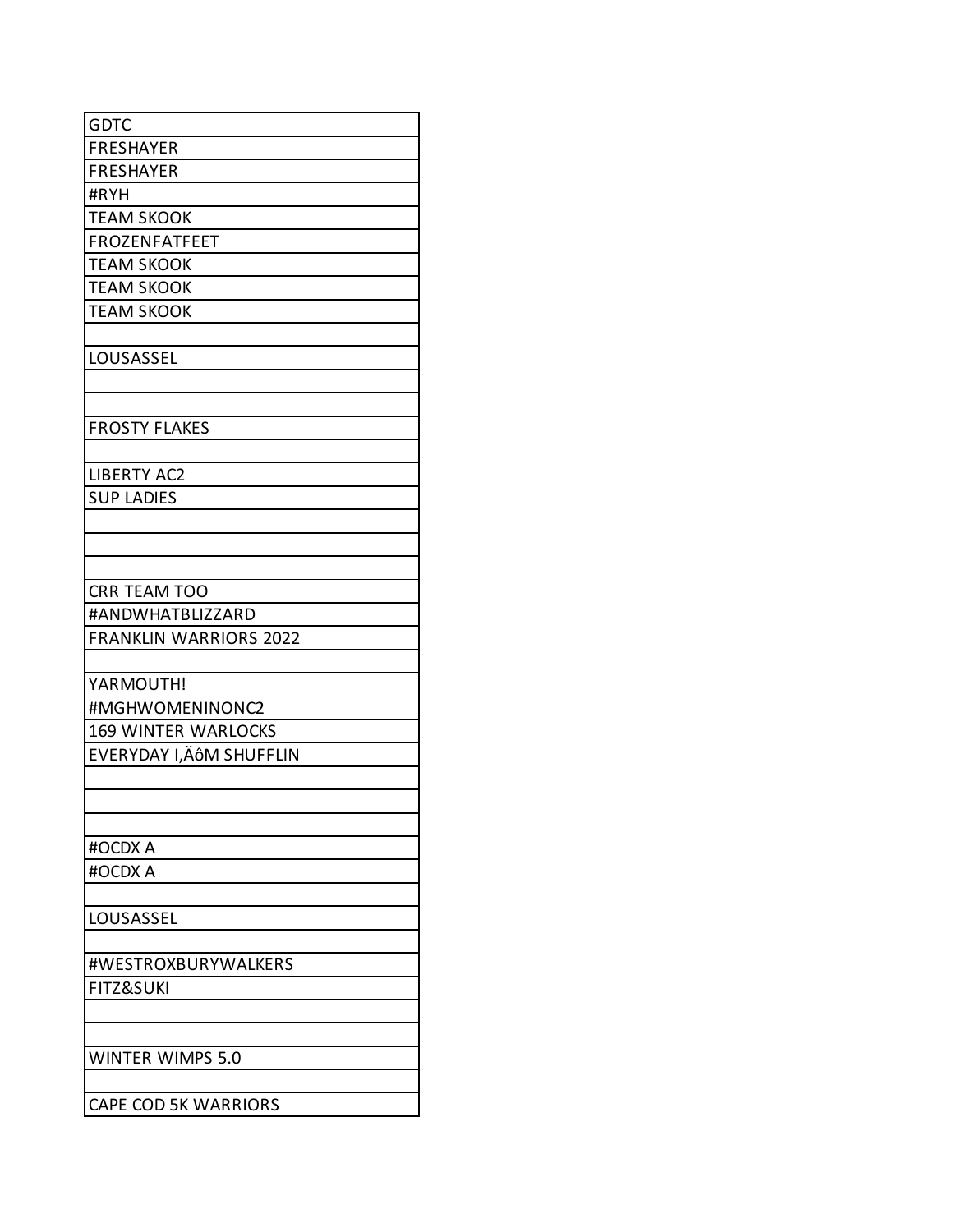| <b>HBSO JOGGERNAUTS</b>                                       |
|---------------------------------------------------------------|
|                                                               |
| <b>GOAL GETTERS</b>                                           |
| <b>GOAL GETTERS</b>                                           |
|                                                               |
|                                                               |
| #SNOWMUCHFUN                                                  |
|                                                               |
| YETS DO THIS 2                                                |
| <b>HILLTROTTERS</b>                                           |
|                                                               |
|                                                               |
|                                                               |
|                                                               |
| #HALEUNLEASHEDA                                               |
| <b>MASON MOVERS</b>                                           |
|                                                               |
| <b>SNOW AND STEADY2</b>                                       |
|                                                               |
| PINEAPPLE PRINCESS<br><b>WORST BIRTHDAY GIFT EVER - AGAIN</b> |
|                                                               |
|                                                               |
| SILVER FOXES IN TRAINING                                      |
| YETS DO THIS 2                                                |
| YETS DO THIS 2                                                |
| YETS DO THIS 2                                                |
| 169 PRIDE RUNNERS - TEAM 2                                    |
| <b>169 PRIDE RUNNERS</b>                                      |
| NOTLYNDSAYSTEAM                                               |
|                                                               |
|                                                               |
|                                                               |
|                                                               |
|                                                               |
| HER TRIBE ATHLETICS TEAM 3                                    |
|                                                               |
| <b>COLD WEATHER FRIENDS</b>                                   |
| <b>READING ROAD WARRIORS</b>                                  |
|                                                               |
| <b>STORM TROOPERS 22</b>                                      |
| <b>ATP BOSTONFIT 2022</b>                                     |
| BETTER THAN DRY JANUARY                                       |
|                                                               |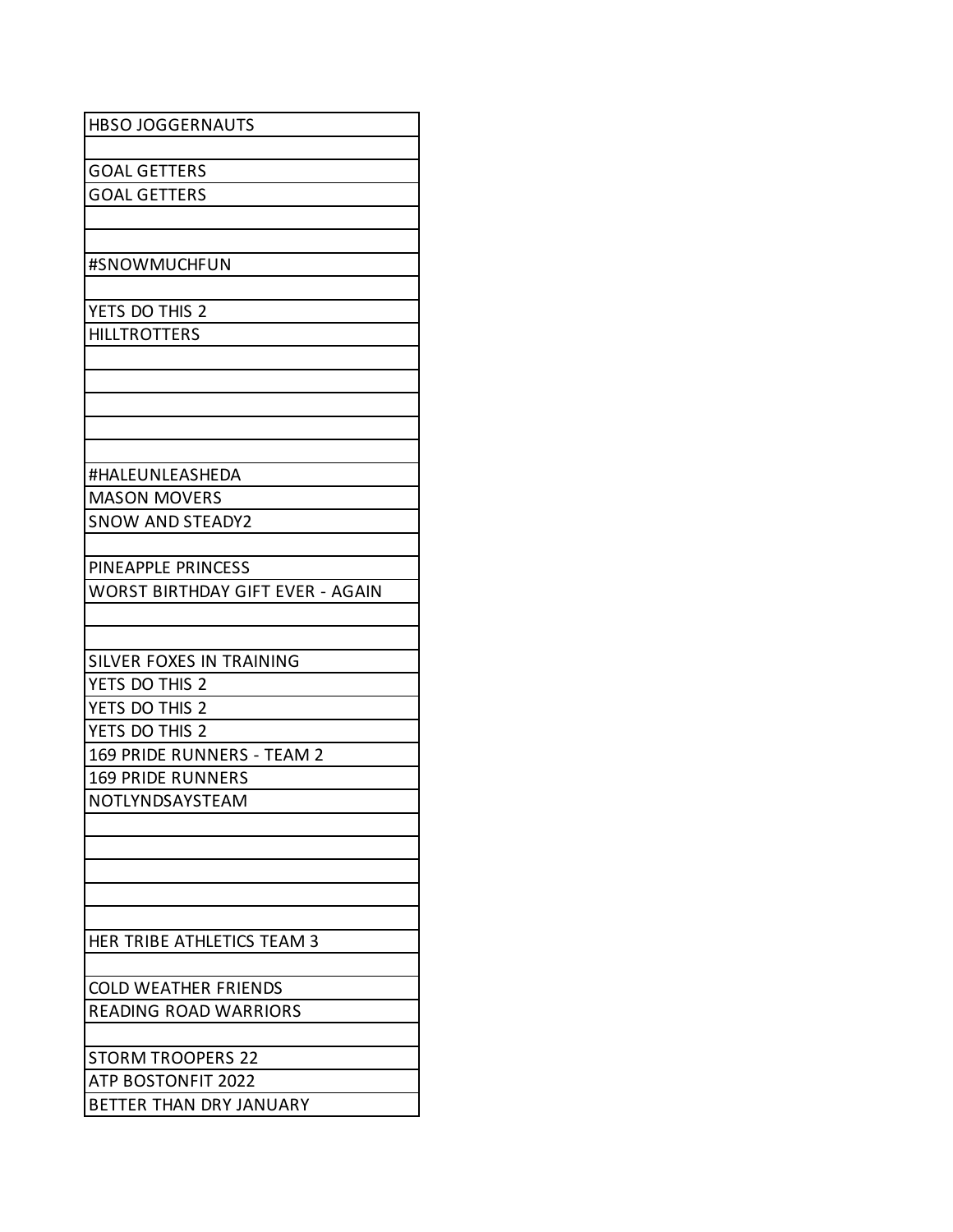| LOUSASSEL                     |
|-------------------------------|
| <b>MA-NY COLD CHICKADEES</b>  |
| WELIVETHESTRENUOUSLIFETOO     |
|                               |
| <b>CYCLONAUTS</b>             |
| <b>GDTC</b>                   |
|                               |
|                               |
| THE R.A.P.STERS               |
| THE R.A.P.STERS               |
|                               |
| <b>GDTC</b>                   |
| #TEAMTRIAL                    |
| <b>EMERSON</b>                |
|                               |
| <b>OISELLE VOLEE CT</b>       |
| <b>LIBERTY AC</b>             |
|                               |
| <b>SCREWBALLS IN THE SNOW</b> |
|                               |
|                               |
| <b>TEAM NONSTOP</b>           |
| <b>SNOW BALLERS</b>           |
| <b>RUN YOUR BUNS OFF 2</b>    |
| <b>FRENCHINATOR</b>           |
|                               |
| <b>FIERCE</b>                 |
| THE FAST AND THE FLURRIOUS    |
| <b>RIDGE ROAD YETIS</b>       |
| THE FAST AND THE FLURRIOUS    |
| <b>ONLINE SALES</b>           |
|                               |
| <b>RUNUARY</b>                |
| TRACTOR SQUAD                 |
|                               |
|                               |
| <b>MOTHERRUNNERS</b>          |
|                               |
| <b>TEAMJCL</b>                |
| THE POLAR BEARS               |
| <b>SNOW BALLERS</b>           |
|                               |
| <b>ICE QUEENS</b>             |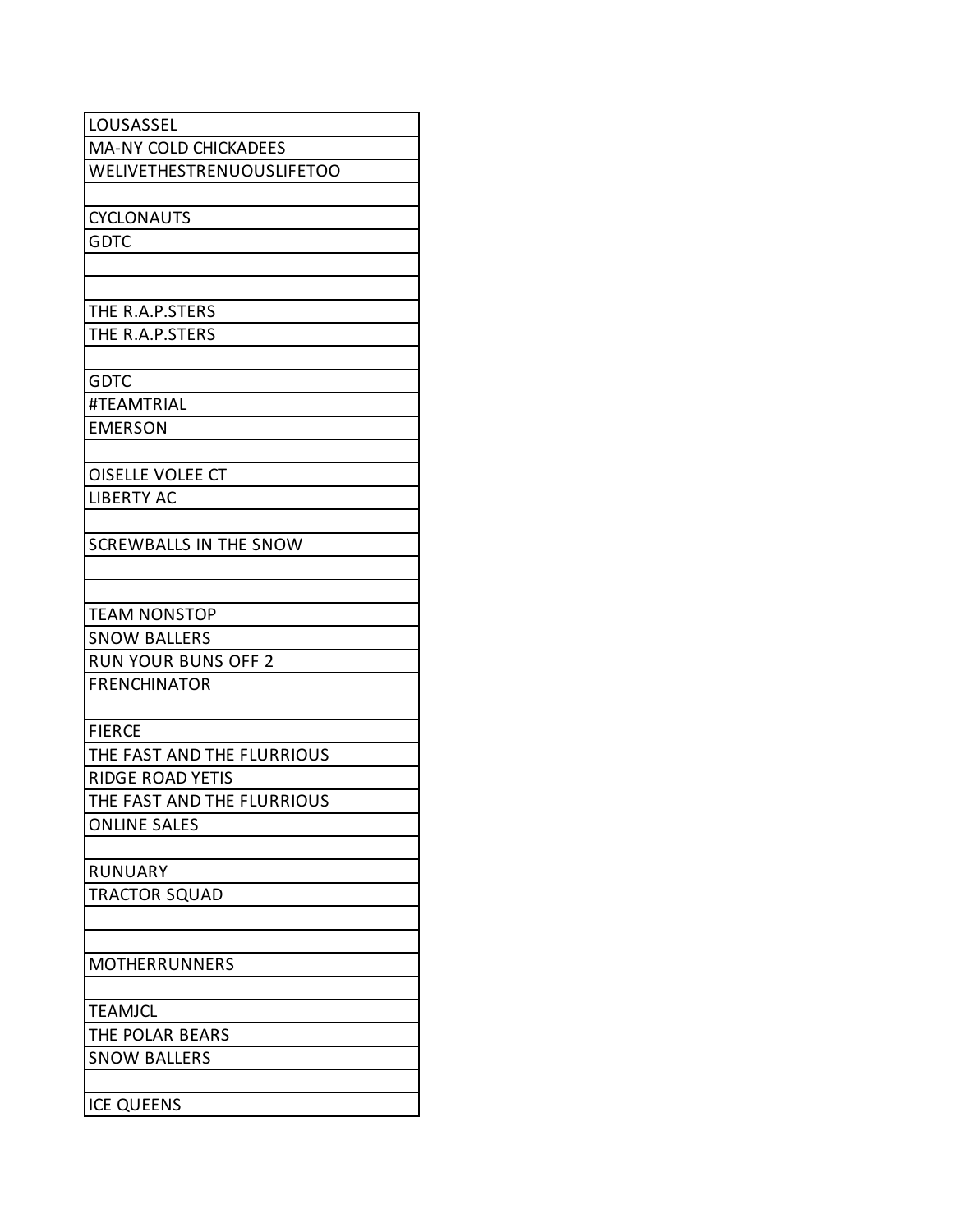| SNOWCHASERS                                            |
|--------------------------------------------------------|
|                                                        |
| <b>ANNINOS AM WARRIORS</b>                             |
| WEVERSE                                                |
|                                                        |
| WEVERSE                                                |
| WACKYWINTERWALKERS                                     |
| <b>FROSTY FLAKES</b>                                   |
| #MGHWOMENINONC2                                        |
| <b>SUNNYSIDE STRONG</b>                                |
|                                                        |
|                                                        |
|                                                        |
| <b>SALTY SNOWFLAKES</b>                                |
|                                                        |
| <b>169 PRIDE RUNNERS</b><br><b>ANNINOS AM WARRIORS</b> |
|                                                        |
| <b>JESUS FREAKS IN SNEAKS</b>                          |
| <b>BRRRRRR-EAST FRIENDS!</b>                           |
|                                                        |
|                                                        |
|                                                        |
|                                                        |
|                                                        |
|                                                        |
| <b>BRITTYS CRAZIES</b>                                 |
| <b>SHIVERING STRUTTERS</b>                             |
| <b>BUNCH OF CHICKENS!</b>                              |
| <b>BUNCH OF CHICKENS!</b>                              |
| <b>CHILLY CHICKS</b>                                   |
| <b>169 WINTER WARLOCKS</b>                             |
|                                                        |
|                                                        |
| #RIDEORDIE                                             |
|                                                        |
| THE SLIPPERY SLIDERS                                   |
| <b>SHIVERING STRUTTERS</b>                             |
| <b>WINSOME WINTER WARRIORS</b>                         |
| <b>WINSOME WINTER WARRIORS</b>                         |
| <b>WINSOME WINTER WARRIORS</b>                         |
|                                                        |
|                                                        |
|                                                        |
|                                                        |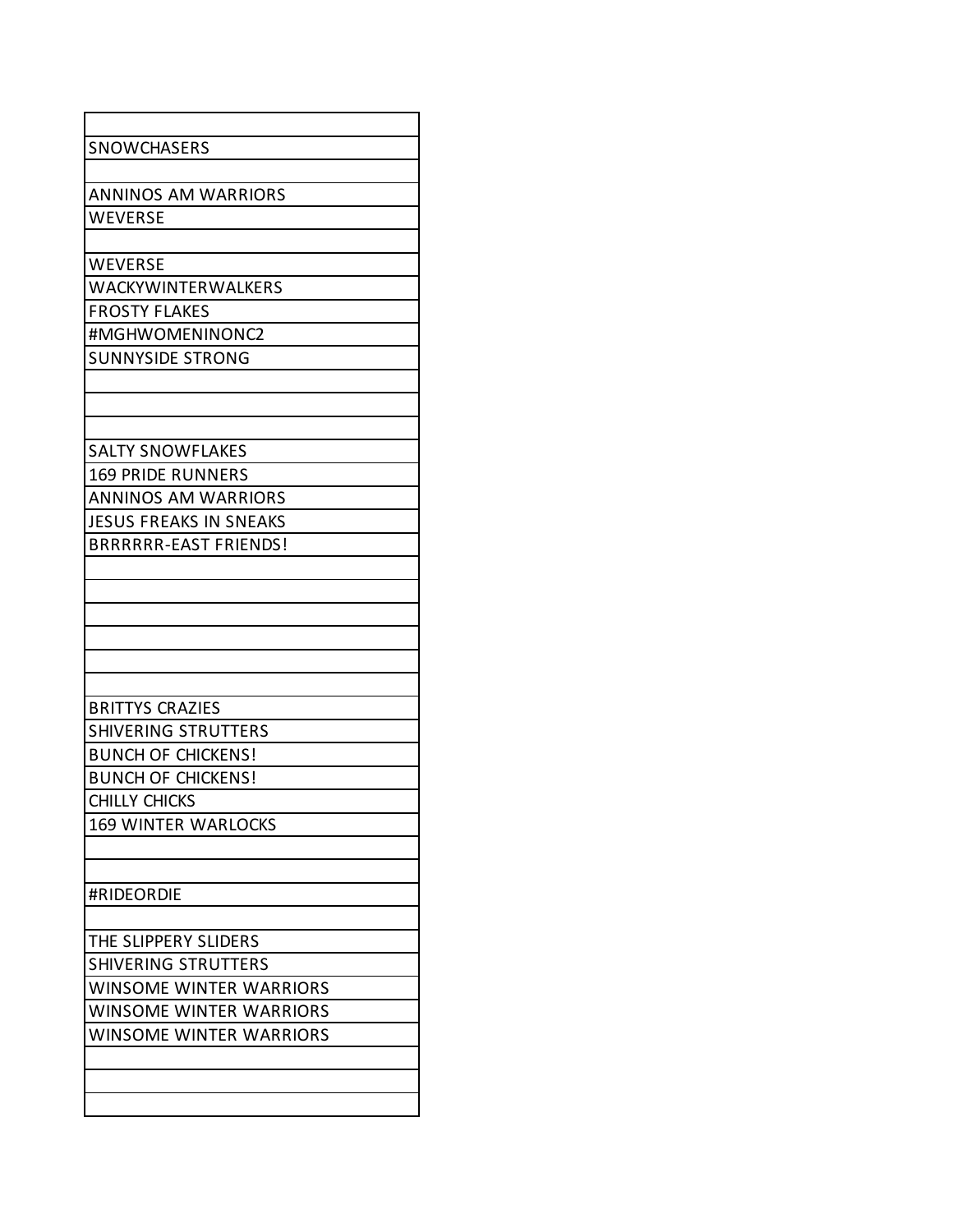| <b>GET THE PUCK OUT OF HERE</b>   |
|-----------------------------------|
| #BRR 2022                         |
|                                   |
| YETS DO THIS 2                    |
|                                   |
|                                   |
| YAYA YETIS                        |
| <b>FITZ&amp;SUKI</b>              |
| <b>FITZ&amp;SUKI</b>              |
| <b>FITZ&amp;SUKI</b>              |
| <b>SCREWBALLS IN THE SNOW TOO</b> |
|                                   |
| THE BIKE GUY BOOSTERS             |
|                                   |
| I DONT KNOW ABOUT YOU BUT IM FE   |
| <b>CRAZY COLD 169ERS</b>          |
| <b>CRAZY COLD 169ERS</b>          |
|                                   |
| NEW YEARS RESOLUTION              |
| THERES SNOW-PLACE LIKE SHREWSBUR  |
|                                   |
| <b>TEAM GLACIAL PACE</b>          |
|                                   |
| THE HERD                          |
| THE HERD                          |
|                                   |
| <b>NACHOTEAM</b>                  |
| <b>NACHOTEAM</b>                  |
| <b>169 PRIDE RUNNERS</b>          |
| <b>HILLTROTTERS</b>               |
| <b>WHOLE LATTE RUNNING</b>        |
| UHDDERLY RIDICULOUS               |
|                                   |
| <b>CHILLY BEANS</b>               |
|                                   |
|                                   |
|                                   |
| <b>SMCC</b>                       |
| <b>TRACTOR SQUAD</b>              |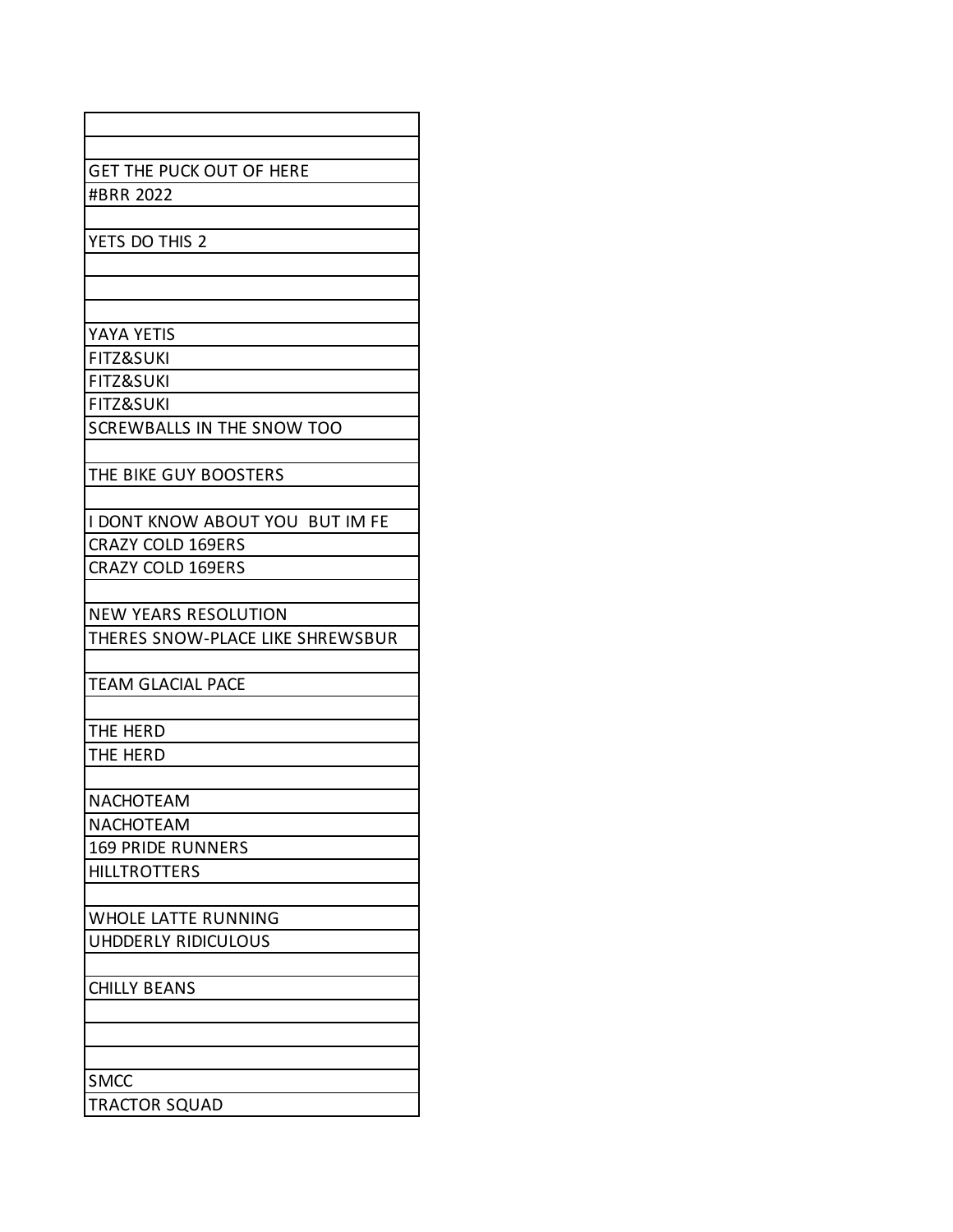| <b>TRACTOR SQUAD</b>          |
|-------------------------------|
| MA-NY COLD CHICKADEES         |
|                               |
|                               |
|                               |
| WALKRUNFREEZEFUN              |
|                               |
| <b>INTREPIDS</b>              |
|                               |
|                               |
|                               |
|                               |
|                               |
|                               |
|                               |
| LYMI ONE DAY AT A TIME        |
| <b>WEHA WARRIORS</b>          |
| <b>BAYSTATE BABES</b>         |
|                               |
|                               |
| <b>SMCC</b>                   |
| <b>SMCC</b>                   |
|                               |
|                               |
| <b>OISELLE VOLEE CT</b>       |
| <b>RUN YOUR BUNS OFF 2</b>    |
| WEVERSE                       |
| <b>TEAM SKOOK</b>             |
| <b>BRIGGS ST</b>              |
| THE FUN FLAKES                |
| #OCDX A                       |
|                               |
|                               |
| #CANDIAMOMSCRUSHINGIT         |
| <b>GFRC GROWLERS</b>          |
|                               |
|                               |
|                               |
|                               |
| <b>HELMSMAN</b>               |
| <b>MELROSE WARRIORS</b>       |
| #RUNGRR FIRST RUN THEN COFFEE |
| <b>BRITTYS CRAZIES</b>        |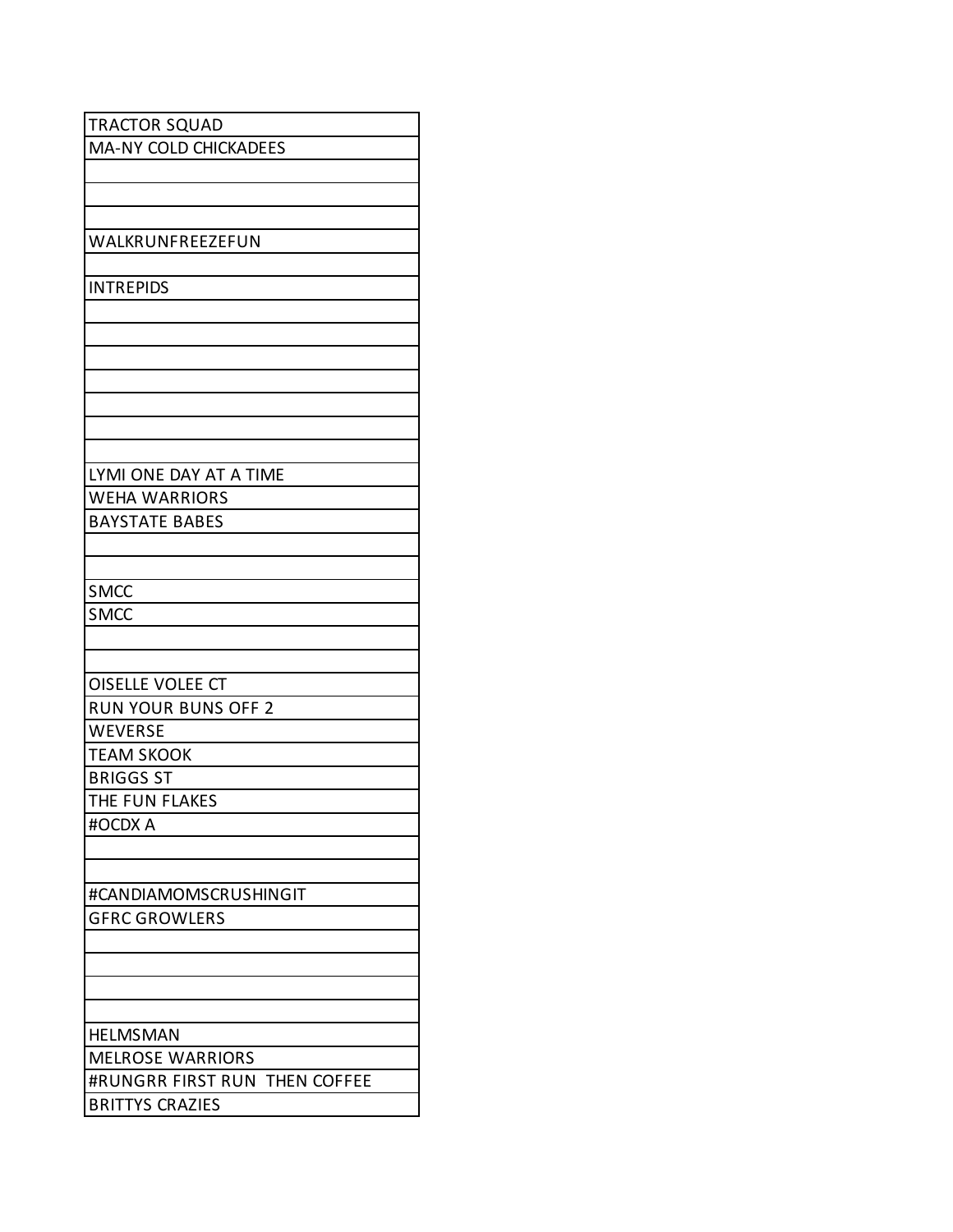| I DONT KNOW ABOUT YOU BUT IM FE  |
|----------------------------------|
| <b>MILES SAVEUS</b>              |
| <b>BAYSTATE BABES</b>            |
| NOTLYNDSAYSTEAM                  |
| THE BLONDE LEADING THE BLONDE    |
| THE BLONDE LEADING THE BLONDE    |
| <b>CHILLY BEANS</b>              |
| <b>CHILLY BEANS</b>              |
| <b>SLRG SLACKERS</b>             |
| #RUNGRR RUNNING IS BETTER TOGETH |
|                                  |
|                                  |
|                                  |
| <b>BAYSTATE BABES</b>            |
| THE R.A.P.STERS                  |
| <b>TEAM NONSTOP</b>              |
|                                  |
|                                  |
|                                  |
|                                  |
|                                  |
| <b>FOOD POCKETS</b>              |
| YETIMOMS                         |
| <b>SLRG SLACKERS</b>             |
|                                  |
| PAWS ON THE GROUND               |
| PAWS ON THE GROUND               |
| <b>FROSTY FEET</b>               |
|                                  |
| <b>SNOW AND STEADY</b>           |
|                                  |
| YARMOUTH!                        |
|                                  |
|                                  |
|                                  |
| <b>ANNINOS AM WARRIORS</b>       |
|                                  |
| #ANDWHATBLIZZARD                 |
| THE FAST & THE FLURRIEST         |
| THE FAST & THE FLURRIEST         |
| THE TRIBE                        |
| YETS DO THIS 1                   |
| #SNOWMUCHFUN                     |